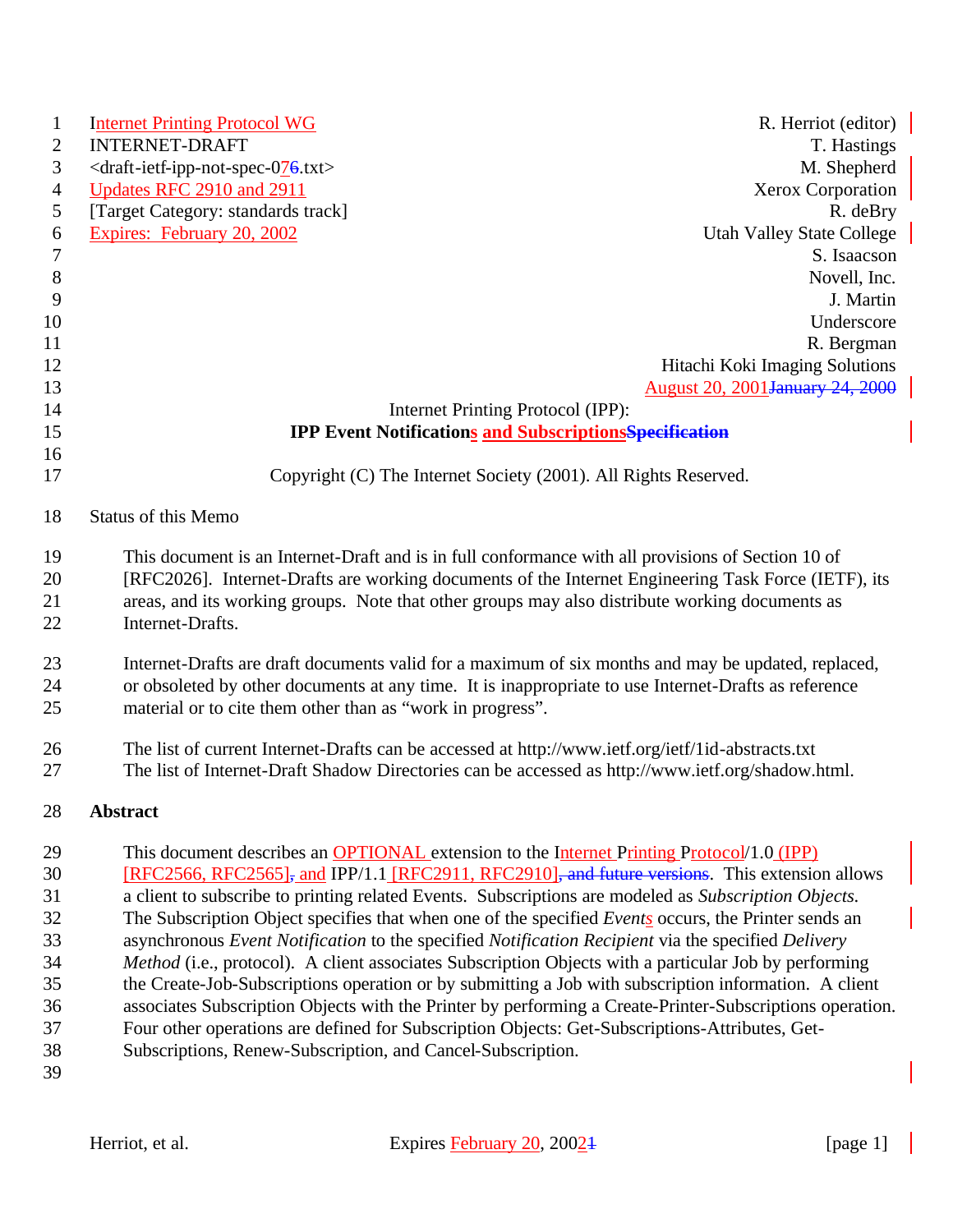$\overline{\phantom{a}}$ 

| 39 |                                                                                                              |
|----|--------------------------------------------------------------------------------------------------------------|
| 40 | The basic set of IPP documents includes:                                                                     |
| 41 | Design Goals for an Internet Printing Protocol [RFC2567]                                                     |
| 42 | Rationale for the Structure and Model and Protocol for the Internet Printing Protocol [RFC2568]              |
| 43 | <b>Internet Printing Protocol/1.1: Model and Semantics [RFC2911]</b>                                         |
| 44 | <b>Internet Printing Protocol/1.1: Encoding and Transport [RFC2910]</b>                                      |
| 45 | Internet Printing Protocol/1.1: Implementer's Guide [IPP-IIG]                                                |
| 46 | Mapping between LPD and IPP Protocols [RFC2569]                                                              |
| 47 |                                                                                                              |
| 48 | The "Design Goals for an Internet Printing Protocol" document takes a broad look at distributed              |
| 49 | printing functionality, and it enumerates real-life scenarios that help to clarify the features that need to |
| 50 | be included in a printing protocol for the Internet. It identifies requirements for three types of users:    |
| 51 | end users, Operators, and Administrators. It calls out a subset of end user requirements that are            |
| 52 | satisfied in IPP/1.0. Operator and Administrator requirements are out of scope for version 1.0. A few        |
| 53 | <b>OPTIONAL Operator operations have been added to IPP/1.1.</b>                                              |
| 54 | The "Rationale for the Structure and Model and Protocol for the Internet Printing Protocol" document         |
| 55 | describes IPP from a high level view, defines a roadmap for the various documents that form the suite of     |
| 56 | IPP specifications, and gives background and rationale for the IETF working group's major decisions.         |
| 57 | The "Internet Printing Protocol/1.1: Model and Semantics", describes a simplified model with abstract        |
| 58 | objects, their attributes, and their operations that are independent of encoding and transport. It           |
| 59 | introduces a Printer object and a Job object. The Job object optionally supports multiple documents per      |
| 60 | Job. It also addresses security, internationalization, and directory issues.                                 |
| 61 | The "Internet Printing Protocol/1.1: Encoding and Transport" document is a formal mapping of the             |
| 62 | abstract operations and attributes defined in the model document onto HTTP/1.1. It defines the               |
| 63 | encoding rules for a new Internet MIME media type called "application/ipp". This document also               |
| 64 | defines the rules for transporting over HTTP a message body whose Content-Type is "application/ipp".         |
| 65 | This document defines a new scheme named 'ipp' for identifying IPP printers and jobs. Finally, this          |
| 66 | document defines interoperability rules for supporting IPP/1.0 clients.                                      |
| 67 | The "Internet Printing Protocol/1.1: Implementer's Guide" document gives insight and advice to               |
| 68 | implementers of IPP clients and IPP objects. It is intended to help them understand IPP/1.0 and some         |
| 69 | of the considerations that may assist them in the design of their client and/or IPP object                   |
| 70 | implementations. For example, a typical order of processing requests is given, including error checking.     |
| 71 | Motivation for some of the specification decisions is also included.                                         |
| 72 | The "Mapping between LPD and IPP Protocols" document gives some advice to implementers of                    |
| 73 | gateways between IPP and LPD (Line Printer Daemon) implementations.                                          |
| 74 |                                                                                                              |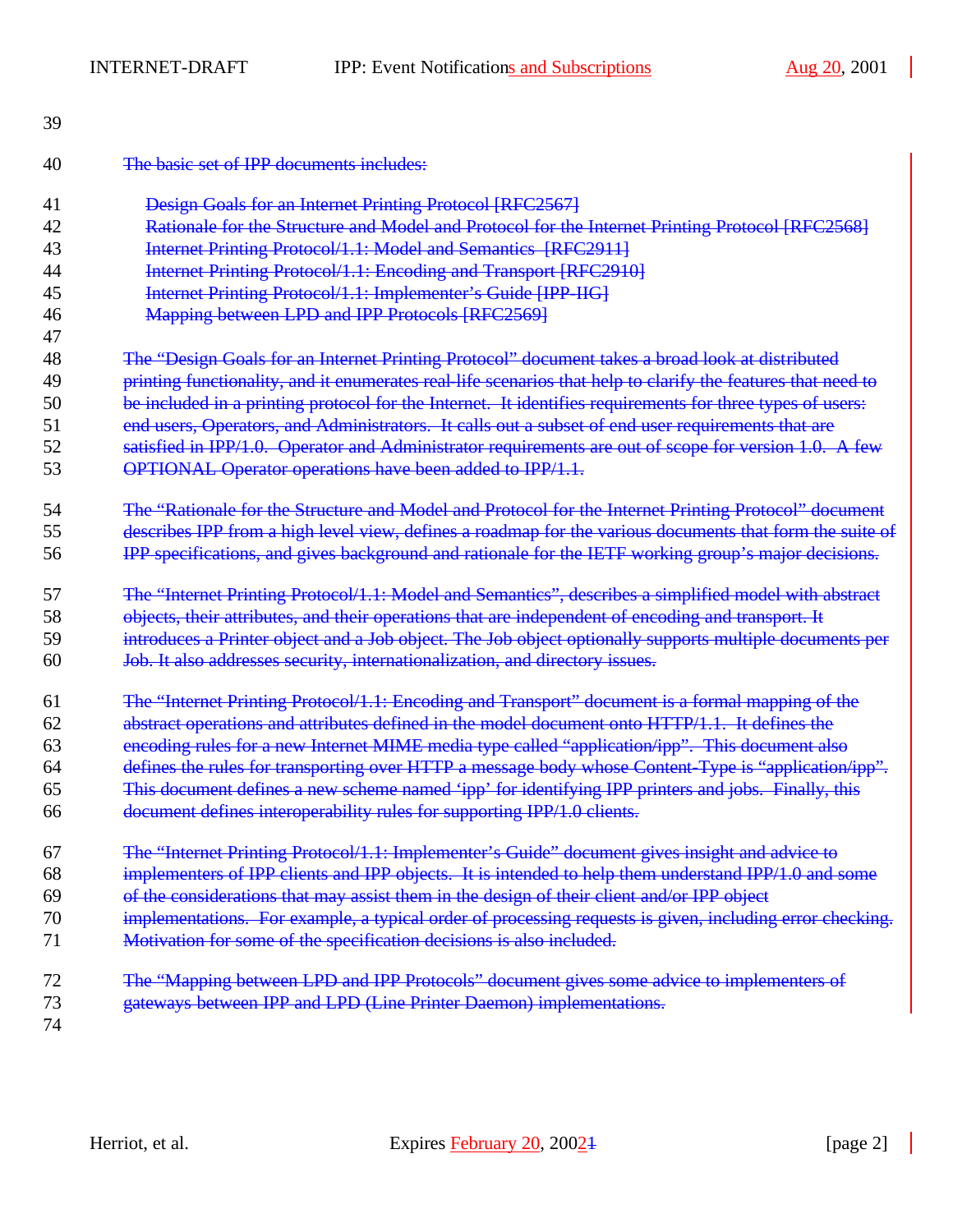#### 74 **Table of Contents**

| 75  |  |
|-----|--|
| 76  |  |
|     |  |
| 77  |  |
| 78  |  |
| 79  |  |
| 80  |  |
| 81  |  |
| 82  |  |
| 83  |  |
| 84  |  |
|     |  |
| 85  |  |
| 86  |  |
| 87  |  |
|     |  |
| 88  |  |
| 89  |  |
| 90  |  |
| 91  |  |
| 92  |  |
| 93  |  |
| 94  |  |
| 95  |  |
| 96  |  |
| 97  |  |
| 98  |  |
| 99  |  |
| 100 |  |
| 101 |  |
| 102 |  |
| 103 |  |
| 104 |  |
| 105 |  |
| 106 |  |
| 107 |  |
| 108 |  |
| 109 |  |
| 110 |  |
| 111 |  |
| 112 |  |
| 113 |  |

Herriot, et al.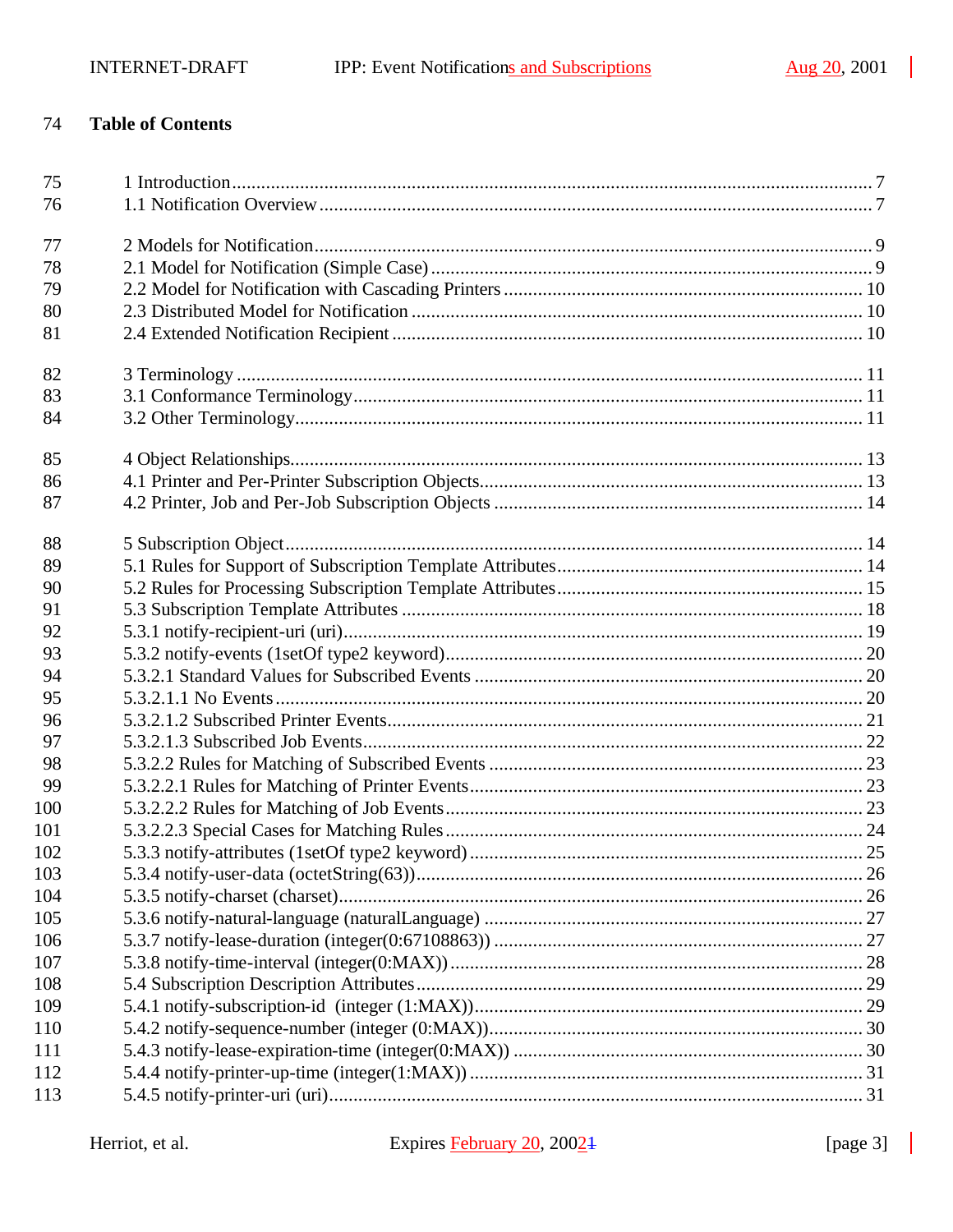$\mathbb{R}^2$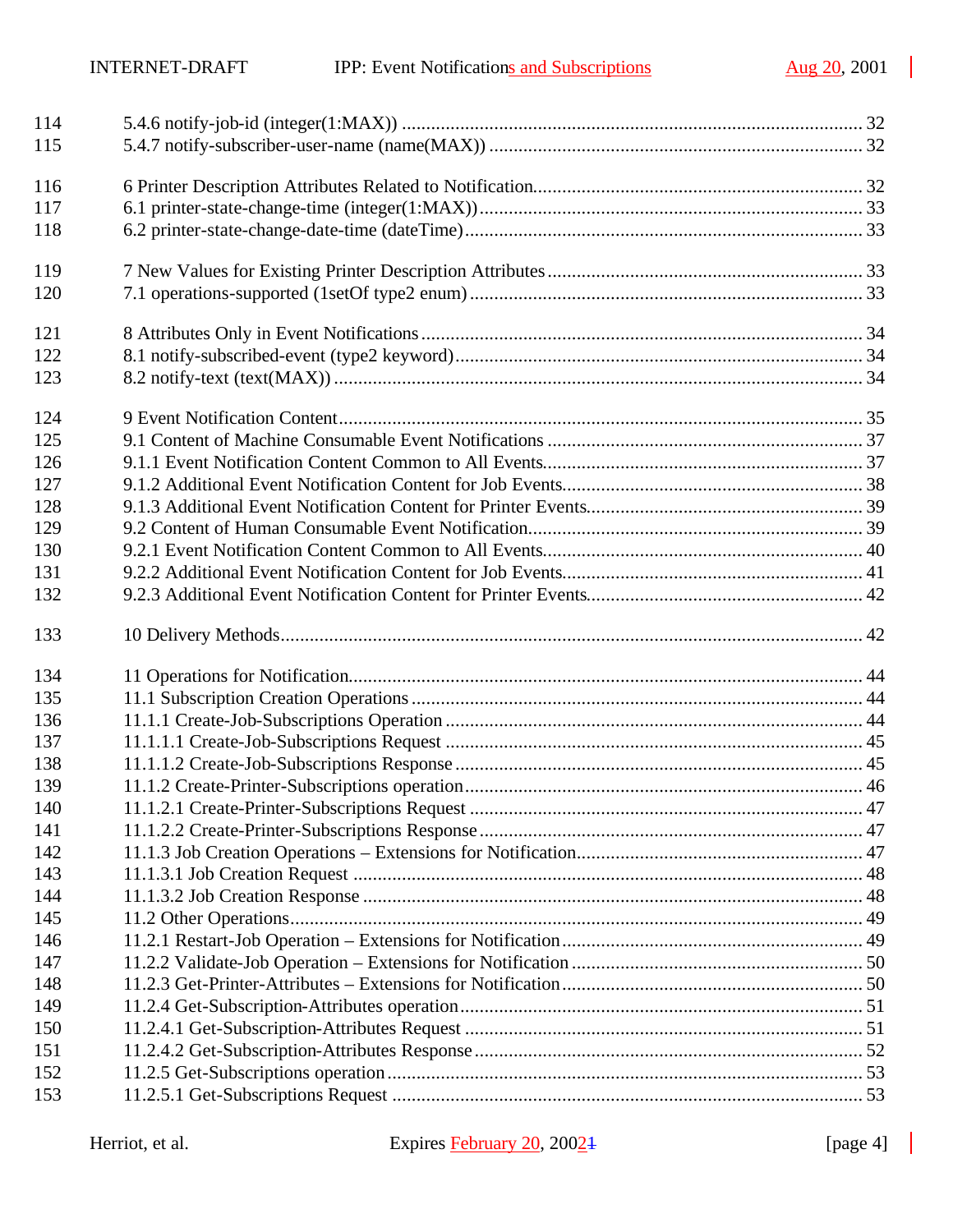$\mathbb{R}^2$ 

| 154 |                                                                                                       |  |
|-----|-------------------------------------------------------------------------------------------------------|--|
| 155 |                                                                                                       |  |
| 156 |                                                                                                       |  |
| 157 |                                                                                                       |  |
| 158 |                                                                                                       |  |
| 159 |                                                                                                       |  |
| 160 |                                                                                                       |  |
| 161 |                                                                                                       |  |
| 162 |                                                                                                       |  |
| 163 |                                                                                                       |  |
| 164 | 13.2 Additional Enum Attribute Value Registrations for the "operations-supported" Printer Attribute61 |  |
| 165 |                                                                                                       |  |
| 166 |                                                                                                       |  |
| 167 |                                                                                                       |  |
| 168 |                                                                                                       |  |
| 169 |                                                                                                       |  |
| 170 | 13.7.1 Requirements for Registration of Event Notification Delivery Methods  64                       |  |
| 171 |                                                                                                       |  |
| 172 |                                                                                                       |  |
| 173 |                                                                                                       |  |
| 174 |                                                                                                       |  |
| 175 |                                                                                                       |  |
| 176 |                                                                                                       |  |
| 177 |                                                                                                       |  |
| 178 |                                                                                                       |  |
| 179 |                                                                                                       |  |
| 180 |                                                                                                       |  |
| 181 |                                                                                                       |  |
| 182 |                                                                                                       |  |
| 183 |                                                                                                       |  |
| 184 |                                                                                                       |  |
| 185 |                                                                                                       |  |
| 186 |                                                                                                       |  |
| 187 |                                                                                                       |  |
| 188 |                                                                                                       |  |
| 189 |                                                                                                       |  |
| 190 |                                                                                                       |  |
| 191 |                                                                                                       |  |
| 192 |                                                                                                       |  |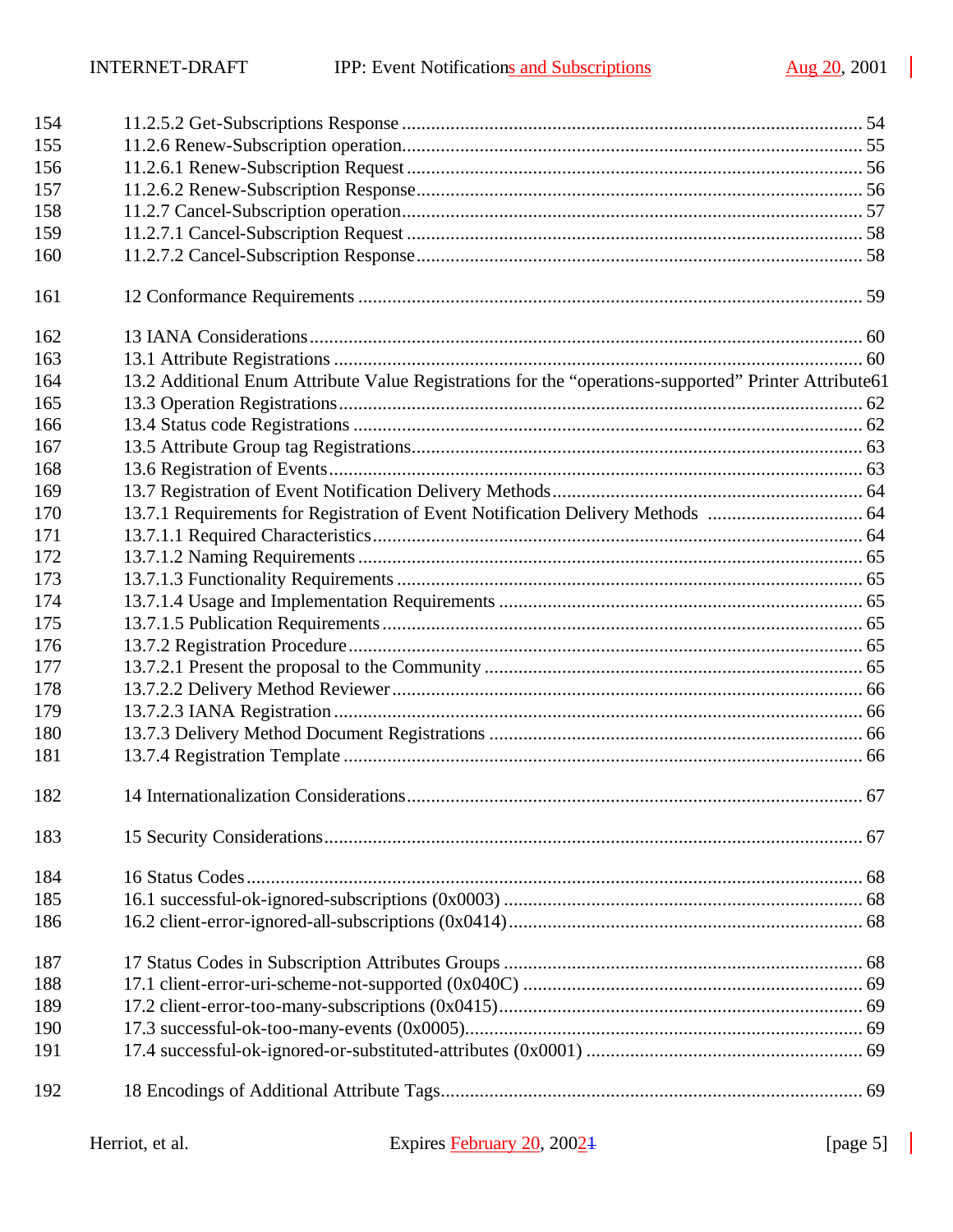$\mathbb{R}^2$ 

| 193                      |                                                                                            |  |
|--------------------------|--------------------------------------------------------------------------------------------|--|
| 194                      |                                                                                            |  |
| 195                      |                                                                                            |  |
| 196                      | <b>B.</b>                                                                                  |  |
| 197                      | C.                                                                                         |  |
| 198                      | D.                                                                                         |  |
| 199<br>200<br>201<br>202 | Е.<br>E.1<br>E.2<br>E.3                                                                    |  |
| 203                      | F.                                                                                         |  |
| 204                      | G.                                                                                         |  |
| 205<br>206               |                                                                                            |  |
| 207                      | <b>Tables</b>                                                                              |  |
| 208                      |                                                                                            |  |
| 209                      |                                                                                            |  |
| 210                      |                                                                                            |  |
| 211                      |                                                                                            |  |
| 212                      |                                                                                            |  |
| 213                      |                                                                                            |  |
| 214                      | Table 7 - Combinations of Events and Subscribed Events for "job-impressions-completed"  39 |  |
| 215                      |                                                                                            |  |
| 216                      |                                                                                            |  |
| 217                      |                                                                                            |  |
| 218                      |                                                                                            |  |
| 219                      |                                                                                            |  |
| 220                      |                                                                                            |  |
| 221                      |                                                                                            |  |
| 222                      |                                                                                            |  |
| 223                      |                                                                                            |  |
| 224                      |                                                                                            |  |
| 225                      | <b>Figures</b>                                                                             |  |
| 226                      |                                                                                            |  |
| 227                      |                                                                                            |  |
| 228                      |                                                                                            |  |
| 229                      |                                                                                            |  |
| 230                      |                                                                                            |  |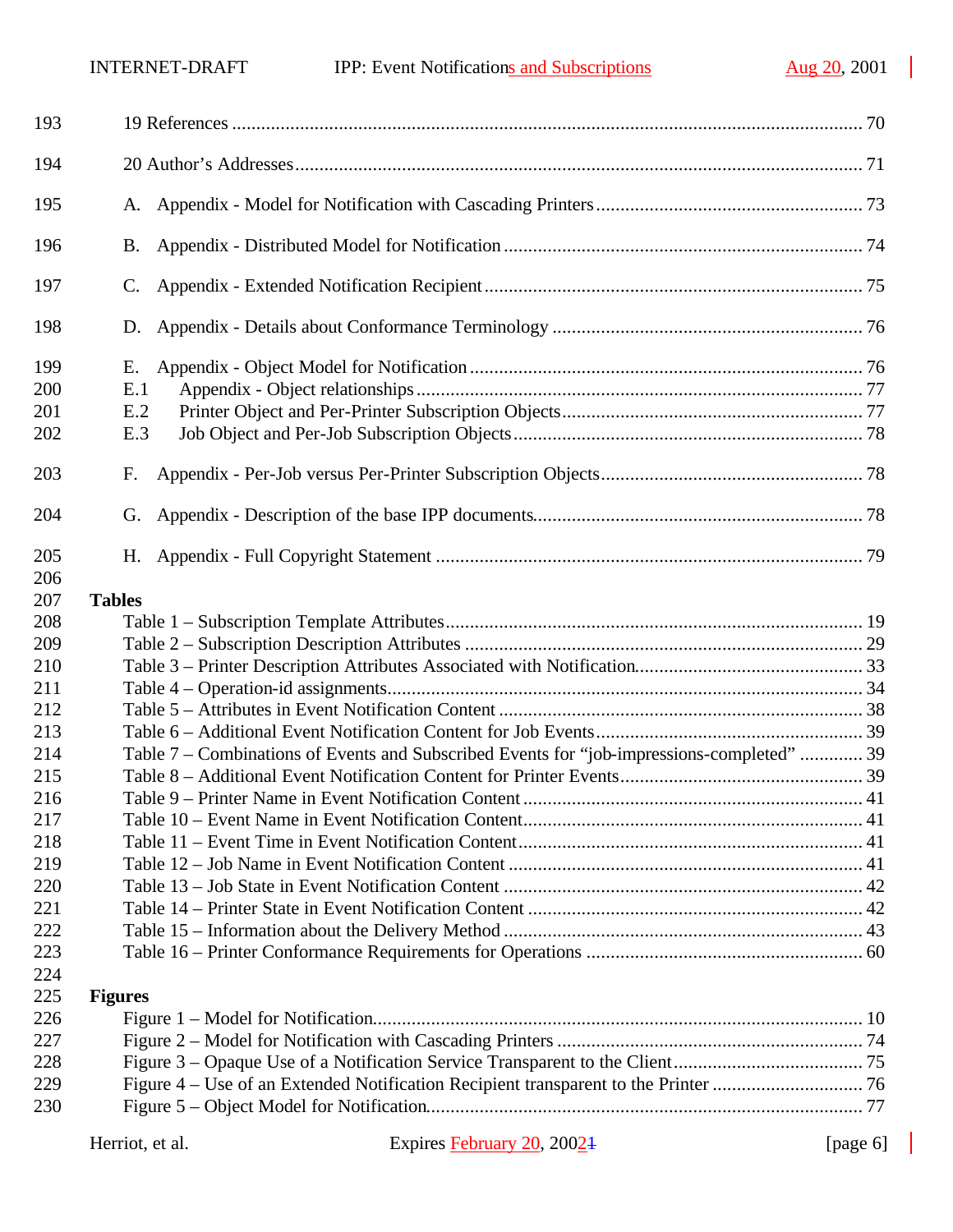#### 

### **1 Introduction**

- This IPP notification specification is an OPTIONAL extension to Internet Printing Protocol/1.0 (IPP) 234 [RFC25668, RFC25659] and IPP/1.1 [RFC2911, RFC2910]. See Appendix G for a description of the base IPP documents. This document in combination with the following documents is intended to meet the notification requirements described in [ipp-not-req]:
- Internet Printing Protocol (IPP): "Job Progress Attributes" [ipp-prog] One or more Delivery Method Documents registered with IANA (see section 10).
- 

Note: this document does not define any Delivery Methods, but it does define the rules for conformance

- 241 for Delivery Method Documents. Delivery Method Documents are in preparation (see section 10) and will be registered with IANA (see section 13.7.3).
- Refer to the Table of Contents for the layout of this document.

### **1.1 Notification Overview**

 This document defines operations that a client can perform in order to create *Subscription Objects* in a Printer and carry out other operations on them. A Subscription Object represents a Subscription abstraction. The Subscription Object specifies that when one of the specified *Events* occurs, the Printer sends an asynchronous *Event Notification* to the specified *Notification Recipient* via the specified *Delivery Method* (i.e., protocol).

 When a client (called a *Subscribing Client*) performs an operation that creates a Subscription Object, the operation contains one or more *Subscription Template Attributes Group*s. Each such group holds information used by the Printer to initialize a newly created Subscription Object. The Printer creates one Subscription Object for each Subscription Template Attributes Group in the operation. This group is like the Job Template Attributes group defined in [RFC2911]. The following is an example of the information included in a Subscription Template Attributes Group (see section 5 for details on the Subscription Object attributes):

 1. The names of Subscribed Events that are of interest to the Notification Recipient. 2. The address (URL) of one Notification Recipient. 3. The Delivery Method (i.e., the protocol) which the Printer uses to send the Event Notification. 4. Some opaque data that the Printer sends to the Notification Recipient in the Event Notification. The Notification Recipient might use this opaque data as a forwarding address for the Event Notification. 5. The charset to use in text fields within an Event Notification 6. The natural language to use in the text fields of the Event Notification 7. The requested lease time in seconds for the Subscription Object

Herriot, et al. Expires February 20, 2002<sup>1</sup> [page 7]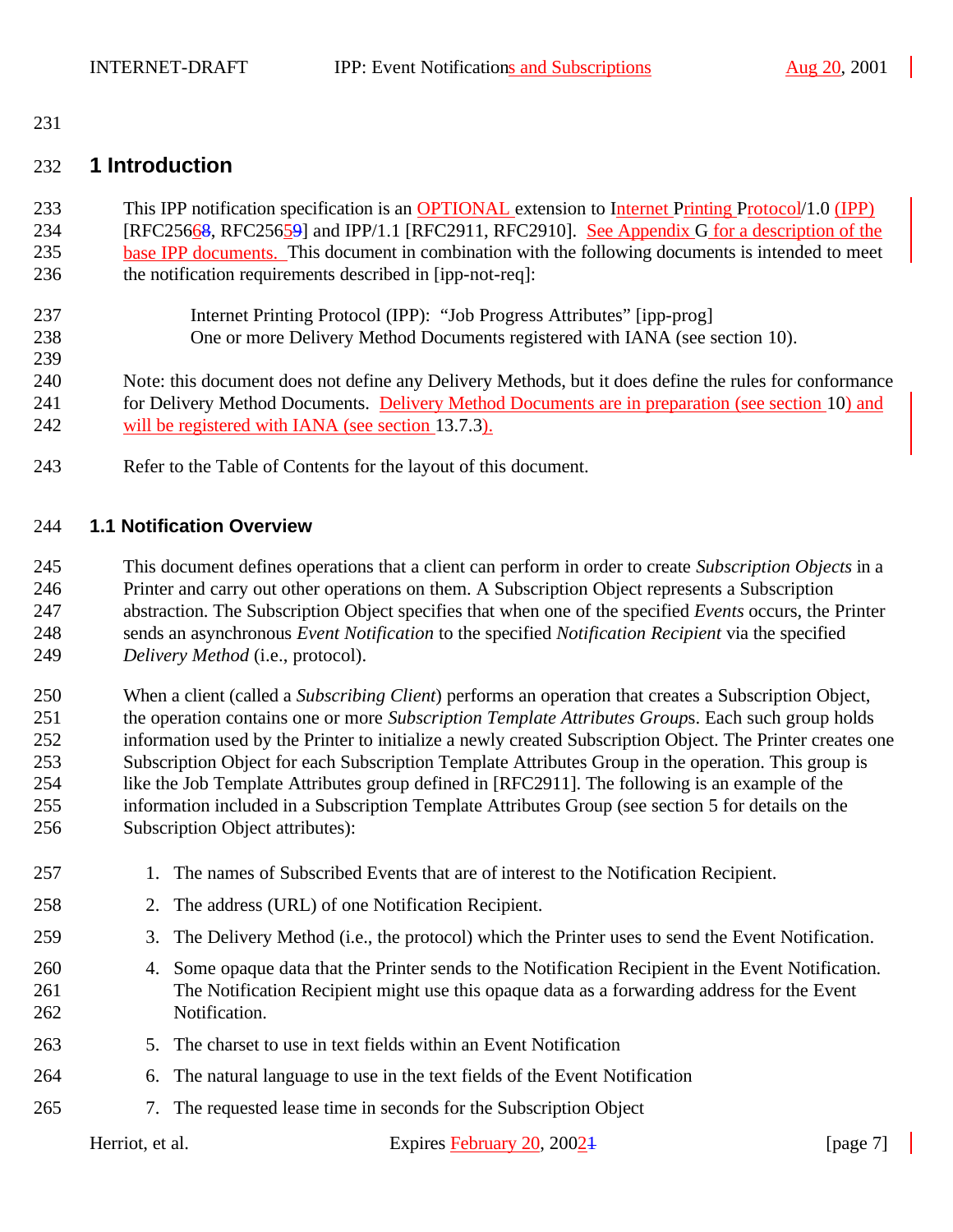An operation that creates a Subscription Object is called a *Subscription Creation Operation*. These operations include the following operations (see section 11.1 for further details):

- 268 2- **Job Creation operation**: When a client performs such an operation (Print-Job, Print-URI, and Create-Job), a client can include zero or more Subscription Template Attributes Groups in the request. The Printer creates one Subscription Object for each Subscription Template Attributes Group in the request, and the Printer associates each such Subscription Object with 272 the newly created Job. This document extends these operations' definitions in [RFC2911] by adding Subscription Template Attributes Groups in the request and Subscription Attributes Groups in the response.
- **2. Create-Job-Subscriptions operation:** A client can include one or more Subscription Template Attributes Groups in the request. The Printer creates one Subscription Object for each Subscription Template Attributes Group and associates each with the job that is the target of this operation.
- ? **Create-Printer-Subscriptions operation:** A client can include one or more Subscription Template Attributes Groups in the request. The Printer creates one Subscription Object for each Subscription Template Attributes Group and associates each with the Printer that is the 282 target of this operation.
- For each of the above operations:
- 284  $\frac{9}{2}$  the Printer associates a Subscription Object with the Printer or a specific Job. When a Subscription Object is associated with a Job Object, it is called a *Per-Job Subscription Object*. When a Subscription Object is associated with a Printer Object, it is called a *Per-Printer Subscription Object*.
- 288 288 2- the response contains one Subscription Attributes Group for each Subscription Template Attributes Group in the request and in the same order. When the Printer successfully creates a Subscription Object, its corresponding Subscription Attributes Group contains the "notify- subscription-id" attribute. This attribute uniquely identifies the Subscription Object and is analogous to a "job-id" for a Job object. Some operations described below use the "notify-subscription-id" to identify the target Subscription Object.
- This document defines the following additional operations (see section 11.2 for further details):
- **Restart-Job operation:** When a client performs the Restart-Job operation [RFC2911], the Printer re-uses the same Job and its Subscription Objects.
- **Validate-Job operation:** When a client performs this operation, a client can include zero or more Subscription Template Attributes Groups in the request. The Printer determines if it could create one Subscription Object for each Subscription Template Attributes Group in the request. This document extends this operation's definition in [RFC2911] by adding Subscription Template Attributes Groups in the request and Subscription Attributes Groups in the response.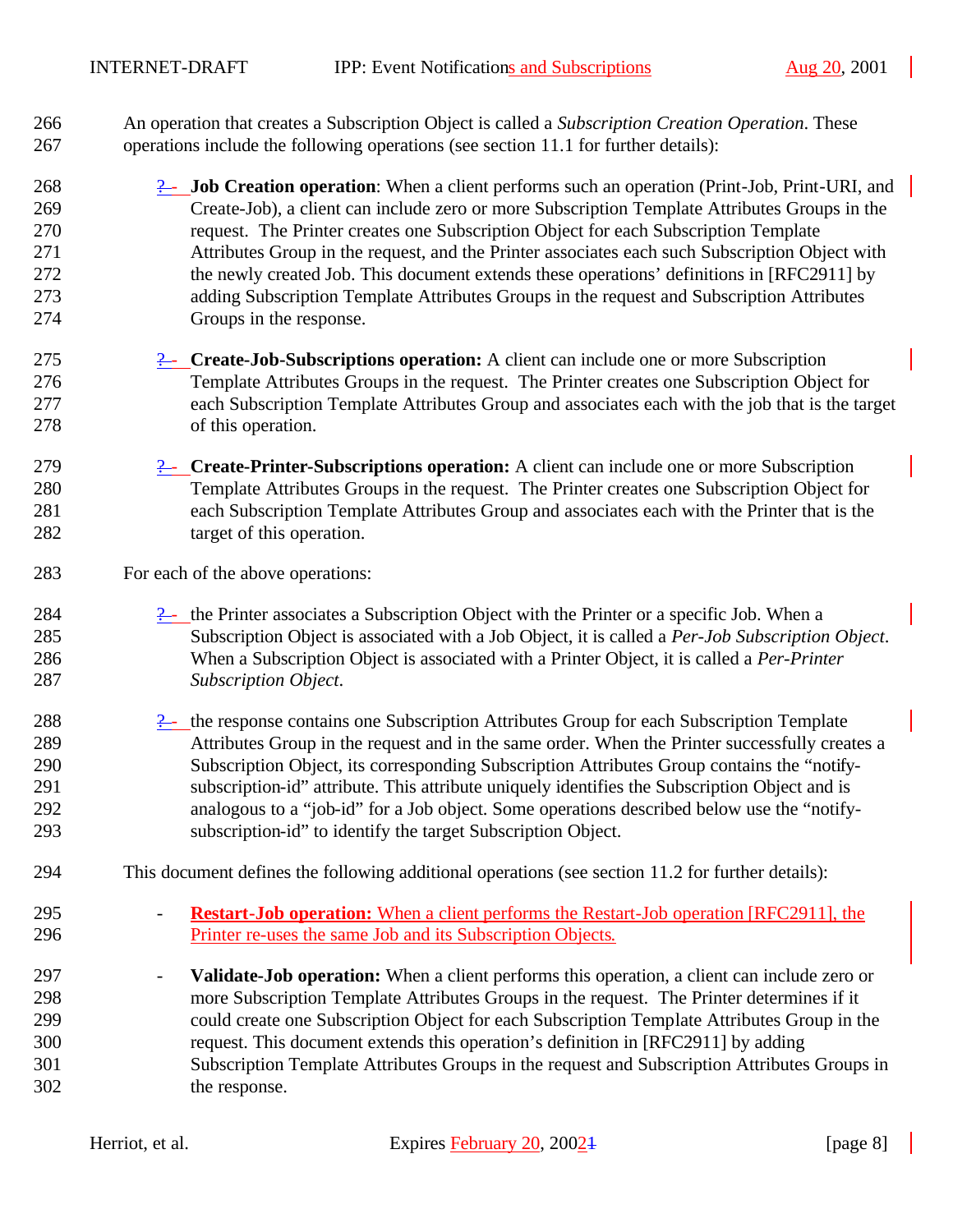- **Get-Subscription-Attributes operation:** This operation allows a client to obtain the specified attributes of a target Subscription Object.
- **Get-Subscriptions operation:** This operation allows a client to obtain the specified attributes of all Subscription Objects associated with the Printer or a specified Job.
- **Renew-Subscription operation:** This operation renews the lease on the target Per-Printer Subscription Object before it expires. A newly created Per-Printer Subscription Object receives an initial lease. It is the duty of the client to use this operation frequently enough to preserve a Per-Printer Subscription Object. The Printer deletes a Per-Printer Subscription Object when its lease expires. A Per-Job Subscription Object last exactly as long as its associated Job Object and thus doesn't have a lease.
- **Cancel-Subscription operation:** This operation (1) cancels the lease on the specified Per- Printer Subscription Object and thereby deletes the Per-Printer Subscription Object or (2) deletes the Per-Job Subscription Object.
- When an Event occurs, the Printer finds all Subscription Objects listening for the Event (see section 9 for details on finding such Subscription Objects). For each such Subscription Object, the Printer:
- a) generates an Event Notification with information specified in section 9, AND
- b) either:
- i) delivers the Event Notification using the Delivery Method and target address identified in the Subscription Object's "notify-recipient-uri" attribute if the Delivery Method is a "push", OR
- ii) saves Event Notification for a time period defined by the Delivery Method if the Delivery Method is a "pull", i.e., the Notification Recipient is expected to fetch the Event Notifications.
- **2 Models for Notification**

### **2.1 Model for Notification (Simple Case)**

 As part of a Subscription Creation Operation, an IPP Printer (i.e., located in an output device or a server) creates one or more Subscription Objects. In a Subscription Creation Operation, the client specifies the Notification Recipient to which the Printer is to deliver Event Notifications. A Notification Recipient can be the Subscribing Client or a third party.

Figure 1 shows the Notification model for a simple Client-Printer relationship.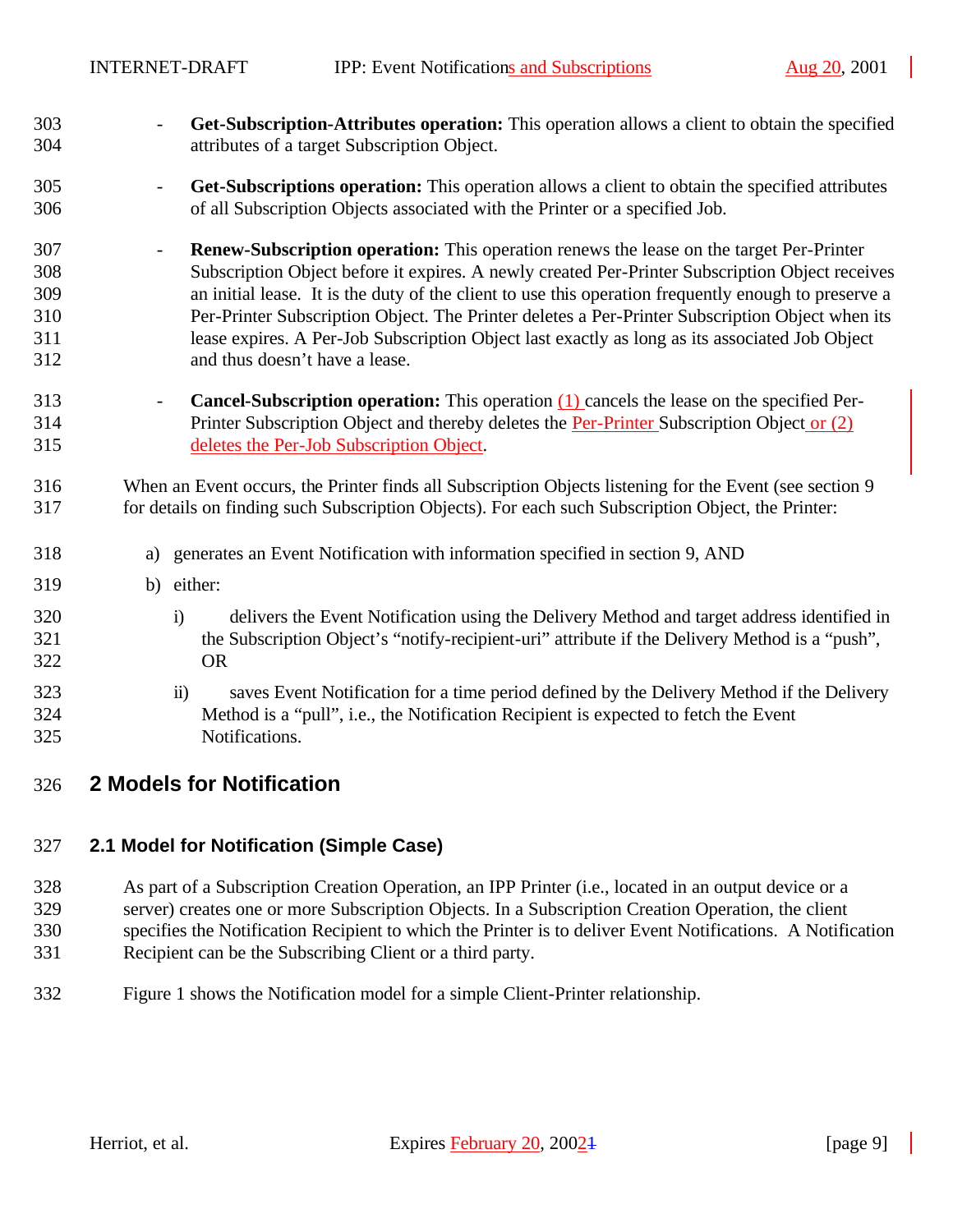| 333 |                                                          |                         |  |
|-----|----------------------------------------------------------|-------------------------|--|
| 334 | embedded printer:                                        |                         |  |
| 335 |                                                          | output device or server |  |
| 336 | PDA, desktop, or server                                  |                         |  |
| 337 |                                                          | ###########             |  |
| 338 | client  -----Subscription ---------># Printer #          |                         |  |
| 339 | +--------+ Creation Operation                            | # Object #              |  |
| 340 | ------------+                                            | #####   #####           |  |
| 341 | Notification                                             |                         |  |
| 342 | Recipient<br> <----IPP Event Notifications----+          |                         |  |
| 343 | (Job and/or Printer Events)<br>$+ - - - - - - - - - - +$ |                         |  |

#### **Figure 1 – Model for Notification**

#### **2.2 Model for Notification with Cascading Printers**

 With this model, there is an intervening Print server between the human user and the Printer in the output device. If the Printer in the output device generates an Event, the system can be configured to send Event Notification either

#### - directly to the Notification Recipient specified by the Subscribing Client or

#### - via the Print Server to the Notification Recipient specified by the Subscribing Client.

See Appendix A for more details.

### **2.3 Distributed Model for Notification**

 The preceding sections (2.1 and 2.2) assume that the Notification software resides in the same device or Server box as the rest of the Printer software. In many implementations, the assumption is correct. However, the Notification model also permits a distributed implementation.

 For example, the software that supports both Subscription Creation Operations and sending of Event Notifications could be on hardware that is separate from the output device. To make this work, there must be a symbiotic relationship between the output device software and the remote Notification software. Without the remote Notification software, the output device software is not a complete Printer.

- The term "Printer" in this document includes the software on the output device or server box as well as Notification software that is local to or remote from the output device.
- Appendix B describes this example in detail.

### **2.4 Extended Notification Recipient**

 The model allows for an extended Notification Recipient that is itself a Notification service that forwards each Event Notification to another recipient. The client contacts this Notification Recipient to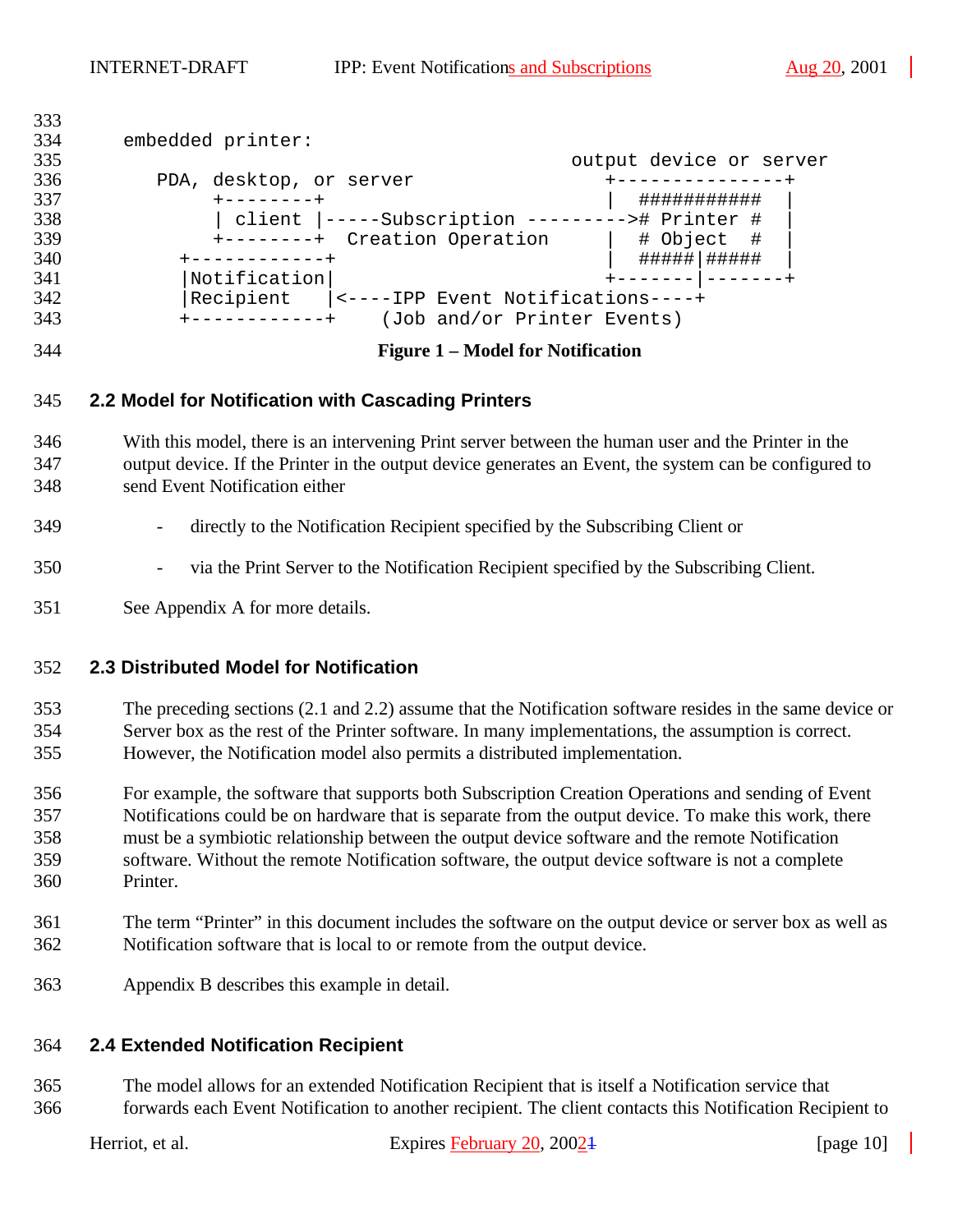- arrange for forwarding by means outside the scope of this document. The Printer need not be aware that the Notification Recipient forwards Event Notifications.
- Appendix C describes this example in detail.

### **3 Terminology**

 This section defines terminology used throughout this document. Other terminology is defined in [RFC2911].

### **3.1 Conformance Terminology**

- Capitalized terms, such as **MUST, MUST NOT, REQUIRED, SHOULD, SHOULD NOT, MAY,**
- **NEED NOT, and OPTIONAL**, have special meaning relating to conformance to this specification. These terms are defined in [RFC2911 section 13.1 on conformance terminology, most of which is taken 377 from as defined in RFC 2119 [RFC2119] and [RFC2911] section 12.1. If an implementation supports the extension defined in this document, then these terms apply; otherwise, they do not. These terms define conformance to *this document only*; they do not affect conformance to other documents, unless explicitly stated otherwise. See Appendix D for complete details.
- Note: a feature that is OPTIONAL in this document becomes REQUIRED if the Printer implements a Delivery Method that REQUIRES the feature.
- **READ-ONLY –** an adjective used in an attribute definition to indicate that an IPP Printer MUST NOT allow the attribute's value to be modified with the Set-Job-Attributes or Set-Printer-Attributes operations (see [ipp-set]). Note: there is no Set-Subscription operation so this term is not used for Subscription object attributes.

### **3.2 Other Terminology**

- This document uses the same terminology as [RFC2911], such as "client", "Printer", "attribute", "attribute value", "keyword", "operation", "request", "response", and "support". In addition, the following terms are defined for use in this document and the Delivery Method Documents:
- **Administrator –** A human user who establishes policy for and configures the print system.
- **Operator –** A human user who carries out the policy established by the Administrator and controls the day to day running of the print system.
- **IPP Client (or client) –** The software component (PDA, desktop, or server) that performs an IPP operation directed at an IPP Printer (located in a server or output device).
- **Job Creation operation –** One of the operations that creates a Job object: Print-Job, Print-URI and Create-Job. The Restart-Job operation [RFC2911] is not considered a Job Creation operation,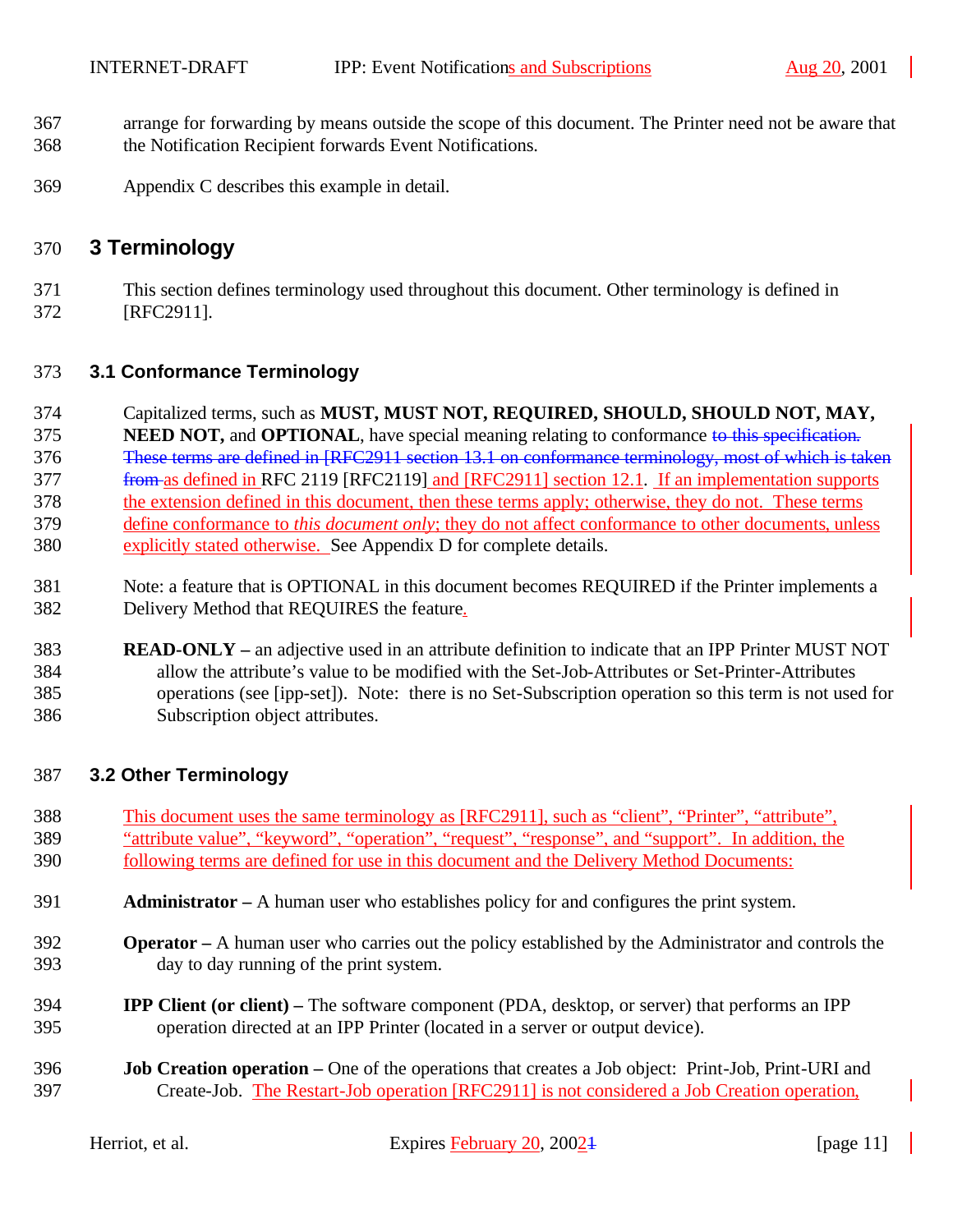| 398 | since the Printer re-uses the existing Job object. The Validate-Job operation is not a Job Creation                |  |  |  |
|-----|--------------------------------------------------------------------------------------------------------------------|--|--|--|
| 399 | operation because no Job object is created. Therefore, when a statement also applies to the                        |  |  |  |
| 400 | Validate-Job operation, it is mentioned explicitly.                                                                |  |  |  |
| 401 | <b>Event</b> – some occurrence (either expected or unexpected) within the printing system of a change of           |  |  |  |
| 402 | state, condition, or configuration of a Job or Printer object. An Event occurs only at one instant in              |  |  |  |
| 403 | time and does not span the time the physical Event takes place. For example, jam-occurred and                      |  |  |  |
| 404 | jam-cleared are two distinct, instantaneous Events, even though the jam may last for a while.                      |  |  |  |
| 405 | <b>Event Notification</b> – the information about an Event that the Printer sends when an Event occurs.            |  |  |  |
| 406 | <b>Compound Event Notification – two or more Event Notifications that a Printer sends together as a</b>            |  |  |  |
| 407 | single entity. The Delivery Method Document specifies whether the Delivery Method supports                         |  |  |  |
| 408 | Compound Event Notifications.                                                                                      |  |  |  |
| 409 | <b>Job Event</b> – an Event caused by some change in a particular job on the Printer, e.g., <i>job</i> -completed. |  |  |  |
| 410 | <b>Printer Event</b> – an Event caused by some change in the Printer that is not specific to a job, e.g.,          |  |  |  |
| 411 | 'printer-state-changed'.                                                                                           |  |  |  |
| 412 | <b>Subscribed Event</b> – an Event that the Subscribing Client expresses interest in by making it a value of       |  |  |  |
| 413 | the "notify-events" attribute on a Subscription Object.                                                            |  |  |  |
| 414 | <b>Subscribed Job Event</b> – a Subscribed Event that is a Job Event.                                              |  |  |  |
| 415 | <b>Subscribed Printer Event</b> – a Subscribed Event that is a Printer Event.                                      |  |  |  |
| 416 | <b>Notification Recipient</b> – the entity to which the Printer sends an Event Notification.                       |  |  |  |
| 417 | <b>Delivery Method</b> – the mechanism by which the Printer delivers the Event Notification, e.g., via email       |  |  |  |
| 418 | or via <b>SNMP</b> an Event Notification Delivery Method protocol defined for delivering IPP Event                 |  |  |  |
| 419 | Notifications.                                                                                                     |  |  |  |
| 420 | <b>Delivery Method Document – a document, separate from this document, that defines a Delivery</b>                 |  |  |  |
| 421 | Method.                                                                                                            |  |  |  |
| 422 | <b>Subscription Object</b> – An object containing a set of attributes that indicate: the Notification Recipient,   |  |  |  |
| 423 | the Delivery Method, the Subscribed Events that cause the Printer to send an Event Notification,                   |  |  |  |
| 424 | and the information to send in an Event Notification.                                                              |  |  |  |
| 425 | <b>Per-Job Subscription Object</b> $- A$ Subscription Object that is associated with a single Job. The Create-     |  |  |  |
| 426 | Job-Subscriptions operation and Job Creation operations create such an object.                                     |  |  |  |
| 427 | <b>Per-Printer Subscription Object</b> $- A$ Subscription Object that is associated with the Printer as a          |  |  |  |
| 428 | whole. The Create-Printer-Subscriptions operation creates such an object.                                          |  |  |  |
| 429 | <b>Subscribing Client</b> – The client that creates the Subscription Object.                                       |  |  |  |

| Herriot, et al. | Expires February 20, 20024 | [page $12$ ] |
|-----------------|----------------------------|--------------|
|                 |                            |              |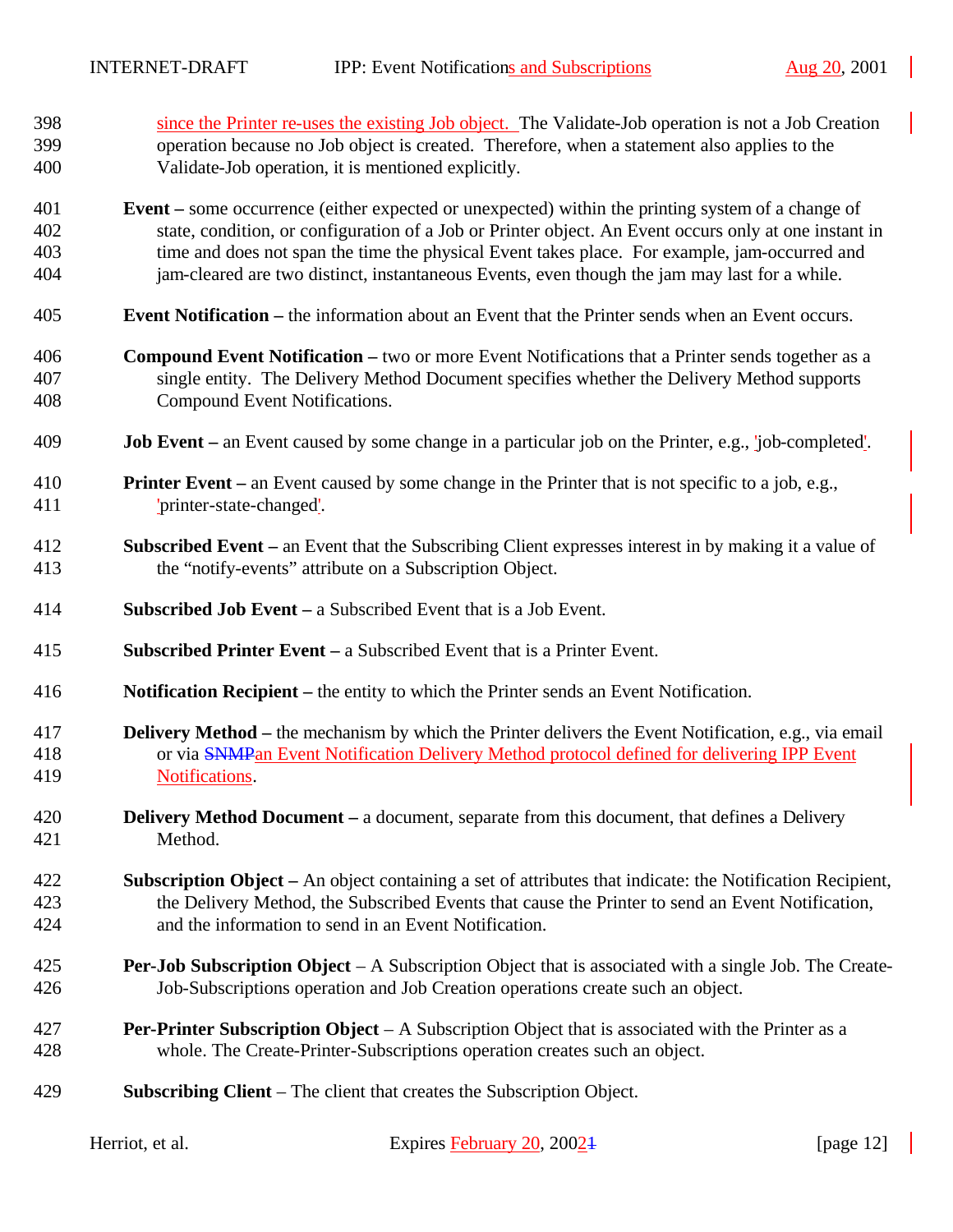| 430 | <b>Subscription Creation Operation – An operation that creates a Subscription Object:</b> Job Creation |
|-----|--------------------------------------------------------------------------------------------------------|
| 431 | operations, Create-Job-Subscriptions operation, and Create-Printer-Subscriptions operation. In the     |
| 432 | context of a Job Creation operation, a Subscription Creation Operation is the part of the Job          |
| 433 | Creation operation that creates a Subscription object. The Restart-Job operation [RFC2911] is not      |
| 434 | considered a Subscription Creation Operation, since the Printer re-uses the Job's existing             |
| 435 | Subscription Objects, rather than creating any new Subscription Objects.                               |

- **Subscription Creation Request –** The request portion of a Subscription Creation Operation.
- **Subscription Template Attributes –** Subscription Object attributes that a client can supply in a Subscription Creation Operation and associated Printer Object attributes that specify supported and default values for the Subscription Object attributes.
- **Subscription Description Attributes –** Subscription Object attributes that a Printer supplies during a Subscription Creation Operation.
- **Subscription Template Attributes Group**  The attributes group in a request that contains Subscription Object attributes that are Subscription Template Attributes.
- **Subscription Attributes Group –** The attributes group in a response that contains Subscription Object attributes.
- **Human Consumable Event Notification –** localized text for human consumption only. There is no standardized format and thus programs should not try to parse this text.
- **Machine Consumable Event Notification –** bytes for program consumption. The bytes are formatted according to the Delivery Method document.
- **Printer –** the software that supports an output device or print server (see IPP/1.1 [RFC2911] which uses the terms Printer and Printer object interchangeably). This document extends the IPP/1.1 Printer definition to include the software that implements Subscription Creation Operations and the sending of Event Notifications, even if the software for such a Printer would be distributed across a network (see section 2.3).
- **Notification –** when not in the phrases 'Event Notification' and 'Notification Recipient' the concepts of this specification, i.e., Events, Subscription Objects, and Event Notifications.

# **4 Object Relationships**

 This section defines the object relationships between the Printer, Job, and Subscription Objects. It does not define the implementation. For an illustration of these relationships, see Appendix E.

### **4.1 Printer and Per-Printer Subscription Objects**

461 1. A Printer object can be associated with zero or more Per-Printer Subscription Objects.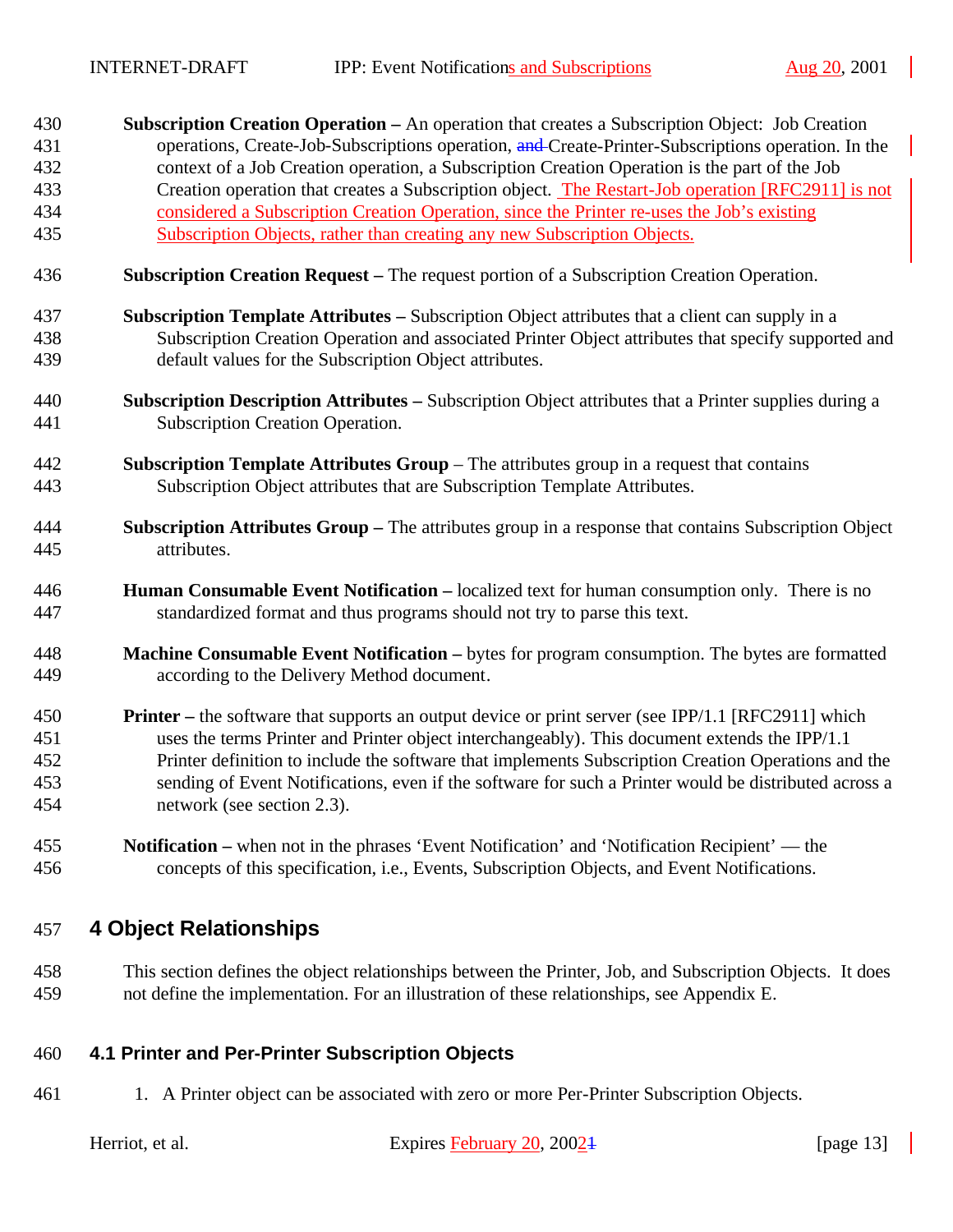2. Each Per-Printer Subscription Object is associated with exactly one Printer object.

### **4.2 Printer, Job and Per-Job Subscription Objects**

- 1. A Printer object is associated with zero or more Job objects.
- 2. Each Job object is associated with exactly one Printer object.
- 3. A Job object is associated with zero or more Per-Job Subscription Objects.
- 4. Each Per-Job Subscription Object is associated with exactly one Job object.

### **5 Subscription Object**

 A Subscribing Client creates a Subscription Object with a Subscription Creation Operation in order to indicate its interest in certain Events. See section 11 for a description of these operations. When an Event occurs, the Subscription Object specifies to the Printer where to send Event Notifications, how to send them and what to put in them. See section 9 for details on the contents of an Event Notification.

- Using the IPP Job Template attributes as a model (see [RFC2911] section 4.2), the attributes of a Subscription Object are divided into two categories: Subscription Template Attributes and Subscription Description Attributes.
- Subscription Template attributes are, in turn, like the Job Template attributes, divided into
- 1. Subscription Object attributes that a client can supply in a Subscription Creation Request and
- 2. their associated Printer Object attributes that specify supported and default values for the Subscription Object attributes
- The remainder of this section specifies general rules for Subscription Template Attributes and describes each attribute in a Subscription Object.

### **5.1 Rules for Support of Subscription Template Attributes**

- Subscription Template Attributes are fundamental to the Notification model described in this specification. The client supplies these attributes in Subscription Creation Operations and the Printer uses these attributes to populate a newly created Subscription Object.
- Subscription Objects attributes that are Subscription Template Attributes conform to the following rules:
- 1. Each attribute's name starts with the prefix string "notify-" and this document calls such attributes "notify-xxx".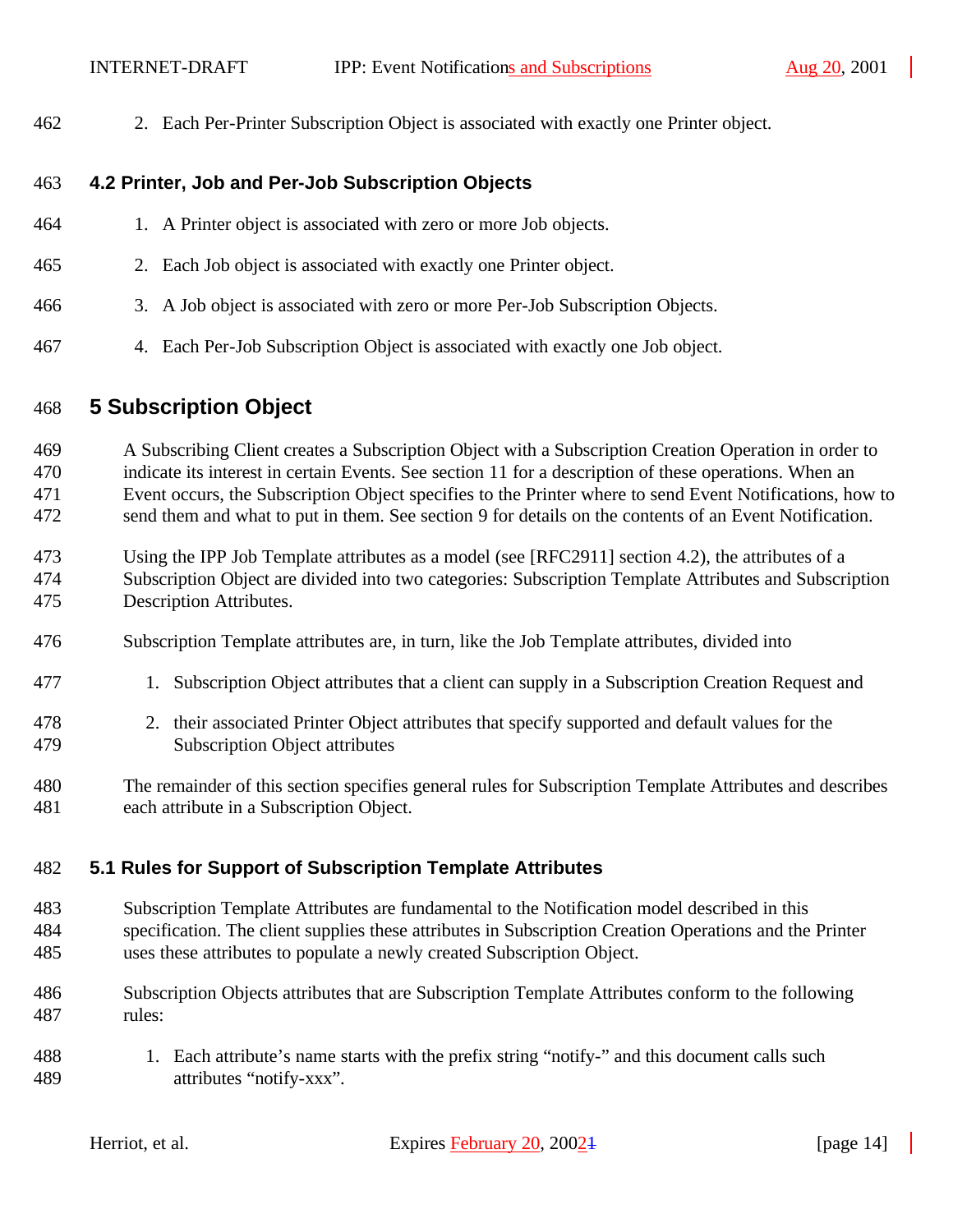- 2. For each "notify-xxx" Subscription Object attribute defined in column 1 of Table 1 in section 5.3, Table 1 specifies corresponding Printer attributes: "notify-xxx-default", "notify-xxx-supported", "yyy-supported" and "notify-max-xxx-supported" defined in column 2 of Table 1. Note "xxx" stands for the same string in each case and "yyy" stands for some other string.
- 3. If a Printer supports "notify-xxx" in column 1 of Table 1, then the Printer MUST support all associated attributes specified in column 2 of Table 1. For example, Table 1 shows that if the Printer supports "notify-events", it MUST support "notify-events-default", "notify-events-supported" and "notify-max-events-supported".
- 4. If a Printer does not support "notify-xxx" in column 1 of Table 1, then the Printer MUST NOT support any associated "notify-yyy" attributes specified in column 2 of Table 1. For example, Table 1 shows that if the Printer doesn't support "notify-events", it MUST NOT support "notify- events-default", "notify-events-supported" and "notify-max-events-supported". Note this rule does not apply to attributes whose names do not start with the string "notify-" and are thus defined in another object and used by other attributes.
- 5. Most "notify-xxx" attributes have a corresponding "yyy-supported" attribute that specifies the supported values for "notify-xxx". Column 2 of Table 1 specifies the name of each "yyy- supported" attribute. The naming rules of IPP/1.1 (see [RFC2911]) are used when "yyy-supported" is "notify-xxx-supported".
- 6. Some "notify-xxx" attributes have a corresponding "notify-xxx-default" attribute that specifies the value for "notify-xxx" if the client does not supply it. Column 2 of Table 1 specifies the name of each "notify-xxx-default" attribute. The naming rules of IPP/1.1 (see [RFC2911]) are used.

 If a client wishes to present an end user with a list of supported values from which to choose, the client SHOULD query the Printer for its supported value attributes. The client SHOULD also query the default value attributes. If the client then limits selectable values to only those values that are supported, the client can guarantee that the values supplied by the client in the create request all fall within the set of supported values at the Printer. When querying the Printer, the client MAY enumerate each attribute by name in the Get-Printer-Attributes Request, or the client MAY just supply the 'subscription-template' group name in order to get the complete set of supported attributes (both supported and default attributes – see section 11.2.3).

### **5.2 Rules for Processing Subscription Template Attributes**

 This section defines a detailed set of rules that a Printer follows when it processes Subscription 521 Template Attributes in a Subscription Creation Request. These rules for are similar to the rules for processing Operation attributes in [RFC2911]. That is, the Printer may or may not support an attribute and a client may or may not supply the attribute. Some combinations of these cases are OK. Others return warnings or errors, and perhaps a list of unsupported attributes.

 A Printer MUST implement the following behavior for processing Subscription Template Attributes in a Subscription Creation Request: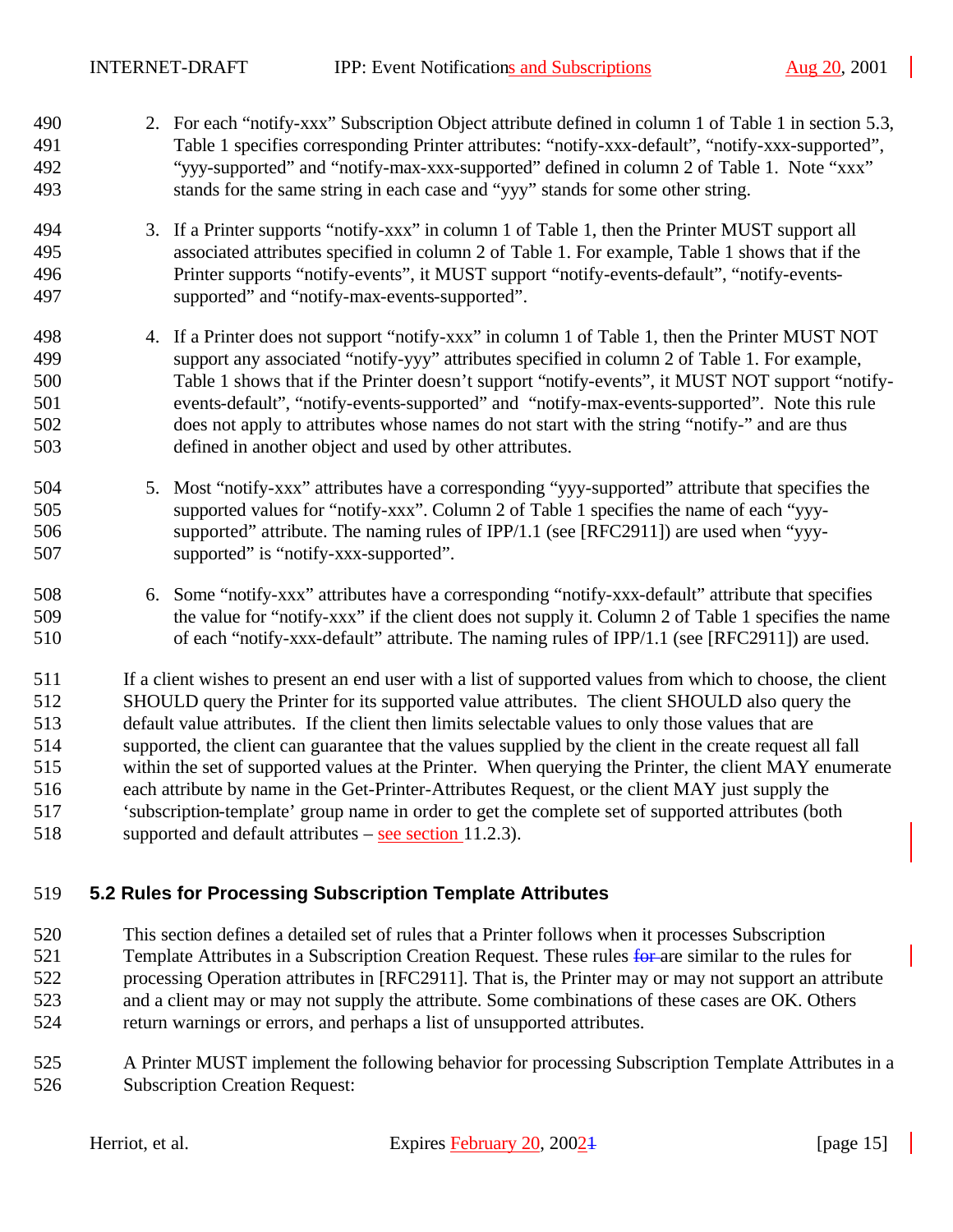- 1. If a client supplies a "notify-xxx" attribute from column 1 of Table 1 and the Printer supports it and its value, the Printer MUST populate the attribute on the created Subscription Object.
- 2. If a client supplies a "notify-xxx" attribute from column 1 of Table 1 and the Printer doesn't support it or its value, the Printer MUST NOT populate the attribute on the created Subscription Object with it. The Printer MUST do one of the following:
- a) If the value of the "notify-xxx" attribute is unsupported, the Printer MUST return the attribute with its value in the Subscription Attributes Group of the response.
- b) If "notify-xxx" is an unsupported attribute, the Printer MUST return the attribute in the Subscription Attributes Group of the response with the 'unsupported' out-of-band value.
- 536 Note: The rules of this step are the same as for Unsupported Attributes [RFC2911] section 3.1.7. except that the unsupported attributes are returned in the Subscription Attributes Group rather than the Unsupported Attributes Group because Subscription Creation Operations can create more than one Subscription Object).
- 3. If a client is REQUIRED to supply a "notify-xxx" attribute from column 1 of Table 1 and the Printer doesn't support the supplied value, the Printer MUST NOT create a Subscription Object. The rules for Unsupported Attributes in step #2 still apply.
- 4. If a client does not supply a "notify-xxx" attribute from column 1 of Table 1 and the attribute is REQUIRED for the client to supply, the Printer MUST reject the Subscription Creation Operation (including Job Creation operations) without creating a Subscription Object, and MUST return in the response:
- c) the status code 'client-error-bad-request' AND
- d) no Subscription Attribute Groups.
- 5. If a client does not supply a "notify-xxx" attribute from column 1 of Table 1 that is OPTIONAL for the client to supply, and column 2 of Table 1 either:
- a) specifies a "notify-xxx-default" attribute, the Printer MUST behave as if the client had supplied the "notify-xxx-default" attribute (see step #1) and populate the Subscription object with the value of the "notify-xxx-default" attribute as part of the Subscription Creation operation (unlike Job Template attributes where the Printer does not populate the Job object with defaults – see [RFC2911]) OR
- b) does not specify a "notify-xxx-default" attribute, the Printer MUST populate the "notify-xxx" attribute on the Subscription Object according to the definition of the "notify-xxx" attribute in a section 5.3. For some attributes, the "notify-xxx" is populated with the value of some other attribute, and for others, the "notify-xxx" is NOT populated on the Subscription object at all.
- 6. A Printer MUST create a Subscription Object for each Subscription Template Attributes group in a request unless the Printer:

| Herriot, et al. | Expires February 20, 2002 <sup>1</sup> | [page $16$ ] |
|-----------------|----------------------------------------|--------------|
|                 |                                        |              |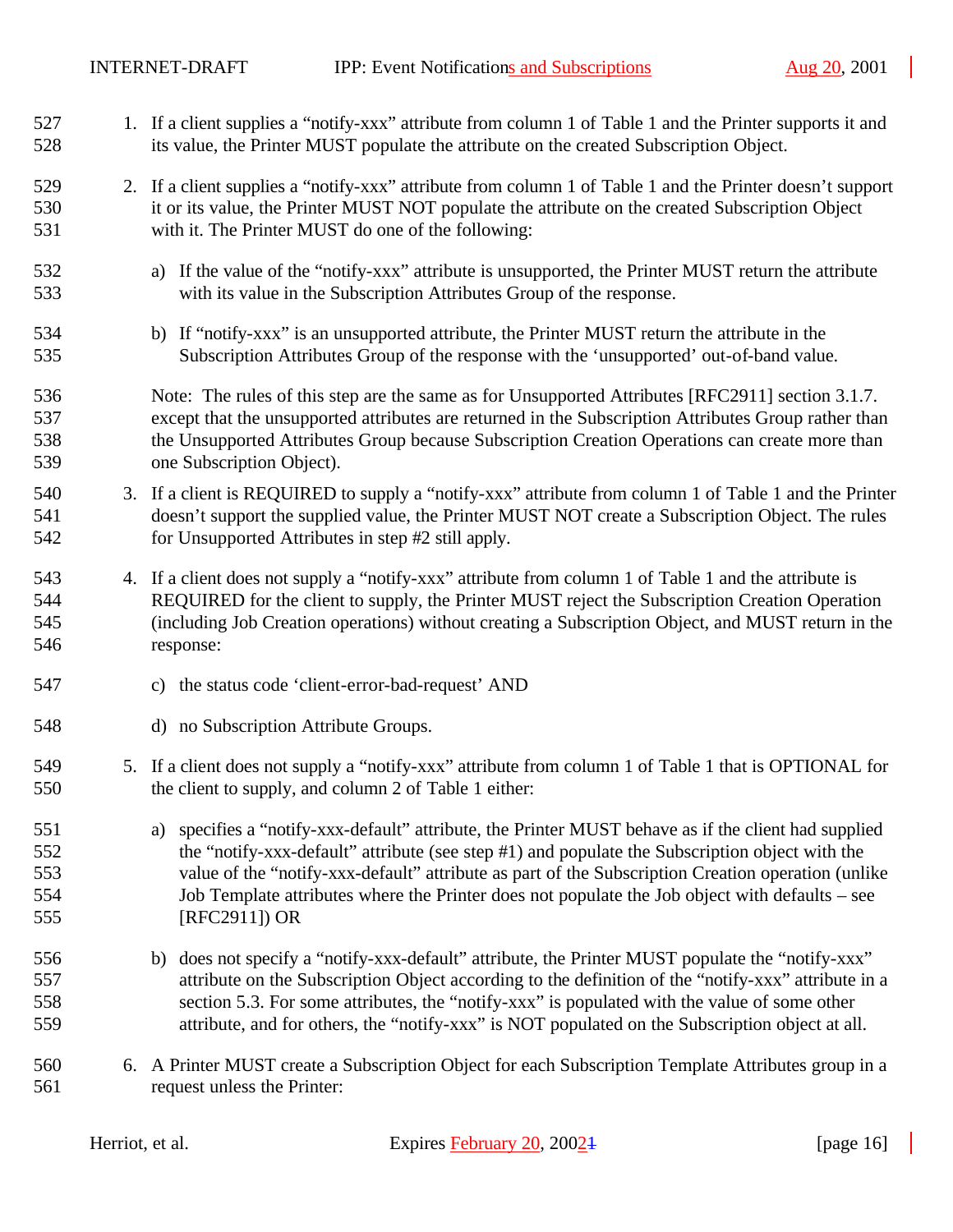| 562<br>563                             |    | a) encounters some attributes in a Subscription Template Attributes Group that require the Printer<br>not to create the Subscription Object OR                                                                                                                                                                                                                                                                                                                                                                                                                            |
|----------------------------------------|----|---------------------------------------------------------------------------------------------------------------------------------------------------------------------------------------------------------------------------------------------------------------------------------------------------------------------------------------------------------------------------------------------------------------------------------------------------------------------------------------------------------------------------------------------------------------------------|
| 564<br>565                             |    | b) would create a Per-Job Subscription Object when it doesn't have space for another Per-Job<br><b>Subscription Object OR</b>                                                                                                                                                                                                                                                                                                                                                                                                                                             |
| 566<br>567                             |    | c) would create a Per-Printer Subscription Object when it doesn't have space for another Per-<br>Printer Subscription Object.                                                                                                                                                                                                                                                                                                                                                                                                                                             |
| 568<br>569<br>570<br>571               |    | 7. A response MUST contain one Subscription Attributes Group for each Subscription Template<br>Attributes Group in the request (and in the same order) whether the Printer creates a Subscription<br>Object from the Subscription Template Attributes Group or not. However, the attributes in each<br>Subscription Attributes Group can be in any order.                                                                                                                                                                                                                 |
| 572<br>573                             | 8. | The Printer MUST populate each Subscription Attributes Group of the response such that each<br>contains:                                                                                                                                                                                                                                                                                                                                                                                                                                                                  |
| 574<br>575                             |    | the "notify-subscription-id" attribute (see section 5.4.1), if and only if the Printer creates a<br>a)<br>Subscription Object.                                                                                                                                                                                                                                                                                                                                                                                                                                            |
| 576<br>577<br>578<br>579<br>580<br>581 |    | b) the "notify-lease-duration" attribute (see section 5.3.7), if and only if the Printer creates a Per-<br>Printer Subscription Object. The value of this attribute is the value of the Subscription Object's<br>"notify-lease-duration" attribute. This value MAY be different from the client-supplied value<br>(see section 5.3.7). If a client supplies this attribute in the creation of a Per-Job Subscription<br>Object, it MUST appear in this group with the out-of-band value 'unsupported' to indicate that<br>the Printer doesn't support it in this context. |
| 582<br>583<br>584                      |    | all of the unsupported Subscription Template Attributes from step #2. Note, they are not<br>$\mathbf{c})$<br>returned in the Unsupported Attributes Group in order to separate the unsupported attributes<br>for each Subscription Object.                                                                                                                                                                                                                                                                                                                                |
| 585<br>586<br>587<br>588               |    | the "notify-status-code" attribute if the Printer does not create the Subscription Object or if<br>d)<br>there are unsupported attributes from step #2. The possible values of the "notify-status-code"<br>attribute are shown below (see section 17 for more details). The Printer returns the first value in<br>the list below that describes the status.                                                                                                                                                                                                               |
| 589<br>590<br>591<br>592<br>593        |    | 'client-error-uri-scheme-not-supported': the Subscription Object was not created because<br>the scheme of the "notify-recipient-uri" attribute is not supported. See section 17.1 for<br>more details about this status code. See step #3 in this section for the case that causes<br>this error, and the resulting step #6a) that causes the Printer not to create the<br>Subscription Object.                                                                                                                                                                           |
| 594<br>595<br>596<br>597               |    | 'client-error-too-many-subscriptions': the Subscription Object was not created because the<br>Printer has no space for additional Subscription Objects. The client SHOULD try again<br>later. See section 17.2 for more details about this status code. See steps #6b) and #6c) in<br>this section for the cases that causes this error.                                                                                                                                                                                                                                  |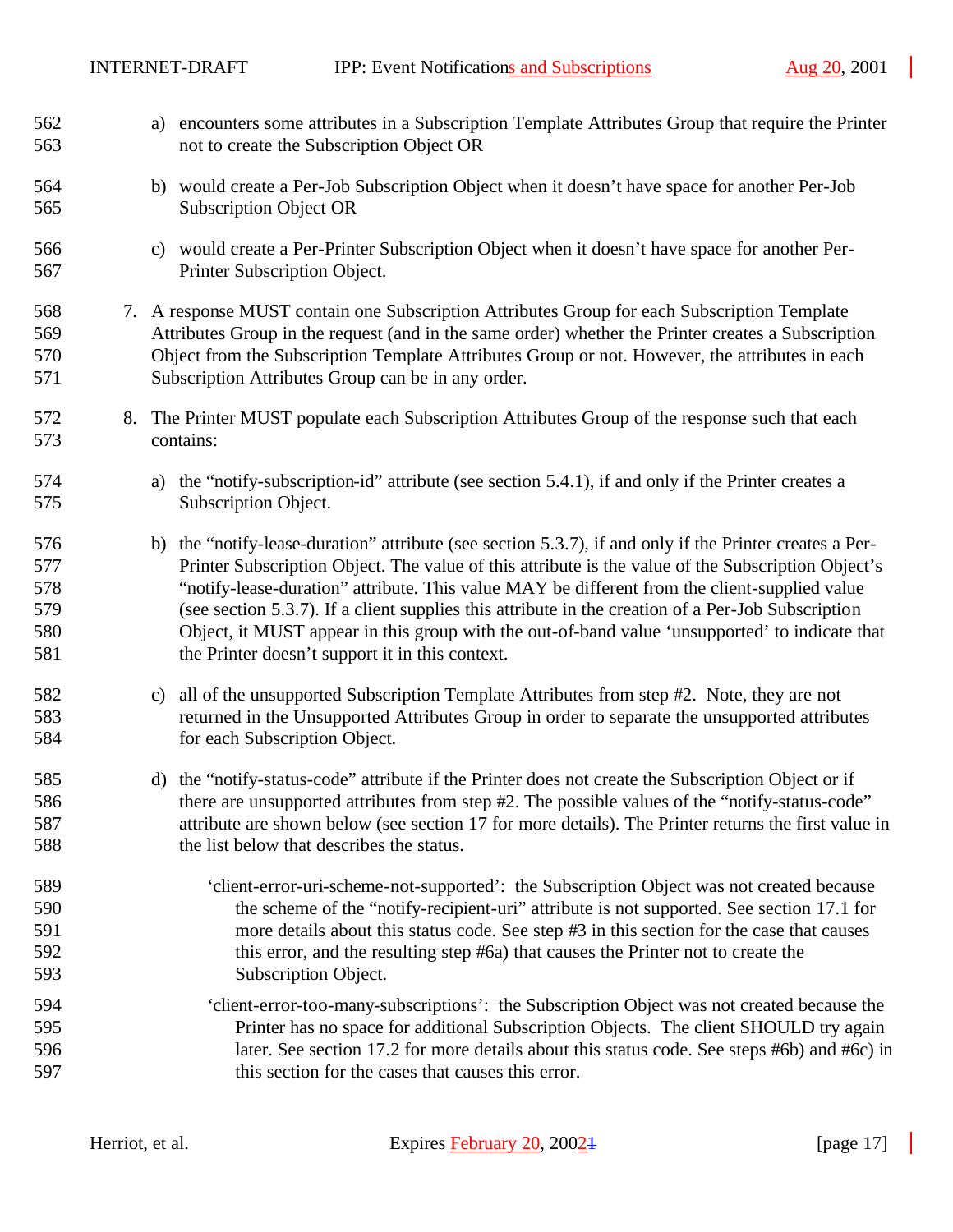- 'successful-ok-too-many-events': the Subscription Object was created without the "notify- events" values included in this Subscription Attributes Group because the "notify-events" attribute contains too many values. See section 17.3 for more details about this status code. See step #2 in this section and section 5.3.2 for the cases that cause this status code.
- 'successful-ok-ignored-or-substituted-attributes' : the Subscription Object was created but some supplied Subscription Template Attributes are unsupported. These unsupported attributes are also in the Subscription Attributes Group. See section 17.4 for more details about this status code. See step #2 in this section for the cases that cause this status code.
- 9. The Printer MUST validate all Subscription Template Attributes and MUST return all unsupported attributes and values in the corresponding Subscription Attributes Group of the response (see step #2) unless it determines that it could not create additional Subscription Objects because of condition #6b) or condition #6c). Then, the Printer NEED NOT validate these additional Subscription Template Attributes and the client MUST NOT expect to find unsupported attributes from step #2 in such additional Subscription Attribute Groups.
- 

### **5.3 Subscription Template Attributes**

- This section contains the Subscription Template Attributes defined for the Subscription and Printer objects.
- Table 1 below shows the Subscription Template Attributes and has two columns:
- **Attribute in Subscription Object:** the name and attribute syntax of each Subscription Object Attribute that is a Subscription Template Attribute
- **Default and Supported Printer Attributes:** the default attribute and supported Printer attributes that are associated with the attribute in column 1.
- A Printer MUST support all attributes in Table 1 below except for "notify-attributes" (and "notify- attributes-supported"). A client MUST supply "notify-recipient-uri" and MAY omit any of the rest of the attributes in column 1 of Table 1 in a Subscription Creation Request.
- 625 Note: The Default and Supported Printer attributes listed in column 2 of Table 1 do not have separate sections in this specification defining their semantics. Instead, the section for the corresponding Subscription Object attribute (column 1 of Table 1) contains the semantics of these Printer attributes. This approach follows the precedence of the Job Template attributes in section 4.2 of [RFC2911] where the corresponding "xxx-default" and "xxx-supported" Printer attributes are defined in the same section as the "xxx" Job attribute.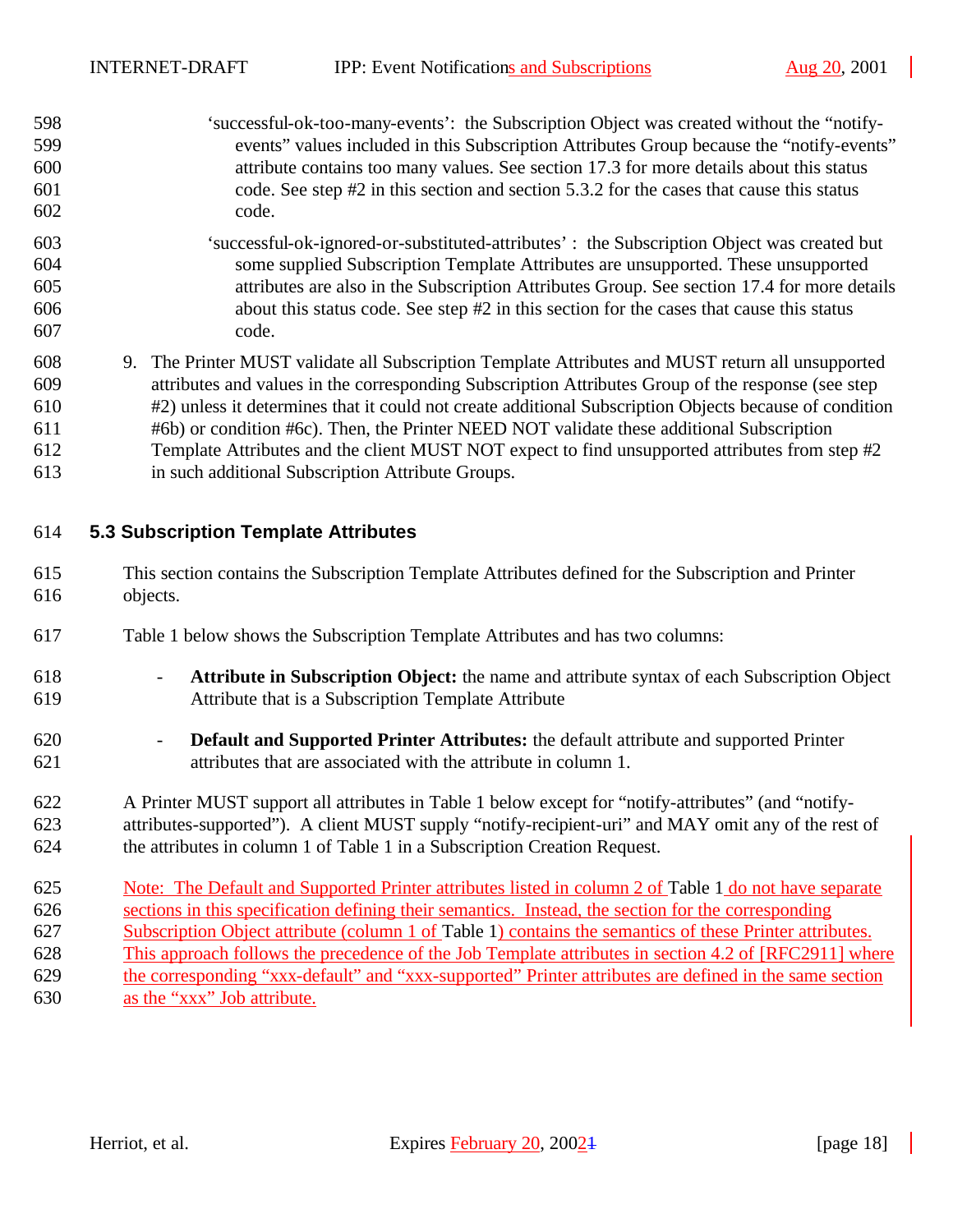#### 631 **Table 1 – Subscription Template Attributes**

| <b>Attribute in Subscription Object</b>  | Default and Supported Printer Attributes            |  |
|------------------------------------------|-----------------------------------------------------|--|
| notify-recipient-uri (uri)               | notify-schemes-supported (1setOf uriScheme)         |  |
| notify-events (1setOf type2 keyword)     | notify-events-default (1setOf type2 keyword)        |  |
|                                          | notify-events-supported (1setOf type2 keyword)      |  |
|                                          | notify-max-events-supported (integer(2:MAX))        |  |
| notify-attributes (1setOf type2 keyword) | notify-attributes-supported (1setOf type2 keyword)  |  |
| notify-user-data (octetString(63))       |                                                     |  |
| notify-charset (charset)                 | charset-supported (1setOf charset)                  |  |
| notify-natural-languages                 | generated-natural-language-supported                |  |
| (naturalLanguage)                        | (1setOf naturalLanguage)                            |  |
| notify-lease-duration (integer(0:MAX))   | notify-lease-duration-default (integer(0:67108863)) |  |
|                                          | notify-lease-duration-supported (1setOf (integer(0: |  |
|                                          | $67108863$   rangeOfInteger(0:67108863)))           |  |
| notify-time-interval (integer(0:MAX))    |                                                     |  |

#### 632

### 633 **5.3.1 notify-recipient-uri (uri)**

634 This attribute's value is a URL, which is a special case of a URI. Its value consists of a scheme and an 635 address. The address specifies the Notification Recipient and the scheme specifies the Delivery Method 636 for each Event Notification associated with this Subscription Object.

- 637 A Printer MUST support this attribute and return the value as supplied by the client (no case conversion 638 or other canonicalization) in any operation response that includes this attribute.
- 639 A client MUST supply this attribute in Subscription Creation Operation. Thus there is no need for a 640 default Printer attribute.

641 The URI scheme of the value of this attribute on a Subscription object MUST be a value of the "notify-642 schemes-supported (1setOf uriScheme)" Printer attribute MUST specify the schemes supported for this 643 attribute. Note: According to [RFC1738RFC2396] the ":" terminates the scheme and so is not part of 644 the scheme. Therefore, values of the is "notify-schemes-supported" Printer attribute do not include the 645 ":" character.

- 646 If the client supplies an unsupported scheme in the value of this attribute, then the Printer MUST not 647 NOT create the Subscription Object and MUST return the "notify-status-code" attribute with the 648 'client-error-uri-scheme-not-supported' value in the Subscription Attributes Group in the response.
- 649 The Printer MUST treat the address part of this attribute as opaque.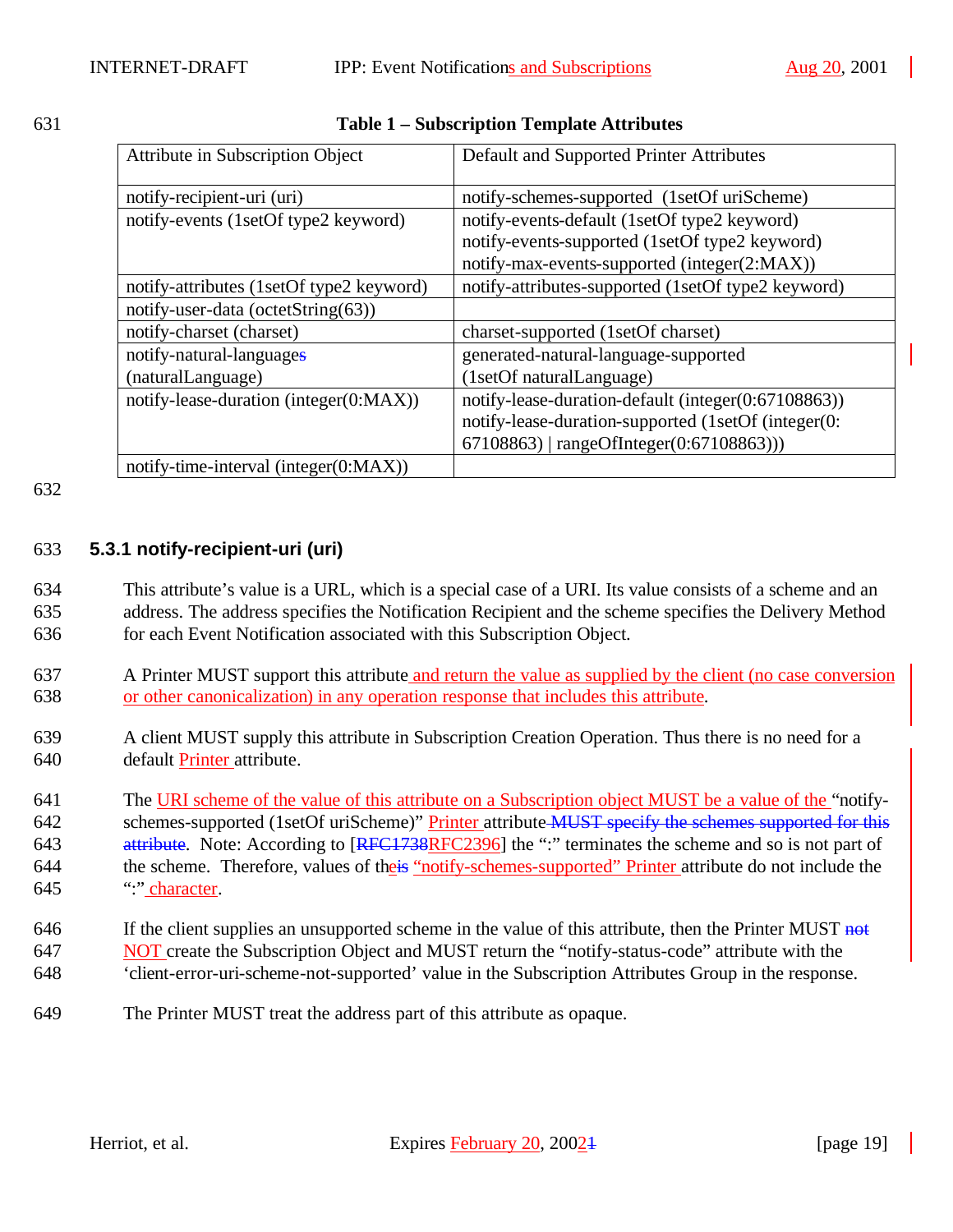### **5.3.2 notify-events (1setOf type2 keyword)**

 This attribute contains a set of Subscribed Events. When an Event occurs and it "matches" a value of this attribute, the Printer sends an Event Notification using information in the Subscription Object. The details of "matching" are described subsection 5.3.2.2.

A Printer MUST support this attribute.

 A client MAY supply this attribute in a Subscription Creation Operation. If the client does not supply this attribute in Subscription Creation Operation, the Printer MUST populate this attribute on the Subscription Object with its "notify-events-default" attribute value.

- 658 Each keyword value of this attribute on a Subscription Object MUST be one of the values of the "notify-events-supported (1setOf type2 keyword)" Printer attribute.
- The number of values of this attribute MUST NOT exceed the value of the "notify-max-events-

supported" attribute. A Printer MUST support at least 2 values per Subscription Object. If the number

of values supplied by a client in a Subscription Creation Operation exceeds the value of this attribute,

 the Printer MUST treat extra values as unsupported values and MUST use the value of 'successful-ok- too-many-events' for the "notify-status-code" attribute in the Subscription Attributes Group of the response.

### **5.3.2.1 Standard Values for Subscribed Events**

 Each value of this attribute is a keyword and it specifies a Subscribed Event that represents certain changes. Some keywords represent a subset of changes of another keyword, e.g., 'job-completed' is an Event value which is a sub-value of 'job-state-change'. See section 5.3.2.2 for the case where this attribute contains both a value and a sub-value.

- The values in this section are divided into three categories: No Events, Job Events and Printer Events.
- A Printer MUST support the Events indicated as "REQUIRED" and MAY support the Events indicated as "OPTIONAL".

# **5.3.2.1.1 No Events**

The standard and only keyword value for No Events is:

 **'none':** REQUIRED – no Event Notifications for any Events. As the sole value of "notify-events- supported", this value means that the Printer does not support the sending of Event Notifications. As the sole value of "notify-events-default", this value means that a client MUST specify the "notify-events" attribute in order for a Subscription Creation Operation to succeed. If the Printer receives this value as the sole value of a Subscription Creation Operation, it does not create a Subscription Object. If a Printer receives this value with other values of a Subscription Creation Operation, the Printer MUST treat this value as an unsupported value.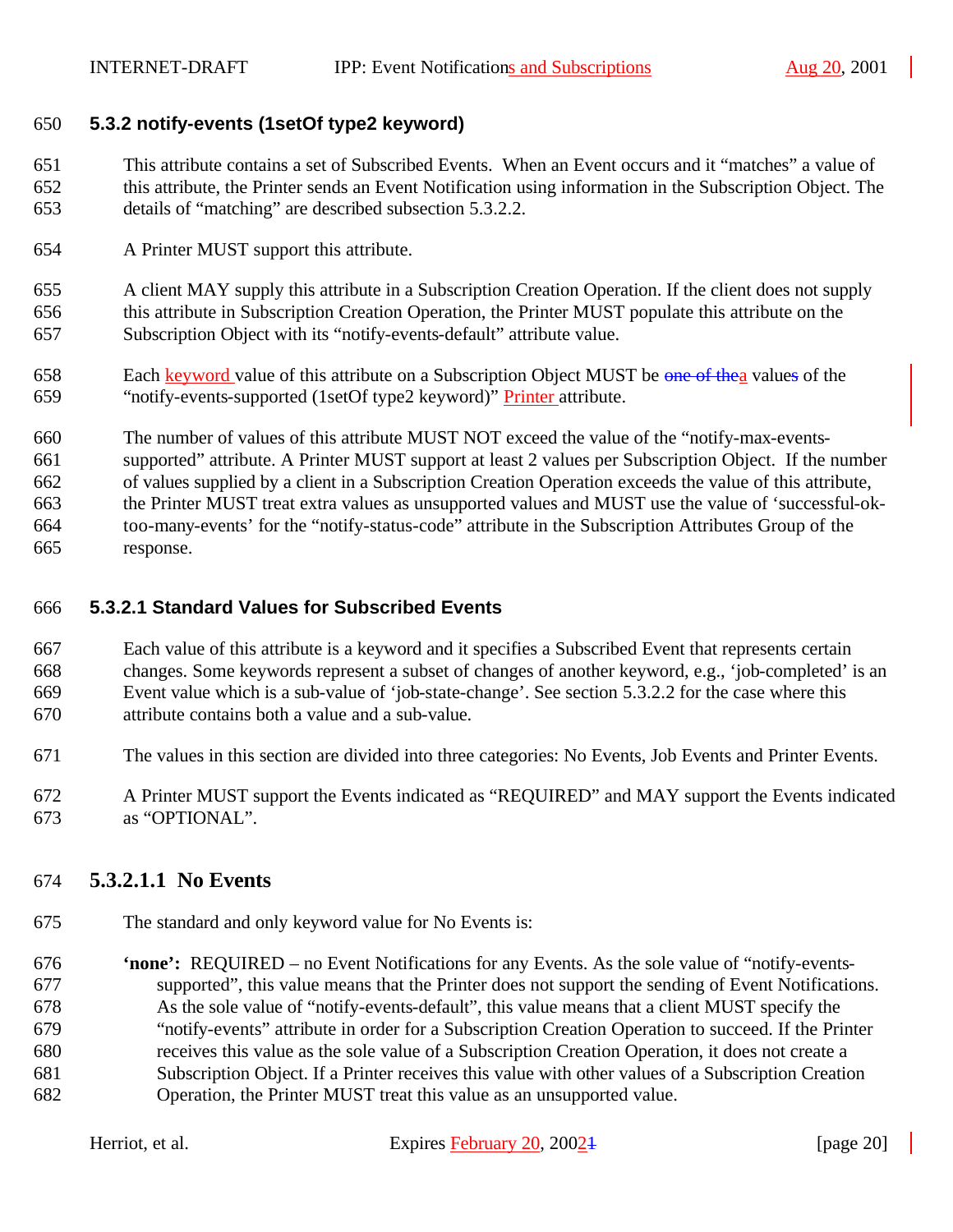# **5.3.2.1.2 Subscribed Printer Events**

| 684 | The standard keyword values for Subscribed Printer Events are:                                          |
|-----|---------------------------------------------------------------------------------------------------------|
| 685 | <b>'printer-state-changed':</b> REQUIRED – the Printer changed state from any state to any other state. |
| 686 | Specifically, the value of the Printer's "printer-state", "printer-state-reasons" or "printer-is-       |
| 687 | accepting-jobs" attributes changed.                                                                     |
| 688 |                                                                                                         |
| 689 | This Subscribed Event value has the following sub-values: 'printer-restarted' and 'printer-             |
| 690 | shutdown'. A client can listen for any of these sub-values if it doesn't want to listen to all printer- |
| 691 | state changes:                                                                                          |
| 692 | 'printer-restarted': OPTIONAL – when the printer is powered up.                                         |
| 693 | 'printer-shutdown': OPTIONAL – when the device is being powered down.                                   |
| 694 | 'printer-stopped: REQUIRED – when the printer stops printing, i.e. the value of the                     |
| 695 | "printer-state" Printer attribute becomes 'stopped'.                                                    |
| 696 | 'printer-config-changed': OPTIONAL – when the configuration of a Printer has changed, i.e., the         |
| 697 | value of the "printer-message-from-operator" or any "configuration" Printer attribute has changed.      |
| 698 | A "configuration" Printer attribute is an attribute which can change value because of some human        |
| 699 | interaction either direct or indirect, and which is not covered by one of the other Events in this      |
| 700 | section. Examples of "configuration" Printer attributes are any of the Job Template attributes, such    |
| 701 | as "xxx-supported", "xxx-ready" and "xxx-default". Often, such a change is the result of a client       |
| 702 | performing a Set-Printer-Attributes operation (see [ipp-set]) on the Printer. The client has to         |
| 703 | perform a Get-Printer-Attributes to find out the new values of these changed attributes. This Event     |
| 704 | is useful for GUI clients and drivers to update the available printer capabilities to the user.         |
| 705 |                                                                                                         |
| 706 | This Event value has the following sub-values: 'printer-media-changed' and 'printer-finishings-         |
| 707 | changed'. A client can listen for any of these sub-values if it doesn't want to listen to all printer-  |
| 708 | configuration changes:                                                                                  |
| 709 | <b>'printer-media-changed':</b> OPTIONAL – when the media loaded on a printer has been                  |
| 710 | changed, i.e., the "media-ready" attribute has changed. This Event includes two cases:                  |
| 711 | an input tray that goes empty and an input tray that receives additional media of the same              |
| 712 | type or of a different type. The client must check the "media-ready" Printer attribute                  |
| 713 | (see [RFC2911] section 4.2.11) separately to find out what changed.                                     |
| 714 | 'printer-finishings-changed': OPTIONAL – when the finisher on a printer has been                        |
| 715 | changed, i.e., the "finishings-ready" attribute has changed. This Event includes two                    |
| 716 | cases: a finisher that goes empty and a finisher that is refilled (even if it is not full). The         |
| 717 | client must check the "finishings-ready" Printer attribute separately to find out what                  |
| 718 | changed.                                                                                                |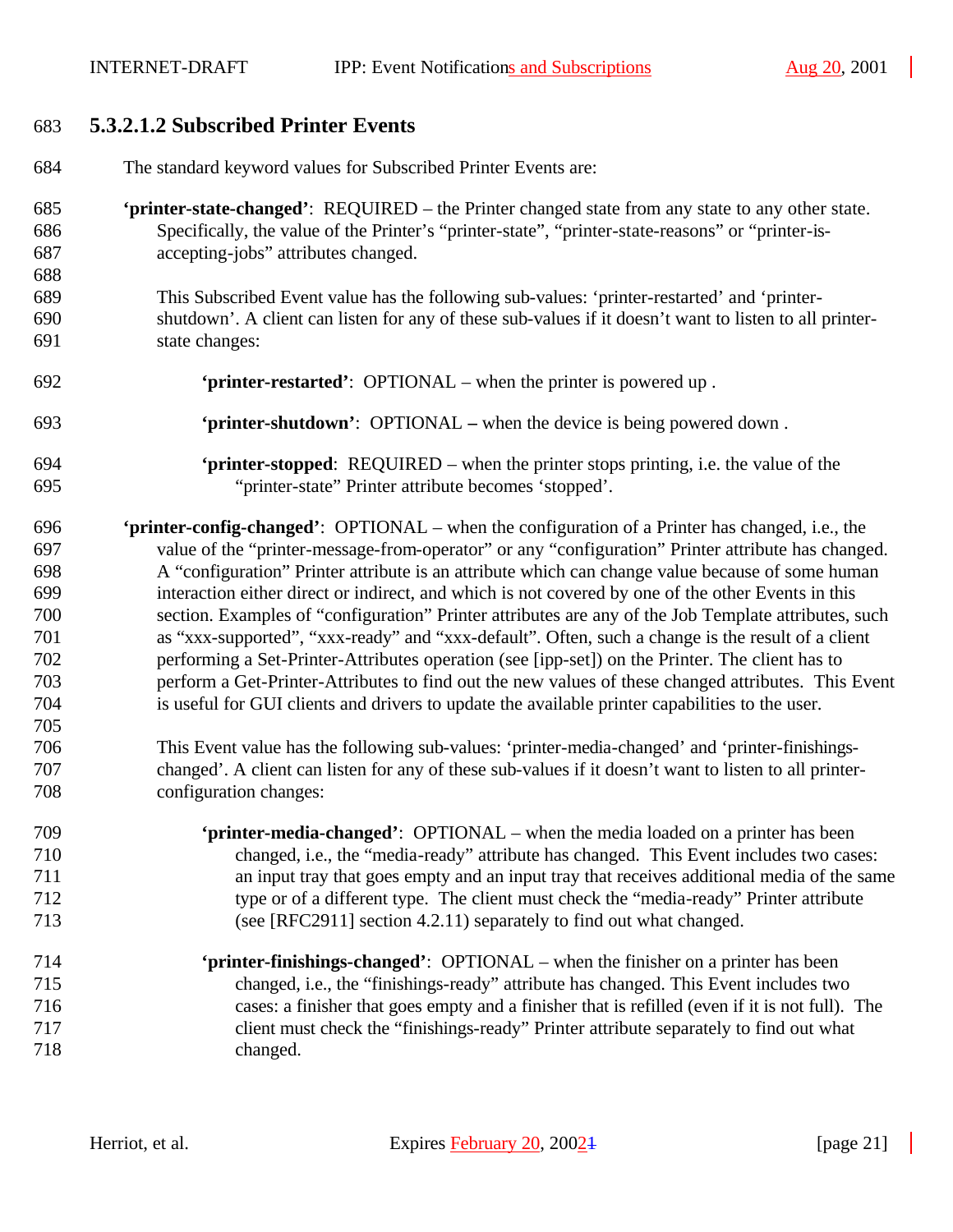**'printer-queue-order-changed'**: OPTIONAL – the order of jobs in the Printer's queue has changed, so that an application that is monitoring the queue can perform a Get-Jobs operation to determine the new order. This Event does not include when a job enters the queue (the 'job-created' Event covers that) and does not include when a job leaves the queue (the 'job-completed' Event covers that).

### **5.3.2.1.3 Subscribed Job Events**

- The standard keyword values for Subscribed Job Events are:
- **'job-state-changed'**: REQUIRED the job has changed from any state to any other state. Specifically, the Printer sends this Event whenever the value of the "job-state" attribute or "job- state-reasons" attribute changes. When a Job is removed from the Job Retention or Job History **phases (see [RFC2911] section 4.3.7.1)**, no Event is generated.
- This Event value has the following sub-values: 'job-created', 'job-completed' and 'job-stopped'. A client can listen for any of these sub-values if it doesn't want to listen to all 'job-state changes'.
- **'job-created'**: REQUIRED the Printer has accepted a Job Creation operation, a Restart- Job operation [RFC2911], or any job operation that creates a Job object from an existing 735 Job object. The Printer sets and the job's "time-at-creation" attribute value is set (see [RFC2911] section 4.3.14.1). The Printer puts the job in the 'pending', 'pending-held' 737 or 'processing' states...
- **'job-completed'**: REQUIRED the job has reached one of the completed states, i.e., the value of the job's "job-state" attribute has changed to: 'completed', 'aborted', or 'canceled'. The Job's "time-at-completed" and "date-time-at-completed" (if supported) 741 attributes are set (see [RFC2911] section 4.3.14)... When a Job completes, a Notification Recipient MAY query the Job using the Get-Job-Attributes operation. To allow such a query, the Printer retains the Job in the Job Retention and/or the Job History phases (see [RFC2911] section 4.3.7.1) for a suitable amount of time that depends on implementation and the Delivery Methods supported. The Printer also sends this Event when a Job is removed with the Purge-Job operation (see [RFC2911] section 3.2.9). In this case, the Event Notification MUST report the 'job-state' as 'canceled' and the Job object is no longer present for query.
- **'job-stopped**: OPTIONAL when the job stops printing, i.e. the value of the "job-state" Job attribute becomes 'processing-stopped'.
- **'job-config-changed':** OPTIONAL when the configuration of a job has changed, i.e., the value of the "job-message-from-operator" or any of the "configuration" Job attributes have changed. A "configuration" Job attribute is an attribute that can change value because of some human interaction either direct or indirect. Examples of "configuration" Job attributes are any of the job template attributes and the "job-name" attribute. Often, such a change is the result of the user or the Operator performing a Set-Job-Attributes operation (see [ipp-set]) on the Job object. The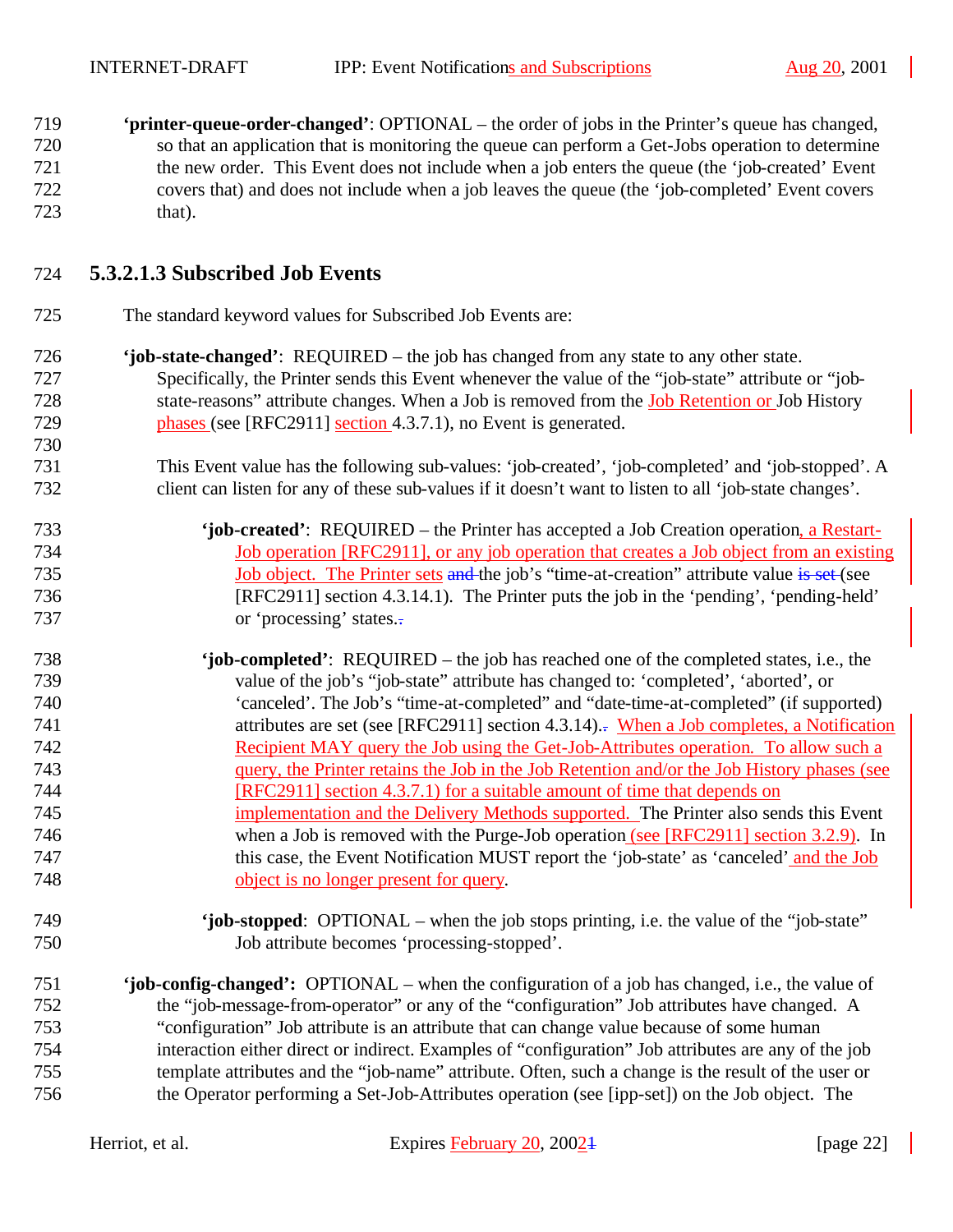- client performs a Get-Job-Attributes to find out the new values of the changed attributes. This Event is useful for GUI clients and drivers to update the job information to the user.
- '**job-progress**'**:** OPTIONAL when the Printer has completed Printing a sheet. See the separate [ipp- prog] specification for additional attributes that a Printer MAY send in an Event Notification caused by this Event. The "notify-time-interval" attribute affects this Event by causing the Printer NOT to send an Event Notification every time a 'job-progress' Events occurs. See section 5.3.8 for full details.

### **5.3.2.2 Rules for Matching of Subscribed Events**

 When an Event occurs, the Printer MUST find each Subscription object whose "notify-events" attribute "matches" the Event. The rules for "matching" of Subscribed Events are described separately for Printer Events and for Job Events. This section also describes some special cases.

# **5.3.2.2.1 Rules for Matching of Printer Events**

 Suppose that the Printer causes Printer Event E to occur. For each Per-Job or Per-Printer Subscription S in the Printer, if E equals a value of this attribute in S or E is a sub-value of a value of this attribute in 771 S, the Printer MUST generate an Event Notification.

 Consider the example. There are three Subscription Objects each with the Subscribed Printer Event 'printer-state-changed'. Subscription Object A is a Per-Printer Subscription Object. Subscription Object B is a Per-Job Subscription Object for Job 1, and Subscription Object C is a Per-Job Subscription Object for Job 2. When the Printer enters the 'stopped' state, the Printer sends an Event Notification to the Notification Recipients of Subscription Objects A, B, and C because this is a Printer Event. Note if Job 1 has already completed, the Printer would not send an Event Notification for its Subscription Object, even if Job 1 is retained in the Job Retention and/or the Job History phases (see [RFC2911] section 4.3.7.1).

# **5.3.2.2.2 Rules for Matching of Job Events**

- Suppose that Job J causes Job Event E to occur.
- 1. For each Per-Printer Subscription S in the Printer, if E equals a value of this attribute in S or E is a sub-value of a value of this attribute in S, the Printer MUST generate an Event Notification.
- 2. For each Per-Job Subscription S associated with Job J, if E equals a value of this attribute in S or E is a sub-value of a value of this attribute in S, the Printer MUST generate an Event Notification.
- 3. For each Per-Job Subscription S that is NOT associated Job J, if E equals a value of this attribute in S or E is a sub-value of a value of this attribute in, the Printer MUST NOT generate an Event Notification from S.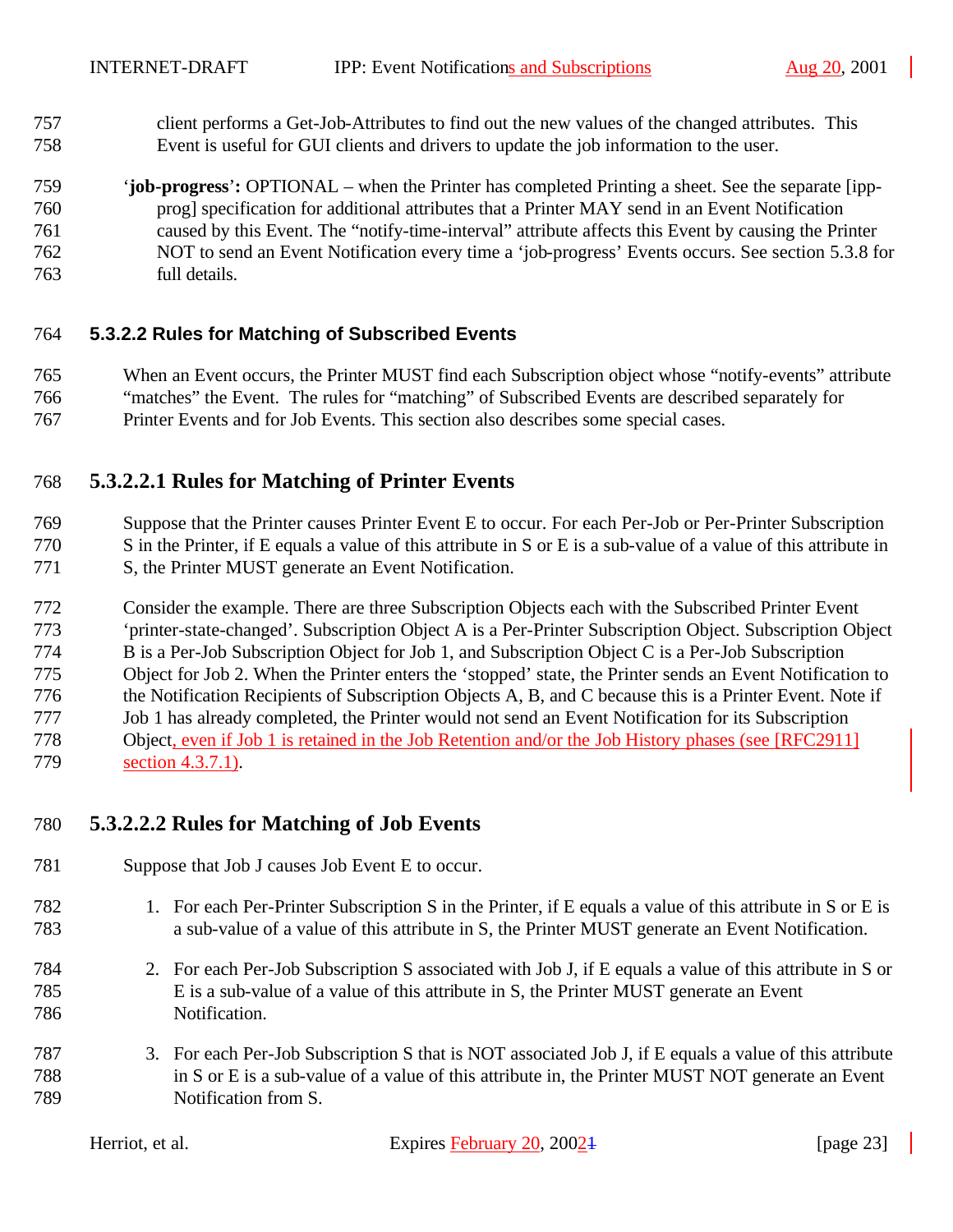Consider the example: There are three Subscription Objects listening for the Job Event 'job-completed'. Subscription Object A is a Per-Printer Subscription Object. Subscription Object B is a Per-Job Subscription Object for Job 1, and Subscription Object C is a Per-Job Subscription Object for Job 2. In addition, Per-Printer Subscription Object D is listening for the Job Event 'job-state-changed'. When Job 1 completes, the Printer sends an Event Notification to the Notification Recipient of Subscription Object A (because it is Per-Printer) and Subscription Object B because it is a Per-Job Subscription Object associated with the Job generating the Event. The Printer also sends an Event Notification to the Notification Recipient of Subscription Object D because 'job-completed' is a sub-value of 'job- state-changed' – the value that Subscription Object D is listening for. The Printer does not send an Event Notification to the Notification Recipients of Subscription Object C because it is a Per-Job Subscription Object associated with some Job other than the Job generating the Event.

### **5.3.2.2.3 Special Cases for Matching Rules**

This section contains rule for special cases.

 If an Event matches Subscribed Events in two different Subscription Objects and the Printer would send two identical Event Notifications (except for the "notify-subscription-id" attribute) to the same Notification Recipient using the same Delivery Method, the Printer MUST send both Event Notifications. That is, the Printer MUST NOT try to consolidate seemingly identical Event Notifications 807 that occur in separate Subscription objects. Incidentally, the Printer MUST NOT reject Subscription Creation Operations that would create this scenario.

 If an Event matches two values of this "notify-events" attribute in a single Subscription object (e.g., a value and its sub-value), a Printer MAY send one Event Notification for each matched value in the Subscription Object or it MAY send only one Event Notification per Subscription Object. The rules in sections 5.3.2.2.1 and 5.3.2.2.2 are purposefully ambiguous about the number of Event Notification sent when Event E matches two or more values in a Subscription Object.

 Consider the example: There are two Per-Printer Subscription Objects when a Job completes. Subscription Object A has the Subscribed Job Event 'job-state-changed'. Subscription Object B has the Subscribed Job Events 'job-state-changed' and 'job-completed'. The Printer sends an Event Notification to the Notification Recipient of Subscription Object A with the value of 'job-state- changed' for the "notify-subscribing-event" attribute. The Printer sends either one or two Event Notifications to the Notification Recipient of Subscription Object B, depending on implementation. If it sends two Event Notifications, one has the value of 'job-state-changed' for the "notify-subscribing- event" attribute, and the other has the value of 'job-completed' for the "notify-subscribing-event" attribute. If it sends one Event Notification, it has the value of either 'job-state-changed' or 'job- completed' for the "notify-subscribing-event" attribute, depending on implementation. The algorithm for choosing such a value is implementation dependent.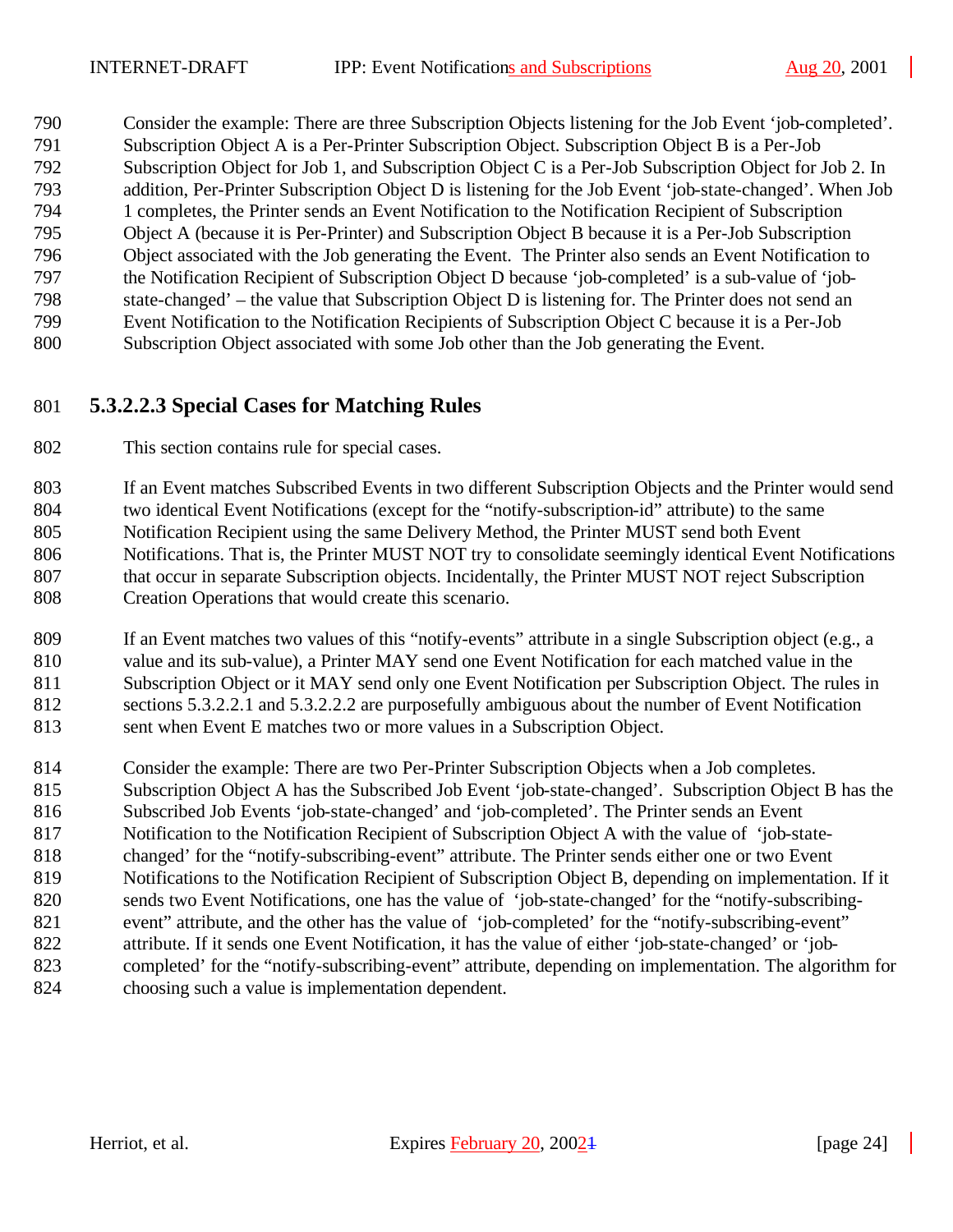#### **5.3.3 notify-attributes (1setOf type2 keyword)**

 This attribute contains a set of attribute names. When a Printer sends a Machine Consumable Event Notification, it includes a fixed set of attributes (see section 9.1). If this attribute is present and the Event Notification is Machine Consumable, the Printer also includes the attributes specified by this attribute.

830 A Printer MAY support this attribute.

831 A client MAY supply this attribute in a Subscription Creation Operation. If the client does not supply this attribute in Subscription Creation Operation or the Printer does not support this attribute, the 833 Subscription Object either (1) MUST NOT MAY contain the "notify-attributes" attribute with a 'none' 834 value or (2) NEED NOT contain the attribute at all. There is no "notify-attributes-default" Printer attribute.

 Each keyword value of this attribute on a Subscription Object MUST be a value of the "notify-837 attributes-supported (1setOf type2 keyword)" Printer attribute. The "notify-attributes-supported" MAY contain any Printer attribute, Job attribute or Subscription Object attribute that the Printer supports in an Event Notification. It MUST NOT contain any of the attributes in Section 9.1 that a Printer automatically puts in an Event Notification; it would be redundant. If a client supplies an attribute in Section 9.1, the Printer MUST treat it as an unsupported attribute value of the "notify-attributes" attribute.

- 843 The following rules apply to each keyword value N of the "notify-attributes" attribute: If the value N names:
- a) a Subscription attribute, the Printer MUST use the attribute N in the Subscription Object that is being used to generate the Event Notification.
- b) a Job attribute and the Printer is generating an Event Notification from a Per-Job Subscription Object S, the Printer MUST use the attribute N in the Job object associated with S.
- c) a Job attribute and the Printer is generating an Event Notification from a Per-Printer Subscription Object and the Event is:
- 851 a Job Event, the Printer MUST use the attribute N in the Job object that caused the Event.
- a Printer Event, the Printer MUST use the attribute N in the active Job.
- If a Printer supports this attribute and a Subscription Object contains this attribute and the Delivery Method generates a Machine Consumable Event Notification, the Printer MUST include in each Event Notification:
- a) the attributes specified in section 9.1 and
- b) each attribute named by this attribute.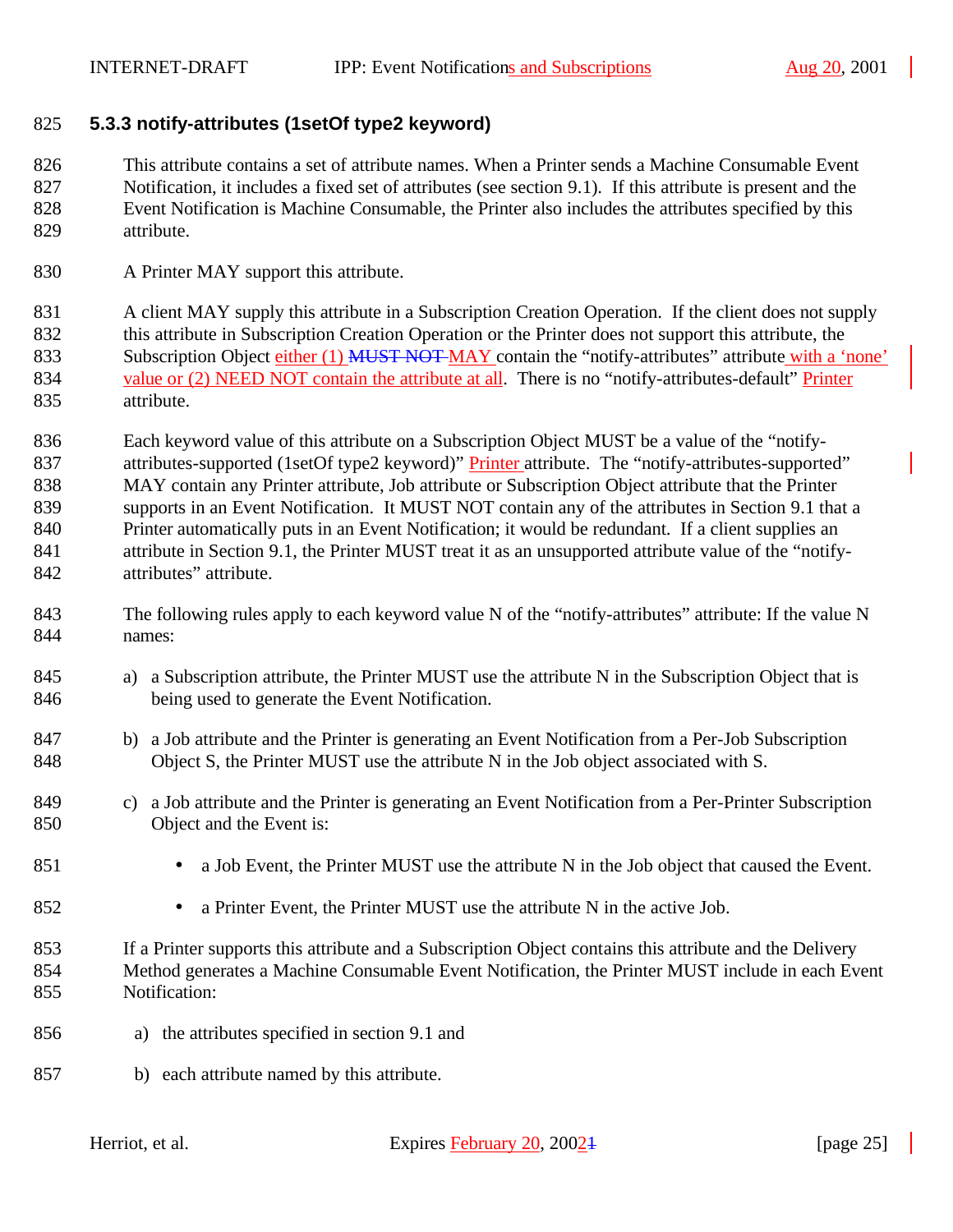The Printer MUST NOT use this attribute to generate a Human Consumable Event Notification.

### **5.3.4 notify-user-data (octetString(63))**

- This attribute contains opaque data that some Delivery Methods include in each Machine Consumable Event Notification. The opaque data might contain, for example:
- the identity of the Subscriber
- a path or index to some Subscriber information
- a key that identifies to the Notification Recipient the ultimate recipient of the Event Notification
- 866 the id for a Notification Recipient that had previously registered with an Instant Messaging Service
- A Printer MUST support this attribute.
- A client MAY supply this attribute in a Subscription Creation Operation. If the client does not supply 870 this attribute in the Subscription Creation Operation, the Subscription Object either (1) MUST NOT 871 MAY contain the "notify-user-data" attribute with a zero length value or (2) NEED NOT contain the attribute at all. There is no "notify-user-data-default" Printer attribute.
- 873 There is no "notify-user-data-supported" Printer attribute. Rather, any octetString whose length does not exceed 63 octets is a supported value. If the length exceeds 63 octets, the Printer MUST treat it as an unsupported value.

### **5.3.5 notify-charset (charset)**

- This attribute specifies the charset to be used in the Event Notification content sent to the Notification Recipient, whether the Event Notification content is Machine Consumable or Human Consumable.
- A Printer MUST support this attribute.
- 880 A client MAY supply this attribute in a Subscription Creation Operation. If the client does not supply 881 this attribute in Subscription Creation Operation or supplies an unsupported value, the Printer MUST populate this attribute in the Subscription Object with the value of the "attributes-charset" operation attribute, which is a REQUIRED attribute in all IPP requests (see [RFC2911]). If the value of the "attributes-charset" attribute is unsupported, the Printer MUST populate this attribute in the Subscription Object with the value of the Printer's "charset-configured" attribute. There is no "notify-charset-default" Printer attribute.
- The value of this attribute on a Subscription Object MUST be a value of the "charset-supported (1setOf 888 charset)" **Printer** attribute.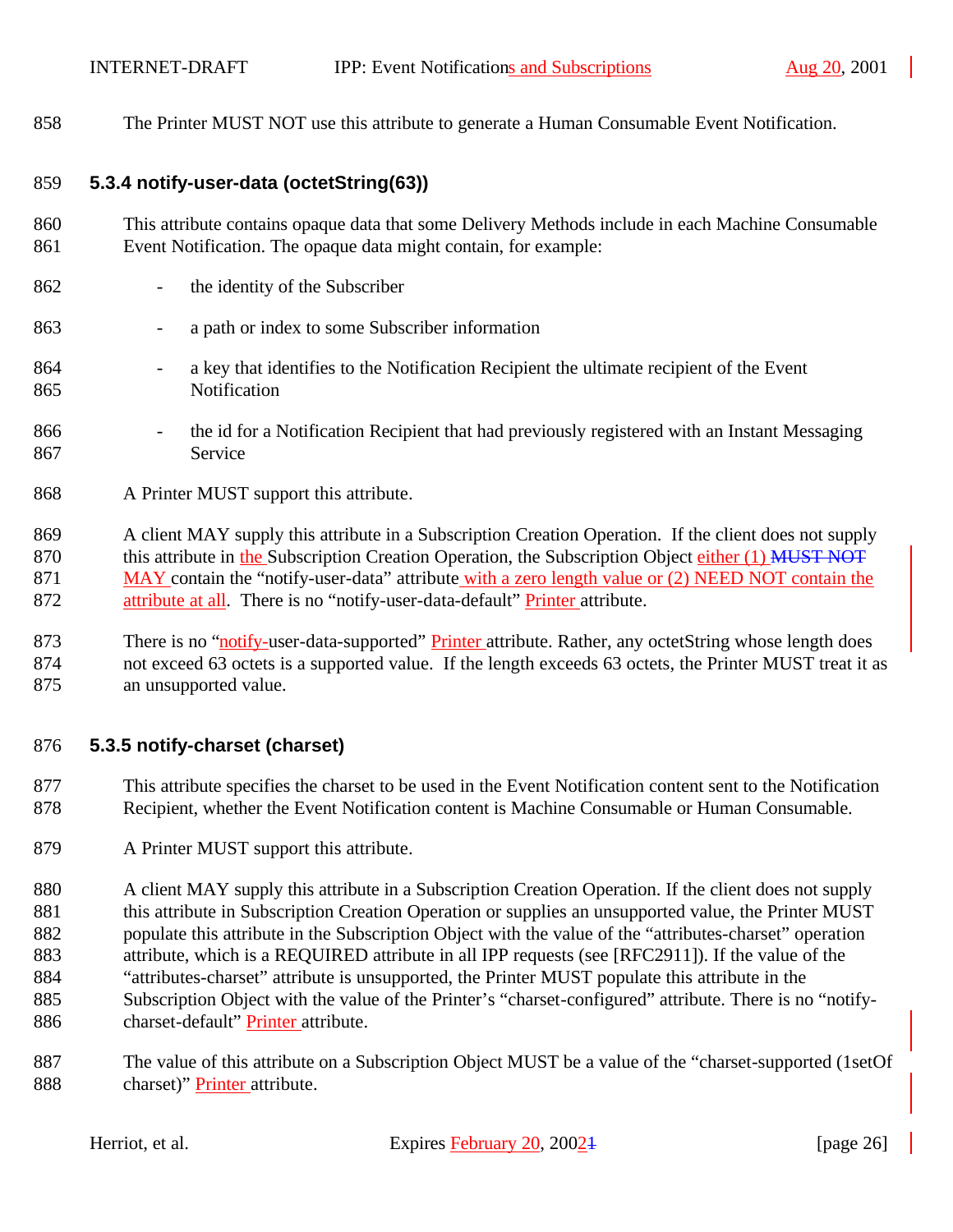### **5.3.6 notify-natural-language (naturalLanguage)**

 This attribute specifies the natural language to be used in any human consumable text in the Event Notification content sent to the Notification Recipient, whether the Event Notification content is Machine Consumable or Human Consumable.

A Printer MUST support this attribute.

894 A client MAY supply this attribute in a Subscription Creation Operation. If the client does not supply 895 this attribute in Subscription Creation Operation or supplies an unsupported value, the Printer MUST populate this attribute in the Subscription Object with the value of the "attributes-natural-language" operation attribute, which is a REQUIRED attribute in all IPP requests (see [RFC2911]). If the value of the "attributes-natural-language" attribute is unsupported, the Printer MUST populate this attribute in the Subscription Object with the value of the Printer's "natural-language-configured" attribute. There is no "notify-natural-language-default" Printer attribute.

 The value of this attribute on a Subscription Object MUST be a value of the "generated-natural-language-supported (1setOf type2 naturalLanguage)" Printer attribute.

### **5.3.7 notify-lease-duration (integer(0:67108863))**

 This attribute specifies the duration of the lease (in seconds) associated with the Per-Printer Subscription Object at the time the Subscription Object was created or the lease was renewed. The duration of the lease is infinite if the value is 0, i.e., the lease never expires. See section 5.4.3 on "notify-lease-expiration-time (integer(0:MAX))" for more details.

 This attribute is not present on a Per-Job Subscription Object because the Subscription Object lasts exactly as long as the associated Job object. See discussion of the 'job-completed' event in section 5.3.2.1.3 about retention of the Job object after completion.

- 911 A Printer MUST support this attribute.
- For a Subscription Object Creation operation of a Per-Job Subscription Object, the client MUST NOT supply this attribute. If the client does supply this attribute, the Printer MUST treat it as an unsupported attribute.
- For a Subscription Creation Operation of a Per-Printer Subscription Object or a Renew-Subscription operation, a client MAY supply this attribute. If the client does not supply this attribute, the Printer MUST populate this attribute with its "notify-lease-duration-default" (0:67108863) attribute value. If the client supplies this attribute with an unsupported value, the Printer MUST populate this attribute with a supported value, and this value SHOULD be as close as possible to the value requested by the client. Note: this rule implies that a Printer doesn't assign the value of 0 (infinite) unless the client requests it.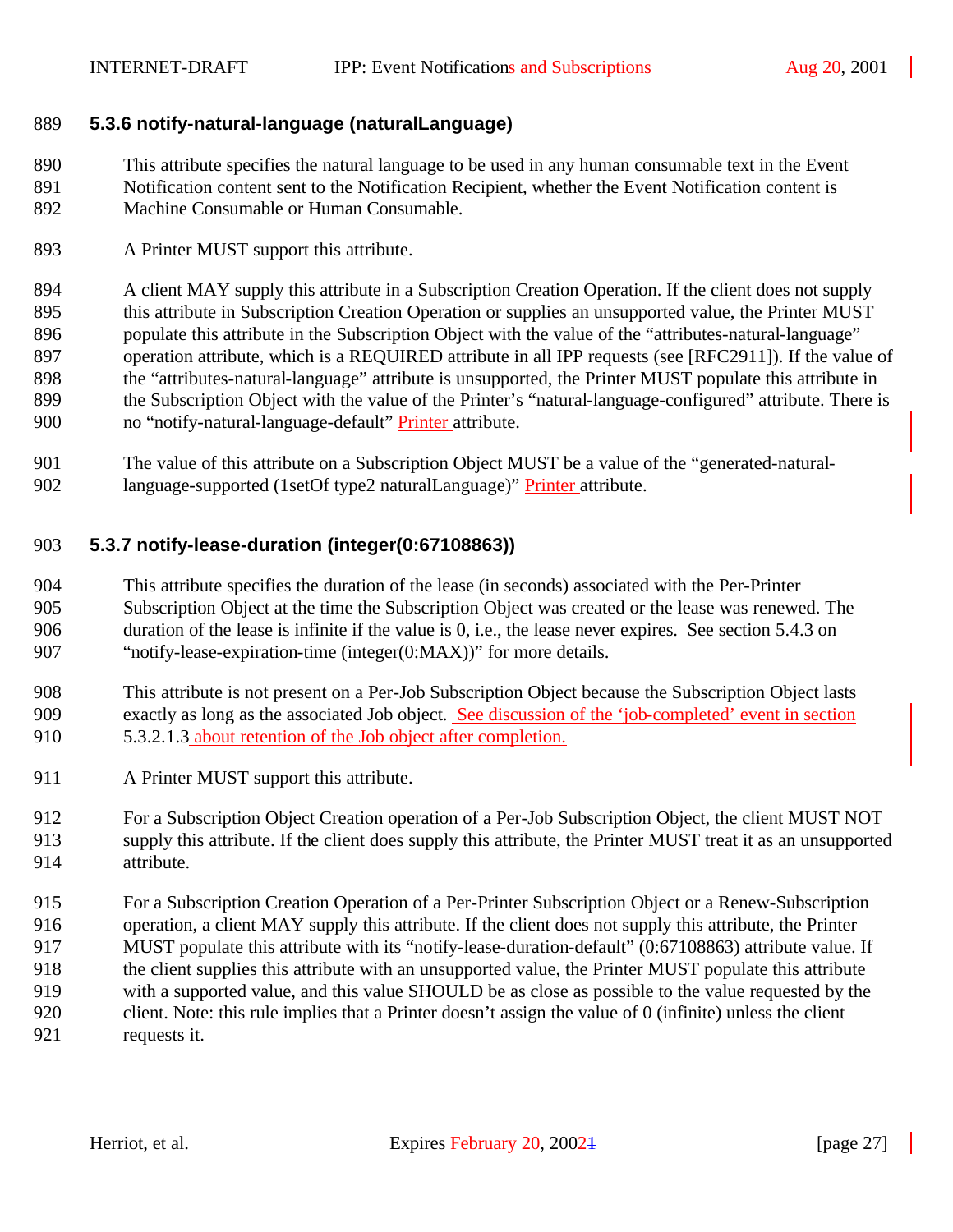- After the Printer has populated this attribute with a supported value, the value represents the "granted duration" of the lease in seconds and the Printer sets the value of the Subscription Object's "notify-lease-expiration-time" attribute as specified in section 5.4.3.
- The value of this attribute on a Subscription Object MUST be a value of the "notify-lease-duration-926 supported" (1setOf (integer(0:67108863) | rangeOfInteger(0:67108863))) Printer attribute.
- A Printer MAY require authentication in order to return the value of 0 (the lease never expires) as one of the values of "notify-lease-duration-supported", and to allow 0 as a value of the "notify-lease-duration" attribute.
- Note: The maximum value 67,108,863 is 2 raised to the 26 power minus 1 and is about 2 years in seconds. The value is considerably less than MAX so that there is virtually no chance of an overflow when it is added to "printer-up-time" to produce "notify-lease-expiration-time".

### **5.3.8 notify-time-interval (integer(0:MAX))**

- The 'job-progress' Event occurs each time that a Printer completes a sheet. Some Notification Recipients do not want to receive an Event Notification every time this Event occurs. This attribute allows a Subscribing Client to request how often it wants to receive Event Notifications for 'job- progress' Events. The value of this attribute MAY be any nonnegative integer (0,MAX) indicating the minimum number of seconds between 'job-progress' Event Notifications.
- The Printer MUST support this attribute if and only if the Printer supports the 'job-progress' Event.
- A client MAY supply this attribute in a Subscription Creation Operation. If the client does not supply 941 this attribute in the Subscription Creation Operation, the Subscription Object either (1) MAY contain the "notify-time-interval" attribute with a '0' value or (2) NEED NOT contain this attribute at all. 943 Printer MUST not populate this attribute on the Subscription Object. There is no "notify-time-interval-944 default" Printer attribute.
- 945 There is no "notify-time-interval-supported" Printer attribute.
- If the 'job-progress' Event occurs and a Subscription Object contains the 'job-progress' Event as a value of the 'notify-events' attribute, there are two cases to consider:
- 1. This attribute is not present on the Subscription Object or has the value of 0. The Printer MUST generate and send an Event Notification (as is the case with other Events).
- 2. This attribute is present with a nonzero value of N:
- a) If the Printer has not sent an Event Notification for the 'job-progress' Event for the associated Subscription Object within the past N seconds, the Printer MUST send an Event Notification for the Event that just occurred. Note when the Printer completes the first page of a Job, this rule implies that the Printer sends an Event Notification for a Per-Job Subscription Objects.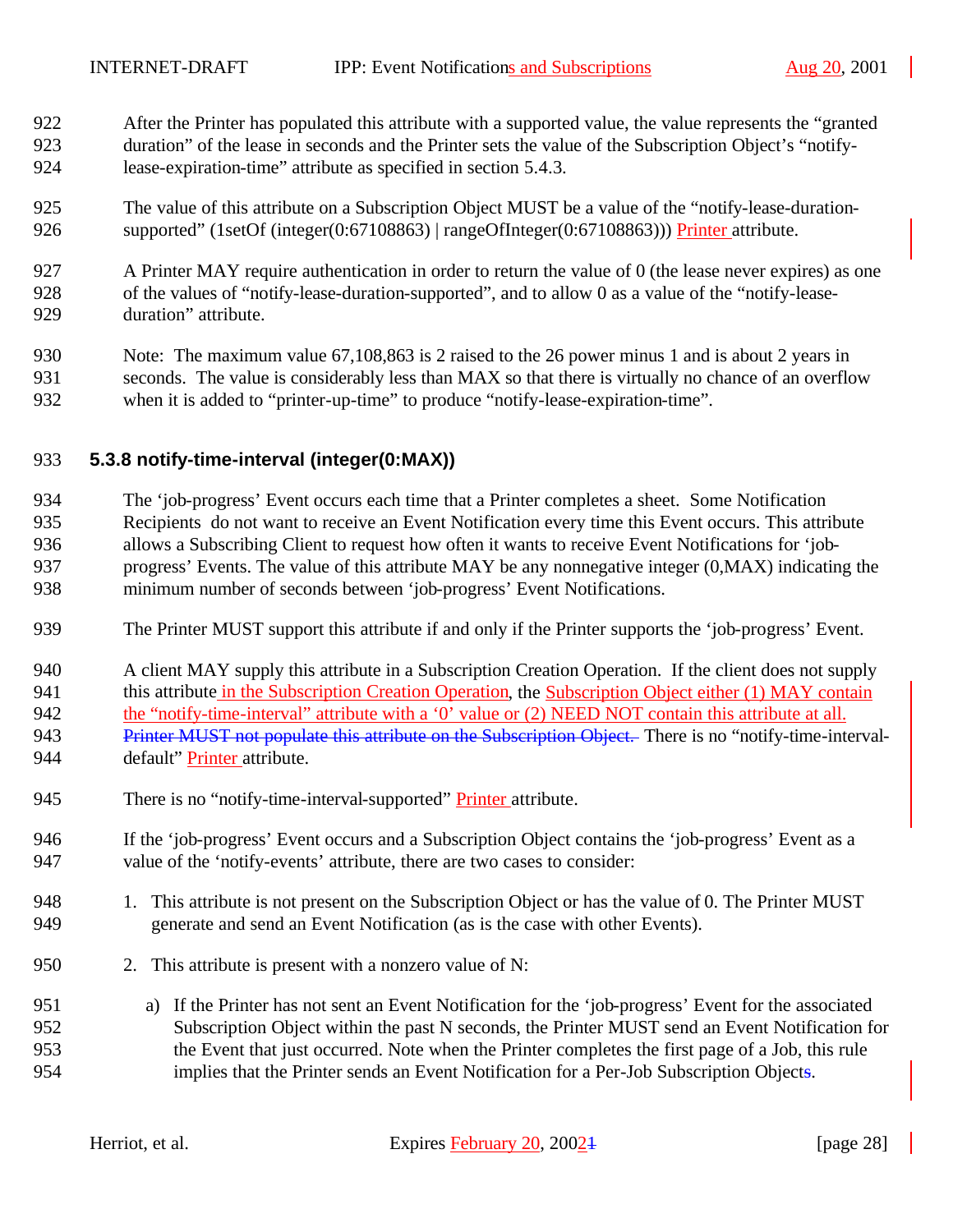b) Otherwise, the Printer MUST NOT generate or send an Event Notification for the associated Subscription Object. The Printer MUST NOT increase the value of the "notify-sequence- number" Subscription Object attribute (i.e., the sequence of values of the "notify-sequence- number" attribute counts the Event Notifications that the Printer sent and not the Events that do not cause an Event Notification to be sent).

 It is RECOMMENDED that a Subscribing Client use this attribute when it subscribes to the 'job- progress' Event, and that the value be sufficiently large to limit the frequency with which the Printer sends Event Notifications requests.

This attribute MUST NOT effect any Events other than 'job-progress'.

### **5.4 Subscription Description Attributes**

- Subscription Description Attributes are those attributes that a Printer adds to a Subscription Object at the time of its creation.
- A Printer MUST support all attributes in this Table 2.
- A client MUST NOT supply the attributes in Table 2 in a Subscription Template Attributes Group of a Subscription Creation Operation. If the client supplies them, the Printer MUST NOT set them and MUST treat them as unsupported attributes. There are no corresponding default or supported attributes.
- 

#### **Table 2 – Subscription Description Attributes**

| <b>Subscription Object attributes:</b>        |
|-----------------------------------------------|
| notify-subscription-id (integer(1:MAX))       |
| notify-sequence-number (integer(0:MAX))       |
| notify-lease-expiration-time (integer(0:MAX)) |
| notify-printer-up-time (integer $(1:MAX)$ )   |
| notify-printer-uri (uri)                      |
| $notify-job-id (integer(1:MAX))$              |
| notify-subscriber-user-name (name(MAX))       |

# **5.4.1 notify-subscription-id (integer (1:MAX))**

- This attribute identifies a Subscription Object instance with a number that is unique within the context of the Printer. The Printer generates this value at the time it creates the Subscription Object.
- A Printer MUST support this attribute.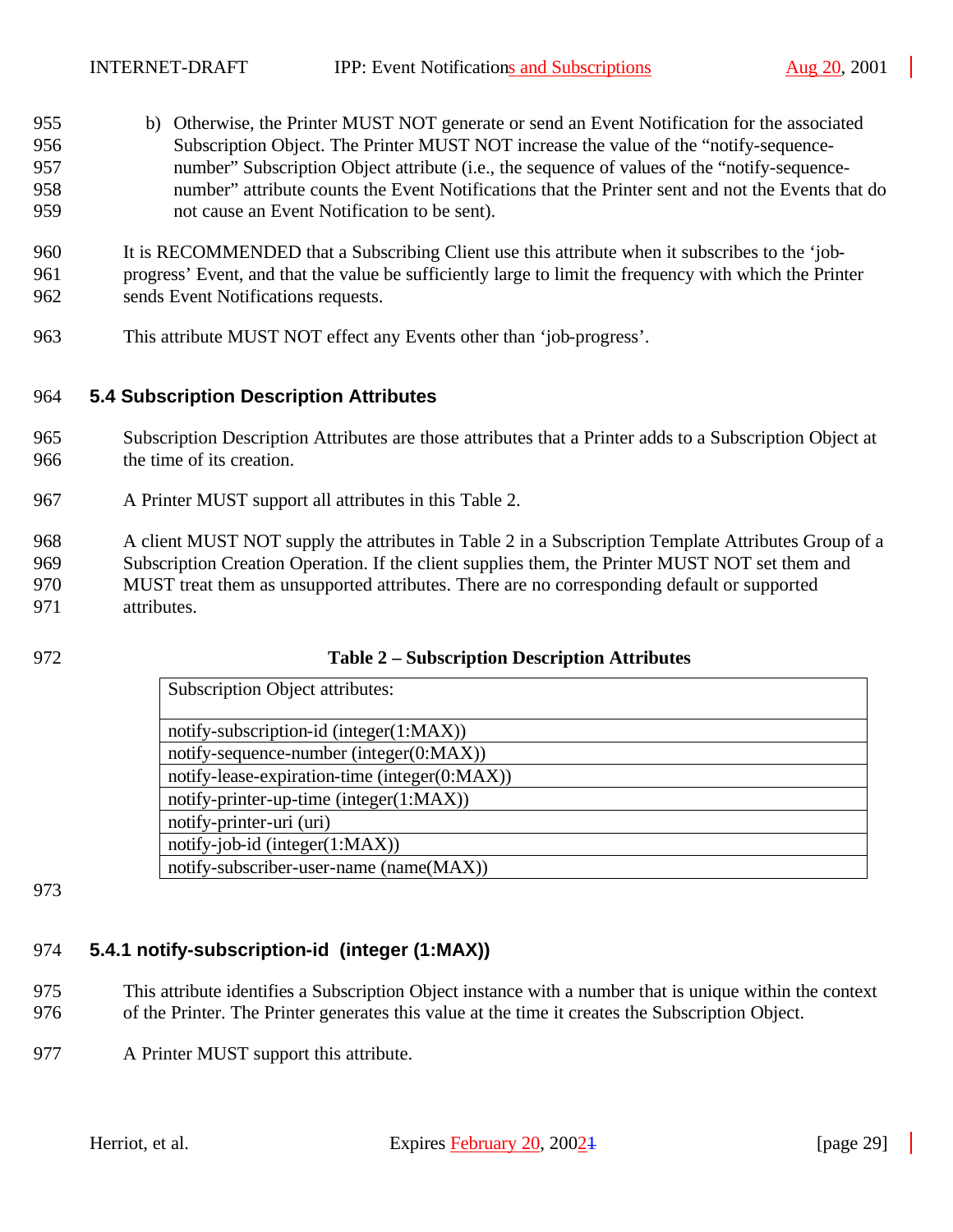- 978 The Printer SHOULD NOTMAY assign the value of this attribute sequentially as it creates Subscription 979 Objects. However, if there is no security on Subscription objects, Ssequential assignment exposes the 980 system to a passive traffic monitoring threatmakes it easy for rogue clients to guess the value of this 981 attribute on other Subscription Objects.
- The Printer SHOULD avoid re-using recent values of this attribute during continuous operation of the Printer as well as across power cycles. Then a Subscribing Client is unlikely to find that a stale reference accesses a new Subscription Object.
- The 0 value is not permitted in order to allow for compatibility with "job-id" and with SNMP index values, which also cannot be 0.

### **5.4.2 notify-sequence-number (integer (0:MAX))**

- The value of this attribute indicates the number of times that the Printer has generated and attempted to
- send an Event Notification for this Subscription object. When an Event Notification contains this
- attribute, the Notification Recipient can determine whether it missed some Event Notifications (i.e.,
- numbers skipped) or received duplicates (i.e., same number twice).
- A Printer MUST support this attribute.
- When the Printer creates a Subscription Object, it MUST set the value of this attribute to 0. This value indicates that the Printer has not sent any Event Notifications for this Subscription Object.
- Each time the Printer sends a newly generated Event Notification, it MUST increase the value of this attribute by 1. For some Delivery Methods, the Printer MUST include this attribute in each Event Notification, and the value MUST be the value after it is increased by 1. That is, the value of this attribute in the first Event Notification after Subscription object creation MUST be 1, the second MUST be 2, etc. If a Delivery Method is defined such that the Notification Recipient returns a response, the Printer can re-try sending an Event Notification a certain number of times with the same sequence number when the Notification Recipient fails to return a response.
- If a Subscription Object lasts long enough to reach the value of MAX, its next value MUST be 0, i.e., it wraps.

### **5.4.3 notify-lease-expiration-time (integer(0:MAX))**

- This attribute specifies the time in the future when the lease on the Per-Printer Subscription Object will expire, i.e. the "printer-up-time" value at which the lease will expire. If the value is 0, the lease never expires.
- A Printer MUST support this attribute.
- When the Printer creates a Per-Job Subscription Object, this attribute MUST NOT be present the Subscription Object lasts exactly as long as the associated Job object. See also the discussion of the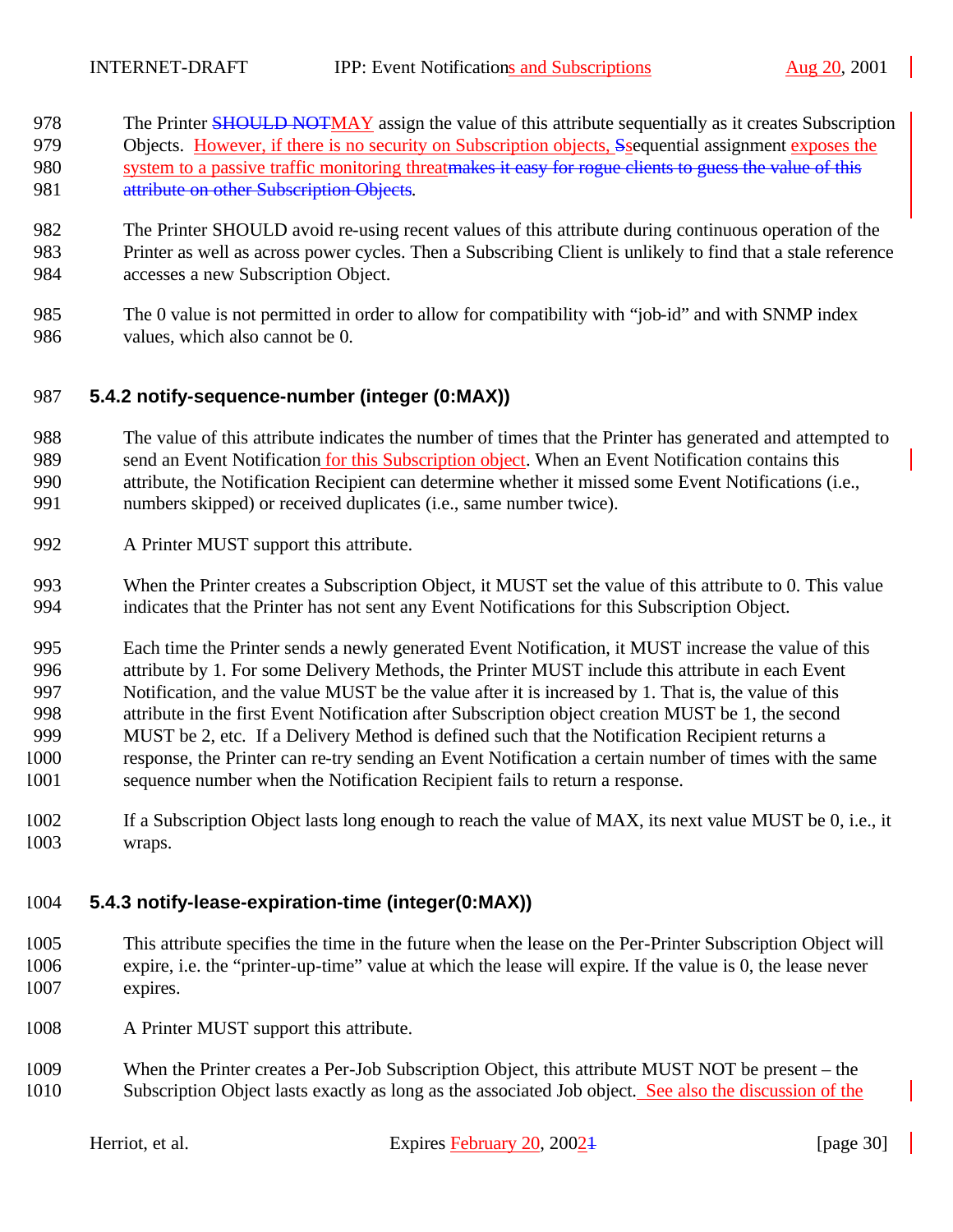'job-completed' event in section 5.3.2.1.3 about retention of the Job object after completion so that a Notification Recipient can query the Job object after receiving the 'job-completed' Event Notification.

 When the Printer creates a Per-Printer Subscription Object, it populates this attribute with a value that is the sum of the values of the Printer's "printer-up-time" attribute and the Subscription Object's "notify- lease-duration" attribute with the following exception. If the value of the Subscription Object's "notify- lease-duration" attribute is 0 (i.e., no expiration time), then the value of this attribute MUST be set to 0 (i.e., no expiration time).

- When the Printer powers up, it MUST set the value of this attribute in each persistent Subscription Object using the algorithm in the previous paragraph.
- When the "printer-up-time" equals the value of this attribute, the Printer MUST delete the Subscription Object. A client can extend a lease of a Per-Printer Subscription Object with the Renew-Subscription operation (see section 11.2.6).
- Note: In order to compute the number of seconds remaining in a lease for a Per-Printer Subscription Object, a client can subtract the Subscription's "notify-printer-up-time" attribute (see section 5.4.4)
- from the Subscription's "notify-lease-expiration-time" attribute.

### **5.4.4 notify-printer-up-time (integer(1:MAX))**

- This attribute is an alias for the Printer's "printer-up-time" attribute " (see [RFC2911] section 4.4.29). In other words, when this attribute is queried with the Get-Subscriptions or Get-Subscription-Attributes operations (see sections 11.2.4 and 11.2.5), the value returned is the current value of the Printer's "printer-up-time" attribute, rather than the time at which the Subscription Object was created.
- A Printer MUST support this attribute.
- When the Printer creates a Per-Job Subscription Object, this attribute MUST NOT be present. When the Printer creates a Per-Printer Subscription Object, this attribute MUST be present.
- Note: this attribute exists in a Per-Printer Subscription Object so that a client using the Get-
- Subscription-Attributes or Get-Subscription operations can convert the Per-Printer Subscription's
- "notify-lease-expiration-time" attribute to wall clock time with one request. If the value of the "notify-
- lease-expiration-time" attribute is not 0 (i.e., no expiration time), then the difference between the
- "notify-lease-expiration-time" attribute and the "notify-printer-up-time" is the remaining number of
- seconds on the lease from the current time.

### **5.4.5 notify-printer-uri (uri)**

- This attribute identifies the Printer object that created this Subscription Object.
- A Printer MUST support this attribute.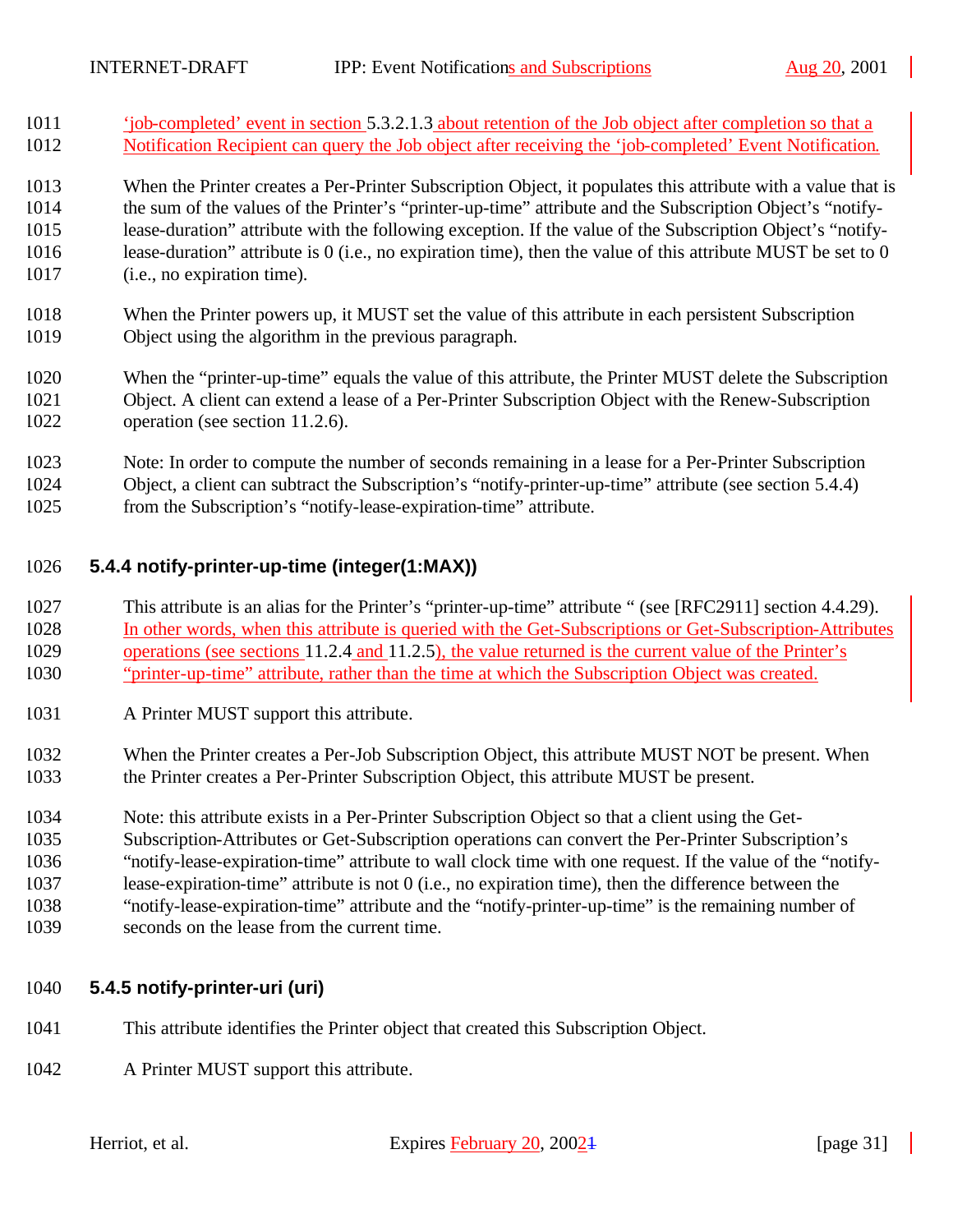During a Subscription Creation Operation, the Printer MUST populate this attribute with the value of the "printer-uri" operation attribute in the request. From the Printer URI, the client can, for example,

determine what security scheme was used.

### **5.4.6 notify-job-id (integer(1:MAX))**

- This attribute specifies whether the containing Subscription Object is a Per-Job or Per-Printer Subscription Object, and for Per-Job Subscription Objects, it specifies the associated Job.
- A Printer MUST support this attribute.

 If this attribute is not present, the Subscription Object MUST be a Per-Printer Subscription. If this attribute is present, the Subscription Object MUST be a Per-Job Subscription Object and this attribute MUST identify the Job with which the Subscription Object is associated.

 Note: This attribute could be useful to a Notification Recipient that receives an Event Notification generated from a Per-Job Subscription Object and caused by a Printer Event. The Event Notification gives access to the Printer and the Subscription Object. The Event Notification gives access to the associated Job only via this attribute. See discussion of the 'job-completed' event in section 5.3.2.1.3 about retention of the Job object after completion so that a Notification Recipient can query the Job object after receiving the 'job-completed' Event Notification.

### **5.4.7 notify-subscriber-user-name (name(MAX))**

- This attribute contains the name of the user who performed the Subscription Creation Operation.
- A Printer MUST support this attribute.

 The Printer sets this attribute to the most authenticated printable name that it can obtain from the authentication service over which the Subscription Creation Operation was received. The Printer uses the same mechanism for determining the value of this attribute as it does for a Job's "job-originating-user-name" (see [RFC2911] section 4.3.6).

 Note: To help with authentication, a Subscription Object may have additional private attributes about the user, e.g., a credential of a principal. Such private attributes are implementation-dependent and not defined in this document.

# **6 Printer Description Attributes Related to Notification**

 This section defines the Printer Description attributes that are related to Notification. Table 3 lists the Printer Description attributes, indicates the Printer support required for conformance, and whether or not the attribute is READ-ONLY (see section 3.1):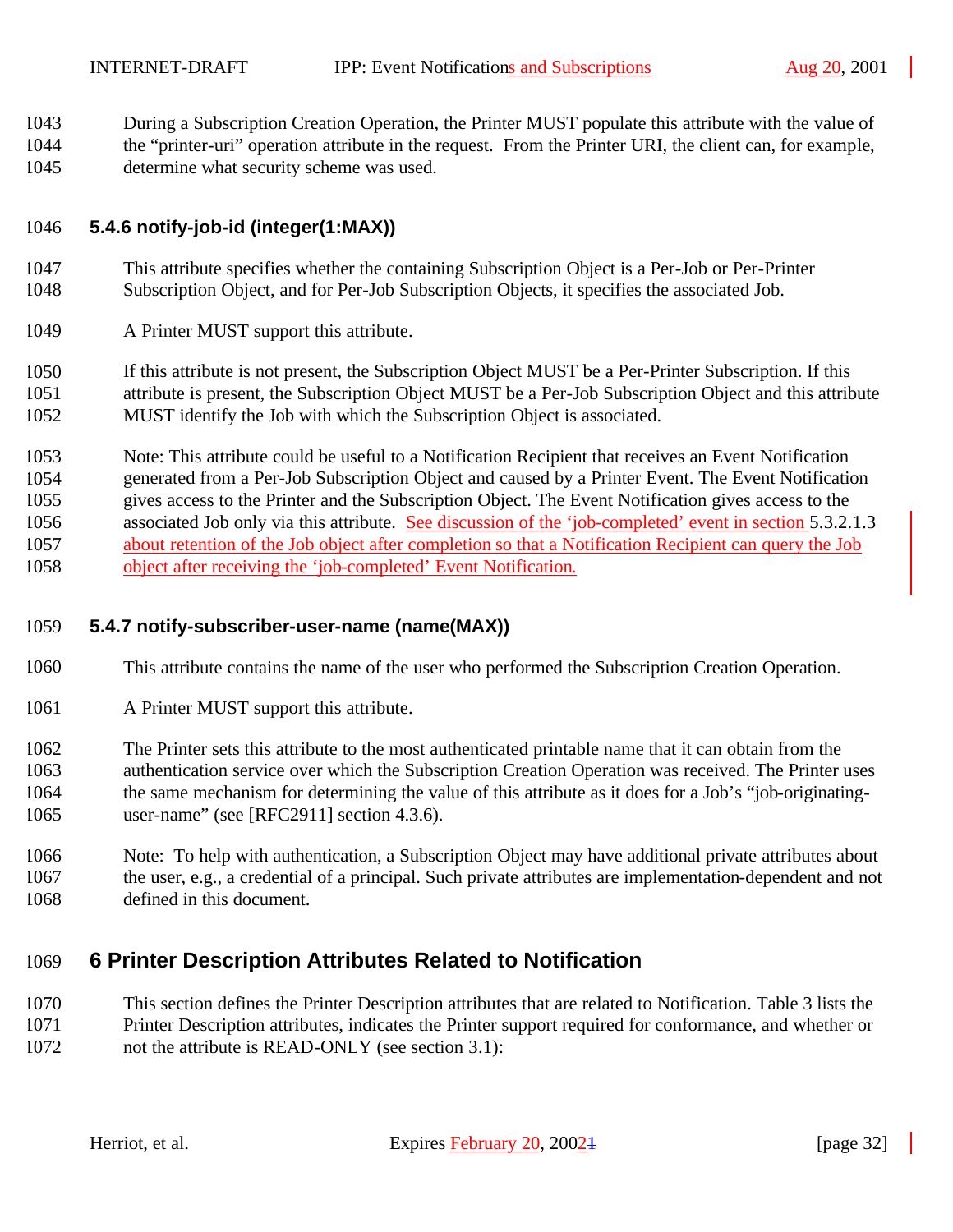| Printer object attributes:                 | REQUIRED | READ-<br><b>ONLY</b> |
|--------------------------------------------|----------|----------------------|
| printer-state-change-time (integer(1:MAX)) | No       | Yes                  |
| printer-state-change-date-time (dateTime)  | No       | Yes                  |

#### **Table 3 – Printer Description Attributes Associated with Notification**

### **6.1 printer-state-change-time (integer(1:MAX))**

- This OPTIONAL attribute records the most recent time at which the **'**printer-state-changed' Printer Event occurred whether or not any Subscription objects were listening for this event. This attribute helps a client or operator to determine how long the Printer has been in its current state.
- A Printer MAY support this attribute and if so, the attribute MUST be READ-ONLY.
- On power-up, the Printer MUST set the value of this attribute to be the value of its "printer-up-time" attribute, so that it always has a value. Whenever the **'**printer-state-changed' Printer Event occurs, the Printer MUST set this attribute to the value of the Printer's "printer-up-time" attribute.

### **6.2 printer-state-change-date-time (dateTime)**

- This OPTIONAL attribute records the most recent time at which the **'**printer-state-changed' Printer Event occurred whether or not there were any Subscription Objects listening for this event. This attribute helps a client or operator to determine how long the Printer has been in its current state.
- A Printer MAY support this attribute and if so, the attribute MUST be READ-ONLY.
- On power-up, the Printer MUST set the value of this attribute to be the value of its "printer-current-1089 time" attribute, so that it always has a value (see [RFC2911] section 4.4.30 on "printer-current-time").
- Whenever the **'**printer-state-changed' Printer Event occurs, the Printer MUST set this attribute to the
- value of the Printer's "printer-current-time" attribute.

# **7 New Values for Existing Printer Description Attributes**

This section contains those attributes for which additional values are added.

### **7.1 operations-supported (1setOf type2 enum)**

 The following "operation-id" values are added in order to support the new operations defined in this document: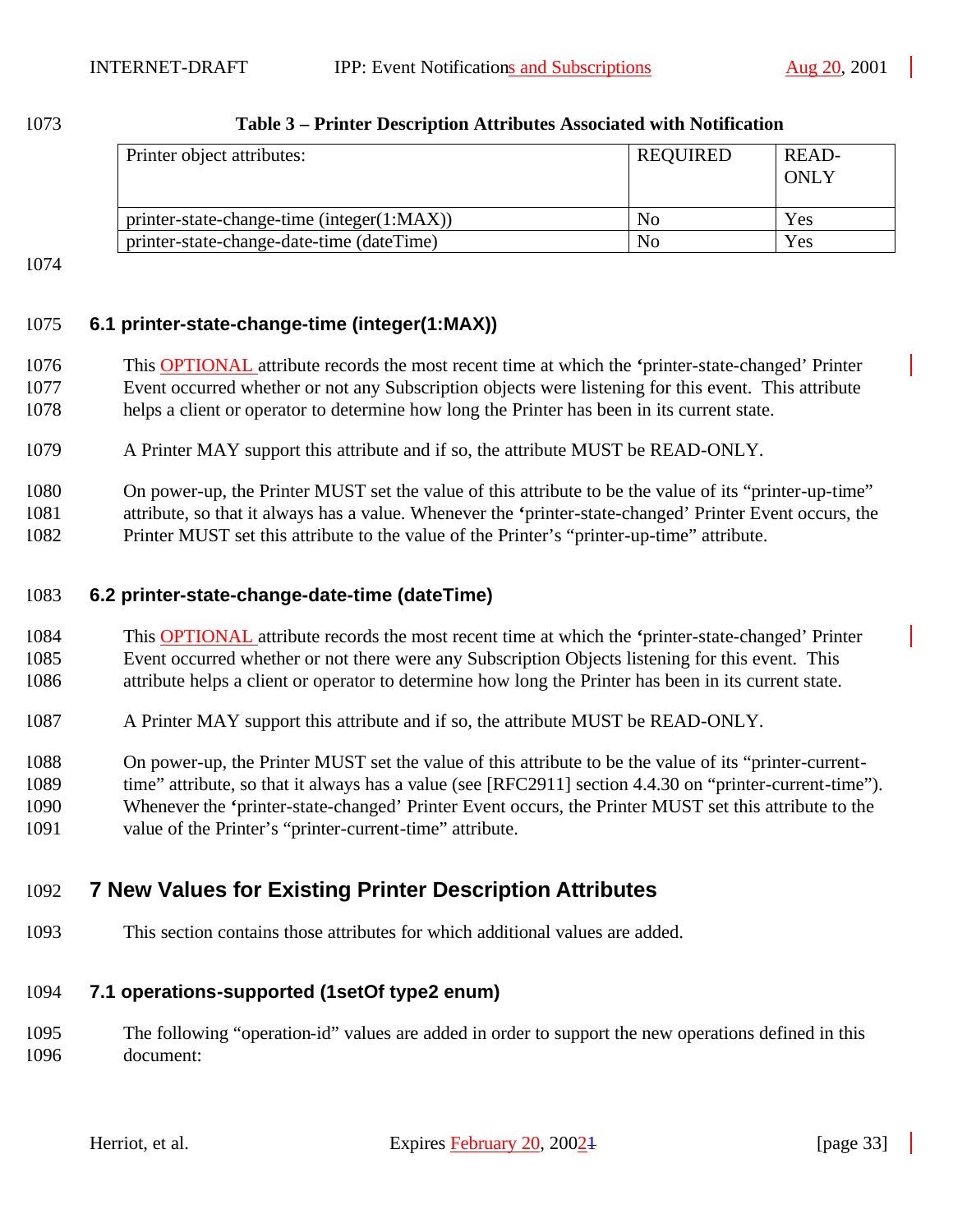#### **Table 4 – Operation-id assignments**

| Value  | <b>Operation Name</b>               |
|--------|-------------------------------------|
| 0x0016 | <b>Create-Printer-Subscriptions</b> |
| 0x0017 | Create-Job-Subscriptions            |
| 0x0018 | Get-Subscription-Attributes         |
| 0x0019 | Get-Subscriptions                   |
| 0x001A | Renew-Subscription                  |
| 0x001B | Cancel-Subscription                 |

# **8 Attributes Only in Event Notifications**

 This section contains those attributes that exist only in Event Notifications and do not exist in any objects.

### **8.1 notify-subscribed-event (type2 keyword)**

- This attribute indicates the Subscribed Event that caused the Printer to send this Event Notification. This attribute exists only in Event Notifications.
- This attribute MUST contain one of the values of the "notify-events" attribute in the Subscription Object, i.e., one of the Subscribed Event values. Its value is the Subscribed Event that "matches" the Event that caused the Printer to send this Event Notification. This Subscribed Event value may be identical to the Event or the Event may be a sub-value of the Subscribed Event. For example, the 'job- completed' Event (which is a sub-event of the 'job-state-changed' event) would cause the Printer to send an Event Notification for either the 'job-completed' or 'job-state-changed' Subscribed Events and to send the 'job-completed' or 'job-state-changed' value for this attribute, respectively,. See section
- 5.3.2.2 for the "matching" rules of Subscribed Events and for additional examples.
- The Delivery Method Document specifies whether the Printer includes the value of this attribute in an Event Notification.

### **8.2 notify-text (text(MAX))**

- This attribute contains a Human Consumable text message (see section 9.2). This message describes the Event and is encoded as plain text, i.e., 'text/plain' with the charset specified by Subscription Object's
- "notify-charset" attribute.
- The Delivery Method Document specifies whether the Printer includes this attribute in an Event Notification.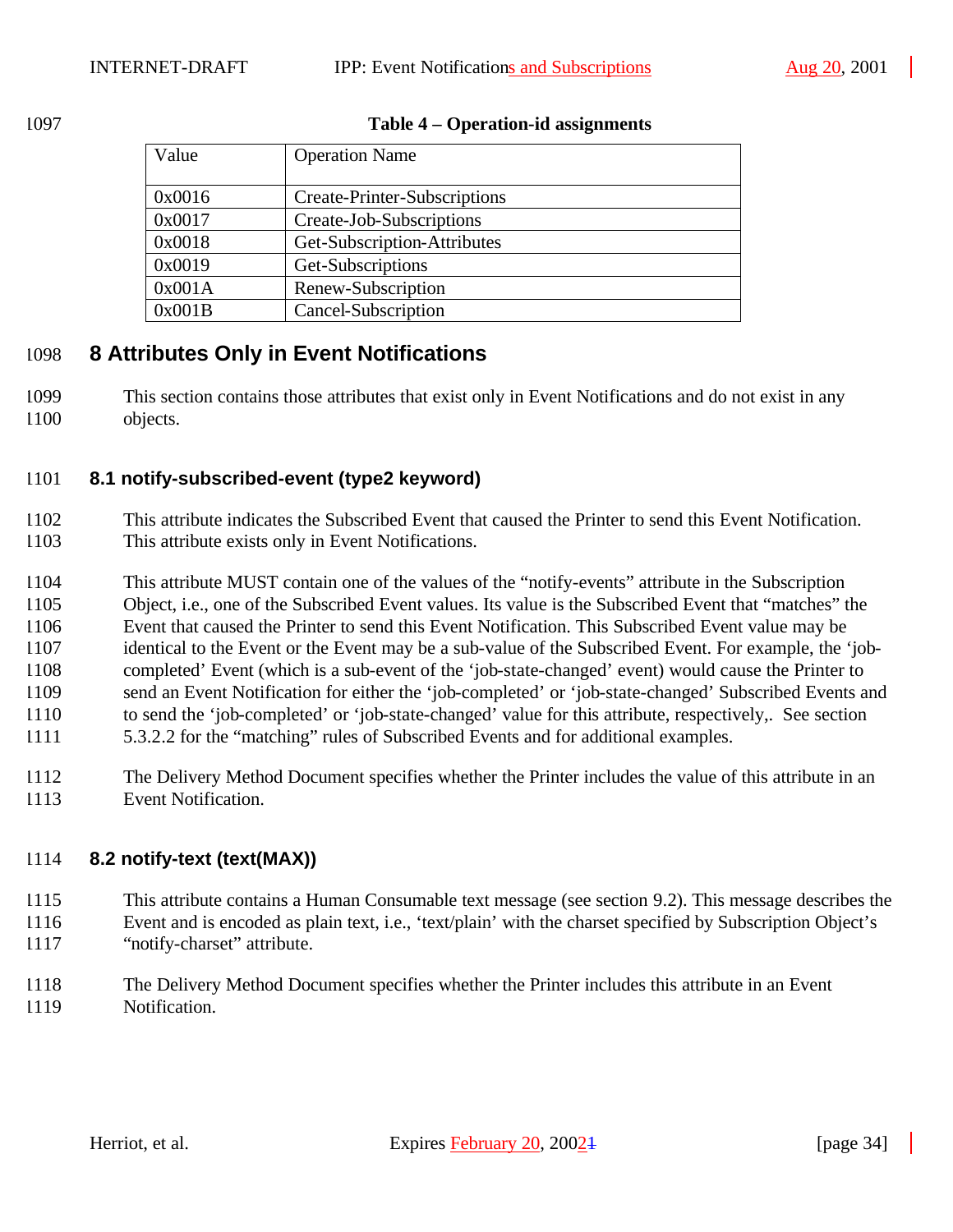# **9 Event Notification Content**

This section defines the Event Notification content that the Printer sends when an Event occurs.

 When an Event occurs, the Printer MUST find each Subscription object whose "notify-events" attribute "matches" the Event. See section 5.3.2.2 for details on "matching". For each matched Subscription Object, the Printer MUST create an Event Notification with the content and format that the Delivery Method Document specifies. The content contains the value of attributes specified by the Delivery Method Document. The Printer obtains the values immediately after the Event occurs. For example, if the "printer-state" attribute changes from 'idle' to 'processing', the Event 'printer-state-changed' occurs and the Printer puts various attributes into the Event Notification, including "printer-up-time" and "printer-state" with the values that they have immediately after the Event occurs, i.e., the value of "printer-state" is 'processing'.

#### **Event Notification Ordering:**

- When a Printer sends Event Notifications, the Event Notifications from any given Subscription Object
- MUST be in time stamp order, i.e., in order of increasing "printer-up-time" attribute value in the Event
- Notification (see Table 5). These Event Notifications MAY be interleaved with those from other
- Subscription Objects, as long as those others are also in time stamp order. The Printer MUST observe
- these ordering requirements whether sending multiple pending Events as multiple separate Event
- Notifications or together in a single Compound Event Notification.
- If a Subscribing Client wants the Printer to send certain Event Notifications in time stamp order, the Subscribing Client uses a single Subscription Object. Even so, depending on the underlying transport, 1140 the actual order that a Notification Recipient receives separate Event Notifications may differ from the
- order sent by the Printer (e.g., email).
- Example: Consider two Per-Printer Subscription Objects: SO1 and SO2. SO1 requests 'job-state-
- changed' events and SO2 requests 'printer-state-changed' events. The number in parens is the time stamp. The following Event Notification sequences are the only ones that conform to the ordering
- requirements for the Printer to send the Event Notifications:
- (a) SO1: 'job-created' (1000), SO1: 'job-stopped' (1005), SO1: 'job-completed' (1009), SO2: 'printer-stopped' (1005)
- (b) SO1: 'job-created' (1000), SO1: 'job-stopped' (1005), SO2: 'printer-stopped' (1005), SO1: 'job-completed' (1009)
- (c) SO1: 'job-created' (1000), SO2: 'printer-stopped' (1005), SO1: 'job-stopped' (1005), SO1: 'job-completed' (1009)
- (d) SO2: 'printer-stopped (1005), SO1: 'job-created' (1000), SO1: 'job-stopped' (1005), SO1: 'job-completed' (1009)
- Examples (b) and (c) are interleaved; examples (a) and (d) are not interleaved and are not appropriate for some Delivery Methods.

Herriot, et al. Expires February 20, 2002<sup>1</sup> [page 35]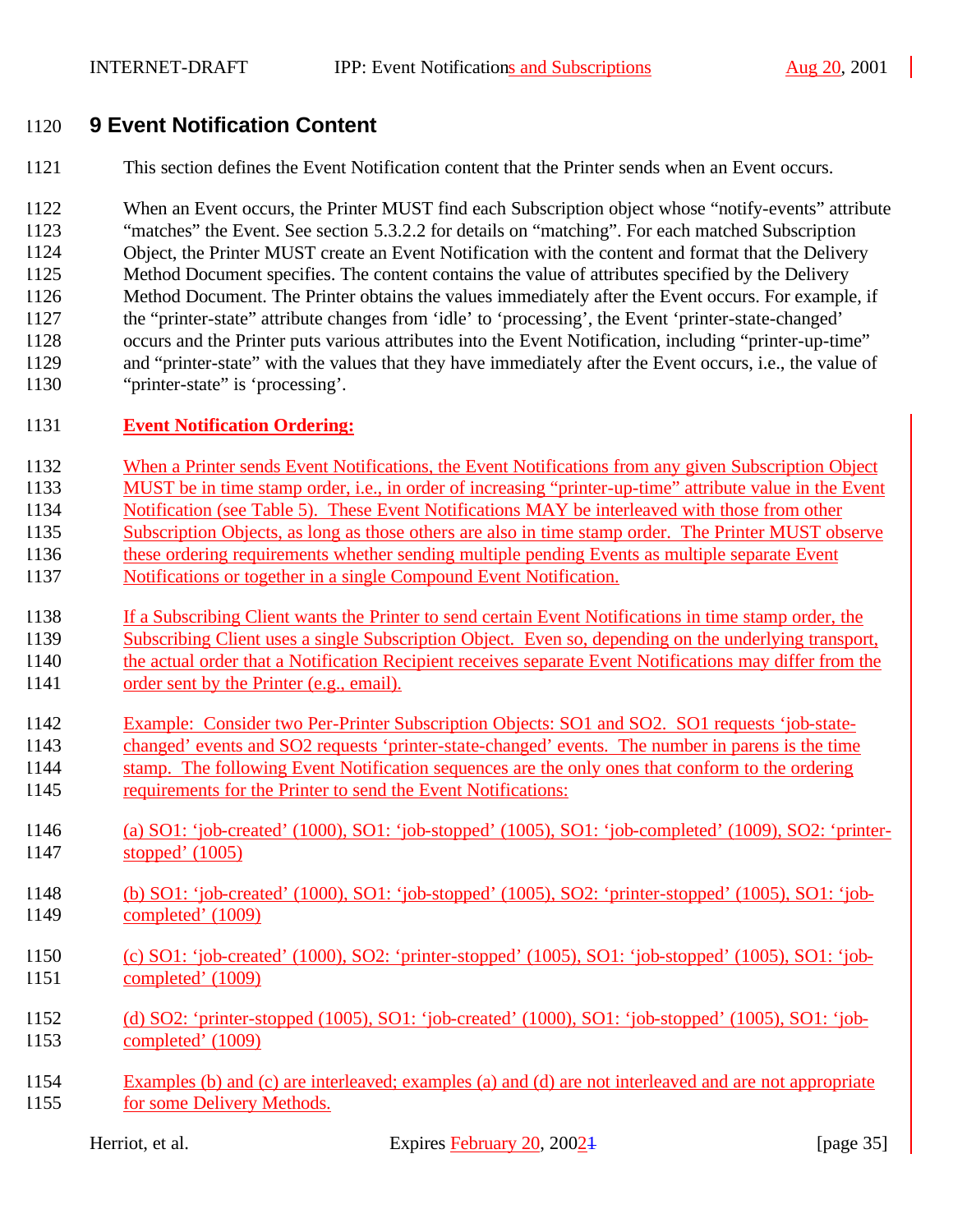If two different Events occur simultaneously, or nearly so (e.g., "printer-up-time" has the same value for

| 1157<br>1158<br>1159<br>1160<br>1161<br>1162<br>1163<br>1164<br>1165 | 'stopped'.                    | both), the Printer MUST create a separate Event Notification for each Event, even if the associated<br>Subscription Object is the same for both Events. However, the Printer MAY combine these distinct<br>Event Notifications into a single Compound Event Notification if the Delivery Method supports<br>Compound Event Notifications. For example, suppose that two nearly-simultaneously Events represent<br>two successive 'printer-state-changed' Events, one from 'idle' to 'processing' and another from<br>'processing' to 'stopped'. These two Events have the same name but are different instances of the<br>Event. Then the Printer MUST create a separate Event Notification for each Event and SHOULD<br>accurately report the "printer-state" of the first Event as 'processing' and the second Event as |              |
|----------------------------------------------------------------------|-------------------------------|---------------------------------------------------------------------------------------------------------------------------------------------------------------------------------------------------------------------------------------------------------------------------------------------------------------------------------------------------------------------------------------------------------------------------------------------------------------------------------------------------------------------------------------------------------------------------------------------------------------------------------------------------------------------------------------------------------------------------------------------------------------------------------------------------------------------------|--------------|
| 1166<br>1167<br>1168<br>1169<br>1170                                 | Compound Event Notifications. | If a Subscription Object contains more than one Subscribed Event, and several Events occur in quick<br>succession each matching a different Subscribed Event in the Subscription Object, the Printer MUST<br>NOT generate a single Event Notification from several of these Events, but MAY combine distinct<br>Event Notifications into a single Compound Event Notification if the Delivery Method supports                                                                                                                                                                                                                                                                                                                                                                                                             |              |
| 1171                                                                 |                               | After the Printer has created the Event Notification, the Printer delivers it via either a:                                                                                                                                                                                                                                                                                                                                                                                                                                                                                                                                                                                                                                                                                                                               |              |
| 1172<br>1173<br>1174                                                 |                               | Push Delivery Method: The Printer sends the Event Notification shortly after an Event occurs.<br>For some Push Delivery Methods, the Notification Recipient MUST send a response; for others<br>it MUST NOT send a response.                                                                                                                                                                                                                                                                                                                                                                                                                                                                                                                                                                                              |              |
| 1175<br>1176<br>1177                                                 |                               | Pull Delivery Method: The Printer saves Event Notifications for some event-lease time and<br>expects the Notification Recipient to request Event Notifications. The Printer returns the Event<br>Notifications in a response to such a request.                                                                                                                                                                                                                                                                                                                                                                                                                                                                                                                                                                           |              |
| 1178<br>1179                                                         | Object.                       | If an error that meets the following conditions occurs, the Printer MUST cancel the Subscription                                                                                                                                                                                                                                                                                                                                                                                                                                                                                                                                                                                                                                                                                                                          |              |
| 1180<br>1181                                                         | a)<br><b>AND</b>              | the error occurs during the sending of an Event Notification generated from Subscription Object S                                                                                                                                                                                                                                                                                                                                                                                                                                                                                                                                                                                                                                                                                                                         |              |
| 1182<br>1183                                                         |                               | b) the error would continue to occur every time the Printer sends an Event Notification generated from<br>Subscription Object S in the future.                                                                                                                                                                                                                                                                                                                                                                                                                                                                                                                                                                                                                                                                            |              |
| 1184<br>1185                                                         |                               | For example, if the address of the "notify-recipient-uri" of Subscription Object A references a non-<br>existent target and the Printer determines that this fact, it MUST delete Subscription Object A.                                                                                                                                                                                                                                                                                                                                                                                                                                                                                                                                                                                                                  |              |
| 1186<br>1187                                                         |                               | The next two sections describe the values that a Printer sends in the content of Machine Consumable<br>and Human Consumable Event Notifications, respectively.                                                                                                                                                                                                                                                                                                                                                                                                                                                                                                                                                                                                                                                            |              |
| 1188                                                                 |                               | The tables in the sub-sections of this section contain the following columns:                                                                                                                                                                                                                                                                                                                                                                                                                                                                                                                                                                                                                                                                                                                                             |              |
| 1189<br>1190                                                         | a)                            | <b>Source Value:</b> the name of the attribute that supplies the value for the Event Notification.<br>Asterisks in this field refer to a note below the table.                                                                                                                                                                                                                                                                                                                                                                                                                                                                                                                                                                                                                                                            |              |
|                                                                      | Herriot, et al.               | Expires February 20, 20024                                                                                                                                                                                                                                                                                                                                                                                                                                                                                                                                                                                                                                                                                                                                                                                                | [page $36$ ] |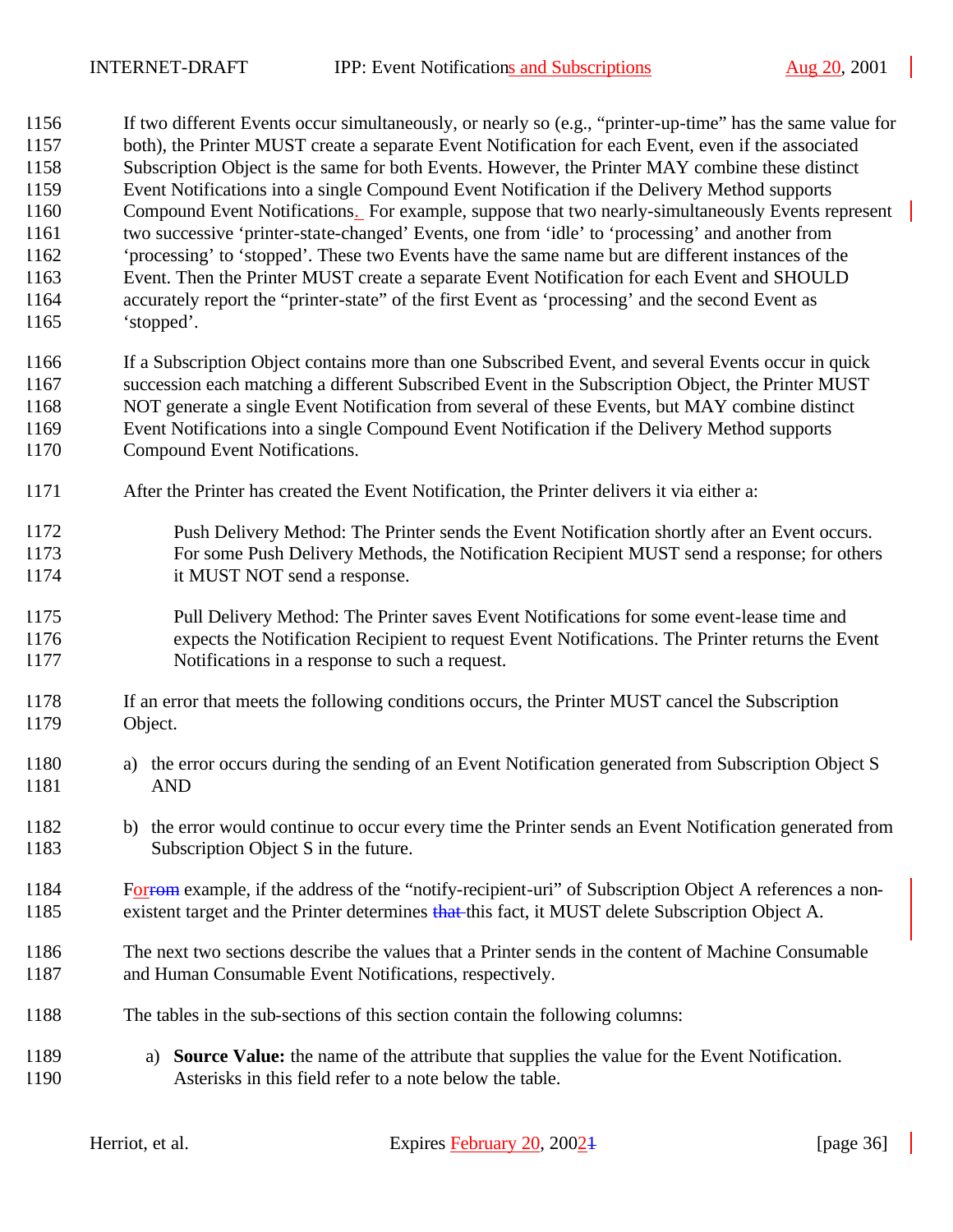- b) **Sends:** if the Printer supports the value (column 1) on the Source Object (column 3) the Delivery Method MUST specify:
- **MUST:** that the Printer MUST send the value.
- **SHOULD:** either that the Printer MUST send the value or that the value is incompatible with the Delivery Method.
- **MAY:** that the Printer MUST, SHOULD, MAY, MUST NOT, SHOULD NOT, or NEED NOT send the value. The Delivery Method specifies the level of conformance for the Printer.
- c) **Source Object:** the object from which the source value comes. If the object is "Event Notification", the Printer fabricates the value when it sends the Event Notification. See section 8.

#### **9.1 Content of Machine Consumable Event Notifications**

- This section defines the attributes that a Delivery Method MUST mention in a Delivery Method Document when specifying the Machine Consumable Event Notification's contents.
- This document does not define the order of attributes in Event Notifications. However, Delivery Method Documents MAY define the order of some or all of the attributes.
- A Delivery Method Document MUST specify additional attributes (if any) that a Printer implementation sends in a Machine Consumable Event Notification.

 Notification Recipients MUST be able to accept Event Notifications containing attributes they do not recognize. What a Notification Recipient does with an unrecognized attribute is implementation- dependent. Notification Recipients MAY attempt to display unrecognized attributes anyway or MAY ignore them.

- The next three sections define the attributes in Event Notification Contents that are:
- 1. for all Events
- 2. for Job Events only
- 3. for Printer Events only

#### **9.1.1 Event Notification Content Common to All Events**

- This section lists the attributes that a Delivery Method Document MUST specify for all Events.
- Table 5 lists potential values in each Event Notification.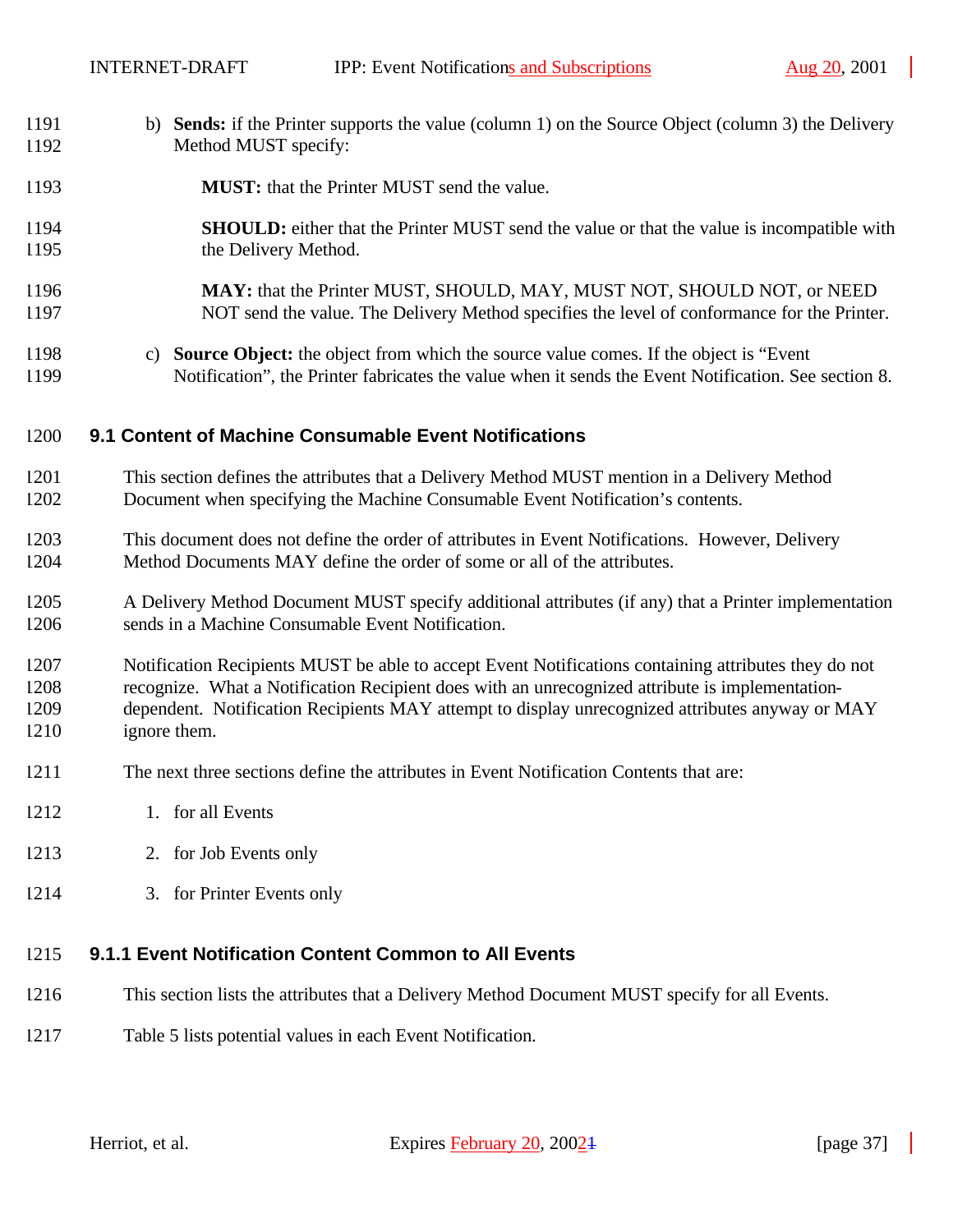| Source Value                                          | Sends         | Source Object             |
|-------------------------------------------------------|---------------|---------------------------|
| notify-subscription-id (integer(1:MAX))               | <b>MUST</b>   | Subscription              |
| notify-printer-uri (uri)                              | <b>MUST</b>   | Subscription              |
| notify-subscribed-event (type2 keyword)               | <b>MUST</b>   | <b>Event Notification</b> |
| printer-up-time (integer(MIN:MAX))                    | <b>MUST</b>   | Printer                   |
| printer-current-time (dateTime) *                     | <b>MUST</b>   | Printer                   |
| notify-sequence-number (integer (0:MAX))              | <b>SHOULD</b> | Subscription              |
| notify-charset (charset)                              | <b>SHOULD</b> | Subscription              |
| notify-natural-language (naturalLanguage)             | <b>SHOULD</b> | Subscription              |
| notify-user-data (octetString(63)) **                 | <b>SHOULD</b> | Subscription              |
| notify-text (text)                                    | <b>SHOULD</b> | <b>Event Notification</b> |
| attributes from the "notify-attributes" attribute *** | <b>MAY</b>    | Printer                   |
| attributes from the "notify-attributes" attribute *** | <b>MAY</b>    | Job                       |
| attributes from the "notify-attributes" attribute *** | <b>MAY</b>    | Subscription              |

1219

1220 \*A Printer MUST send this value only if and only if it supports the Printer's "printer-current-time" 1221 attribute.

<sup>\*\*</sup> If the Subscription Object does not contain a "notify-user-data" attribute and the Delivery Method 1223 dDocument REQUIRES the Printer to send the "notify-user-data" source value in the Event 1224 Notification, the Printer MUST send an octet-string of length 0.

 \*\*\* The last three rows represent additional attributes that a client MAY request via the "notify- attributes" attribute. A Printer MAY support the "notify-attributes" attribute. The Delivery Method MUST say that the Printer MUST, SHOULD, MAY, MUST NOT, SHOULD NOT, or NEED NOT support the "notify-attributes" attribute and specific values of this attribute. The Delivery Method MAY say that support for the "notify-attributes" is conditioned on support of the attribute by the Printer or it MAY say that Printer MUST support the "notify-attributes" attribute if the Printer supports the Delivery Method.

## 1232 **9.1.2 Additional Event Notification Content for Job Events**

1233 This section lists the additional attributes that a Delivery Method Document MUST specify for Job 1234 Events. See Table 6.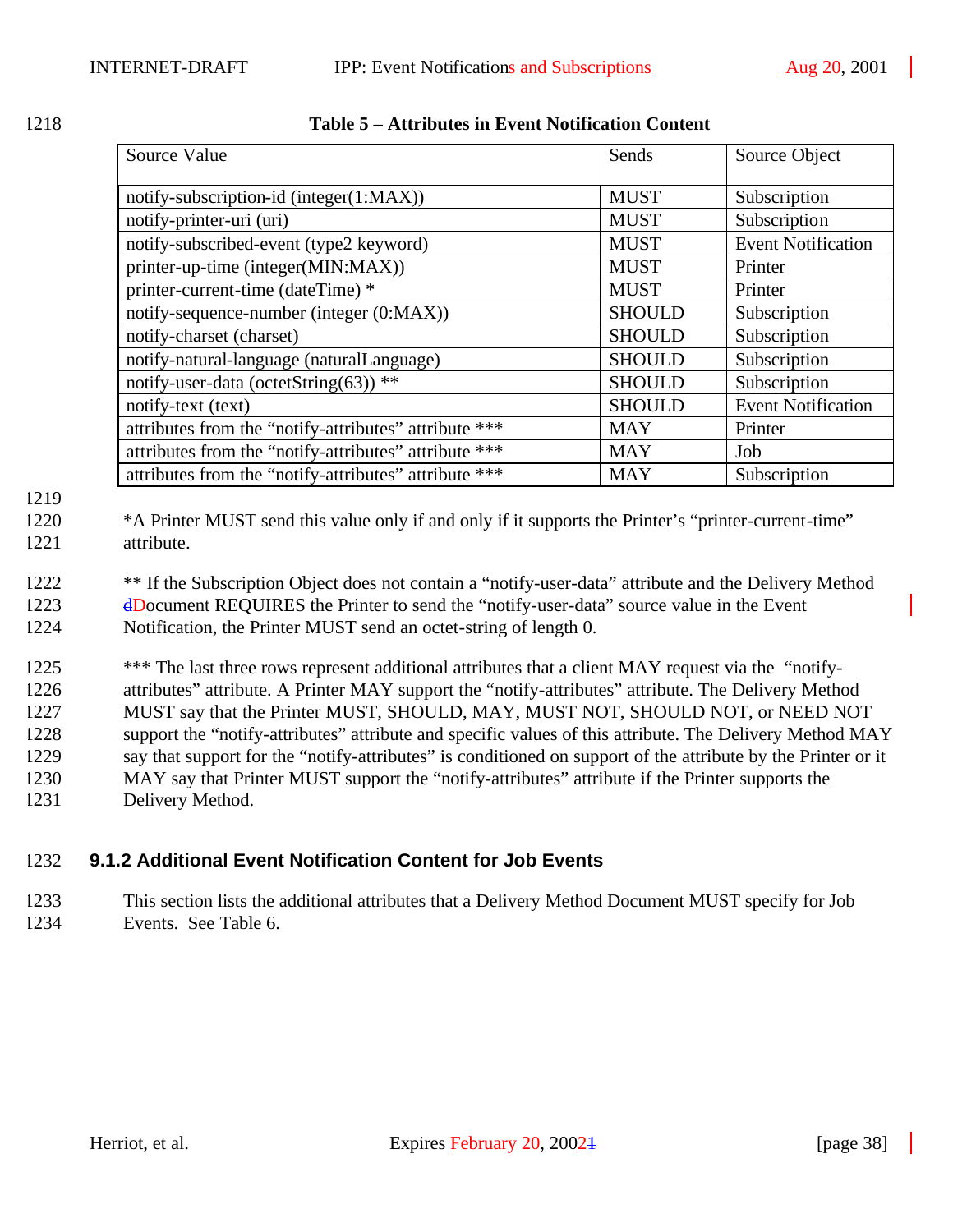| Source Value                                     | Sends       | Source Object |
|--------------------------------------------------|-------------|---------------|
| job-id (integer $(1:MAX)$ )                      | <b>MUST</b> | Job           |
| job-state (type1 enum)                           | <b>MUST</b> | Job           |
| job-state-reasons (1setOf type2 keyword)         | <b>MUST</b> | Job           |
| job-impressions-completed (integer( $0:MAX$ )) * | <b>MUST</b> | Job           |

#### 1235 **Table 6 – Additional Event Notification Content for Job Events**

# 1236

1237 \* The Printer MUST send the "job-impressions-completed" attribute in an Event Notification only for 1238 the combinations of Events and Subscribed Events shown in Table 7.

#### 1239 **Table 7 – Combinations of Events and Subscribed Events for "job-impressions-completed"**

| <b>Job Event</b> | Subscribed Job Event |
|------------------|----------------------|
| 'iob-progress'   | 'job-progress'       |
| 'iob-completed'  | 'iob-completed'      |
| 'iob-completed'  | 'job-state-changed'  |

1240

#### 1241 **9.1.3 Additional Event Notification Content for Printer Events**

1242 This section lists the additional attributes that a Delivery Method Document MUST specify for Printer 1243 Events. See Table 8.

#### 1244 **Table 8 – Additional Event Notification Content for Printer Events**

| Source Value                                 | Sends       | Source Object |
|----------------------------------------------|-------------|---------------|
| printer-state (type1 enum)                   | <b>MUST</b> | Printer       |
| printer-state-reasons (1setOf type2 keyword) | <b>MUST</b> | Printer       |
| printer-is-accepting-jobs (boolean)          | <b>MUST</b> | Printer       |

1245

## 1246 **9.2 Content of Human Consumable Event Notification**

- 1247 This section defines the information that a Delivery Method MUST mention in a Delivery Method 1248 Document when specifying the Human Consumable Event Notifications contents or the value of the 1249 "notify-text" attribute.
- 1250 Such a Delivery Method MUST specify the following information and a Printer SHOULD send it:
- 1251 a) the Printer name (see Table 9)
- 1252 b) the time of the Event (see Table 11)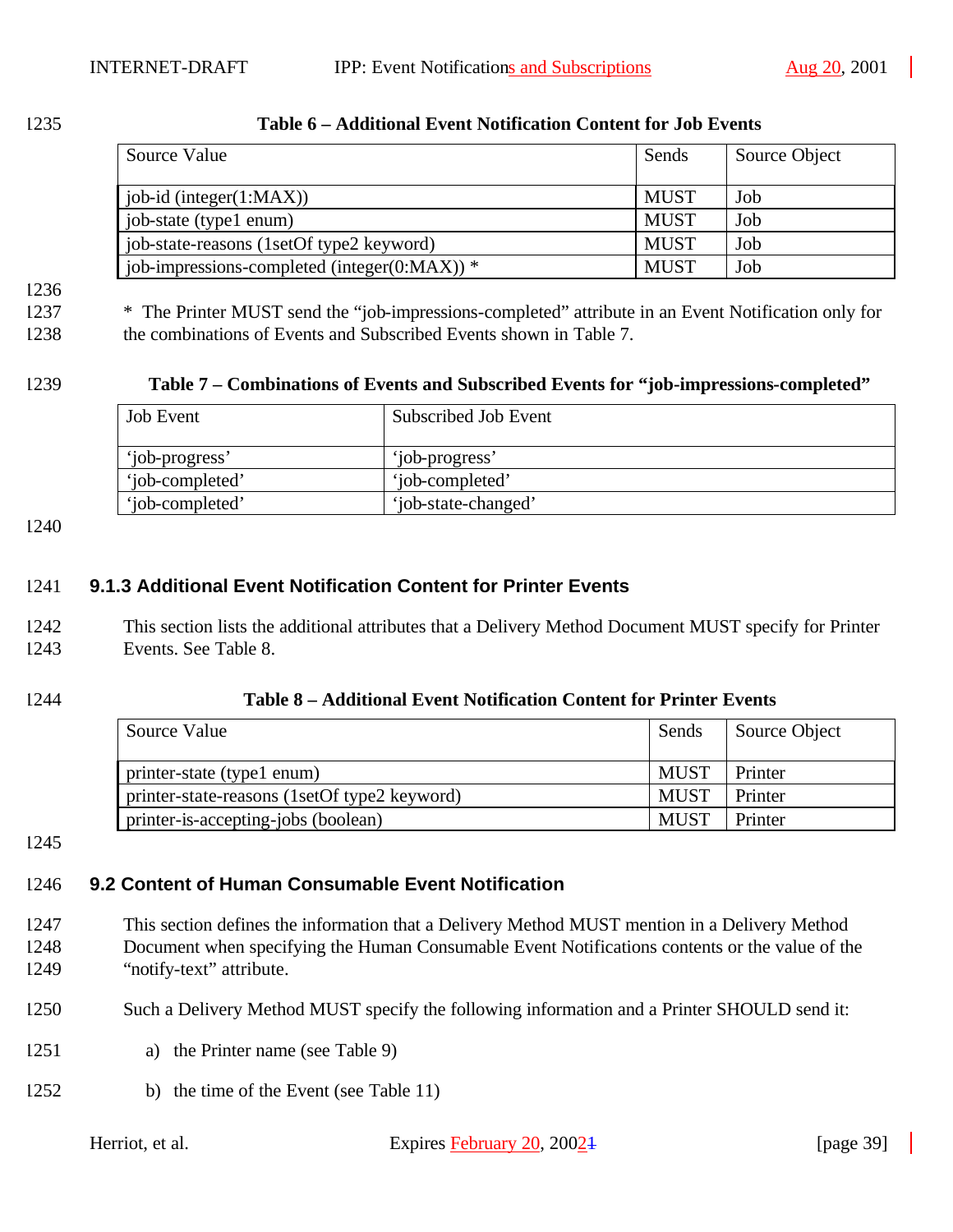| 1253 | c) for Printer Events only:                                                                                  |
|------|--------------------------------------------------------------------------------------------------------------|
| 1254 | i) the Event (see Table 10) and/or Printer state information (see Table 14)                                  |
| 1255 | d) for Job Events only:                                                                                      |
| 1256 | i) the job identity (see Table 12)                                                                           |
| 1257 | ii) the Event (see Table 10) and/or Job state information (see Table 13)                                     |
| 1258 |                                                                                                              |
| 1259 | The subsections of this section specify the attributes that a Printer MUST use to obtain this information.   |
| 1260 | A Delivery Method Document MUST specify additional information (if any) that a Printer                       |
| 1261 | implementation sends in a Human Consumable Event Notification or in the "notify-text" attribute.             |
| 1262 | A client MUST NOT request additional attributes via the "notify-attributes" attribute because this           |
| 1263 | attribute works only for Machine Consumable Event Notifications.                                             |
| 1264 | Notification Recipients MUST NOT expect to be able to parse the Human Consumable Event                       |
| 1265 | Notification contents or the value of the "notify-text" attribute.                                           |
| 1266 | The next three sections define the attributes in Event Notification Contents that are:                       |
| 1267 | a) for all Events                                                                                            |
| 1268 | b) for Job Events only                                                                                       |
| 1269 | for Printer Events only<br>$\mathbf{c})$                                                                     |
| 1270 |                                                                                                              |
| 1271 | 9.2.1 Event Notification Content Common to All Events                                                        |
| 1272 | This section lists the source of the information that a Delivery Method MUST specify for all Events.         |
| 1273 | There is a separate table for each piece of information. Each row in the table represents a source value     |
| 1274 | for the information and the values are listed in order of preference, with the first one being the preferred |
| 1275 | one. An implementation SHOULD use the source value from the earliest row in each table. It MAY use           |
| 1276 | the source value from another row instead, or it MAY combine the source values from several rows. An         |
| 1277 | implementation is free to determine the best way to present this information.                                |
| 1278 | In all tables of this section, all rows contain a "MAY" in order to state that the Delivery Method           |
| 1279 | specifies the conformance.                                                                                   |

- Table 9 lists the source of the information for the Printer Name. The "printer-name" is more user- friendly unless the Notification Recipient is in a place where the Printer name is not meaningful. For example, an implementation could have the intelligence to send the value of the "printer-name" attribute
- to a Notification Recipient that can access the Printer via value of the "printer-name" attribute and otherwise send the value of the "notify-printer-uri" attribute.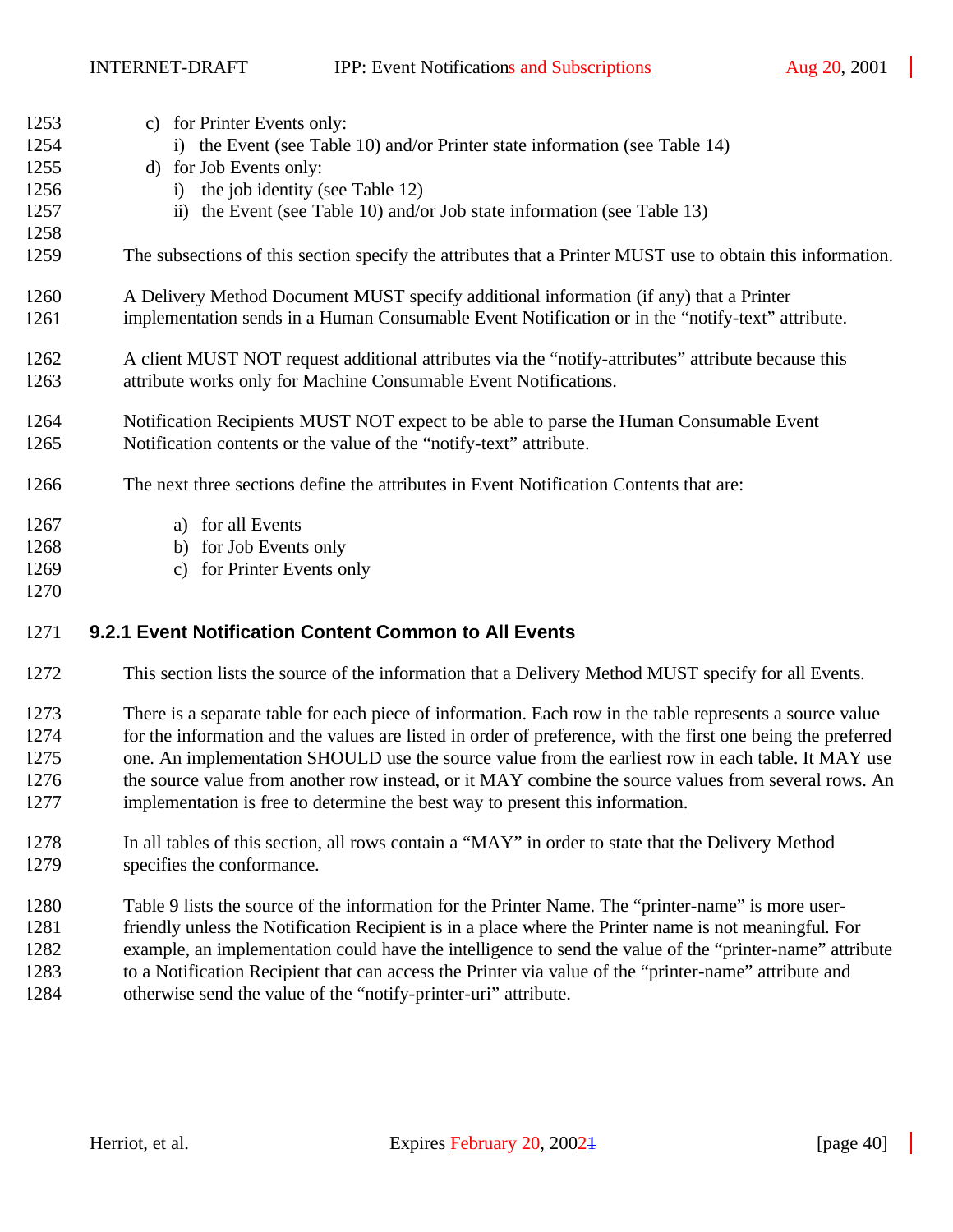$\mathbb{R}^2$ 

| 1285 | Table 9 – Printer Name in Event Notification Content                                                        |            |               |  |
|------|-------------------------------------------------------------------------------------------------------------|------------|---------------|--|
|      | Source Value                                                                                                | Sends      | Source Object |  |
|      | printer-name (name(127))                                                                                    | <b>MAY</b> | Printer       |  |
|      | notify-printer-uri (uri)                                                                                    | <b>MAY</b> | Subscription  |  |
| 1286 |                                                                                                             |            |               |  |
| 1287 | Table 10 lists the source of the information for the Event name. A Printer MAY combine this                 |            |               |  |
| 1288 | information with state information described for Jobs in Table 13 or for Printers in Table 14.              |            |               |  |
| 1289 | Table 10 – Event Name in Event Notification Content                                                         |            |               |  |
|      | Source Value                                                                                                | Sends      | Source Object |  |
|      | notify-subscribed-event (type2 keyword)                                                                     | <b>MAY</b> | Subscription  |  |
| 1290 |                                                                                                             |            |               |  |
|      |                                                                                                             |            |               |  |
| 1291 | Table 11 lists the source of the information for the time that the Event occurred. A Printer can send this  |            |               |  |
| 1292 | value only if it supports the Printer's "printer-current-time" attribute. If a Printer does not support the |            |               |  |
| 1293 | "printer-current-time" attribute, it MUST NOT send the "printer-up-time" value instead, since it is not     |            |               |  |
| 1294 | an allowed option for human consumable information.                                                         |            |               |  |
| 1295 | Table 11 – Event Time in Event Notification Content                                                         |            |               |  |
|      | Source Value                                                                                                | Sends      | Source Object |  |
|      | printer-current-time (dateTime)                                                                             | <b>MAY</b> | Printer       |  |
| 1296 |                                                                                                             |            |               |  |
|      |                                                                                                             |            |               |  |
| 1297 | 9.2.2 Additional Event Notification Content for Job Events                                                  |            |               |  |
| 1298 | This section lists the source of the additional information that a Delivery Method MUST specify for Job     |            |               |  |
| 1299 | Events.                                                                                                     |            |               |  |
| 1300 | Table 12 lists the source of the information for the job name. The "job-name" is likely more meaningful     |            |               |  |
| 1301 | to a user than "job-id".                                                                                    |            |               |  |
| 1302 | Table 12 - Job Name in Event Notification Content                                                           |            |               |  |
|      | Source Value                                                                                                | Sends      | Source Object |  |
|      | job-name (name(MAX))                                                                                        | <b>MAY</b> | Job           |  |
|      | job-id (integer(1:MAX))                                                                                     | <b>MAY</b> | Job           |  |
| 1303 |                                                                                                             |            |               |  |
|      |                                                                                                             |            |               |  |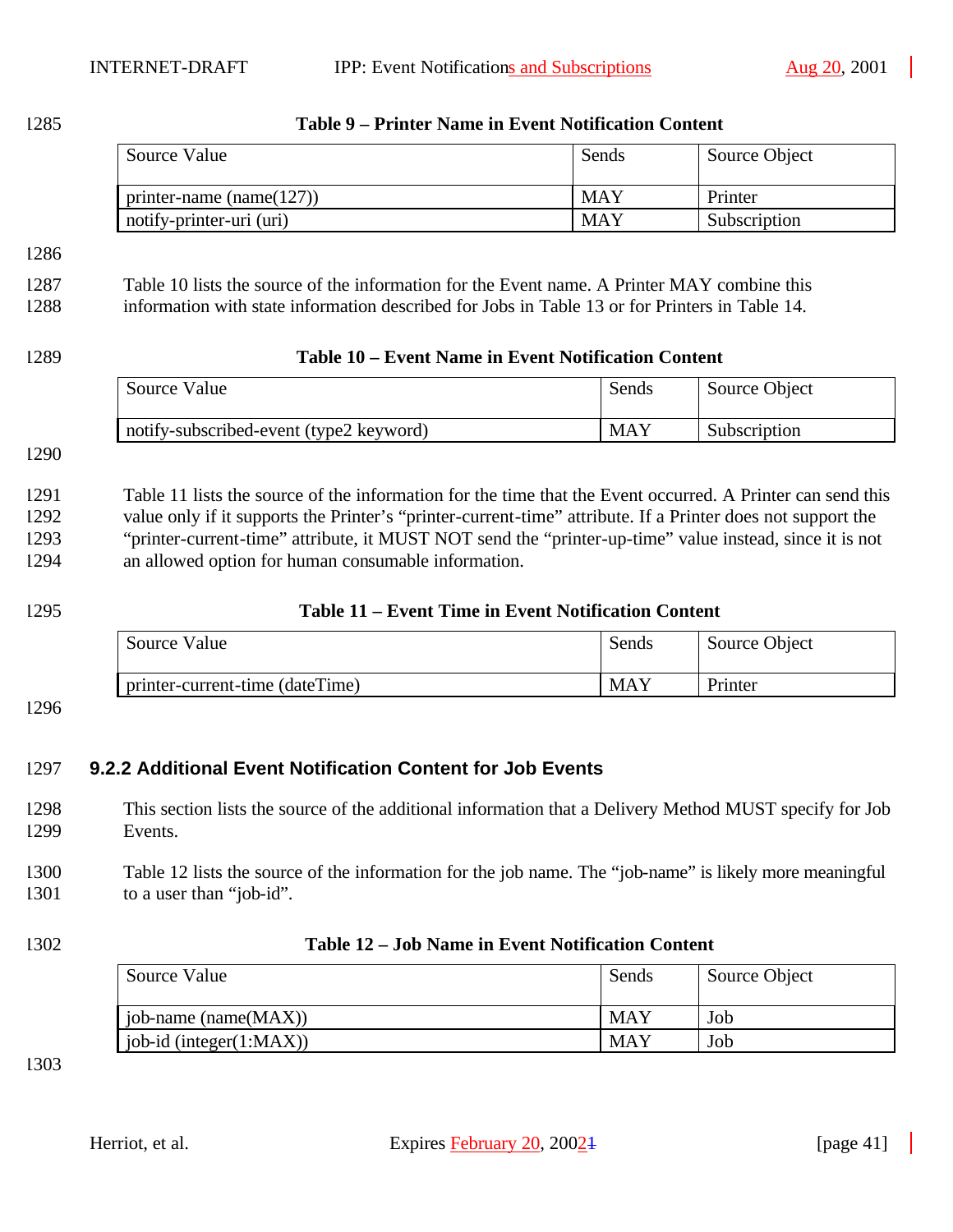Table 13 lists the source of the information for the job state. If a Printer supports the "job-state-

 message" and "job-detailed-state-message" attributes, it SHOULD use those attributes for the job state information, otherwise, it should fabricate such information from the "job-state" and "job-state-

reasons". For some Events, a Printer MAY combine this information with Event information.

### **Table 13 – Job State in Event Notification Content**

| Source Value                                    | Sends      | Source<br>Object |
|-------------------------------------------------|------------|------------------|
| job-state-message (text(MAX))                   | <b>MAY</b> | Job              |
| job-detailed-status-messages (1setOf text(MAX)) | <b>MAY</b> | Job              |
| job-state (type1 enum)                          | <b>MAY</b> | Job              |
| job-state-reasons (1setOf type2 keyword)        | <b>MAY</b> | Job              |

## **9.2.3 Additional Event Notification Content for Printer Events**

- This section lists the source of the additional information that a Delivery Method MUST specify for Printer Events.
- Table 14 lists the source of the information for the printer state. If a Printer supports the "printer-state- message", it SHOULD use that attribute for the job state information, otherwise it SHOULD fabricate such information from the "printer-state" and "printer-state-reasons". For some Events, a Printer MAY combine this information with Event information.

## **Table 14 – Printer State in Event Notification Content**

| Source Value                                 | Sends      | Source<br>Object |
|----------------------------------------------|------------|------------------|
| printer-state-message (text(MAX))            | <b>MAY</b> | Printer          |
| printer-state (type1 enum)                   | <b>MAY</b> | Printer          |
| printer-state-reasons (1setOf type2 keyword) | <b>MAY</b> | Printer          |
| printer-is-accepting-jobs (boolean)          | <b>MAY</b> | Printer          |

# **10 Delivery Methods**

- A Delivery Method is the mechanism, i.e., protocol, by which the Printer delivers an Event Notification to a Notification Recipient. There are several potential Delivery Methods for Event Notifications, standardized, as well as proprietary. This document does not define any of these delivery mechanisms. Each Delivery Method MUST be defined in a Delivery Method Document that is separate from this document. New Delivery Methods will be created as needed using an extension to the registration procedures defined in [RFC2911]. Such documents are registered with IANA (see section 13.7.3).
- The following sorts of Delivery Methods are expected: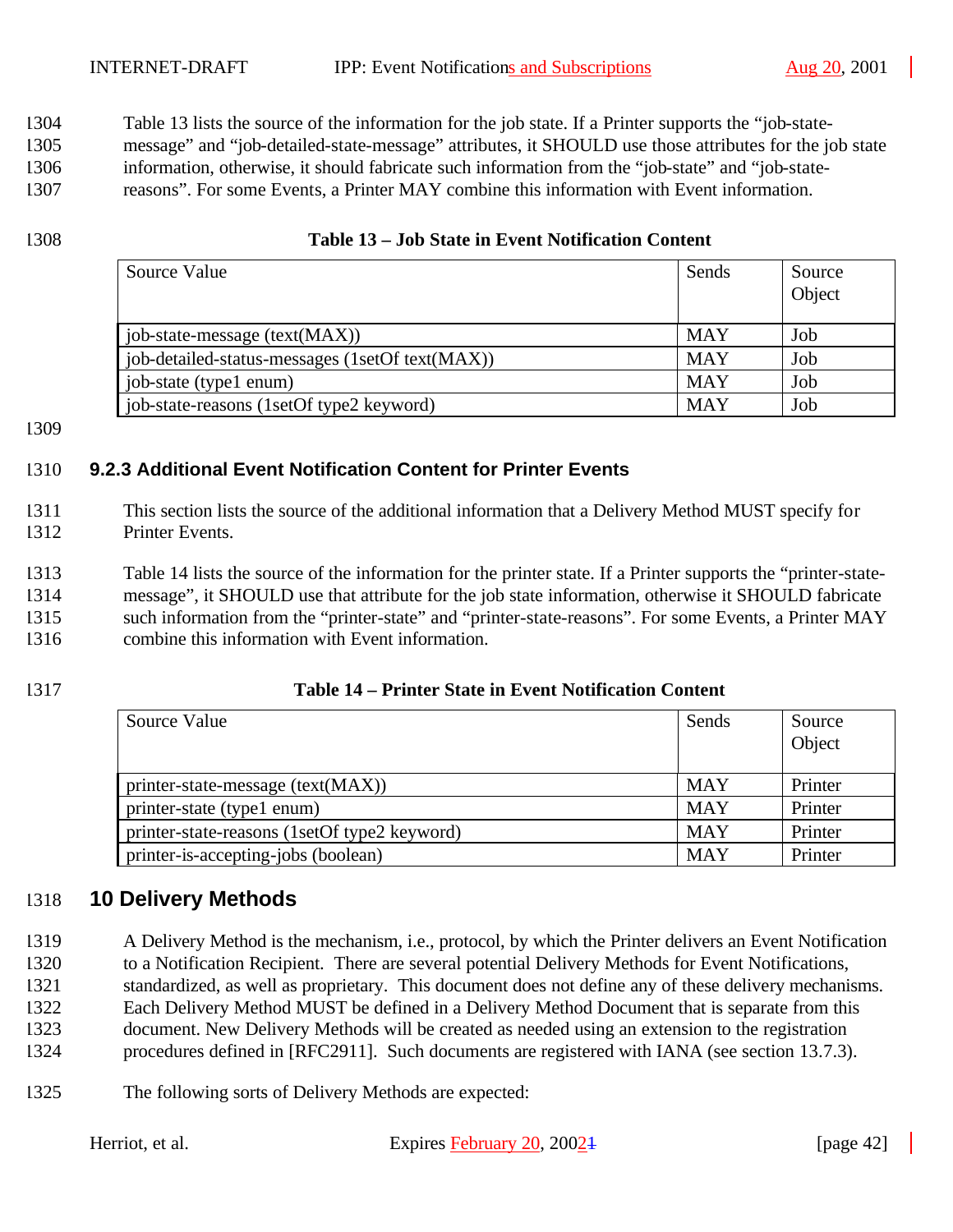- 1326 The Notification Recipient polls for Event Notifications at intervals directed by the Printer
- 1327 The Printer sends Event Notifications to the Notification Recipient using http as the transport.
- 1328 The Printer sends an email message.
- 1329 This section specifies how to define a Delivery Method Document and what to put in such a document.
- 1330 A Delivery Method Document MUST contain an exact copy of the following paragraph, caption and 1331 table. In addition, column 2 of the table in the Delivery Method Document MUST contain answers to 1332 questions in column 1 for the Delivery Method. Also, the Delivery Method document MUST contain a 1333 reference to this document and call that reference [ipp-ntfy] because the table contains an [ipp-ntfy] 1334 reference.
- 1335 If a Printer supports this Delivery Method, the following are its characteristics.
- 

#### 1336 **Table 15 – Information about the Delivery Method**

| Document Method Conformance Requirement                          | Delivery Method Realization |
|------------------------------------------------------------------|-----------------------------|
| What is the URL scheme name for the Delivery Method?<br>1.       |                             |
| Is the Delivery Method REQUIRED, RECOMMENDED,<br>2.              |                             |
| or OPTIONAL for an IPP Printer to support?                       |                             |
| What transport and delivery protocols does the Printer use<br>3. |                             |
| to deliver the Event Notification Content, i.e., what is the     |                             |
| entire network stack?                                            |                             |
| Can several Event Notifications be combined into a<br>4.         |                             |
| Compound Event Notification?                                     |                             |
| 5. Is the Delivery Method initiated by the Notification          |                             |
| Recipient (pull), or by the Printer (push)?                      |                             |
| Is the Event Notification content Machine Consumable or<br>6.    |                             |
| Human Consumable?                                                |                             |
| What section in this document answers the following<br>7.        |                             |
| question? For a Machine Consumable Event Notification,           |                             |
| what is the representation and encoding of values defined in     |                             |
| section 9.1 of [ipp-ntfy] and the conformance requirements       |                             |
| thereof? For a Human Consumable Event Notification, what         |                             |
| is the representation and encoding of pieces of information      |                             |
| defined in section 9.2 of [ipp-ntfy] and the conformance         |                             |
| requirements thereof?                                            |                             |
| What are the latency and reliability of the transport and<br>8.  |                             |
| delivery protocol?                                               |                             |
| 9. What are the security aspects of the transport and delivery   |                             |
| protocol, e.g., how it is handled in firewalls?                  |                             |
| 10. What are the content length restrictions?                    |                             |
| 11. What are the additional values or pieces of information that |                             |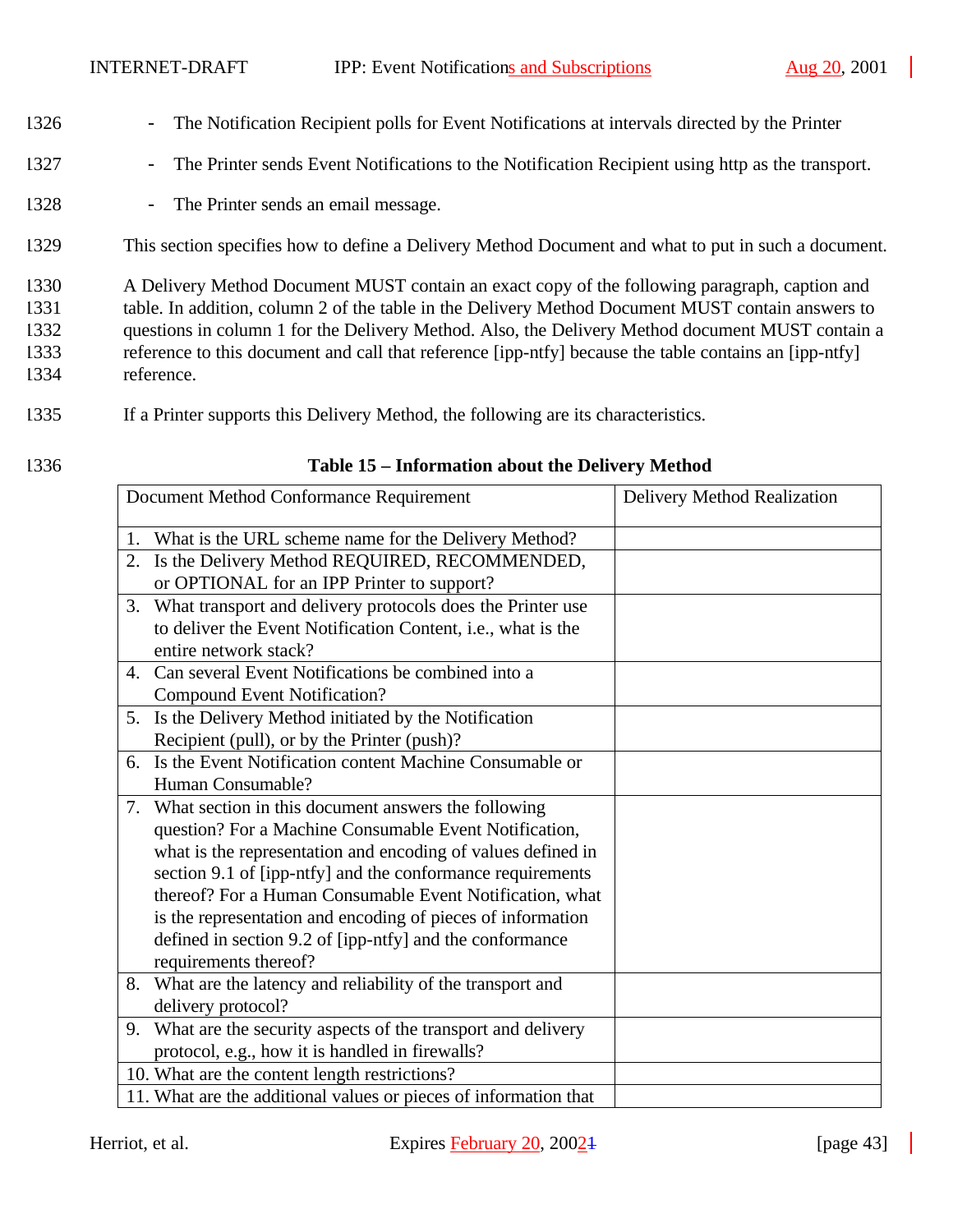| a Printer sends in an Event Notification content and the           |  |
|--------------------------------------------------------------------|--|
| conformance requirements thereof?                                  |  |
| 12. What are the additional Subscription Template and/or           |  |
| Subscription Description attributes and the conformance            |  |
| requirements thereof?                                              |  |
| 13. What are the additional Printer Description attributes and the |  |
| conformance requirements thereof?                                  |  |

#### 

## **11 Operations for Notification**

 This section defines all of the operations for Notification. Section 7.1 assigns the "operation-id" for each operation. The following two sub-sections define Subscription Creation Operations, and other operations.

#### *11.1* **Subscription Creation Operations**

 This section defines the Subscription Creation Operations. The first section on Create-Job-Subscriptions gives most of the information. The other Subscription Creation Operations refer to the section on Create-Job-Subscriptions, even though the Create-Job-Subscriptions operation is the only OPTIONAL operation in this document (see section 12).

 A Printer MUST support Create-Printer-Subscriptions and the Subscription Template Attributes Group in Job Creation operations. It MAY support Create-Job-Subscriptions operations.

#### **11.1.1 Create-Job-Subscriptions Operation**

 The operation creates one or more Per-Job Subscription Objects. The client supplies one or more Subscription Template Attributes Groups each containing one or more of Subscription Template Attributes (defined in section 5.3).

 Except for errors, the Printer MUST create exactly one Per-Job Subscription Object from each Subscription Template Attributes Group in the request, even if the newly created Subscription Object would have identical behavior to some existing Subscription Object. The Printer MUST associate each newly created Per-Job Subscription Object with the target Job, which is specified by the "notify-job-id" operation attribute.

- The Printer MUST accept the request in any of the target job's 'not-completed' states, i.e., 'pending', 'pending-held', 'processing', or 'processing-stopped'. The Printer MUST NOT change the job's "job- state" attribute because of this operation. If the target job is in any of the 'completed' states, i.e., 'completed', 'canceled', or 'aborted, then the Printer MUST reject the request and return the 'client-error-not-possible' status code; the response MUST NOT contain any Subscription Attribute Groups.
- Access Rights: To create Per-Job Subscription Objects, the authenticated user (see [RFC2911] section 8.3) performing this operation MUST either be the job owner or have Operator or Administrator access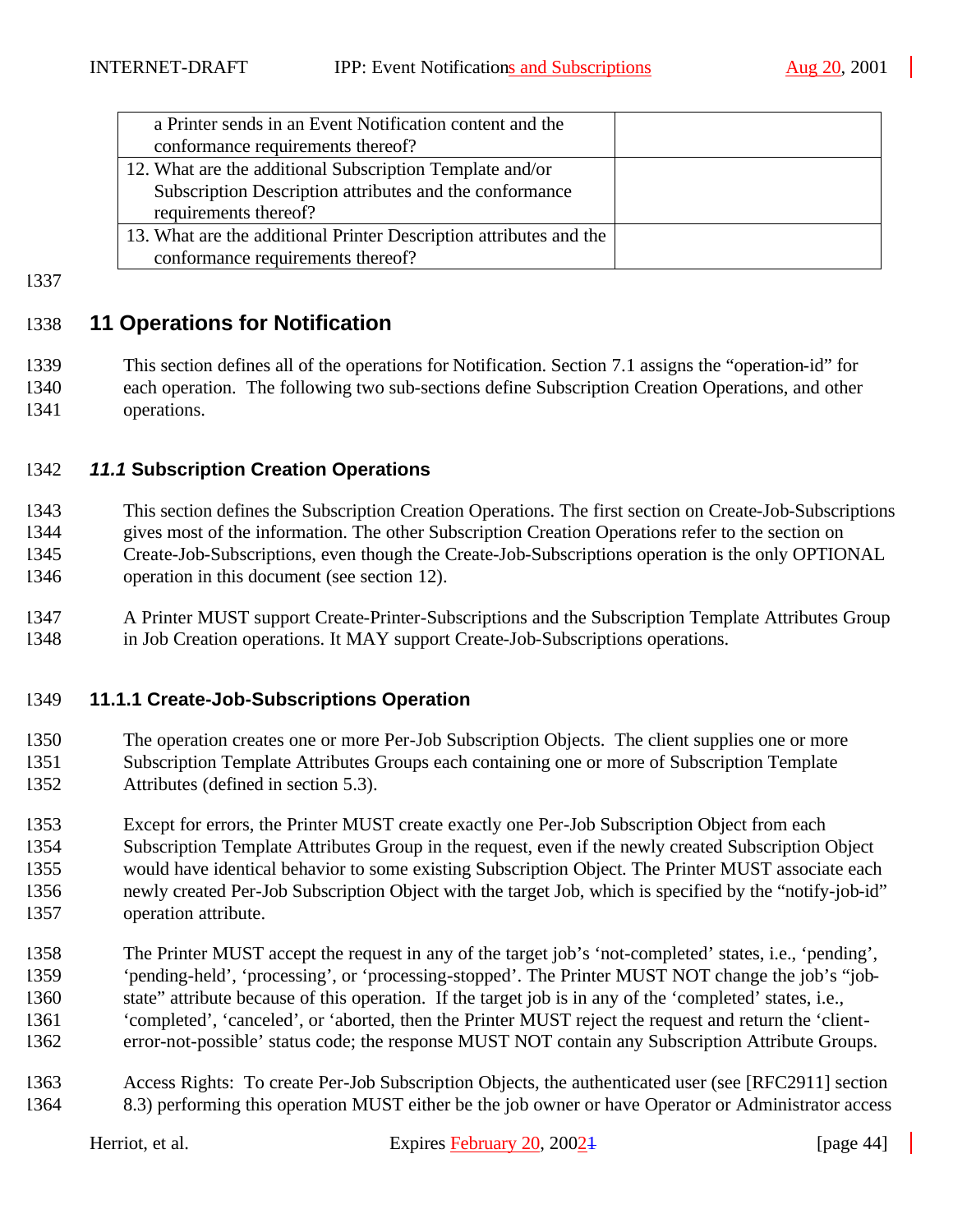rights for this Printer (see [RFC2911] sections 1 and 8.5). Otherwise the Printer MUST reject the operation and return: the 'client-error-forbidden', 'client-error-not-authenticated', or 'client-error-not-authorized' status code as appropriate.

### **11.1.1.1 Create-Job-Subscriptions Request**

 The following groups of attributes are part of the Create-Job-Subscriptions Request: Group 1: Operation Attributes Natural Language and Character Set: The "attributes-charset" and "attributes-natural-language" attributes as described in [RFC2911] section 3.1.4.1. Target: The "printer-uri" attribute which defines the target for this operation as described in 1377 [RFC2911] section 3.1.5. Requesting User Name: The "requesting-user-name" attribute SHOULD be supplied by the client as described in 1381 [RFC2911] section 8.3. 1383 notify-job-id (integer(1:MAX)): The client MUST supply this attribute and it MUST specify the Job object to associate the Per- Job Subscription with. The value of "notify-job-id" MUST be the value of the "job-id" of the associated Job object. If the client does not supply this attribute, the Printer MUST reject this request with a 'client-error-bad-request' status code. Group 2-N: Subscription Template Attributes For each occurrence of this group: The client MUST supply one or more Subscription Template Attributes in any order. See section 5.3 for a description of each such attribute. See section 5.2 for details on processing 1394 these attributes.

## **11.1.1.2 Create-Job-Subscriptions Response**

- The Printer MUST return to the client the following sets of attributes as part of a Create-Job-Subscriptions response:
- Group 1: Operation Attributes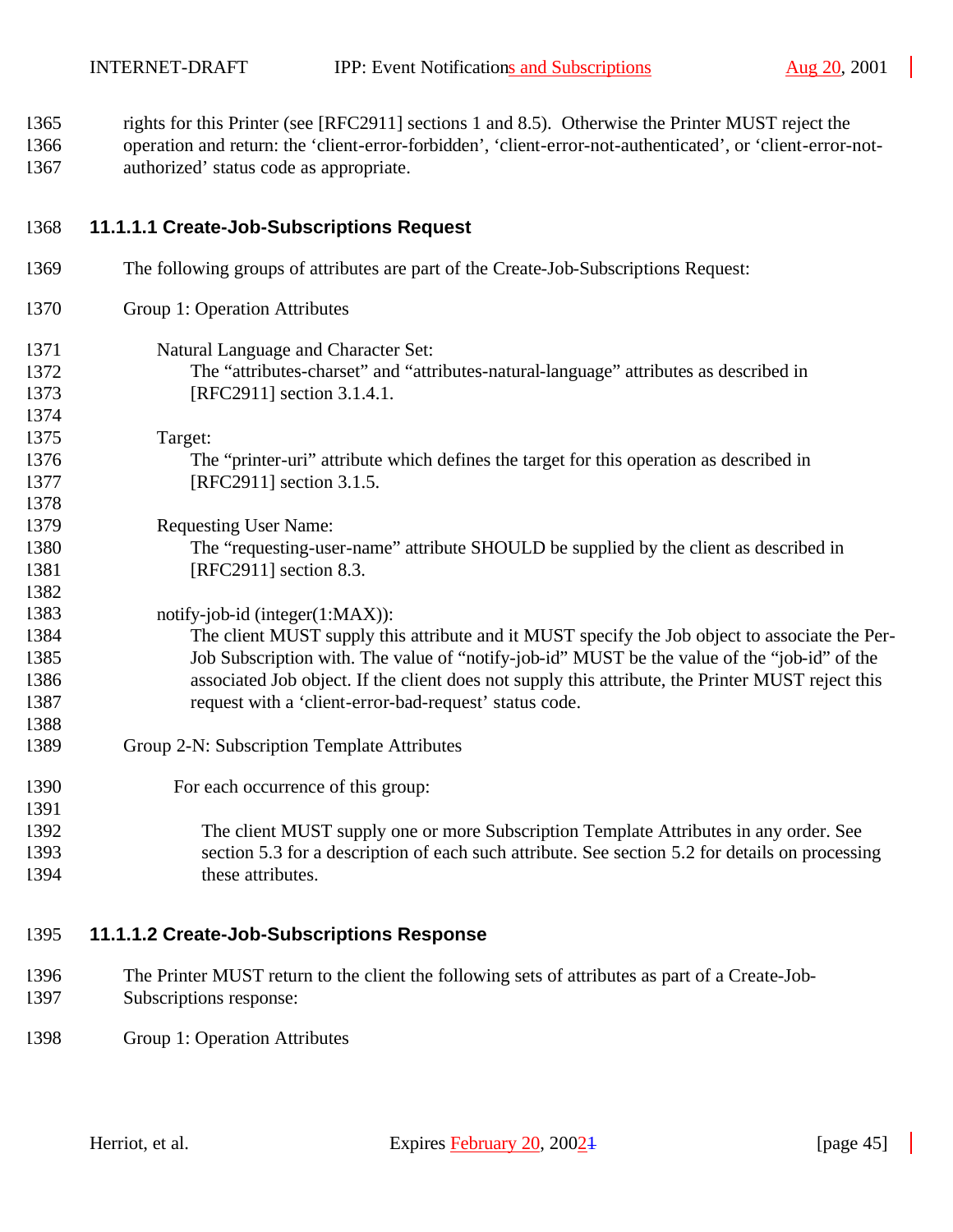| 1399 | <b>Status Message:</b>                                                                           |
|------|--------------------------------------------------------------------------------------------------|
| 1400 | In addition to the REQUIRED status code returned in every response, the response                 |
| 1401 | OPTIONALLY includes a "status-message" (text(255)) and/or a "detailed-status-message"            |
| 1402 | (text(MAX)) operation attribute as described in [RFC2911] sections 13 and $3.1.6$ .              |
| 1403 |                                                                                                  |
| 1404 | In this group, the Printer can return any status codes defined in [RFC2911] and section 16.      |
| 1405 | The following is a description of the important status codes:                                    |
| 1406 |                                                                                                  |
| 1407 | successful-ok: the Printer created all Subscription Objects requested (see [RFC2911]).           |
| 1408 | successful-ok-ignored-subscriptions: the Printer created some Subscription Objects               |
| 1409 | requested but some failed. The Subscription Attributes Groups with a "notify-status-             |
| 1410 | code" attribute are the ones that failed (see section 16.1).                                     |
| 1411 | client-error-ignored-all-subscriptions: the Printer created no Subscription Objects              |
| 1412 | requested and all failed. The Subscription Attributes Groups with a "notify-status-              |
| 1413 | code" attribute are the ones that failed (see section 16.2).                                     |
| 1414 | client-error-not-possible: For this operation and other Per-Job Subscription operations,         |
| 1415 | this error can occur because the specified Job has already completed (see [RFC2911],             |
| 1416 | whether or not the Job is retained in the Job Retention and/or Job History phases (see           |
| 1417 | $[RFC2911]$ section 4.3.7.1).                                                                    |
| 1418 |                                                                                                  |
| 1419 | Natural Language and Character Set:                                                              |
| 1420 | The "attributes-charset" and "attributes-natural-language" attributes as described in            |
| 1421 | [RFC2911] section 3.1.4.2.                                                                       |
| 1422 |                                                                                                  |
| 1423 | Group 2: Unsupported Attributes                                                                  |
| 1424 | See [RFC2911] section 3.1.7 for details on returning Unsupported Attributes. This group does     |
| 1425 | not contain any unsupported Subscription Template Attributes; they are returned in the           |
| 1426 | Subscription Attributes Group (see below).                                                       |
| 1427 |                                                                                                  |
| 1428 | Group 3-N: Subscription Attributes                                                               |
| 1429 | These groups MUST be returned unless the Printer is unable to interpret the entire request,      |
| 1430 | e.g., the "status-code" parameter returned in Group 1 has the value: 'client-error-bad-request'. |
| 1431 |                                                                                                  |
| 1432 | "notify-status-code" (type2 enum):                                                               |
| 1433 | Indicates the status of this subscription (see section 17 for the status code definitions).      |
| 1434 | Section 5.2 defines when this attribute MUST be present in this group.                           |
| 1435 |                                                                                                  |
| 1436 | See section 5.2 for details on the contents of each occurrence of this group.                    |
| 1437 |                                                                                                  |
| 1438 | 11.1.2 Create-Printer-Subscriptions operation                                                    |
| 1439 | The operation is identical to Create-Job-Subscriptions with exceptions noted in this section.    |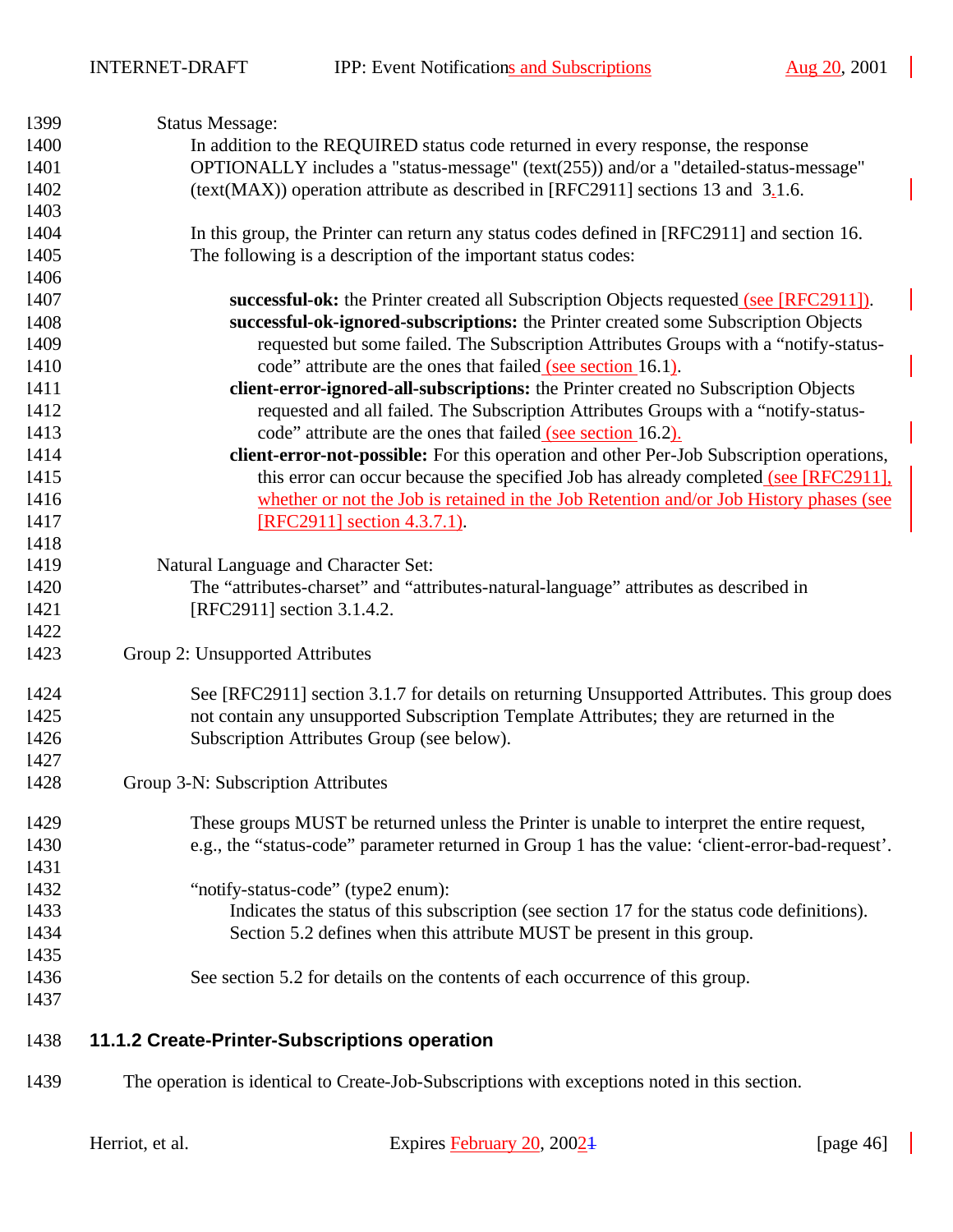- The operation creates Per-Printer Subscription Objects instead of Per-Job Subscription Objects, and associates each newly created Per-Printer Subscription Object with the Printer specified by the operation target rather than with a specific Job.
- The Printer MUST accept the request in any of its states, i.e., 'idle', 'processing', or 'stopped'. The Printer MUST NOT change its "printer-state" attribute because of this operation.

 Access Rights: To create Per-Printer Subscription Objects, the authenticated user (see [RFC2911] section 8.3) performing this operation MUST have Operator or Administrator access rights for this Printer (see [RFC2911] sections 1 and 8.5). Otherwise, the Printer MUST reject the operation and return: the 'client-error-forbidden', 'client-error-not-authenticated', or 'client-error-not-authorized' status code as appropriate.

## **11.1.2.1 Create-Printer-Subscriptions Request**

- The groups are identical to the Create-Job-Subscriptions (see section 11.1.1.1) except that the
- Operation Attributes group MUST NOT contain the "notify-job-id" attribute. If the client does supply
- the "notify-job-id" attribute, then the Printer MUST treat it as any other unsupported Operation
- attribute and MUST return it in the Unsupported Attributes group.

#### **11.1.2.2 Create-Printer-Subscriptions Response**

The groups are identical to the Create-Job-Subscriptions (see section 11.1.1.2).

#### **11.1.3 Job Creation Operations – Extensions for Notification**

- This document extends the Job Creation operations (see section 3.2) to create Subscription Objects as a part of the operation.
- 1460 The Job Creation operations is are identical to Create-Job-Subscriptions operation with exceptions noted in this section.

1462 Unlike the Create-Job-Subscriptions operation, this a Job Creation operation associates the newly created Subscription Objects with the Job object created by this operation. The operation succeeds if and only if the Job creation succeeds. If the Printer does not create some or all of the requested Subscription Objects, the Printer MUST return a 'successful-ok-ignored-subscriptions' status-code instead of a 'successful-ok' status-code, but the Printer MUST NOT reject the operation because of a failure to create Subscription Objects.

- If the Job Creation operation includes a Job Template group, the client MUST supply it after the Operation Attributes group and before the first Subscription Template Attributes Group.
- If a Printer does not support this Notification specification, then it MUST treat the Subscription Attributes Group like an unknown group and ignore it (see [RFC2911] section 5.2.2). Because the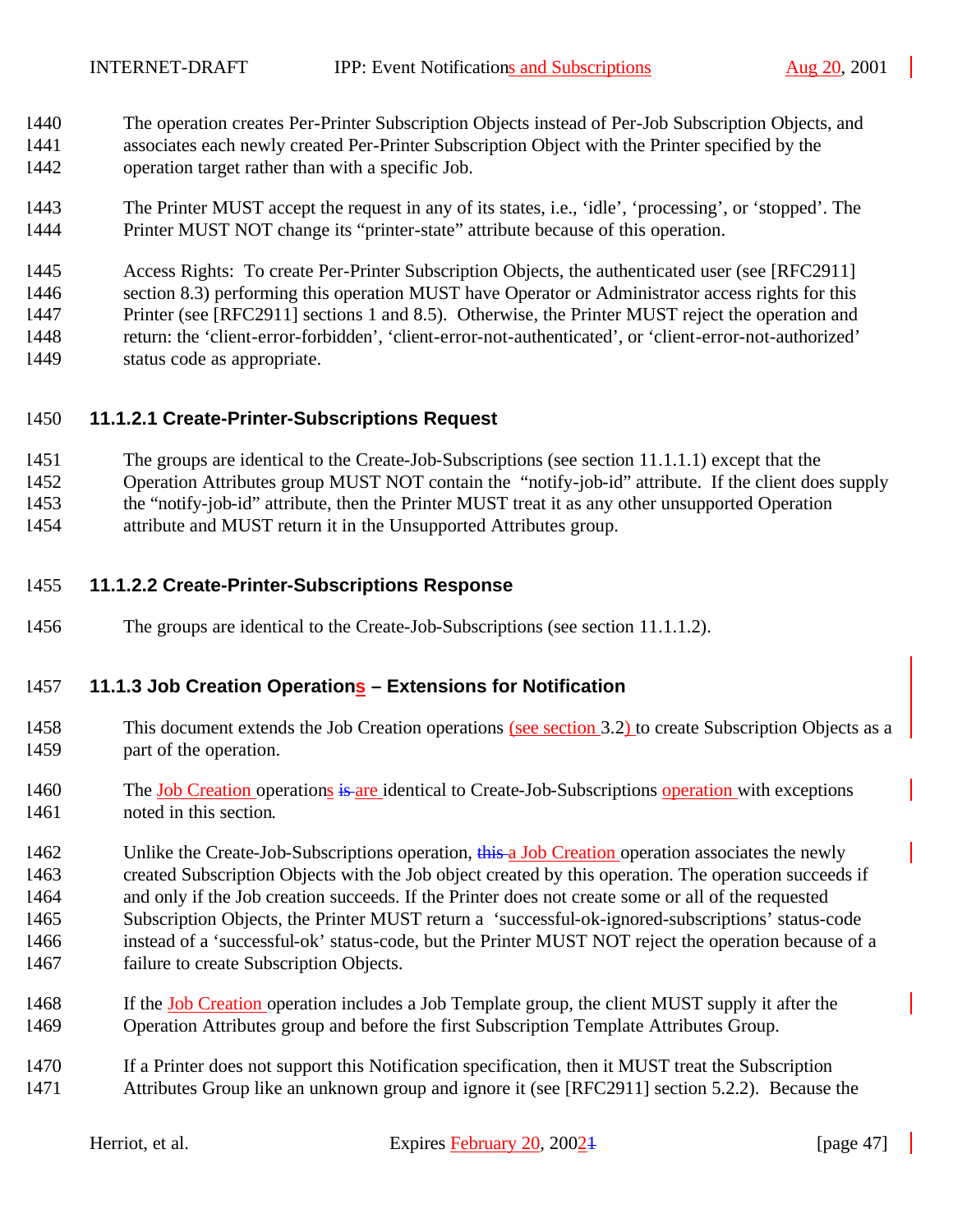- Printer ignores the Subscription Attributes Group, it doesn't return them in the response either, thus indicating to the client that the Printer doesn't support Notification.
- After completion of a successful Job Creation operation, the Printer generates a 'job-created' event (see section 5.3.2.1.3).
- Access Rights: To create Per-Job Subscription Objects, the authenticated user (see [RFC2911] section
- 8.3) performing this operation MUST either have permission to create Jobs on the Printer or have
- Operator or Administrator access rights for this Printer (see [RFC2911] sections 1 and 8.5). Otherwise
- the Printer MUST reject the operation and return: the 'client-error-forbidden', 'client-error-not-
- authenticated', or 'client-error-not-authorized' status code as appropriate.

## **11.1.3.1 Job Creation Request**

- The groups for this operation are sufficiently different from the Create-Job-Subscriptions operation that they are all presented here. The following groups of attributes are supplied as part of a Job Creation Request:
- Group 1: Operation Attributes
- Same as defined in [RFC2911] for Print-Job, Print-URI, and Create-Job requests.
- Group 2: Job Template Attributes
- The client OPTIONALLY supplies a set of Job Template attributes as defined in [RFC2911] section 4.2.
- Group 3 to N: Subscription Template Attributes
- The same as Group 2-N in Create-Job-Subscriptions. See section 11.1.1.1. Group N+1: Document Content (Print-Job only)
- The client MUST supply the document data to be processed.
- 

## **11.1.3.2 Job Creation Response**

- The Printer MUST return to the client the following sets of attributes as part of a Print-Job, Print-URI, and Create-Job Response:
- Group 1: Operation Attributes
- Status Message:
- As defined in [RFC2911] for Print-Job, Print-URI, and Create-Job requests.
- 

Herriot, et al. Expires February 20, 2002<sup>1</sup> [page 48]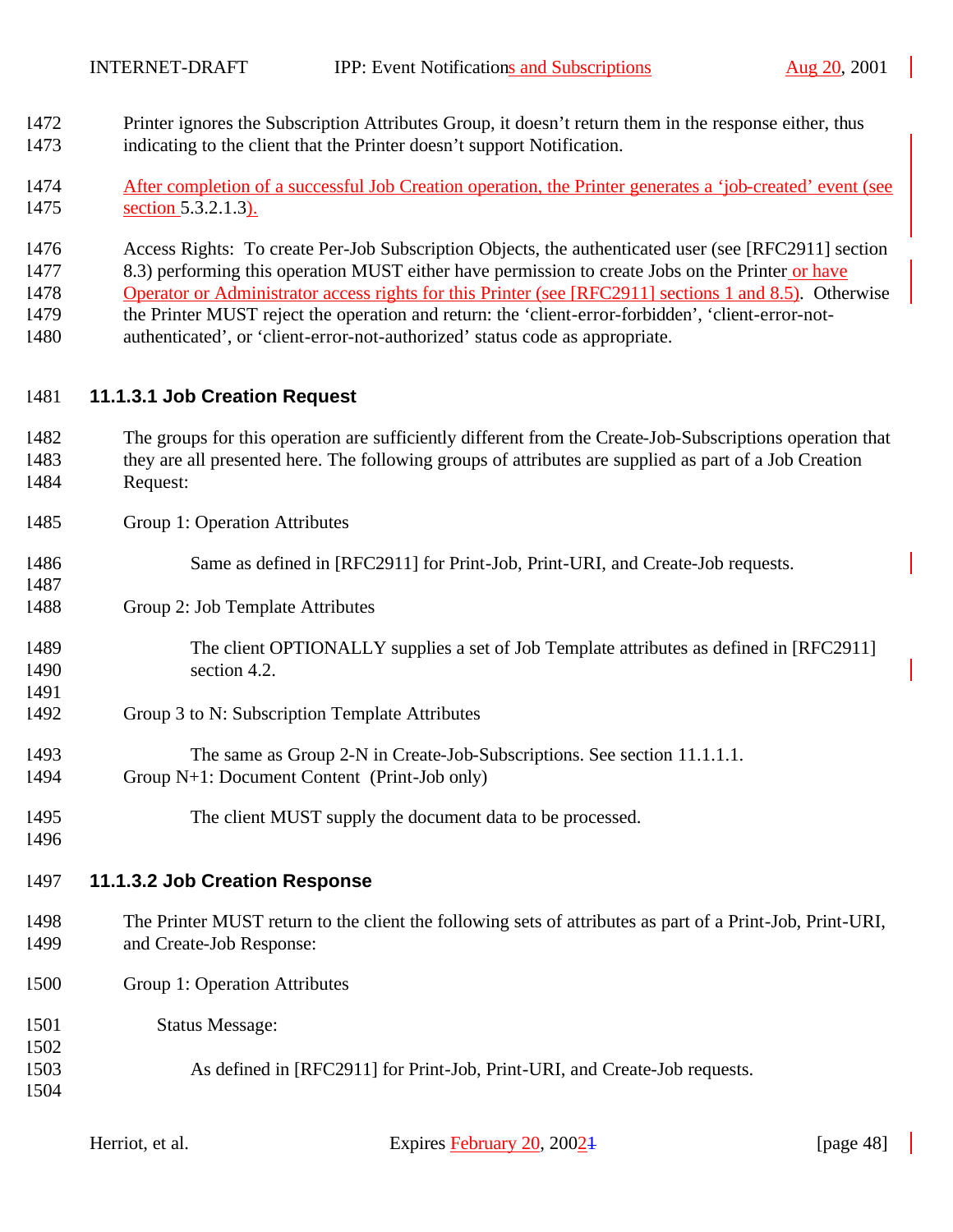| 1505 | In this group, the Printer can return any status codes defined in [RFC2911] and section 16.  |
|------|----------------------------------------------------------------------------------------------|
| 1506 | The following is a description of the important status codes:                                |
| 1507 |                                                                                              |
| 1508 | successful-ok: the Printer created the Job and all Subscription Objects requested (see       |
| 1509 | [RFC2911].                                                                                   |
| 1510 | successful-ok-ignored-subscriptions: the Printer created the Job and not all of the          |
| 1511 | Subscription Objects requested (see section 16.1). This status-code hides 'successful-       |
| 1512 | ok-xxx' status-codes that could reveal problems in Job creation. The Printer MUST            |
| 1513 | not-NOT return the 'client-error-ignored-all-subscriptions' status code for Job              |
| 1514 | Creation operations because the Printer returns an error status-code only when it fails      |
| 1515 | to create a Job.                                                                             |
| 1516 |                                                                                              |
| 1517 | Natural Language and Character Set:                                                          |
| 1518 | The "attributes-charset" and "attributes-natural-language" attributes as described in        |
| 1519 | [RFC2911] section 3.1.4.2.                                                                   |
| 1520 |                                                                                              |
| 1521 | Group 2: Unsupported Attributes                                                              |
| 1522 | See [RFC2911] section 3.1.7 for details on returning Unsupported Attributes. This group does |
| 1523 | not contain any unsupported Subscription Template Attributes; they are returned in the       |
| 1524 | Subscription Attributes Group (see below).                                                   |
| 1525 |                                                                                              |
| 1526 | Group 3: Job Object Attributes                                                               |
| 1527 | The "job-id" of the Job Object just created, etc., Aas defined in [RFC2911] for Print-Job,   |
| 1528 | Print-URI, and Create-Job requests.                                                          |
| 1529 |                                                                                              |
| 1530 | Group 4 to N: Subscription Attributes                                                        |
| 1531 | These groups MUST be returned if and only if the client supplied Subscription Template       |
| 1532 | Attributes and the operation was accepted.                                                   |
| 1533 | See section 5.2 for details on the contents of each occurrence of this group.                |
| 1534 |                                                                                              |
| 1535 | <b>11.2 Other Operations</b>                                                                 |

This section defines other operations on Subscription objects.

## **11.2.1 Restart-Job Operation – Extensions for Notification**

The Restart-Job operation [RFC2911] is neither a Job Creation operation nor a Subscription Creation

operation (see section 3.2). For the Restart-Job operation, the client MUST NOT supply any Job

 Subscription Attributes Groups. The Printer MUST treat any supplied Job Subscription Attributes as **unsupported attributes.**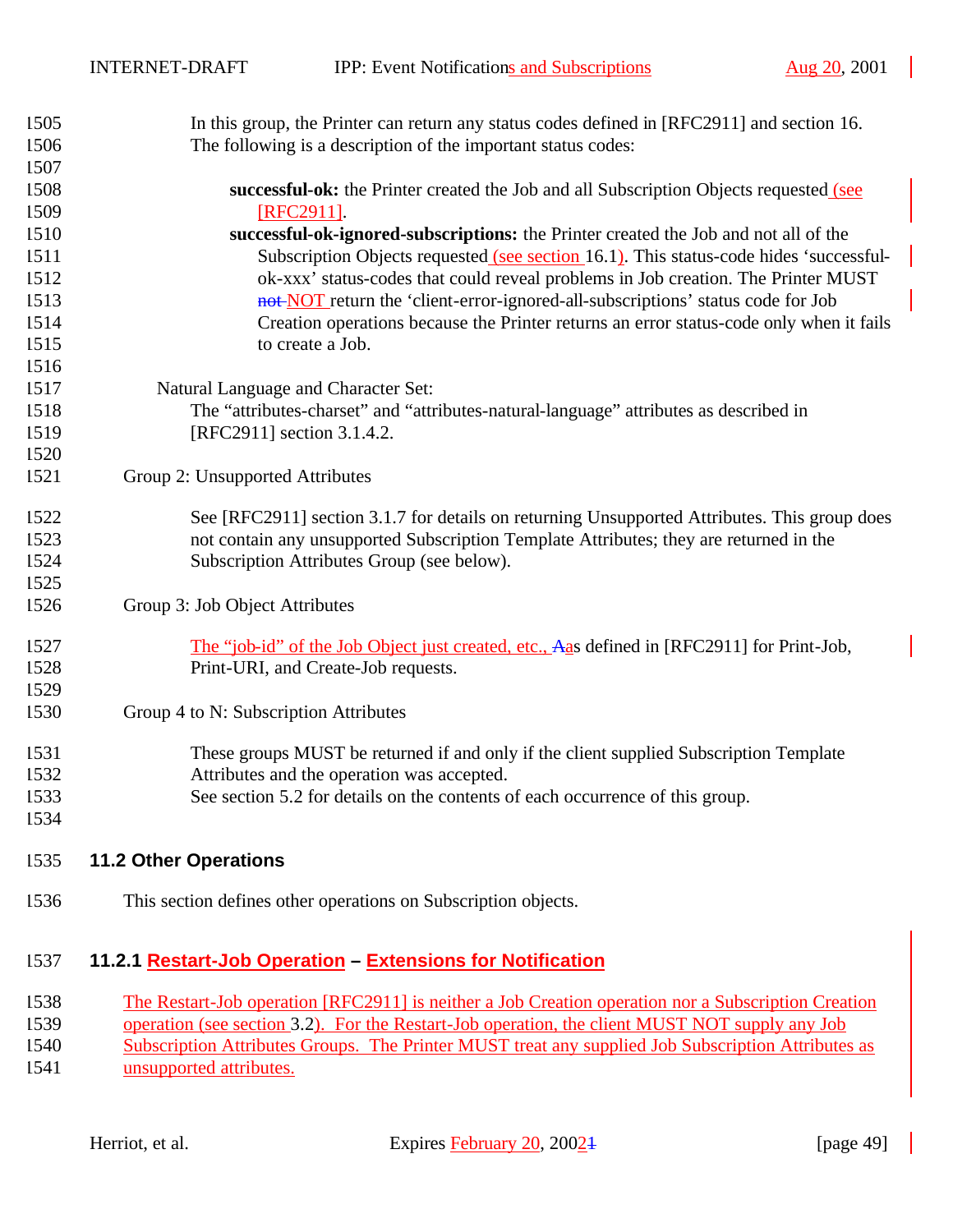| 1542 | For this operation, the Printer does not return a job-id or any Subscription Attributes groups because |
|------|--------------------------------------------------------------------------------------------------------|
| 1543 | the Printer reuses the existing Job object with the same job-id and the existing Per-Job Subscription  |
| 1544 | Objects with the same subscription-ids. However, after successful completion of this operation, the    |
| 1545 | Printer generates a 'job-created' event (see section 5.3.2.1.3).                                       |

#### **11.2.2 Validate-Job Operation – Extensions for Notification**

- A client can test whether one or more Subscription Objects could be created using the Validate-Job operation. The client supplies one or more Subscription Template Attributes Groups (defined in section 5.3), just as in a Job Creation request.
- A Printer MUST support this extension to this operation.
- The Printer MUST accept requests that are identical to the Job Creation request defined in section 1552 11.1.3.1, except that the request MUST not NOT contain document data.
- The Printer MUST return the same groups and attributes as the Print-Job operation (section 11.1.3.1) with the following exceptions. The Printer MUST NOT return a Job Object Attributes Group because no Job is created. The Printer MUST NOT return the "notify-subscription-id" attribute in any Subscription Attribute Group because no Subscription Object is created.
- If the Printer would succeed in creating a Subscription Object, the corresponding Subscription Attributes Group either has no 'status-code' attribute or a 'status-code' attribute with a value of 'successful-ok-too-many-events' or 'successful-ok-ignored-or-substituted-attributes' (see sections 5.2 and 17). The status-codes have the same meaning as in Job Creation except the results state what "would happen".
- The Printer MUST validate Subscription Template Attributes Groups in the same manner as the Job Creation operations.

#### **11.2.3 Get-Printer-Attributes – Extensions for Notification**

- This operation is extended so that it returns Printer attributes defined in this document.
- A Printer MUST support this extension to this operation.
- In addition to the requirements of [RFC2911] section 3.2.5, a Printer MUST support the following additional values for the "requested-attributes" Operation attribute in this operation and return such attributes in the Printer Object Attributes group of its response.
- 1. **Subscription Template Attributes:** Each supported attribute in column 2 of Table 1.
- 2. **New Printer Description Attributes:** Each supported attribute in section 6.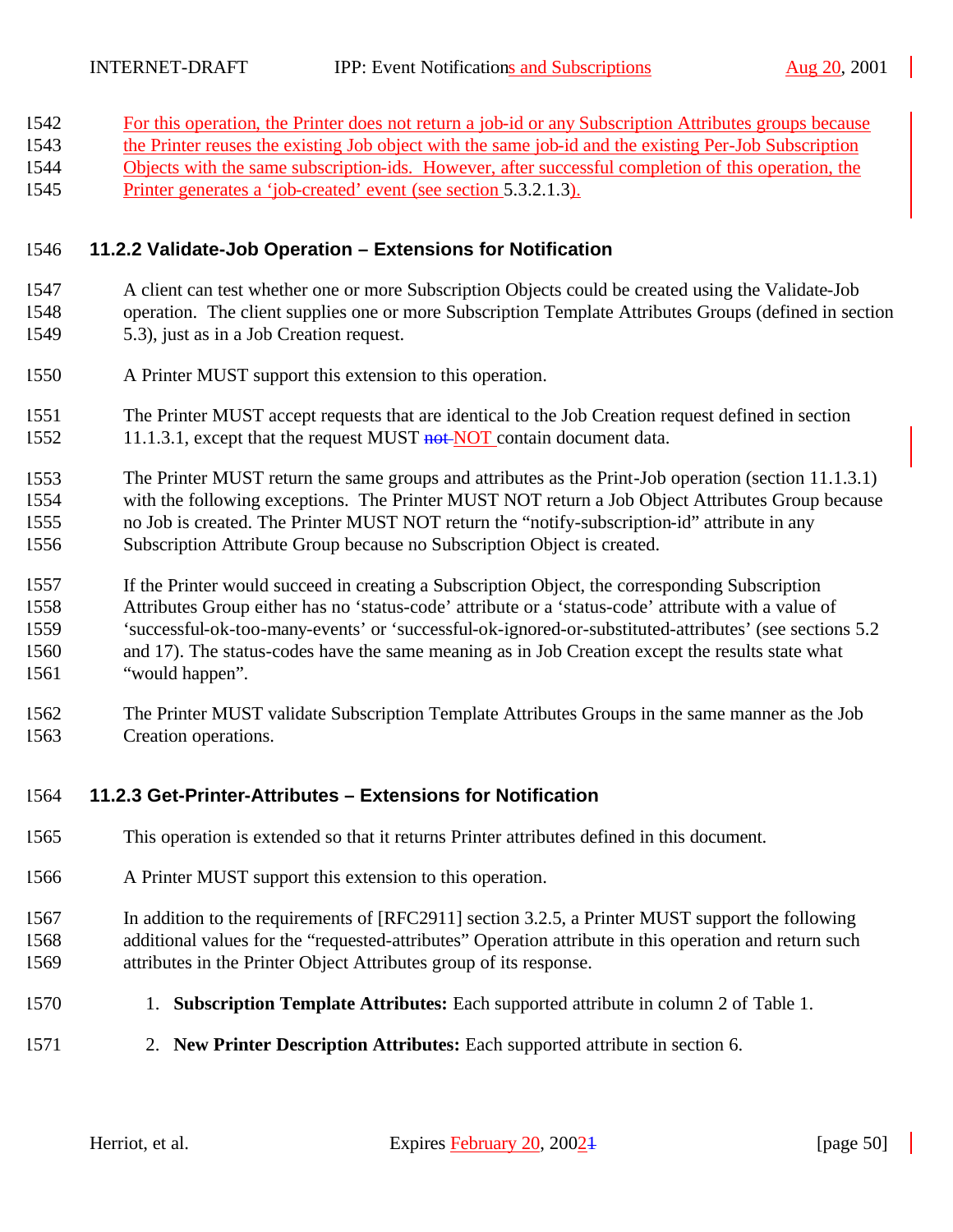INTERNET-DRAFT IPP: Event Notifications and Subscriptions Aug 20, 2001

- 3. **New Group Name:** The 'subscription-template' group name, which names all supported Subscription Template Attribute in column 2 of Table 1. This group name is also used in the Get-Subscription-Attributes and Get-Subscriptions operation with an analogous meaning.
- 4. **Extended Group Name:** The 'all' group name, which names all Printer attributes according to [RFC2911] section 3.2.5. In this extension 'all' names all attributes specified in [RFC2911] plus those named in items 1 and 2 of this list.

#### **11.2.4 Get-Subscription-Attributes operation**

- This operation allows a client to request the values of the attributes of a Subscription Object.
- A Printer MUST support this operation.
- This operation is almost identical to the Get-Job-Attributes operation (see [RFC2911] section 3.3.4).
- The only differences are that the operation is directed at a Subscription Object rather than a Job object,
- and the returned attribute group contains Subscription Object attributes rather than Job object attributes.

#### **11.2.4.1 Get-Subscription-Attributes Request**

- The following groups of attributes are part of the Get-Subscription-Attributes request:
- Group 1: Operation Attributes

#### Natural Language and Character Set:

- The "attributes-charset" and "attributes-natural-language" attributes as described in section [RFC2911] 3.1.4.1.
- Target: The "printer-uri" attribute which defines the target for this operation as described in [RFC2911] section 3.1.5.
- "notify-subscription-id" (integer (1:MAX)): The client MUST supply this attribute. The Printer MUST support this attribute. This attribute specifies the Subscription Object from which the client is requesting attributes. If the client omits this attribute, the Printer MUST reject this request with the 'client-error-bad-request' status code.
- Requesting User Name: The "requesting-user-name" attribute SHOULD be supplied by the client as described in [RFC2911] section 8.3.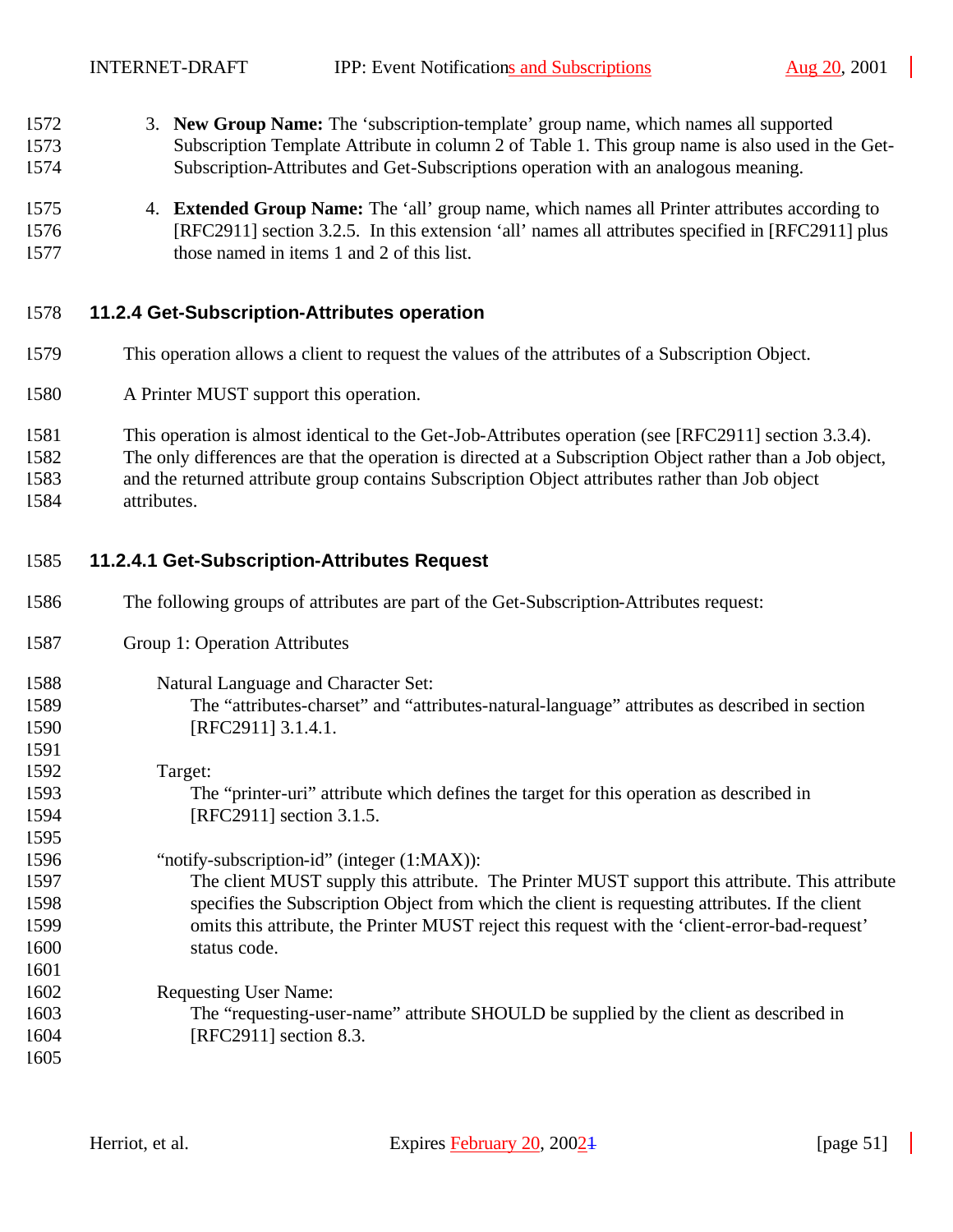$\overline{\phantom{a}}$ 

| 1606 | "requested-attributes" (1setOf keyword):                                                                  |
|------|-----------------------------------------------------------------------------------------------------------|
| 1607 | The client OPTIONALLY supplies this attribute. The Printer MUST support this attribute.                   |
| 1608 | This attribute specifies the attributes of the specified Subscription Object that the Printer             |
| 1609 | MUST return in the response. Each value of this attribute is either an attribute name (defined            |
| 1610 | in sections 5.3 and 5.4) or an attribute group name. The attribute group names are:                       |
| 1611 |                                                                                                           |
| 1612 | - 'subscription-template': all attributes that are both defined in section 5.3 and present on             |
| 1613 | the specified Subscription Object (column 1 of Table 1).                                                  |
| 1614 | - 'subscription-description': all attributes that are both defined in section 5.4 and present             |
| 1615 | on the specified Subscription Object (Table 2).                                                           |
| 1616 | - 'all': all attributes that are present on the specified Subscription Object.                            |
| 1617 |                                                                                                           |
| 1618 | A Printer MUST support all these group names.                                                             |
| 1619 | If the client omits this attribute, the Printer MUST respond as if this attribute had been                |
| 1620 | supplied with a value of 'all'.                                                                           |
| 1621 |                                                                                                           |
| 1622 | 11.2.4.2 Get-Subscription-Attributes Response                                                             |
| 1623 | The Printer returns the following sets of attributes as part of the Get-Subscription-Attributes Response: |
| 1624 | Group 1: Operation Attributes                                                                             |
| 1625 | <b>Status Message:</b>                                                                                    |
| 1626 | Same as [RFC2911].                                                                                        |
| 1627 |                                                                                                           |
| 1628 | Natural Language and Character Set:                                                                       |
| 1629 | The "attributes-charset" and "attributes-natural-language" attributes as described in                     |
| 1630 | [RFC2911] section 3.1.4.2. The "attributes-natural-language" MAY be the natural language                  |
| 1631 | of the Subscription Object, rather than the one requested.                                                |
| 1632 |                                                                                                           |
| 1633 | Group 2: Unsupported Attributes                                                                           |
| 1634 | See [RFC2911] section 3.1.7 and section 3.2.5.2 for details on returning Unsupported                      |
| 1635 | Attributes.                                                                                               |
| 1636 |                                                                                                           |
| 1637 | The response NEED NOT contain the "requested-attributes" operation attribute with any                     |
| 1638 | supplied keyword values (attribute keywords) that were requested by the client but are not                |
| 1639 | supported by the IPP object. If the Printer object does return unsupported attributes referenced          |
| 1640 | in the "requested-attributes" operation attribute, the values of the "requested-attributes"               |
| 1641 | attribute returned MUST include only the unsupported keywords that were requested by the                  |
| 1642 | client. If the client had requested a and that attribute included group names, such as 'all', the         |
| 1643 | resulting unsupported attributes returned MUST NOT include attribute keyword names                        |
| 1644 | described in the standard but not supported by the implementation.                                        |
| 1645 |                                                                                                           |

 $\mathbf{1}$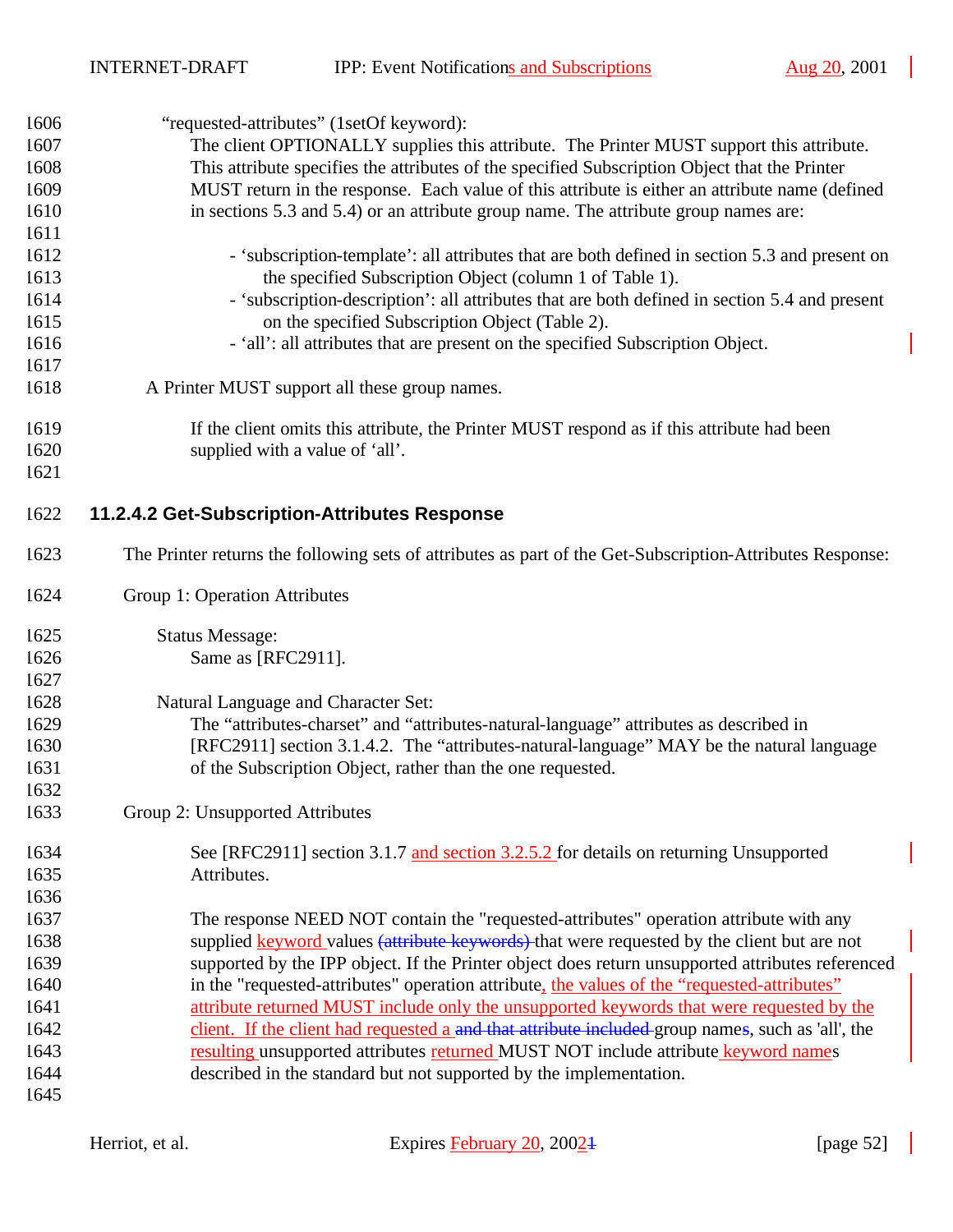$\overline{\phantom{a}}$ 

| 1646         | Group 3: Subscription Attributes                                                              |                                                                                                                                                                       |              |
|--------------|-----------------------------------------------------------------------------------------------|-----------------------------------------------------------------------------------------------------------------------------------------------------------------------|--------------|
| 1647         |                                                                                               | This group contains a set of attributes with their current values. Each attribute in this group:                                                                      |              |
| 1648         |                                                                                               |                                                                                                                                                                       |              |
| 1649         | a) MUST be specified by the "requested-attributes" attribute in the request, AND              |                                                                                                                                                                       |              |
| 1650         | b) MUST be present on the specified Subscription Object AND                                   |                                                                                                                                                                       |              |
| 1651         | C)                                                                                            | MUST NOT be restricted by the security policy in force. For example, a Printer MAY                                                                                    |              |
| 1652         |                                                                                               | prohibit a client who is not the creator of a Subscription Object from seeing some or all of                                                                          |              |
| 1653         |                                                                                               | its attributes. See [RFC2911] section 8.                                                                                                                              |              |
| 1654         |                                                                                               | The Printer can return the attributes of the Subscription Object in any order. The client MUST                                                                        |              |
|              |                                                                                               |                                                                                                                                                                       |              |
| 1655         |                                                                                               | accept the attributes in any order.                                                                                                                                   |              |
| 1656         |                                                                                               |                                                                                                                                                                       |              |
| 1657         | 11.2.5 Get-Subscriptions operation                                                            |                                                                                                                                                                       |              |
| 1658         |                                                                                               | This operation allows a client to retrieve the values of attributes of all Subscription Objects belonging to                                                          |              |
| 1659         | a Job or Printer.                                                                             |                                                                                                                                                                       |              |
| 1660         | A Printer MUST supported this operation.                                                      |                                                                                                                                                                       |              |
| 1661         | This operation is similar to the Get-Subscription-Attributes operation, except that this Get- |                                                                                                                                                                       |              |
| 1662         |                                                                                               | Subscriptions operation returns attributes from possibly more than one object.                                                                                        |              |
|              |                                                                                               |                                                                                                                                                                       |              |
| 1663<br>1664 |                                                                                               | This operation is similar to the Get-Jobs operation (see [RFC2911] section 3.2.6), except that the<br>operation returns Subscription Objects rather than Job objects. |              |
|              |                                                                                               |                                                                                                                                                                       |              |
| 1665         | 11.2.5.1 Get-Subscriptions Request                                                            |                                                                                                                                                                       |              |
| 1666         |                                                                                               | The following groups of attributes are part of the Get-Subscriptions request:                                                                                         |              |
| 1667         | Group 1: Operation Attributes                                                                 |                                                                                                                                                                       |              |
| 1668         |                                                                                               | Natural Language and Character Set:                                                                                                                                   |              |
| 1669         |                                                                                               | The "attributes-charset" and "attributes-natural-language" attributes as described in                                                                                 |              |
| 1670         |                                                                                               | [RFC2911] section 3.1.4.1.                                                                                                                                            |              |
| 1671         |                                                                                               |                                                                                                                                                                       |              |
|              |                                                                                               |                                                                                                                                                                       |              |
| 1672         | Target:                                                                                       |                                                                                                                                                                       |              |
| 1673         |                                                                                               | The "printer-uri" attribute which defines the target for this operation as described in                                                                               |              |
| 1674         |                                                                                               | [RFC2911] section 3.1.5.                                                                                                                                              |              |
| 1675         |                                                                                               |                                                                                                                                                                       |              |
| 1676         | <b>Requesting User Name:</b>                                                                  |                                                                                                                                                                       |              |
| 1677         |                                                                                               | The "requesting-user-name" attribute SHOULD be supplied by the client as described in                                                                                 |              |
| 1678         |                                                                                               | [RFC2911] section 8.3.                                                                                                                                                |              |
|              |                                                                                               |                                                                                                                                                                       |              |
|              | Herriot, et al.                                                                               | Expires February 20, 2002 <sup>1</sup>                                                                                                                                | [page $53$ ] |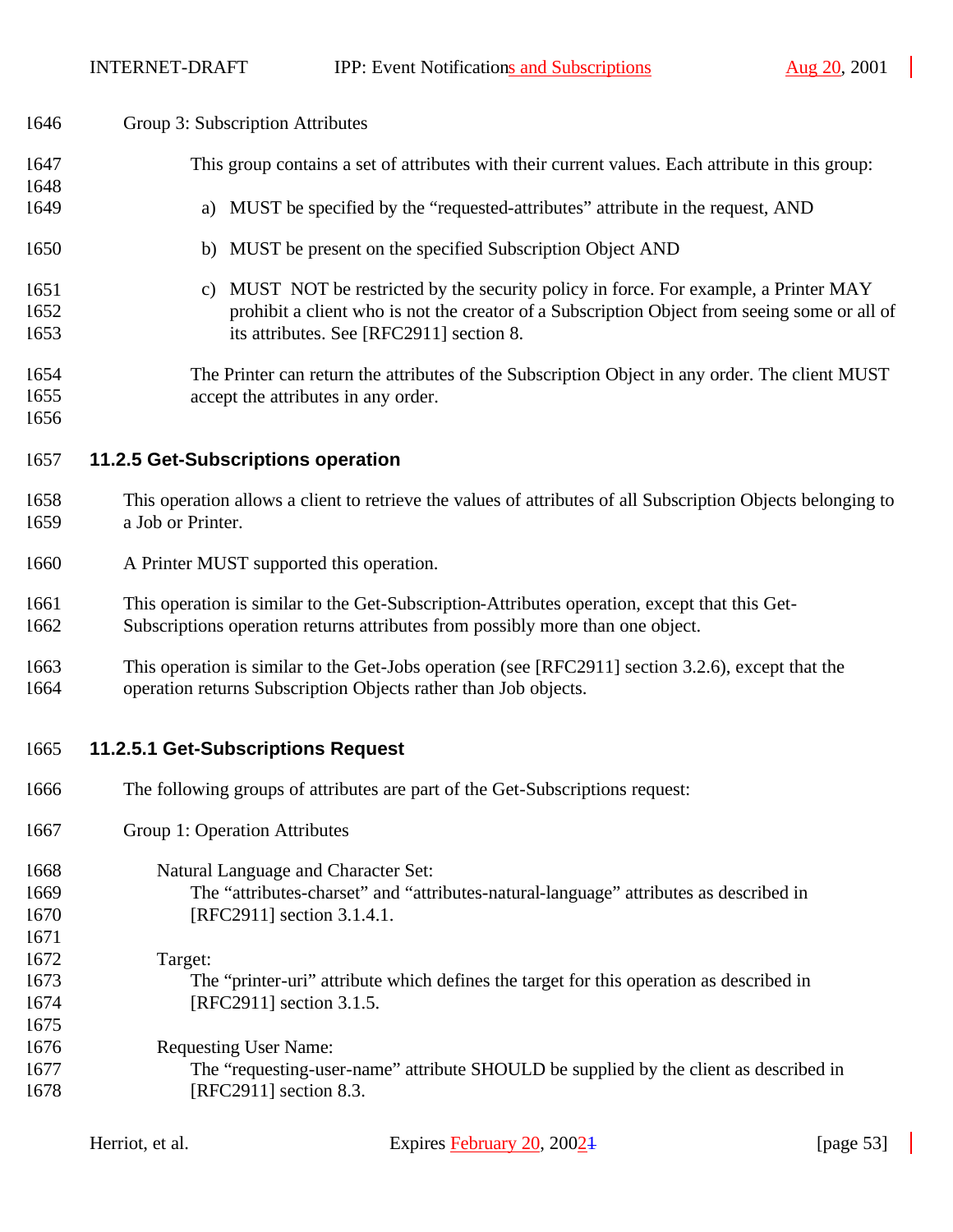$\overline{\phantom{a}}$ 

| 1679 |                                                                                                     |
|------|-----------------------------------------------------------------------------------------------------|
| 1680 | "notify-job-id" (integer $(1:MAX)$ ):                                                               |
| 1681 | If the client specifies this attribute, the Printer returns the specified attributes of all Per-Job |
| 1682 | Subscription Objects associated with the Job whose "job-id" attribute value equals the value of     |
| 1683 | this attribute. If the client does not specify this attribute, the Printer returns the specified    |
| 1684 | attributes of all Per-Printer Subscription Objects. Note: there is no way to get all Per-Job        |
| 1685 | Subscriptions known to the Printer in a single operation. A Get-Jobs operation followed by a        |
| 1686 | Get-Subscriptions operation for each Job will return all Per-Job Subscriptions.                     |
| 1687 |                                                                                                     |
| 1688 | " $\lim$ it" (integer(1:MAX)):                                                                      |
| 1689 | The client OPTIONALLY supplies this attribute. The Printer MUST support this attribute. It          |
| 1690 | is an integer value that determines the maximum number of Subscription Objects that a client        |
| 1691 | will receive from the Printer even if the "my-subscriptions" attribute constrains which             |
| 1692 | Subscription Objects are returned. The limit is a "stateless limit" in that if the value supplied   |
| 1693 | by the client is 'N', then only the first 'N' Subscription Objects are returned in the Get-         |
| 1694 | Subscriptions Response. There is no mechanism to allow for the next 'M' Subscription                |
| 1695 | Objects after the first 'N' Subscription Objects. If the client does not supply this attribute, the |
| 1696 | Printer responds with all applicable Subscription Objects.                                          |
| 1697 |                                                                                                     |
| 1698 | "requested-attributes" (1setOf type2 keyword):                                                      |
| 1699 | The client OPTIONALLY supplies this attribute. The Printer MUST support this attribute.             |
| 1700 | This attribute specifies the attributes of the specified Subscription Objects that the Printer      |
| 1701 | MUST return in the response. Each value of this attribute is either an attribute name (defined      |
| 1702 | in sections 5.3 and 5.4) or an attribute group name (defined in section $11.2.4.1$ ). If the client |
| 1703 | omits this attribute, the Printer MUST respond as if the client had supplied this attribute with    |
| 1704 | the one value: 'notify-subscription-id'.                                                            |
| 1705 |                                                                                                     |
| 1706 | "my-subscriptions" (boolean):                                                                       |
| 1707 | The client OPTIONALLY supplies this attribute. The Printer MUST support this attribute. If          |
| 1708 | the value is 'false', the Printer MUST consider the Subscription Objects from all users as          |
| 1709 | candidates. If the value is 'true', the Printer MUST return the Subscription Objects created by     |
| 1710 | the requesting user of this request. If the client does not supply this attribute, the Printer      |
| 1711 | MUST respond as if the client had supplied the attribute with a value of 'false'. The means for     |
| 1712 | authenticating the requesting user and matching the Subscription Objects is similar to that for     |
| 1713 | Jobs which is described in [RFC2911] section 8.                                                     |
| 1714 |                                                                                                     |
| 1715 | 11.2.5.2 Get-Subscriptions Response                                                                 |
| 1716 | The Printer returns the following sets of attributes as part of the Get-Subscriptions Response:     |
| 1717 | Group 1: Operation Attributes                                                                       |
| 1718 | <b>Status Message:</b>                                                                              |
| 1719 | Same as [RFC2911].                                                                                  |
| 1720 |                                                                                                     |

 $\overline{\phantom{a}}$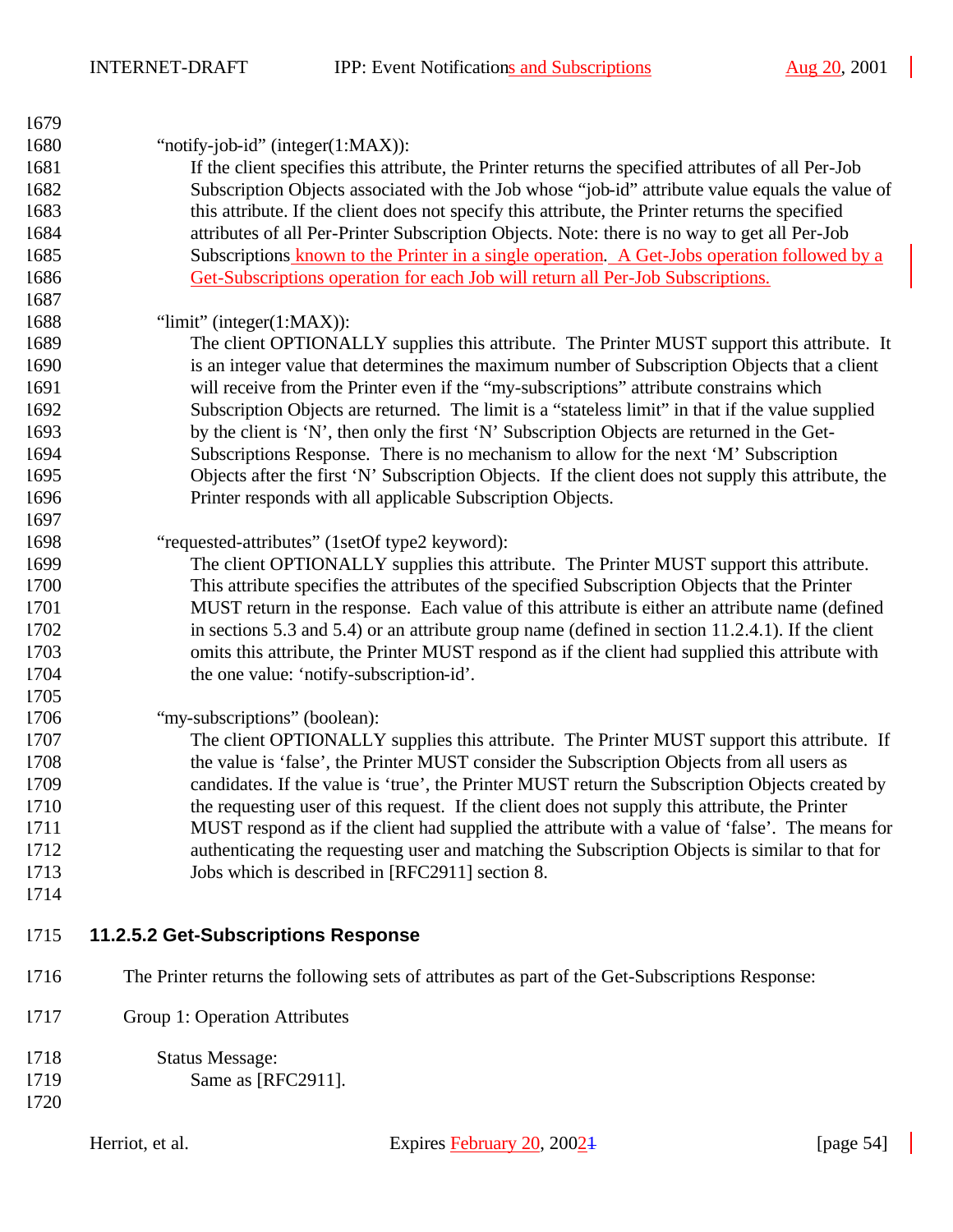| 1721<br>1722<br>1723<br>1724 | Natural Language and Character Set:<br>The "attributes-charset" and "attributes-natural-language" attributes as described in<br>[RFC2911] section 3.1.4.2.                                                                                                                                                                |
|------------------------------|---------------------------------------------------------------------------------------------------------------------------------------------------------------------------------------------------------------------------------------------------------------------------------------------------------------------------|
| 1725                         | Group 2: Unsupported Attributes                                                                                                                                                                                                                                                                                           |
| 1726<br>1727                 | Same as for Get-Subscription-Attributes.                                                                                                                                                                                                                                                                                  |
| 1728                         | Groups 3 to N: Subscription Attributes                                                                                                                                                                                                                                                                                    |
| 1729<br>1730<br>1731         | The Printer responds with one Subscription Attributes Group for each requested Subscription<br>Object (see the "notify-job-id" attribute in the Operation Attributes Group of this operation).                                                                                                                            |
| 1732<br>1733                 | The Printer returns Subscription Objects in any order.                                                                                                                                                                                                                                                                    |
| 1734<br>1735<br>1736<br>1737 | If the "limit" attribute is present in the Operation Attributes group of the request, the number<br>of Subscription Attributes Groups in the response MUST NOT exceed the value of the "limit"<br>attribute.                                                                                                              |
| 1738<br>1739<br>1740<br>1741 | It there are no Subscription Objects associated with the specified Job or Printer, the Printer<br>MUST return zero Subscription Attributes Groups and it MUST NOT treat this case as an<br>error, i.e., the status-code MUST be 'successful-ok' unless something else causes the status<br>code to have some other value. |
| 1742<br>1743<br>1744<br>1745 | See the Group 3 response (Subscription Attributes Group) of the Get-Subscription-Attributes<br>operation (section 11.2.4.2) for the attributes that a Printer returns in this group.                                                                                                                                      |
| 1746                         | 11.2.6 Renew-Subscription operation                                                                                                                                                                                                                                                                                       |
| 1747<br>1748                 | This operation allows a client to request the Printer to extend the lease on a Per-Printer Subscription<br>Object.                                                                                                                                                                                                        |
| 1749                         | The Printer MUST support this operation.                                                                                                                                                                                                                                                                                  |
| 1750<br>1751<br>1752         | The Printer MUST accept this request for a Per-Printer Subscription Object in any of the target<br>Printer's states, i.e., 'idle', 'processing', or 'stopped', but MUST NOT change the Printer's "printer-<br>state" attribute.                                                                                           |
| 1753<br>1754                 | The Printer MUST reject this request for a Per-Job Subscription Object because it has no lease (see<br>section 5.4.3). The status code returned MUST be 'client-error-not-possible'.                                                                                                                                      |
| 1755<br>1756<br>1757         | Access Rights: The authenticated user (see [RFC2911] section 8.3) performing this operation MUST<br>either be the owner of the Per-Printer Subscription Object or have Operator or Administrator access<br>rights for the Printer (see [RFC2911] sections 1 and 8.5). Otherwise, the Printer MUST reject the              |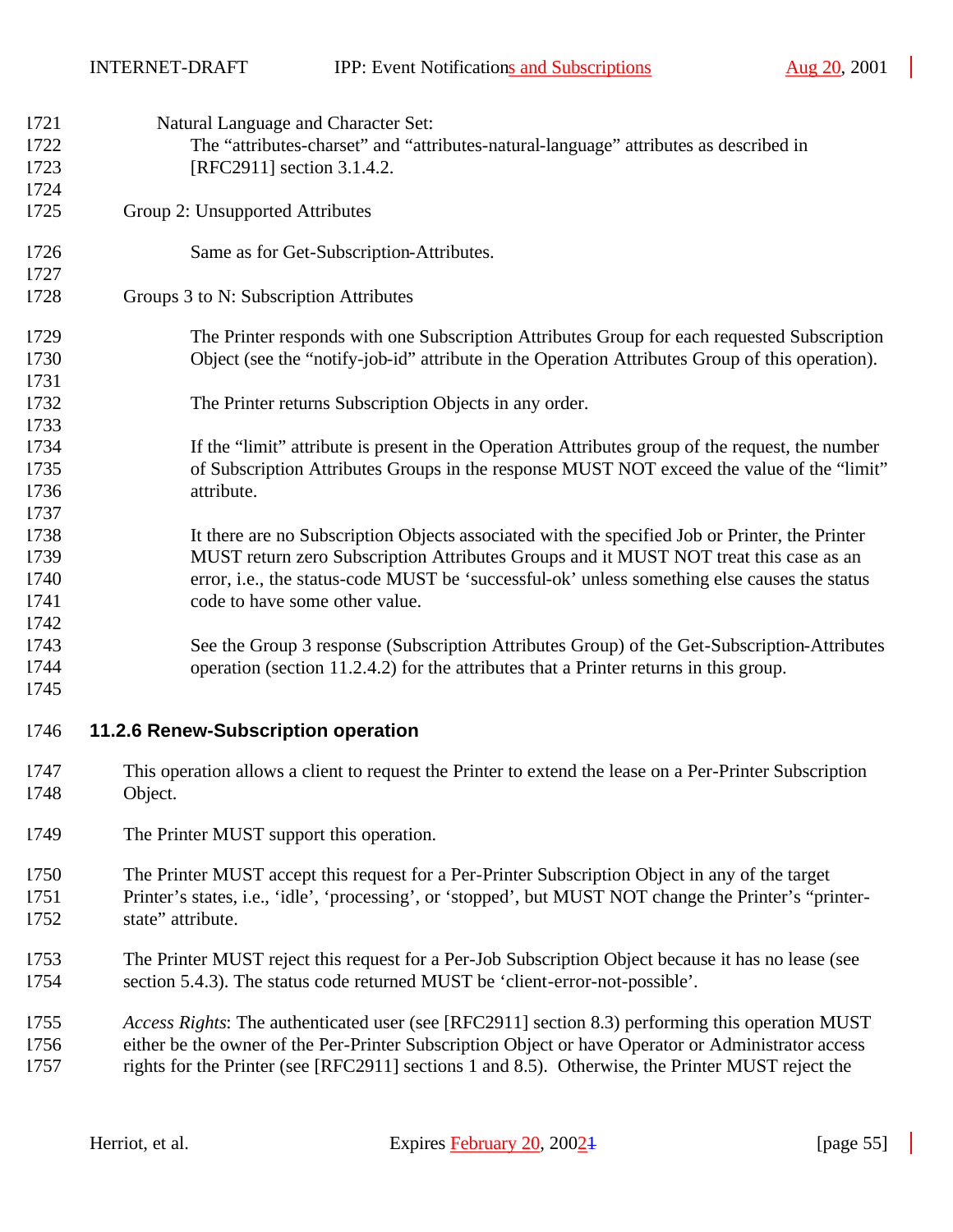$\overline{\phantom{a}}$ 

 operation and return: the 'client-error-forbidden', 'client-error-not-authenticated', or 'client-error-not-authorized' status code as appropriate.

| 1760 | 11.2.6.1 Renew-Subscription Request |  |
|------|-------------------------------------|--|
|      |                                     |  |

| 1761         | The following groups of attributes are part of the Renew-Subscription Request:                     |
|--------------|----------------------------------------------------------------------------------------------------|
| 1762         | Group 1: Operation Attributes                                                                      |
| 1763         | Natural Language and Character Set:                                                                |
| 1764         | The "attributes-charset" and "attributes-natural-language" attributes as described in              |
| 1765         | [RFC2911] section 3.1.4.1.                                                                         |
| 1766         |                                                                                                    |
| 1767         | Target:                                                                                            |
| 1768         | The "printer-uri" attribute which defines the target for this operation as described in            |
| 1769         | [RFC2911] section 3.1.5.                                                                           |
| 1770         |                                                                                                    |
| 1771         | "notify-subscription-id" (integer (1:MAX)):                                                        |
| 1772         | The client MUST supply this attribute. The Printer MUST support this attribute. This attribute     |
| 1773         | specifies the Per-Printer Subscription Object whose lease the Printer MUST renew. If the client    |
| 1774         | omits this attribute, the Printer MUST reject this request with the 'client-error-bad-request'     |
| 1775         | status code.                                                                                       |
| 1776         |                                                                                                    |
| 1777         | <b>Requesting User Name:</b>                                                                       |
| 1778         | The "requesting-user-name" (name(MAX)) attribute SHOULD be supplied by the client as               |
| 1779<br>1780 | described in [RFC2911] section 8.3.                                                                |
| 1781         | Group 2: Subscription Template Attributes                                                          |
|              |                                                                                                    |
| 1782         |                                                                                                    |
| 1783         | "notify-lease-duration" (integer(0:MAX)):                                                          |
| 1784         | The client MAY supply this attribute. It indicates the number of seconds to renew the lease for    |
| 1785         | the specified Subscription Object. A value of 0 requests an infinite lease (which MAY require      |
| 1786         | Operator access rights). If the client omits this attribute, the Printer MUST use the value of the |
| 1787         | Printer's "notify-lease-duration-default" attribute. See section 5.3.7 for more details.           |
| 1788         |                                                                                                    |
| 1789         | 11.2.6.2 Renew-Subscription Response                                                               |
|              |                                                                                                    |
| 1790         | The Printer returns the following sets of attributes as part of the Renew-Subscription Response:   |
| 1791         | Group 1: Operation Attributes                                                                      |
| 1792         | <b>Status Message:</b>                                                                             |
| 1793         | Same as [RFC2911].                                                                                 |
| 1794         |                                                                                                    |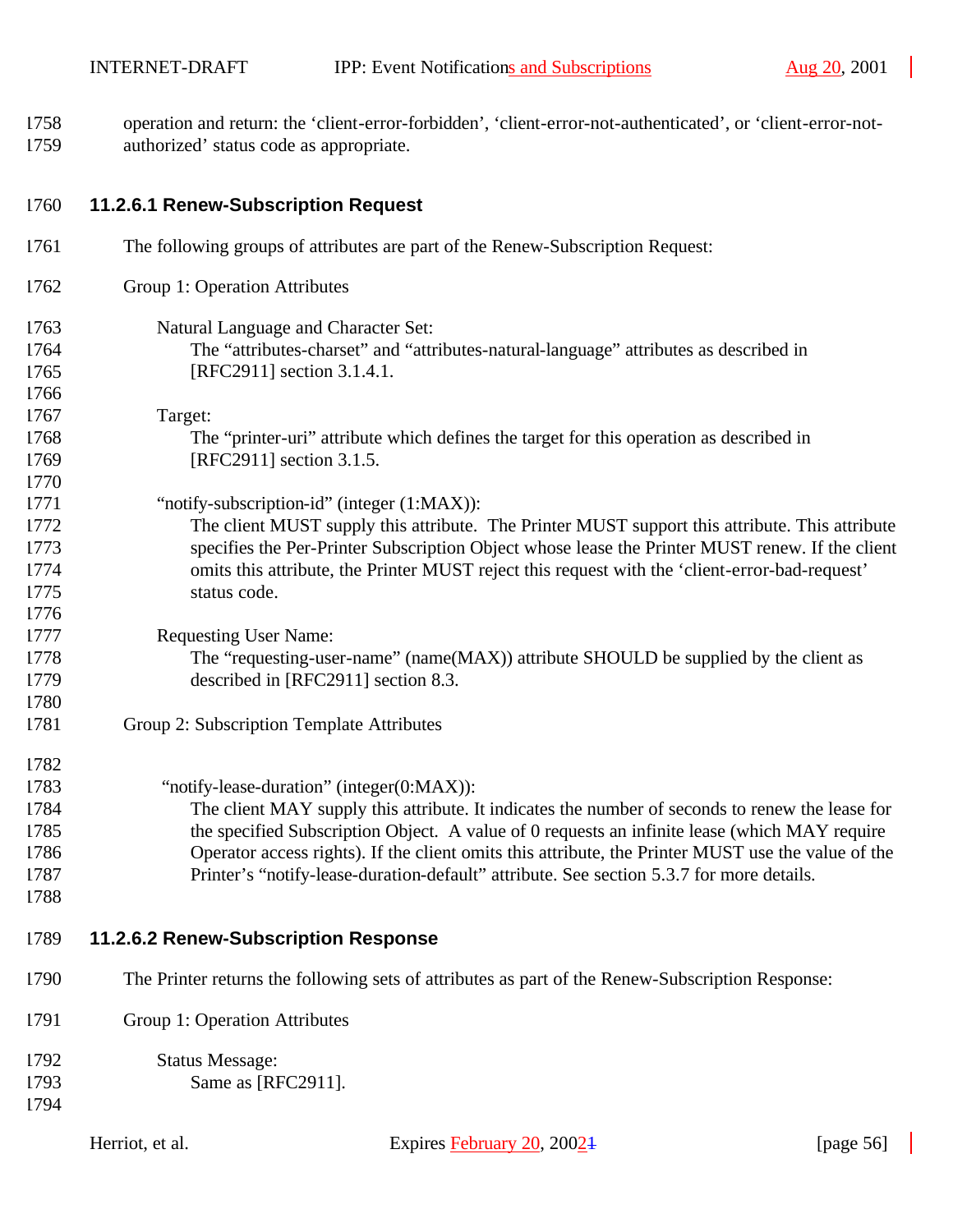| 1795 | The following are some of the status codes returned (see [RFC2911]:                                  |
|------|------------------------------------------------------------------------------------------------------|
| 1796 |                                                                                                      |
| 1797 | successful-ok: The operation successfully renewed the lease on the Subscription Object               |
| 1798 | for the requested duration.                                                                          |
| 1799 | successful-ok-ignored-or-substituted-attributes: The operation successfully renewed                  |
| 1800 | the lease on the Subscription Object for some duration other than the amount                         |
| 1801 | requested.                                                                                           |
| 1802 | client-error-not-possible: The operation failed because the "notify-subscription-id"                 |
| 1803 | Operation attribute identified a Per-Job Subscription Object.                                        |
| 1804 | client-error-not-found: The operation failed because the "notify-subscription-id"                    |
| 1805 | Operation attribute identified a non-existent Subscription Object.                                   |
| 1806 |                                                                                                      |
| 1807 | Natural Language and Character Set:                                                                  |
| 1808 | The "attributes-charset" and "attributes-natural-language" attributes as described in                |
| 1809 | [RFC2911] section 3.1.4.2. The "attributes-natural-language" MAY be the natural language             |
| 1810 | of the Subscription Object, rather than the one requested.                                           |
| 1811 |                                                                                                      |
| 1812 | Group 2: Unsupported Attributes                                                                      |
| 1813 | See [RFC2911] section 3.1.7 for details on returning Unsupported Attributes.                         |
| 1814 |                                                                                                      |
| 1815 | Group 3: Subscription Attributes                                                                     |
| 1816 | The Printer MUST return the following Subscription Attribute:                                        |
| 1817 | "notify-lease-duration" (integer(0:MAX)):                                                            |
| 1818 | The value of this attribute MUST be the number of seconds that the Printer has granted for the       |
| 1819 | lease of the Subscription Object (see section 5.3.7 for details, such as the value of this attribute |
| 1820 | when the Printer doesn't support the requested value).                                               |
| 1821 |                                                                                                      |
| 1822 |                                                                                                      |
|      |                                                                                                      |

#### **11.2.7 Cancel-Subscription operation**

- This operation allows a client to delete a Subscription Object and stop the Printer from sending more Event Notifications. Once performed, there is no way to reference the Subscription Object.
- A Printer MUST supported this operation.
- The Printer MUST accept this request in any of the target Printer's states, i.e., 'idle', 'processing', or 'stopped', but MUST NOT change the Printer's "printer-state" attribute.
- If the specified Subscription Object is a Per-Job Subscription Object, the Printer MUST accept this request in any of the target Job's states, but MUST NOT change the Job's "job-state" attribute or affect the Job.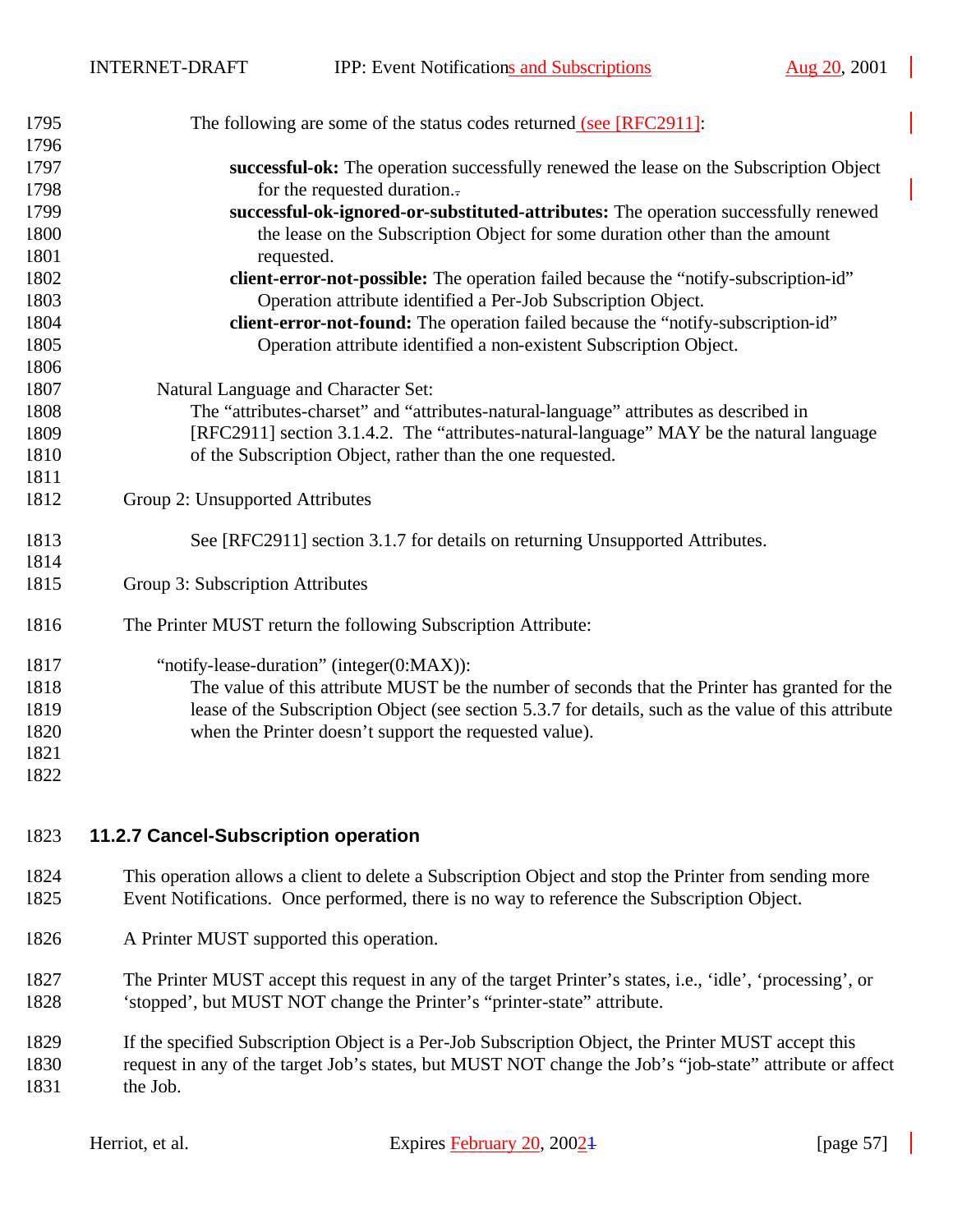*Access Rights*: The authenticated user (see [RFC2911] section 8.3) performing this operation MUST either be the owner of the Subscription Object or have Operator or Administrator access rights for the Printer (see [RFC2911] sections 1 and 8.5). Otherwise, the Printer MUST reject the operation and return: the 'client-error-forbidden', 'client-error-not-authenticated', or 'client-error-not-authorized' status code as appropriate.

 Note: There is no way to change any attributes on a Subscription Object, except the "notify-lease- duration" attribute (using the Renew-Subscription operation). In order to change other attributes, a client performs a Subscription Creation Operation and Cancel-Subscription operation on the old Subscription Object. If the client wants to avoid missing Event Notifications, it performs the Subscription Creation Operation first. If this order would create too many Subscription Objects on the Printer, the client reverses the order.

- **11.2.7.1 Cancel-Subscription Request**
- The following groups of attributes are part of the Cancel-Subscription Request: Group 1: Operation Attributes Natural Language and Character Set: The "attributes-charset" and "attributes-natural-language" attributes as described in [RFC2911] section 3.1.4.1. Target: The "printer-uri" attribute which defines the target for this operation as described in 1852 [RFC2911] section 3.1.5. "notify-subscription-id" (integer (1:MAX)): The client MUST supply this attribute. The Printer MUST support this attribute. This attribute specifies the Subscription Object that the Printer MUST cancel. If the client omits this attribute, the Printer MUST reject this request with the 'client-error-bad-request' status code.
- Requesting User Name: The "requesting-user-name" attribute SHOULD be supplied by the client as described in 1861 [RFC2911] section 8.3.
- 

## **11.2.7.2 Cancel-Subscription Response**

- The Printer returns the following sets of attributes as part of the Cancel-Subscription Response:
- Group 1: Operation Attributes

| 1866 | <b>Status Message:</b> |
|------|------------------------|
| 1867 | Same as [RFC2911].     |
| 1868 |                        |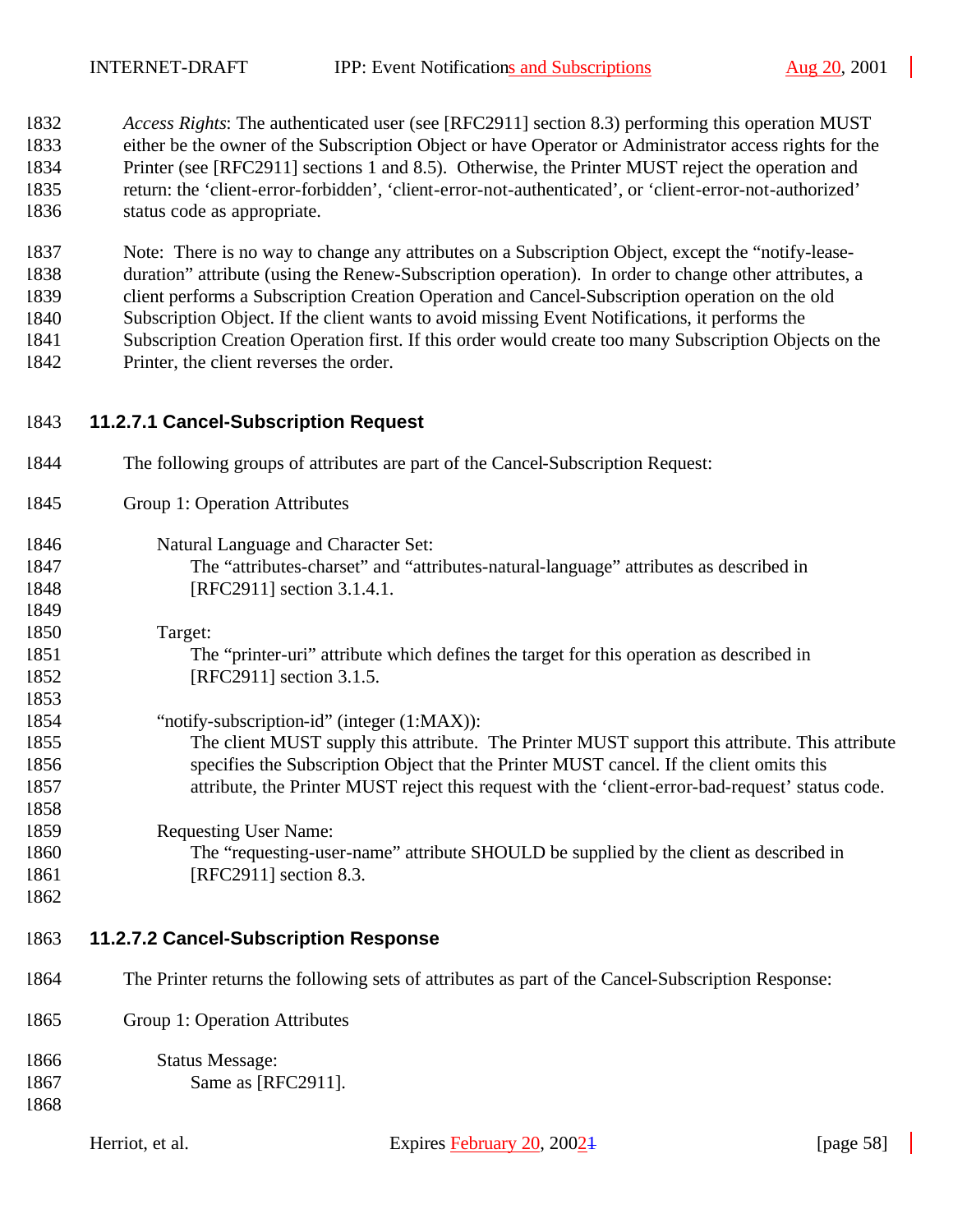| 1869 | The following are some of the status codes returned (see [RFC2911]:                                          |
|------|--------------------------------------------------------------------------------------------------------------|
| 1870 |                                                                                                              |
| 1871 | successful-ok: The operation successfully canceled (deleted) the Subscription Object.-                       |
| 1872 | client-error-not-found: The operation failed because the "notify-subscription-id"                            |
| 1873 | Operation attribute identified a non-existent Subscription Object.                                           |
| 1874 |                                                                                                              |
| 1875 | Natural Language and Character Set:                                                                          |
| 1876 | The "attributes-charset" and "attributes-natural-language" attributes as described in                        |
| 1877 | [RFC2911] section 3.1.4.2. The "attributes-natural-language" MAY be the natural language                     |
| 1878 | of the Subscription Object, rather than the one requested.                                                   |
| 1879 |                                                                                                              |
| 1880 | Group 2: Unsupported Attributes                                                                              |
| 1881 | See [RFC2911] section 3.1.7 for details on returning Unsupported Attributes.                                 |
| 1882 |                                                                                                              |
| 1883 | <b>12 Conformance Requirements</b>                                                                           |
| 1884 | It is OPTIONAL for IPP clients and Printers to implement this Event Notification specification.              |
| 1885 | If this Event Notification specification is implemented, Printers MUST:                                      |
| 1886 | $\frac{9}{2}$ meet the Conformance Requirements detailed in section 5 of [RFC2911].                          |
| 1887 | $\frac{2}{2}$ support the Subscription Template Attributes Group in requests and the Subscription            |
| 1888 | Attributes Group in responses.                                                                               |
| 1889 | $\frac{1}{2}$ support all of the following attributes:                                                       |
| 1890 | REQUIRED Subscription Object attributes in section 5.<br>a.                                                  |
| 1891 | REQUIRED Printer Description object attributes in section 6.<br>b.                                           |
| 1892 | c. REQUIRED attributes in Event Notification content in section 8.                                           |
|      |                                                                                                              |
| 1893 | $\frac{9}{2}$ send Event Notifications that conform to the requirements of section 9 and the requirements of |
| 1894 | the Delivery Method Document for each supported Delivery Method (the conformance                             |
| 1895 | requirements for Delivery Method Documents is specified in section 10).                                      |
| 1896 | 2- for all of the Job Creation Operations that the Printer supports, MUST support the                        |
| 1897 | REQUIRED extensions for notification defined in section 11.1.3.                                              |
| 1898 | <b>2.</b> support all meet the conformance requirements for operations as described in Table 16 and          |
| 1899 | meet the requirements for Printers as specified in the indicated sub-sections of section 11:                 |
|      |                                                                                                              |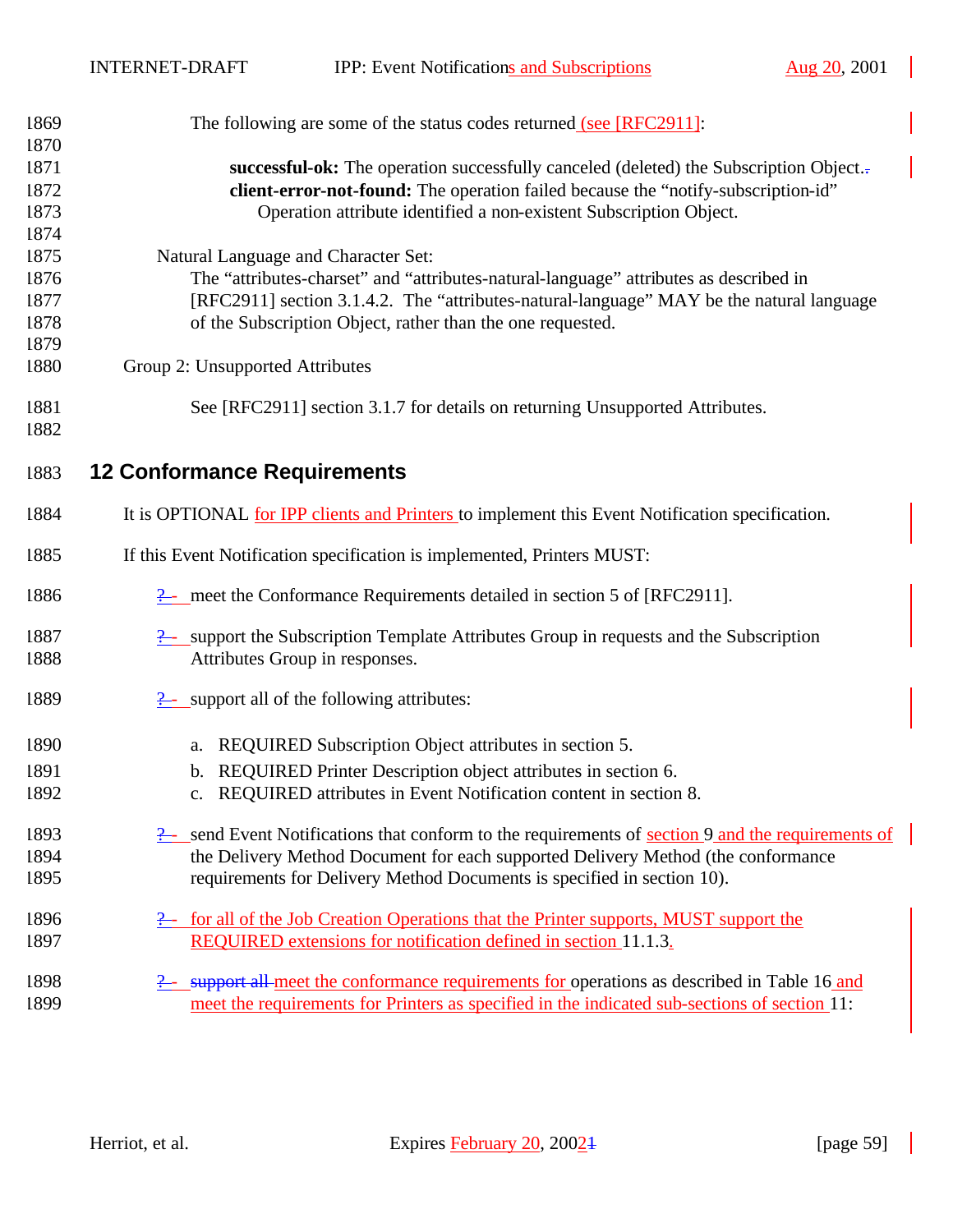#### **Table 16 – Printer Conformance Requirements for Operations**

| Operation                                     | <b>Printer Conformance</b><br>$r$ <b>R</b> equirements |
|-----------------------------------------------|--------------------------------------------------------|
| Create-Printer-Subscriptions (section 11.1.2) | <b>REQUIRED</b>                                        |
| Create-Job-Subscriptions (section 11.1.1)     | <b>OPTIONAL</b>                                        |
| Get-Subscription-Attributes (section 11.2.3)  | <b>REQUIRED</b>                                        |
| Get-Subscriptions (section 11.2.5)            | <b>REQUIRED</b>                                        |
| Renew-Subscription (section 11.2.6)           | <b>REQUIRED</b>                                        |
| Cancel-Subscription (section 11.2.7)          | <b>REQUIRED</b>                                        |

## **13 IANA Considerations**

- 1903 This section contains the exact registration information for IANA to add to the various IPP Registries according to the procedures defined in RFC 2911 [RFC2911] section 6 to cover the definitions in this document. In addition, this section defines how Events and Delivery Methods will be registered when they are defined in other documents.
- *Note to RFC Editors: Replace RFC NNNN below with the RFC number for this document, so that it accurately reflects the content of the information for the IANA Registry.*

## **13.1 Attribute Registrations**

1910 The following table lists all T<sub>t</sub>the attributes defined in this document. will These are to be registered be

- 1911 published by IANA-according to the procedures in RFC 2911 [RFC2911] section 6.2. with the **following path:**
- ftp.isi.edu/iana/assignments/ipp/attributes/
- The registry entry will contain the following information:

| Ref.     | Section: |
|----------|----------|
| RFC NNNN | 5.3.1    |
| RFC NNNN | 5.3.1    |
| RFC NNNN | 5.3.2    |
| RFC NNNN | 5.3.2    |
| RFC NNNN | 5.3.2    |
| RFC NNNN | 5.3.2    |
| RFC NNNN | 5.3.3    |
|          |          |
| RFC NNNN | 5.3.3    |
| RFC NNNN | 5.3.4    |
| RFC NNNN | 5.3.5    |
| RFC NNNN | 5.3.6    |
| RFC NNNN | 5.3.7    |
|          |          |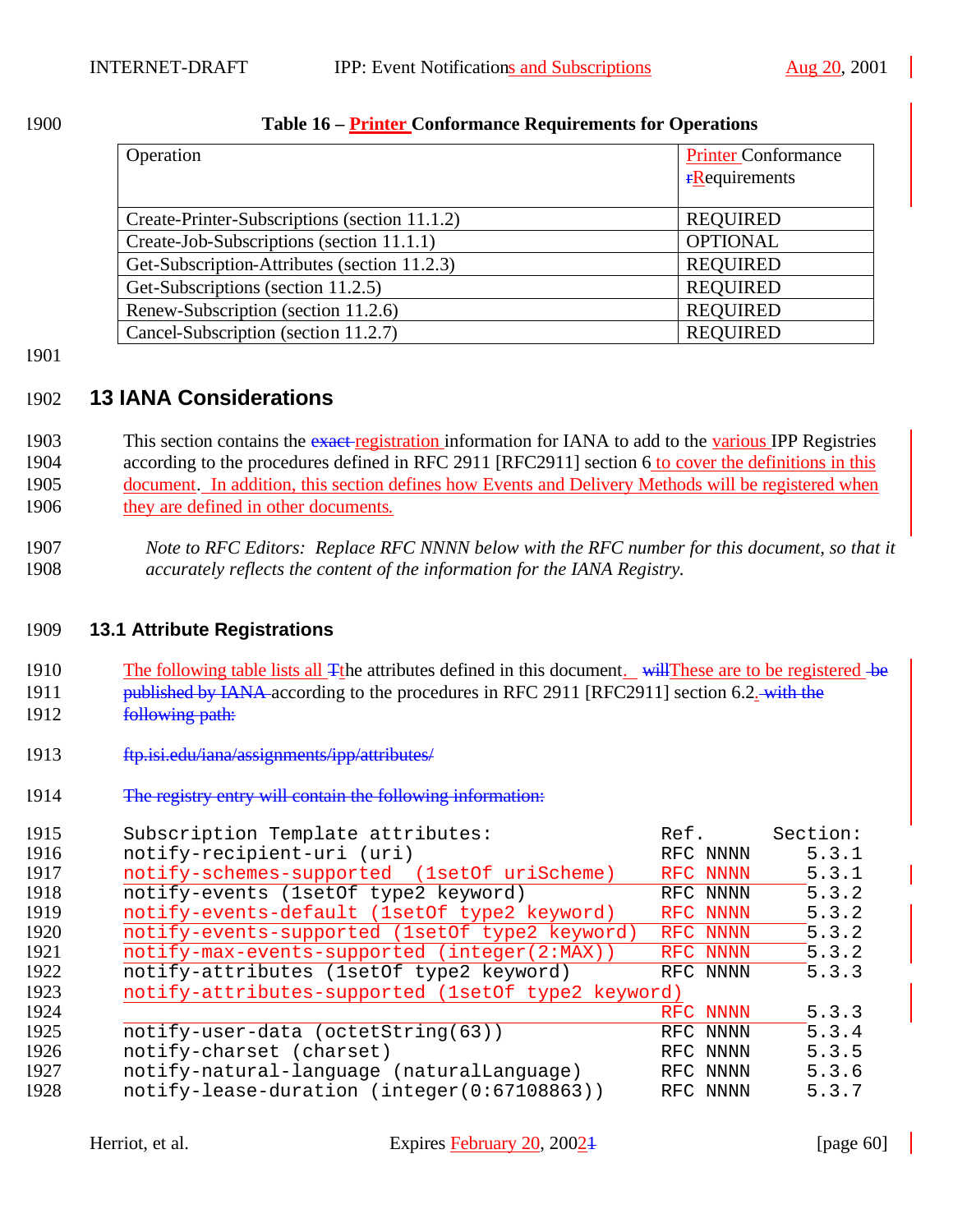| 1929 | notify-lease-duration-default (integer(0:67108863))                 |            |           |     |       |
|------|---------------------------------------------------------------------|------------|-----------|-----|-------|
| 1930 |                                                                     | <b>RFC</b> | NNNN      |     | 5.3.7 |
| 1931 | notify-lease-duration-supported (1setOf (integer(0:                 |            | 67108863) |     |       |
| 1932 | rangeOfInteger(0:67108863)))                                        |            | RFC NNNN  |     | 5.3.7 |
| 1933 | notify-time-interval (integer(0:MAX))                               |            | RFC NNNN  |     | 5.3.8 |
| 1934 |                                                                     |            |           |     |       |
| 1935 | Subscription Description Attributes:                                |            |           |     |       |
| 1936 | notify-subscription-id (integer (1:MAX)))                           |            | RFC NNNN  |     | 5.4.1 |
| 1937 | notify-sequence-number (integer (0:MAX)))                           |            | RFC NNNN  |     | 5.4.2 |
| 1938 | notify-lease-expiration-time (integer(0:MAX)))                      |            | RFC NNNN  |     | 5.4.3 |
| 1939 | $notify-printer-up-time (integer(1:MAX)))$                          |            | RFC NNNN  |     | 5.4.4 |
| 1940 | notify-printer-uri (uri))                                           |            | RFC NNNN  |     | 5.4.5 |
| 1941 | $notify-job-id (integer(1:MAX)))$                                   |            | RFC NNNN  |     | 5.4.6 |
| 1942 | notify-subscriber-user-name (name(MAX)))                            |            | RFC NNNN  |     | 5.4.7 |
| 1943 |                                                                     |            |           |     |       |
| 1944 | Printer Description Attributes:                                     |            |           |     |       |
| 1945 | printer-state-change-time (integer(1:MAX)))                         |            | RFC NNNN  | 6.1 |       |
| 1946 | printer-state-change-date-time (dateTime))                          |            | RFC NNNN  | 6.2 |       |
| 1947 |                                                                     |            |           |     |       |
| 1948 | Attributes Only in Event Notifications                              |            |           |     |       |
| 1949 | notify-subscribed-event (type2 keyword)                             |            | RFC NNNN  | 8.1 |       |
| 1950 | notify-text (text(MAX))                                             |            | RFC NNNN  | 8.2 |       |
| 1951 |                                                                     |            |           |     |       |
| 1952 | The resulting attribute registrations will be published in the      |            |           |     |       |
| 1953 | ftp://ftp.iana.orgisi.edu/in-notes/iana/assignments/ipp/attributes/ |            |           |     |       |
| 1954 | area.                                                               |            |           |     |       |

## **13.2 Additional Keyword Enum Attribute Value Registrations for the "operations-supported" Printer Attribute**

- 1958 The <u>following table lists all the new enum keyword</u>-attribute values defined in this document as 1959 additional type2 enum values for use with the "operations-supported" Printer Description attribute. will be published by IANA These are to be registered according to the procedures in RFC 2911 [RFC2911] 1961 section 6.1. with the following path:
- ftp.isi.edu/iana/assignments/ipp/attribute-values/
- The registry entry will contain the following information:

| 1964 | type2 enum Attribute Values:                           | Value           | Ref.     | Section:       |
|------|--------------------------------------------------------|-----------------|----------|----------------|
| 1965 | New Values for Existing Printer Description Attributes |                 |          |                |
| 1966 | operations supported (1setOf type2 enum)               |                 | RFC NNNN | <del>7.1</del> |
| 1967 | Create-Printer-Subscriptions                           | 0x0016          | RFC NNNN | 7.1            |
| 1968 | Create-Job-Subscriptions                               | 0x0017          | RFC NNNN | 7.1            |
| 1969 | Get-Subscription-Attributes                            | 0x0018          | RFC NNNN | 7.1            |
| 1970 | Get-Subscriptions                                      | 0x0019          | RFC NNNN | 7.1            |
| 1971 | Renew-Subscription                                     | 0x001A          | RFC NNNN | 7.1            |
| 1972 | Cancel-Subscription                                    | $0 \times 001B$ | RFC NNNN | 7.1            |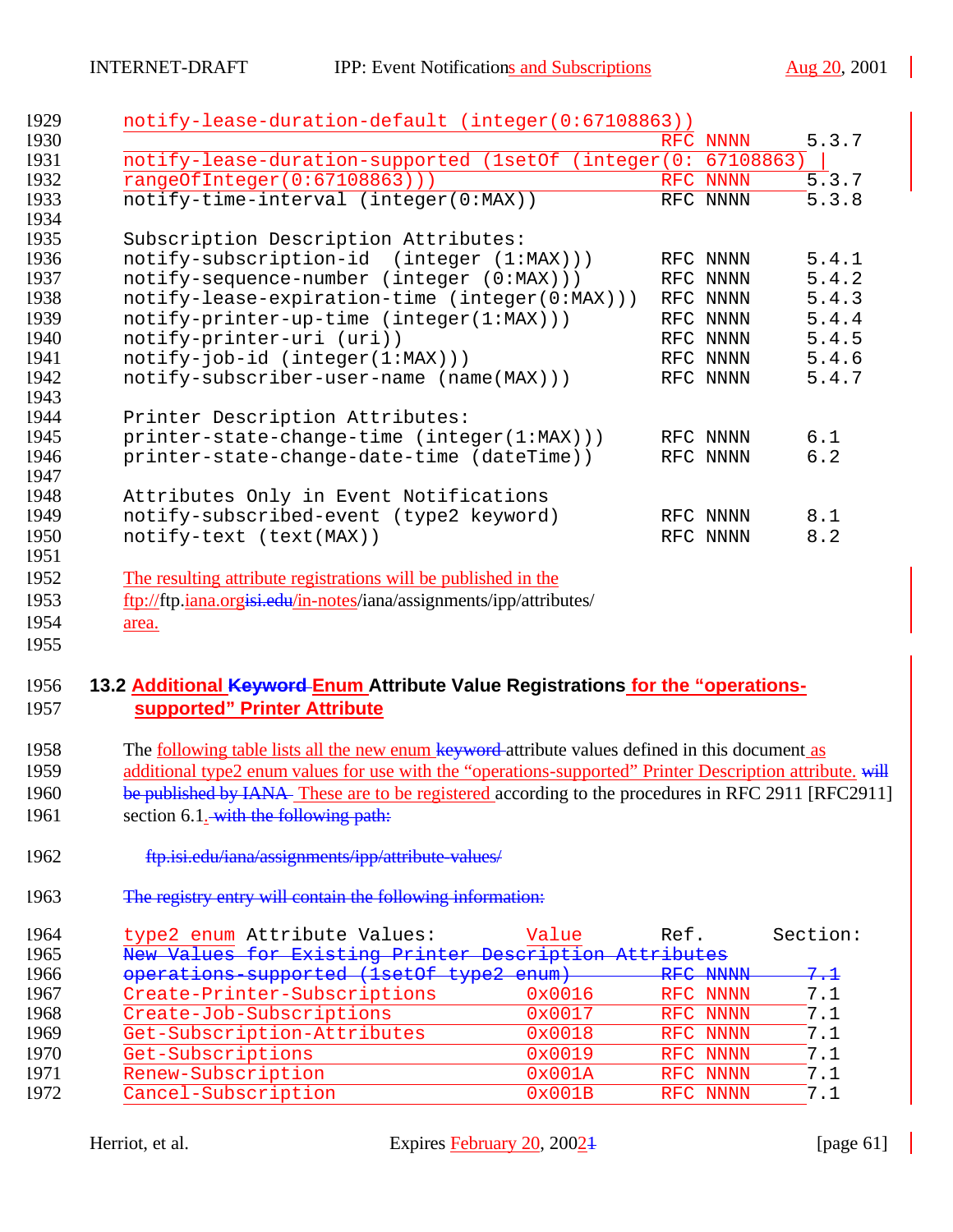$\mathcal{L}$ 

| 1973 |                                       |                                                                                                            |      |          |              |
|------|---------------------------------------|------------------------------------------------------------------------------------------------------------|------|----------|--------------|
| 1974 |                                       | The resulting enum attribute value registrations will be published in the                                  |      |          |              |
| 1975 |                                       | ftp://ftp.iana.orgisi.edu/in-notes/iana/assignments/ipp/attribute-values/operations-supported/             |      |          |              |
|      |                                       |                                                                                                            |      |          |              |
| 1976 | area.                                 |                                                                                                            |      |          |              |
| 1977 |                                       |                                                                                                            |      |          |              |
| 1978 | <b>13.3 Operation Registrations</b>   |                                                                                                            |      |          |              |
|      |                                       |                                                                                                            |      |          |              |
| 1979 |                                       | The <u>following table lists all of the operations</u> defined in this document. will be published by IANA |      |          |              |
| 1980 |                                       | These are to be registered according to the procedures in RFC 2911 [RFC2911] section 6.4. with the         |      |          |              |
| 1981 | following path:                       |                                                                                                            |      |          |              |
|      |                                       |                                                                                                            |      |          |              |
| 1982 |                                       | ftp.isi.edu/iana/assignments/ipp/operations/                                                               |      |          |              |
| 1983 |                                       | The registry entry will contain the following information:                                                 |      |          |              |
| 1984 | Operations:                           |                                                                                                            | Ref. |          | Section:     |
| 1985 |                                       | Create-Job-Subscriptions Operation                                                                         |      | RFC NNNN | 11.1.1       |
| 1986 |                                       | Create-Printer-Subscriptions Operation                                                                     |      | RFC NNNN | 11.1.2       |
| 1987 |                                       | Job Creation Operations - Extensions                                                                       |      | RFC NNNN | 11.1.3       |
| 1988 |                                       | Validate-Job Operation - Extensions                                                                        |      | RFC NNNN | 0            |
| 1989 |                                       | Get-Printer-Attributes - Extensions                                                                        |      | RFC NNNN | 11.2.3       |
|      |                                       |                                                                                                            |      |          |              |
| 1990 |                                       | Get-Subscription-Attributes Operation                                                                      |      | RFC NNNN | 11.2.4       |
| 1991 |                                       | Get-Subscriptions Operation                                                                                |      | RFC NNNN | 11.2.5       |
| 1992 |                                       | Renew-Subscription Operation                                                                               |      | RFC NNNN | 11.2.6       |
| 1993 |                                       | Cancel-Subscription Operation                                                                              |      | RFC NNNN | 11.2.7       |
| 1994 |                                       |                                                                                                            |      |          |              |
| 1995 |                                       | The resulting operation registrations will be published in the                                             |      |          |              |
| 1996 |                                       | ftp://ftp.jana.orgisi.edu/in-notes/iana/assignments/ipp/operations/                                        |      |          |              |
| 1997 |                                       |                                                                                                            |      |          |              |
|      | area.                                 |                                                                                                            |      |          |              |
| 1998 |                                       |                                                                                                            |      |          |              |
| 1999 | <b>13.4 Status code Registrations</b> |                                                                                                            |      |          |              |
| 2000 |                                       | The following table lists all the status codes defined in this document. will be published by IANA These   |      |          |              |
| 2001 |                                       |                                                                                                            |      |          |              |
|      |                                       | are to be registered according to the procedures in RFC 2911 [RFC2911] section 6.6. with the               |      |          |              |
| 2002 | following path:                       |                                                                                                            |      |          |              |
| 2003 |                                       | ftp.isi.edu/iana/assignments/ipp/status-codes/                                                             |      |          |              |
| 2004 |                                       | The registry entry will contain the following information:                                                 |      |          |              |
| 2005 | Status codes:                         |                                                                                                            |      | Ref.     | Section:     |
| 2006 |                                       | successful-ok-ignored-subscriptions (0x0003)                                                               |      | RFC NNNN | 16.1         |
| 2007 |                                       |                                                                                                            |      |          | 16.2         |
|      |                                       | client-error-ignored-all-subscriptions (0x0414)                                                            |      | RFC NNNN |              |
| 2008 |                                       |                                                                                                            |      |          |              |
| 2009 |                                       | Status Codes in Subscription Attributes Groups:                                                            |      |          |              |
| 2010 |                                       | client-error-uri-scheme-not-supported (0x040C)                                                             |      | RFC NNNN | 17.1         |
| 2011 |                                       | client-error-too-many-subscriptions (0x0415)                                                               |      | RFC NNNN | 17.2         |
|      | Herriot, et al.                       | Expires February 20, 2002 <sup>1</sup>                                                                     |      |          | [page $62$ ] |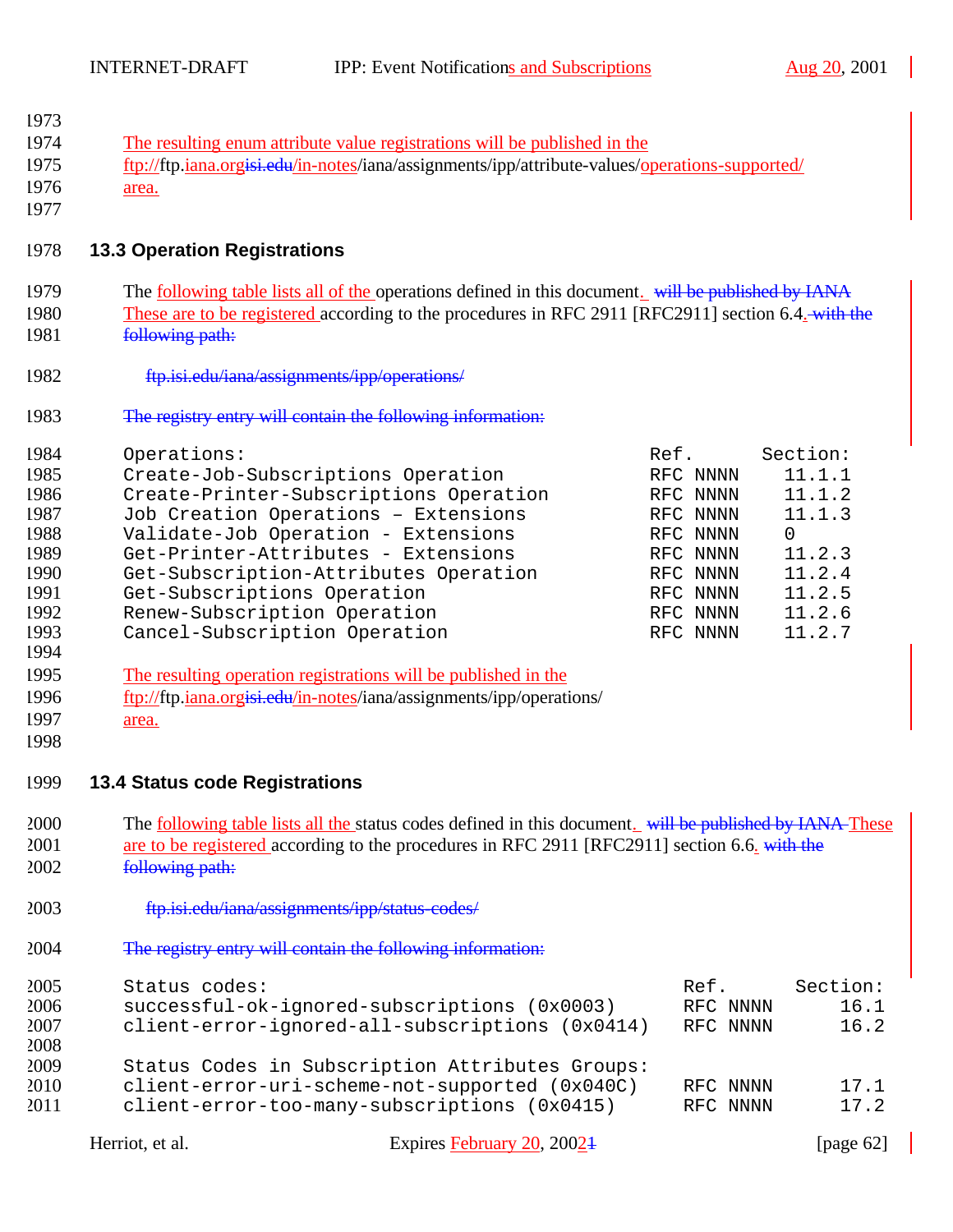| 2012         | successful-ok-too-many-events (0x0005)                                                                       | RFC NNNN             | 17.3     |
|--------------|--------------------------------------------------------------------------------------------------------------|----------------------|----------|
| 2013<br>2014 | successful-ok-ignored-or-substituted-attributes                                                              | (0x0001)<br>RFC NNNN | 17.4     |
| 2015         |                                                                                                              |                      |          |
| 2016         | The resulting status code registrations will be published in the                                             |                      |          |
| 2017         | ftp://ftp.jana.orgisi.edu/in-notes/iana/assignments/ipp/status-codes/                                        |                      |          |
| 2018         | area.                                                                                                        |                      |          |
| 2019         |                                                                                                              |                      |          |
| 2020         | <b>13.5 Attribute Group tag Registrations</b>                                                                |                      |          |
| 2021         | The <u>following table lists all the</u> attribute group tags defined in this document. will be published by |                      |          |
| 2022         | <b>HANA-These are to be registered according to the procedures in RFC 2911 [RFC2911] section 6.5.</b> with   |                      |          |
| 2023         | the following path:                                                                                          |                      |          |
| 2024         | ftp.isi.edu/iana/assignments/ipp/attribute-group-tags/                                                       |                      |          |
| 2025         | The registry entry will contain the following information:                                                   |                      |          |
| 2026         | Attribute Group Tags:<br>Tag Value:                                                                          | Ref.                 | Section: |
| 2027         | subscription-attributes-tag<br>0x06                                                                          | RFC NNNN             | 18       |
| 2028<br>2029 | event-notification-attributes-tag<br>0x07                                                                    | RFC NNNN             | 18       |
| 2030         | The resulting attribute group tag registrations will be published in the                                     |                      |          |
| 2031         | ftp://ftp.iana.orgisi.edu/in-notes/iana/assignments/ipp/attribute-group-tags/                                |                      |          |
| 2032         | area.                                                                                                        |                      |          |
| 2033         |                                                                                                              |                      |          |
| 2034         | 13.6 Registration of Events                                                                                  |                      |          |
| 2035         | When other document define additional type2 keywords to be used with the "notify-events"                     |                      |          |
| 2036         | Subscription Template attribute (see section 5.3.2)), these event keywords will be registered according      |                      |          |
| 2037         | to the procedures of [RFC2911] section 7.1 as additional attribute values for use with the "notify-          |                      |          |
| 2038         | events" Subscription Template attribute, i.e., the "notify-events", "notify-events-default", and "notify-    |                      |          |
| 2039         | events-supported" attributes.                                                                                |                      |          |
| 2040         | Therefore, the IPP Registry entry for an Event will be of the form:                                          |                      |          |
| 2041         | type2 enum Attribute Values:                                                                                 | Ref.                 | Section: |
| 2042         | <scheme name=""></scheme>                                                                                    | RFC xxxx             | m.n      |
| 2043         |                                                                                                              |                      |          |
| 2044         | The resulting type2 keyword attribute values will be published in the                                        |                      |          |

- 2045 ftp://ftp.iana.org/in-notes/iana/assignments/ipp/attribute-values/notify-events/
- 2046 <u>area.</u>
- 2047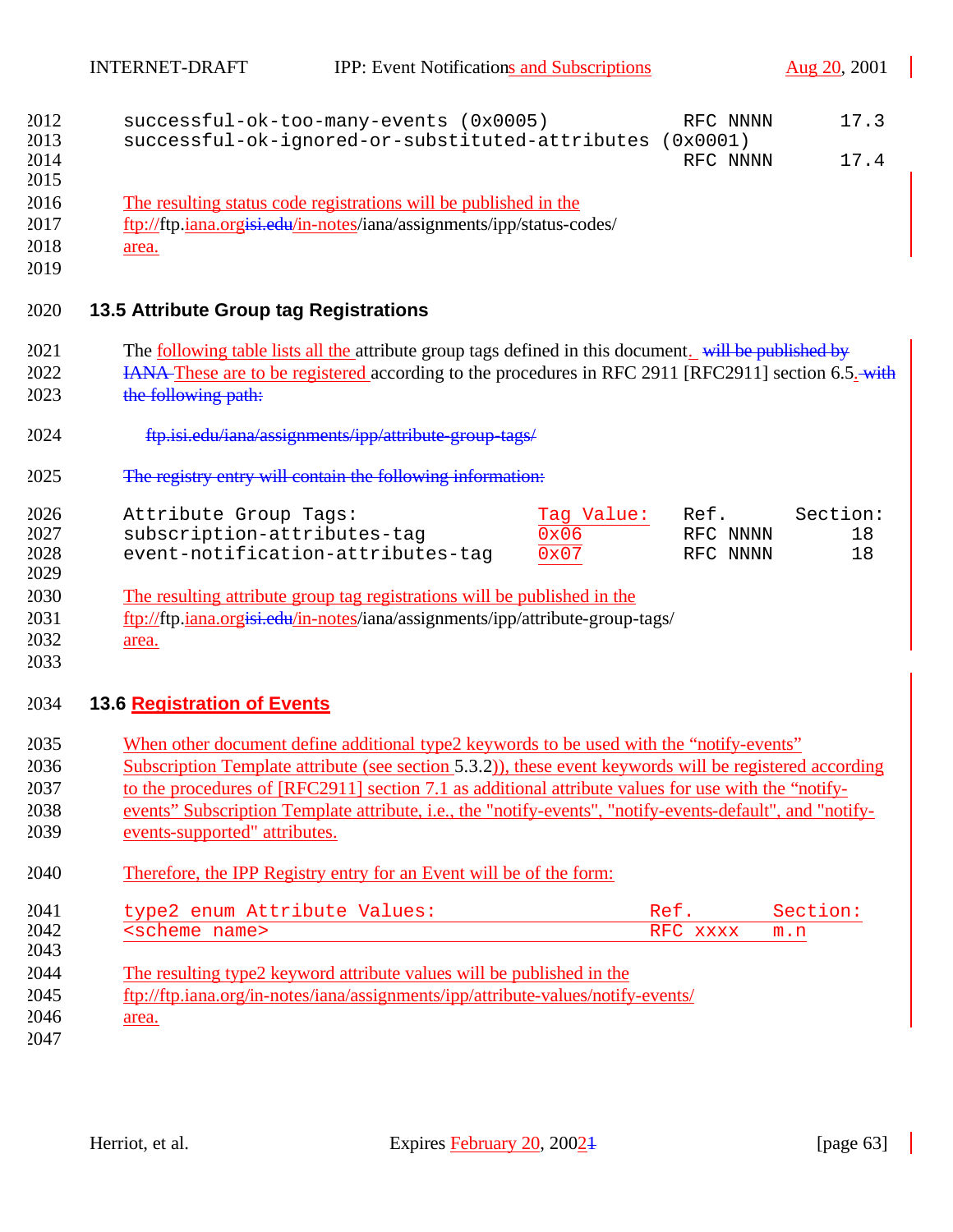### **13.7 Registration of Event Notification Delivery Methods**

 This section describes the requirements and procedures for registration and publication of Event Notification Delivery Methods and for the submission of such proposals.

#### **13.7.1 Requirements for Registration of Format for Event Notification Delivery Methods Registration proposals**

 Registered IPP Event Notification Delivery Methods are expected to follow a number of requirements described below. This section describes the procedures for registering Event Notification Delivery 2055 Method proposals with IANA to be used with this document.

#### **13.7.1.1 Required Characteristics**

- This section defines the format and requirements for an IPP Event Notification Delivery Method Registration Proposal. A Delivery Method Registration Proposal:
- 1.MUST contain the following information:
- 2.MUST meet the conformance requirements for Delivery Method Documents specified in section 10.
- A Delivery Method Document MUST either (1) contain all of the semantics of the Delivery Method or (2) contain the IPP Delivery Method registration requirements and a profile of some other protocol that in combination is the Delivery Method (e.g., mailto). In either case, the Delivery Method Document (and any documents it requires) MUST define a URL and be a standards track, informational, or experimental RFC that the meets the requirements of [RFC2717].
- IPP Event Notification Delivery Method Documents MUST meet the requirements of this document (see sections 9 and 10).
- In addition, a Delivery Method Document MUST contain the following information:
- Type of registration: IPP Event Notification Delivery Method
- Name of this delivery method:
- Proposed URL scheme name of this delivery method:
- Name of proposer:
- Address of proposer:
- Email address of proposer:
- Is this delivery method REQUIRED or OPTIONAL for conformance to the IPP Event Notification Specification and Subscriptions document:
- Is this delivery method defining Machine Consumable and/or Human Consumable content:
-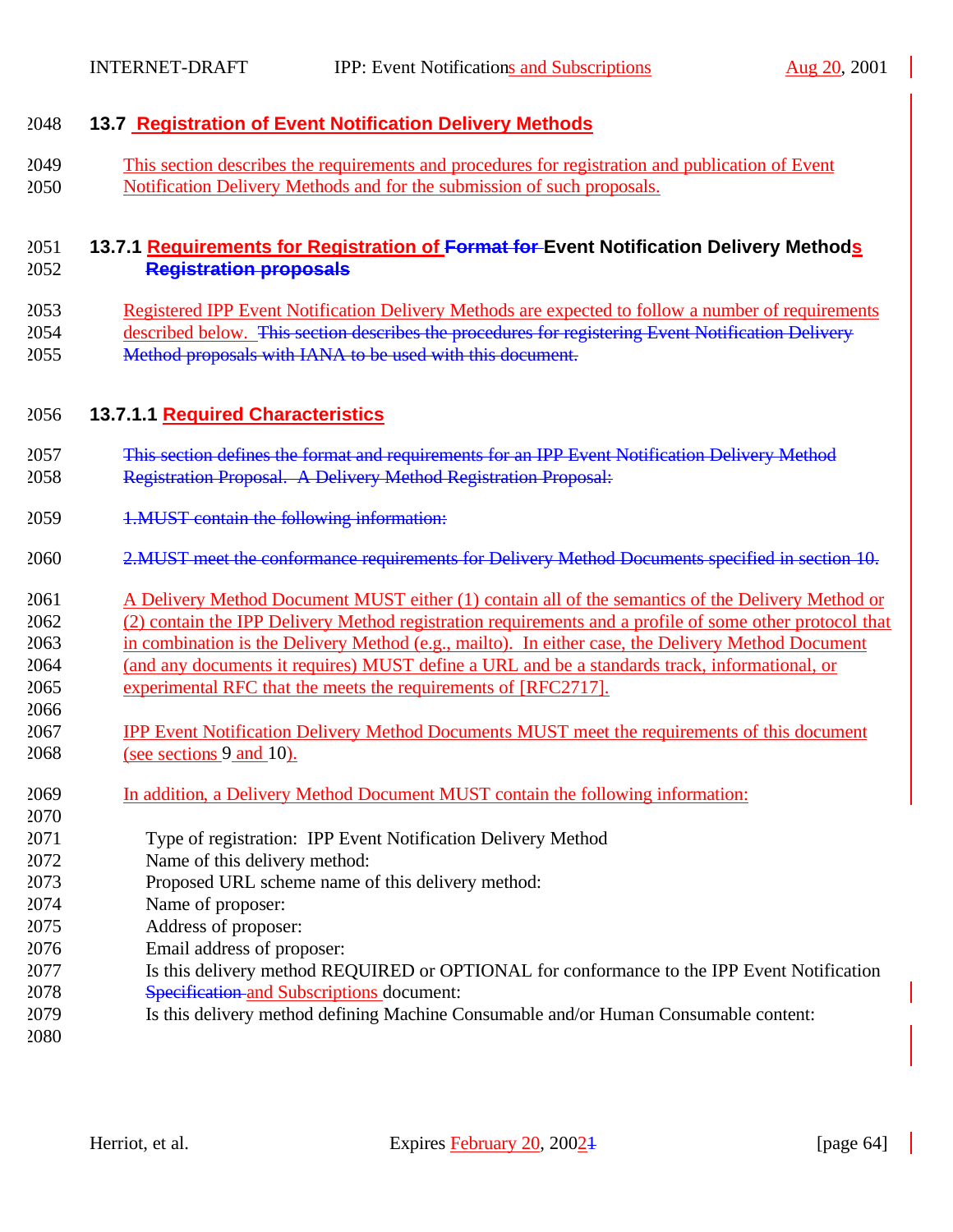#### **13.7.1.2 Naming Requirements**

- Exactly one name MUST be assigned to each Delivery Method.
- Each assigned name MUST uniquely identify a single Delivery Method. All Delivery Method names
- MUST conform to the rules for URL scheme names, according to [RFC2396] and [RFC2717] for
- 2085 schemes in the IETF tree. Such Delivery Method proposals that require a new URL scheme MUST be
- IETF standards track documents according to RFC 2717 [RFC2717].

#### **13.7.1.3 Functionality Requirements**

 Delivery Methods MUST function as a protocol that is capable of delivering (push or pull) IPP Event Notifications to Notification Recipients.

#### **13.7.1.4 Usage and Implementation Requirements**

- Use of a large number of Delivery Methods may hamper interoperability. However, the use of a large number of undocumented and/or unlabelled Delivery Methods hampers interoperability even more.
- A Delivery Method should therefore be registered ONLY if it adds significant functionality that is
- valuable to a large community, OR if it documents existing practice in a large community. Note that Delivery Methods registered for the second reason should be explicitly marked as being of limited or specialized use and should only be used with prior bilateral agreement.

#### **13.7.1.5 Publication Requirements**

 Delivery Method Documents MUST be published in a standards track, informational, or experimental RFCs.

#### **13.7.2 Registration Procedure**

- The IPP WG is developing a small number of Delivery Methods which are intended to be published as
- standards track RFCs. However, some parties may wish to register additional Delivery Methods in the
- future. This section describes the procedures for these additional Delivery Methods.

#### **13.7.2.1 Present the proposal to the Community**

- First the Delivery Method Document MUST be an Internet-Draft with a target category of standards track, informational, or experimental. The same MUST be true for any documents that it references.
- Send the proposed Delivery Method Document proposal to the "ipp@pwg.org" mailing list. This mailing list has been established by [RFC2911] for reviewing proposed registrations and discussing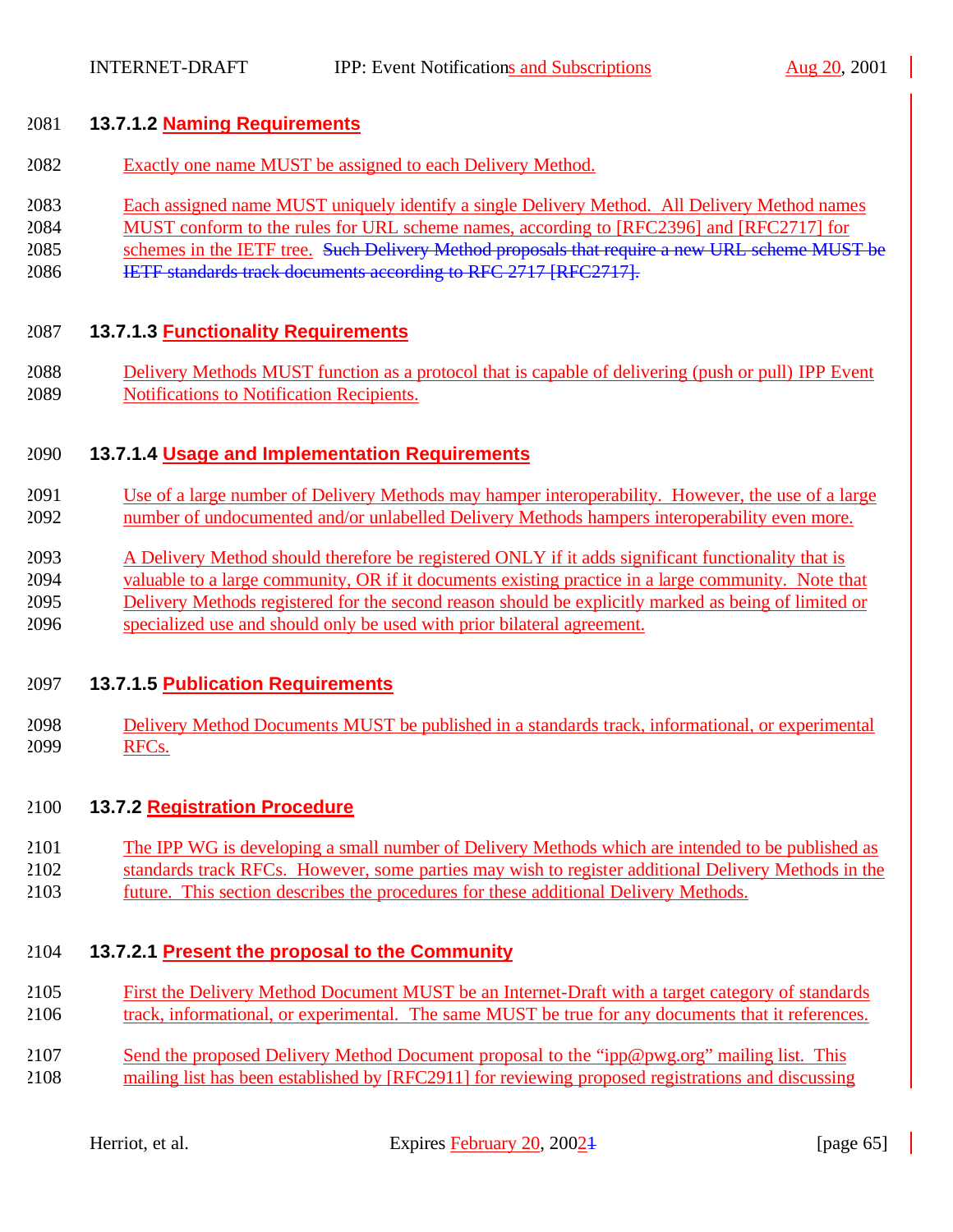- other IPP matters. Proposed Delivery Method Documents are not formally registered and MUST NOT be used until approved.
- The intent of the public posting is to solicit comments and feedback on the definition and suitability of
- the Delivery Method and the name chosen for it over a four week period.

## **13.7.2.2 Delivery Method Reviewer**

- The Delivery Method Reviewer is the same person who has been appointed by the IETF Application
- Area Director(s) as the IPP Designated Expert according to [RFC2911] and [IANA-CON]. When the
- four week period is over and the IPP Designated Expert is convinced that consensus has been achieved,
- 2117 the IPP Designated Expert either approves the request for registration or rejects it. Rejection may
- occur because of significant objections raised on the list or objections raised externally.
- Decisions made by the Reviewer must be posted to the ipp@pwg.org mailing list within 14 days.
- Decisions made by the Reviewer may be appealed to the IESG.

## **13.7.2.3 IANA Registration**

- Provided that the Delivery Method registration proposal has either passed review or has been
- successfully appealed to the IESG, the IANA will register the Delivery Method and make it available to the community.

## **13.7.3 Delivery Method Document Registrations**

- Each Delivery Method Document defines a URI scheme which is registered as an additional value of the
- "notify-schemes-supported" Printer attribute. These uriScheme values will be registered according to
- the procedures of [RFC2911] section 7.1 for additional attribute values. Therefore, the IPP Registry
- entry for a Delivery Method will be of the form:
- 2130 uriScheme Attribute Values: Ref. Section:<br>2131 Secheme name> RFC xxxx m.n <scheme name> RFC xxxx m.n
- The resulting Delivery Method URI schemes will be published in the
- ftp://ftp.iana.org/in-notes/iana/assignments/ipp/attribute-values/notify-schemes-supported/
- 2135 <u>area.</u>
- 
- **13.7.4 Registration Template**

# **13.7Format and Requirements for IPP Delivery Method Registration Proposals**

- 2139  $\overline{\text{To: }ipp@pwg.org}$
- Subject: Registration of a new Delivery Method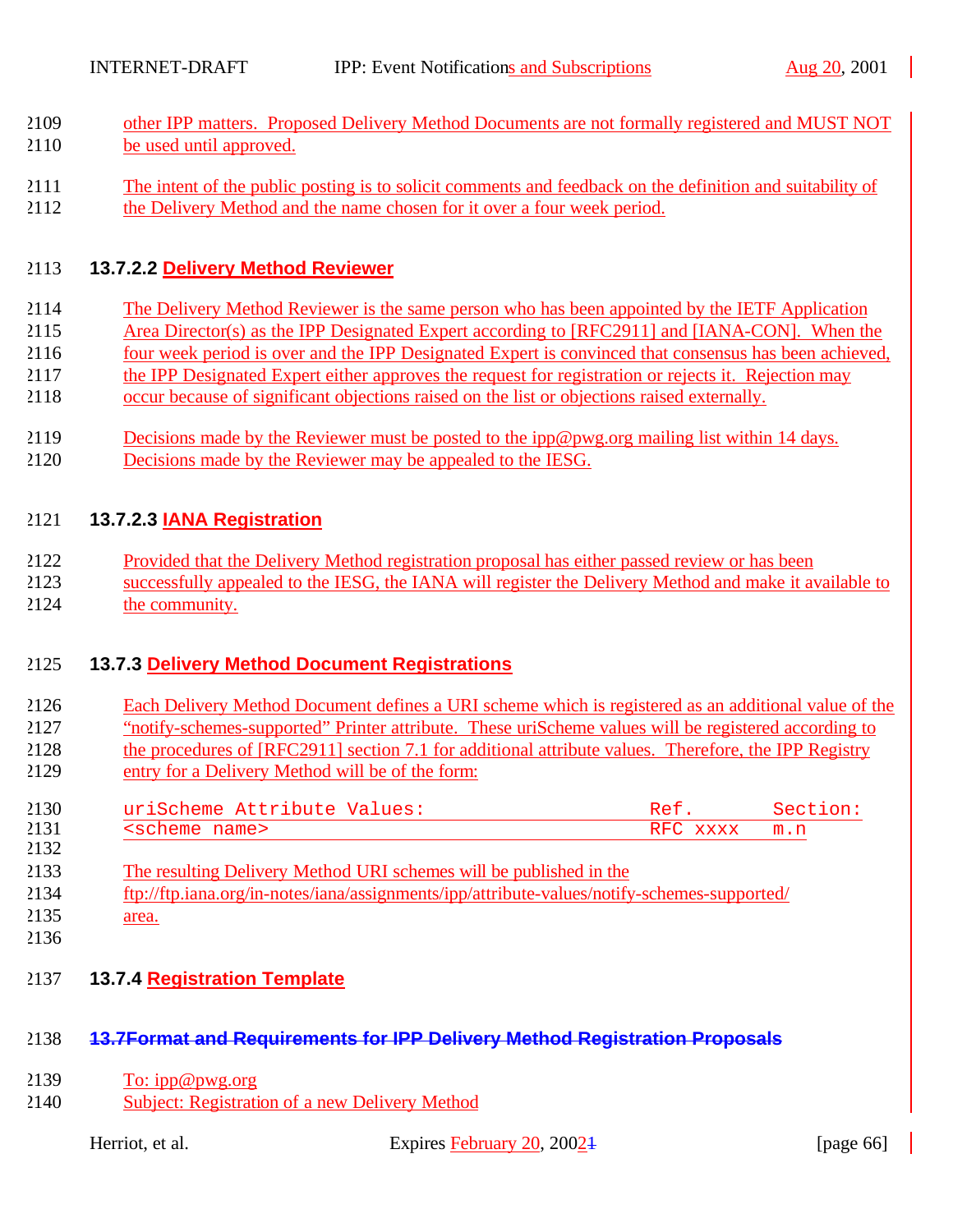| 2141 |                                                                                                     |
|------|-----------------------------------------------------------------------------------------------------|
| 2142 | Delivery Method name:                                                                               |
| 2143 |                                                                                                     |
| 2144 | (All names must be suitable for use as the value of a URL scheme in the IETF tree)                  |
| 2145 |                                                                                                     |
| 2146 | Published specification(s):                                                                         |
| 2147 |                                                                                                     |
| 2148 | (A specification for the Delivery Method must be openly available that accurately describes what is |
| 2149 | being registered.)                                                                                  |
| 2150 |                                                                                                     |
| 2151 | Person & email address to contact for further information:                                          |
| 2152 | <b>14 Internationalization Considerations</b>                                                       |
| 2153 | This IPP Notification specification continues support for the internationalization of IREC 2911 of  |

 This IPP Notification specification continues support for the internationalization of [RFC2911] of attributes containing text strings and names. Allowing a Subscribing Client to specify a different natural language and charset for each Subscription Object increases the internationalization support.

 The Printer MUST be able to localize the content of Human Consumable Event Notifications and to localize the value of "notify-text" attribute in Machine Consumable Event Notifications that it sends to Notification Recipients. For localization, the Printer MUST use the value of the "notify-charset" attribute and the "notify-natural-language" attribute in the Subscription Object supplied by the Subscribing Client.

# **15 Security Considerations**

 By far the biggest security concern is the abuse of notification: sending unwanted Event Notifications to third parties (i.e., spam). The problem is made worse by notification addresses that may be redistributed to multiple parties (e.g., mailing lists). There exist scenarios where third party notification is required (see Scenario #2 and #3 in [ipp-not-req]). The fully secure solution would require active agreement of all recipients before sending out anything. However, requirement #9 in [ipp-req] ("There is no requirement for IPP Printer receiving the print request to validate the identity of an Event recipient") argues against this. Certain systems may decide to disallow third party Event Notifications (a traditional fax model).

2170 Clients submitting Notification requests to the IPP Printer have the same security issues as submitting an IPP/1.1 print job request. The same mechanisms used by IPP/1.1 can therefore be used by the client Notification submission. Operations that require authentication can use the HTTP authentication. Operations that require privacy can use the HTTP/TLS privacy. As with IPP/1.1 Print Jobs, if there is no security on Subscription Objects, sequential assignment of subscription-ids exposes the system to a passive traffic monitoring threat.

- The Notification access control model should be similar to the IPP access control model for Jobs.
- Creating a Per-Printer Subscription Object is associated with a user. Only the creator or an Operator can cancel the Subscription Object. The system may limit the listing of items to only those items owned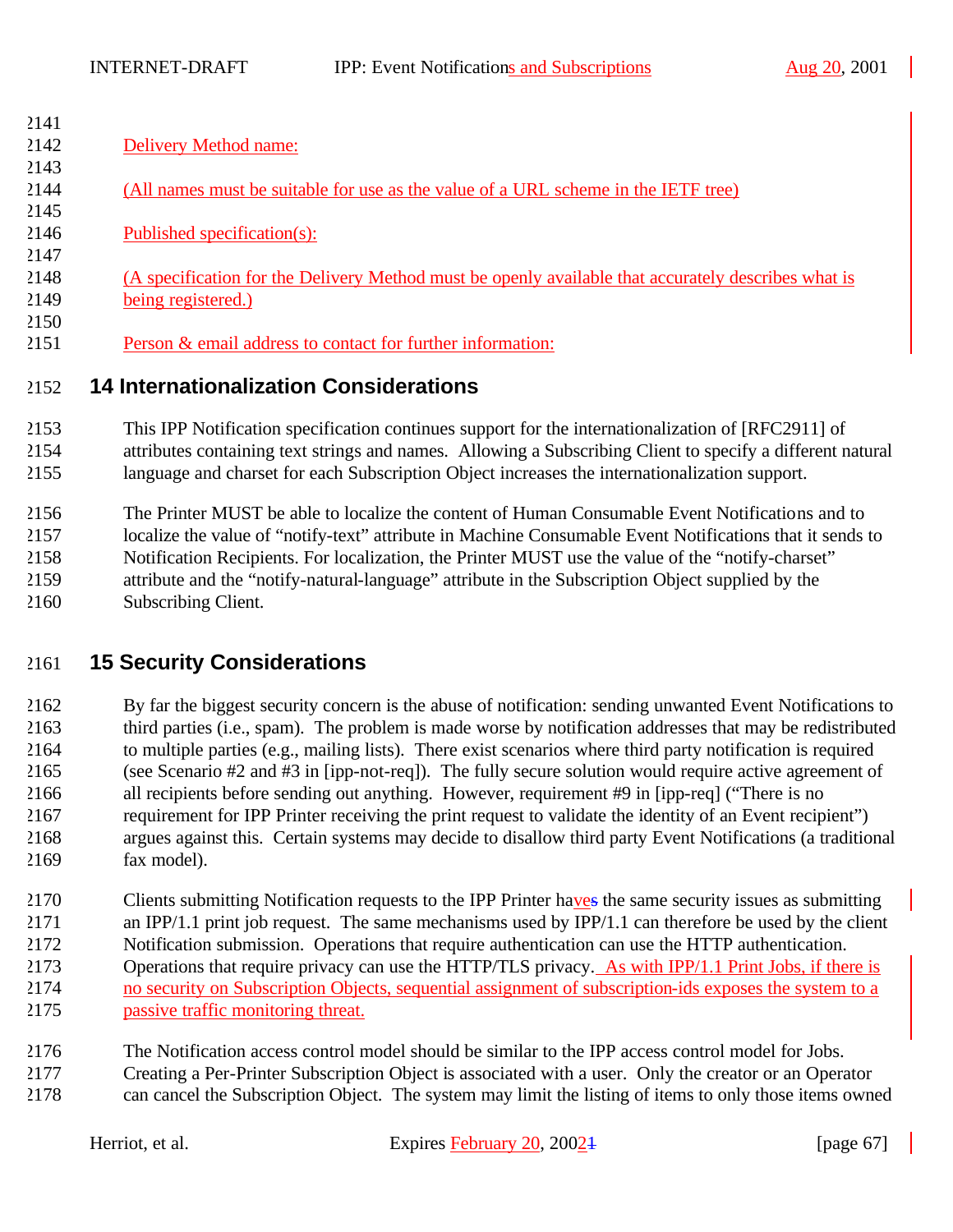- by the user. Some Subscription Objects (e.g., those that have a lifetime longer than a job) can be done
- only by privileged users (users having Operator and/or Administrator access rights), if that is the authorization policy.
- The standard security concerns (delivery to the right user, privacy of content, tamper proof content)
- apply to the Delivery Method. IPP should use the security mechanism of the Delivery Method used.
- Some delivery mechanisms are more secure than others. Therefore, sensitive Event Notifications should
- use the Delivery Method that has the strongest security.

## **16 Status Codes**

- The following status codes are defined as extensions for Notification and are returned as the value of
- the "status-code" parameter in the Operation Attributes Group of a response (see [RFC2911] section
- 3.1.6.1). Operations in this document can also return the status codes defined in section 13 of
- [RFC2911]. The 'successful-ok' status code is an example of such a status code.

## **16.1 successful-ok-ignored-subscriptions (0x0003)**

- The Subscription Creation Operation was unable to create all requested Subscription Objects.
- For a Create-Job-Subscriptions or Create-Printer-Subscriptions operation, this status code means that the Printer created one or more Subscription Objects, but not all requested Subscription Objects.
- For a Job Creation operation, this status code means that the Printer created the Job along with zero or more Subscription Objects. The Printer returns this status code even if other job attributes are
- unsupported or in conflict. That is, if an IPP Printer finds a warning that would allow it to return
- 'successful-ok-ignored-subscriptions' and either 'successful-ok-ignored-or-substituted-attributes'
- and/or 'successful-ok-conflicting-attributes', it MUST return 'successful-ok-ignored-subscriptions'.

# **16.2 client-error-ignored-all-subscriptions (0x0414)**

 This status code is the same as 'successful-ok-ignored-subscriptions' except that only the Create-Job- Subscriptions and Create-Printer-Subscriptions operation return it. They return this status code only when the Printer creates zero Subscription Objects.

# **17 Status Codes in Subscription Attributes Groups**

- This section contains values of the "notify-status-code" (type2 enum) attribute that the Printer returns in a Subscription Attributes Group in a response when the corresponding Subscription Object:
- 2207 1. is not created or
- 2. is created and some of the client-supplied attributes are not supported.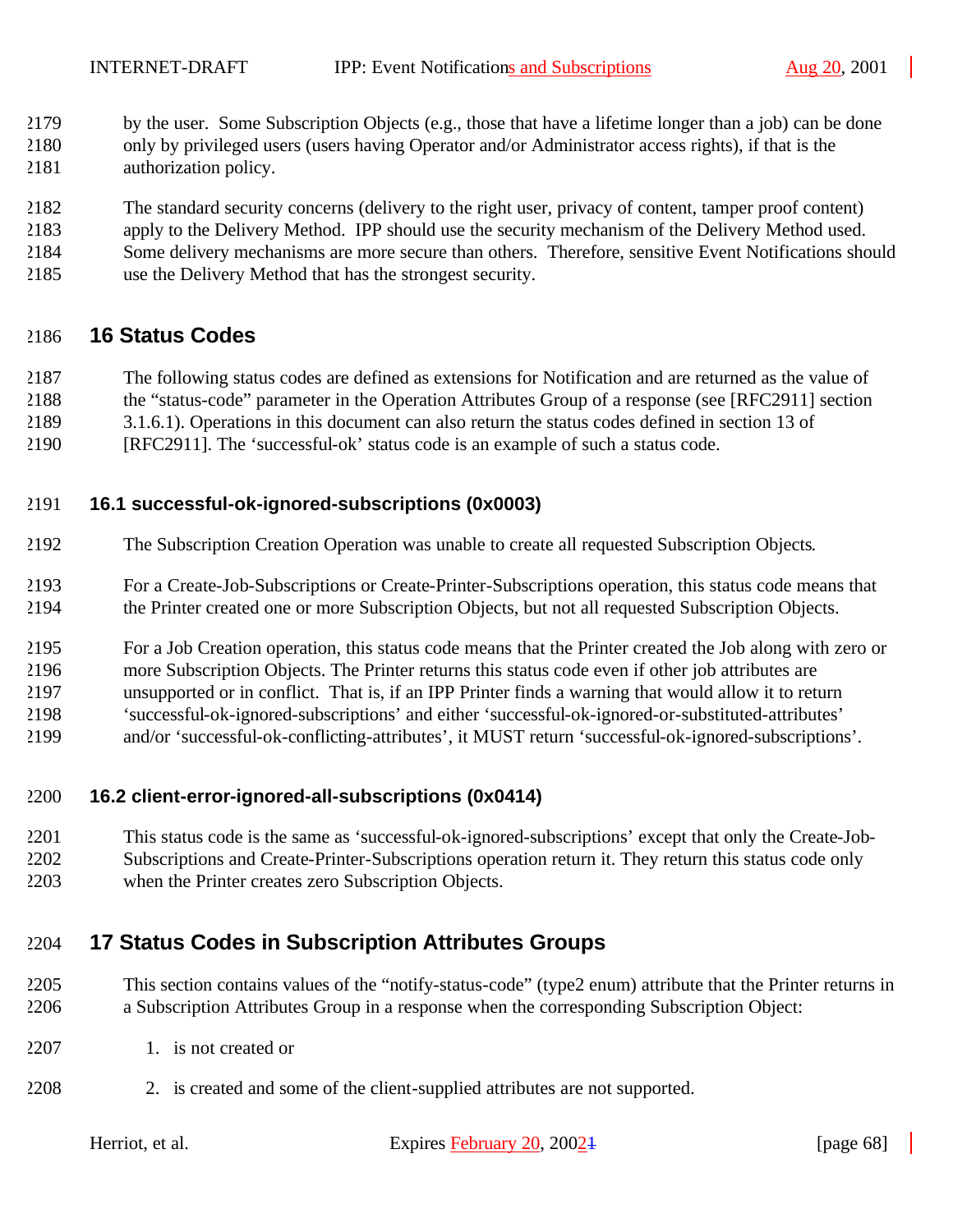The following sections are ordered in decreasing order of importance of the status-codes.

#### **17.1 client-error-uri-scheme-not-supported (0x040C)**

- This status code is defined in [RFC2911]. This document extends its meaning and allows it to be in a Subscription Attributes Group of a response.
- The scheme of the client-supplied URI in a "notify-recipient-uri" Subscription Template Attribute in a Subscription Creation Operation is not supported. See section 5.3.1.

#### **17.2 client-error-too-many-subscriptions (0x0415)**

 The number of Subscription Objects supported by the Printer would be exceeded if this Subscription Object were created (see section 5.2).

#### **17.3 successful-ok-too-many-events (0x0005)**

 The client supplied more Events in the "notify-events" operation attribute of a Subscription Creation Operation than the Printer supports, as indicated in its "notify-max-events-supported" Printer attribute (see section 5.3.2).

#### **17.4 successful-ok-ignored-or-substituted-attributes (0x0001)**

 This status code is defined in [RFC2911]. This document extends its meaning to include unsupported Subscription Template Attributes and it can appear in a Subscription Attributes Group.

## **18 Encodings of Additional Attribute Tags**

- This section assigns values to two attributes tags as extensions to the encoding defined in [RFC2910]).
- The "subscription-attributes-tag" delimits Subscription Template Attributes Groups in requests and Subscription Attributes Groups in responses.
- The "event-notification-attributes-tag" delimits Event Notifications in Delivery Methods that use an IPP-like encoding.
- The following table specifies the values for the delimiter tags: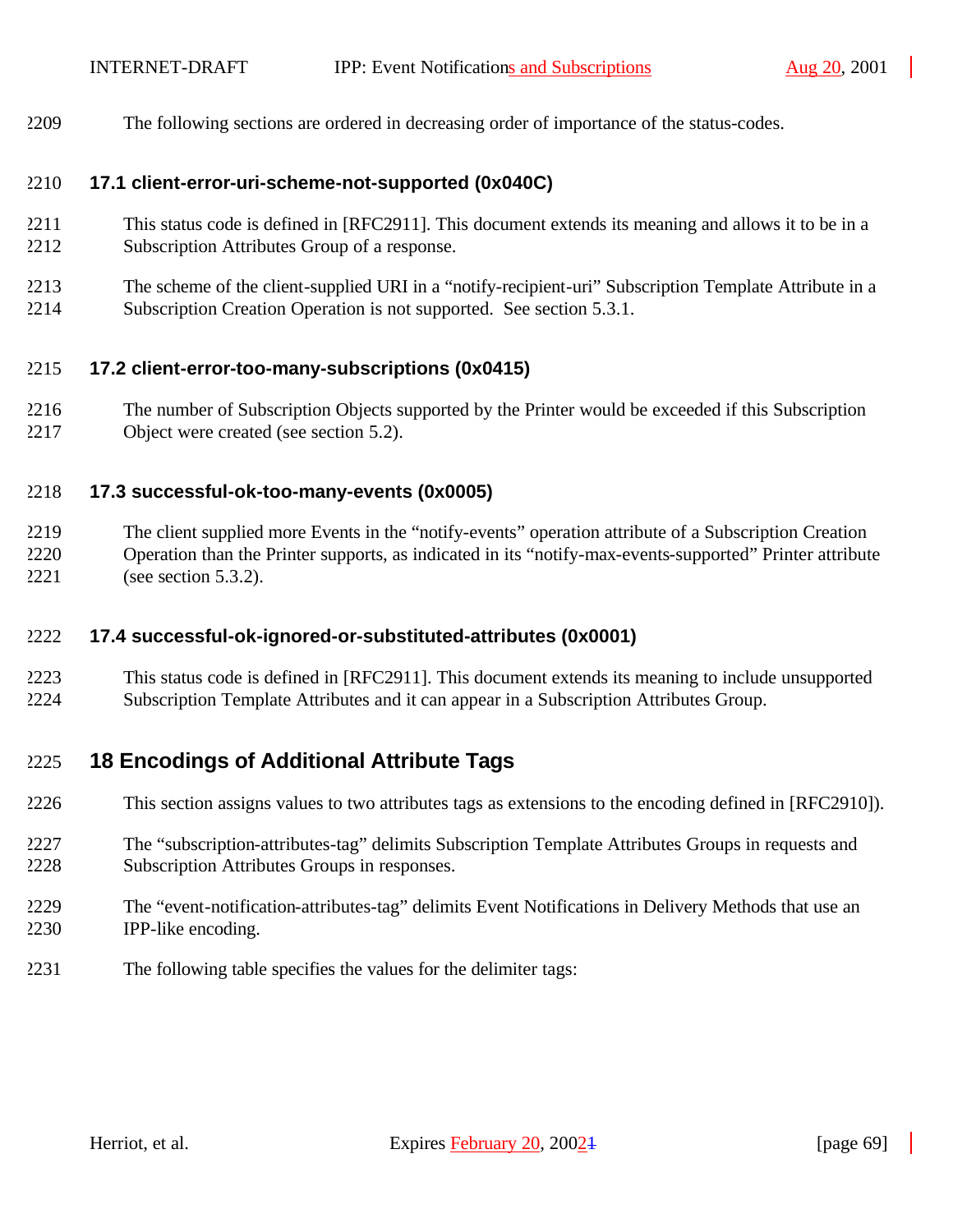| Tag Value (Hex) | Meaning                             |
|-----------------|-------------------------------------|
| 0x06            | "subscription-attributes-tag"       |
| 0x07            | "event-notification-attributes-tag" |

# **19 References**

| 2233 | [IANA-CON]                                                                                                                                         |
|------|----------------------------------------------------------------------------------------------------------------------------------------------------|
| 2234 | Narte, T. and Alvestrand, H.T.: Guidelines for Writing an IANA Considerations Section in RFCs,                                                     |
| 2235 | BCP 26, RFC 2434, October 1998Work in Progress, draft iesg iana considerations 04.txt, May 21,                                                     |
| 2236 | 1998.                                                                                                                                              |
| 2237 | [ipp-not-req]                                                                                                                                      |
| 2238 | deBry, R., Lewis, H., Hastings, T., "Internet Printing Protocol/1.1: Requirements for IPP                                                          |
| 2239 | Notifications", <draft-ietf-ipp-not-065.txt>, work in progress, January 23July 17, 2001.</draft-ietf-ipp-not-065.txt>                              |
| 2240 | [ipp-prog]                                                                                                                                         |
| 2241 | Hastings, T., Bergman, R., Lewis, H., "IPP: Job Progress Attributes", <draft-ietf-ipp-job-prog-< td=""></draft-ietf-ipp-job-prog-<>                |
| 2242 | 03.txt> work in progress, January 23July 17, 2001.                                                                                                 |
| 2243 | [ipp-set]                                                                                                                                          |
| 2244 | Kugler, C., Hastings, T., Herriot, R., Lewis, H. "Internet Printing Protocol (IPP): Job and Printer Set                                            |
| 2245 | Operations", <draft-ietf-ipp-job-printer-set-ops-043.txt>, work in progress, January 22July 17, 2001.</draft-ietf-ipp-job-printer-set-ops-043.txt> |
| 2246 | [RFC2026]                                                                                                                                          |
| 2247 | S. Bradner, "The Internet Standards Process -- Revision 3", RFC 2026, October 1996.                                                                |
| 2248 | [RFC2119]                                                                                                                                          |
| 2249 | S. Bradner, "Key words for use in RFCs to Indicate Requirement Levels", RFC 2119, March 1997                                                       |
| 2250 | [RFC2396]                                                                                                                                          |
| 2251 | Berners-Lee, T., Fielding, R., Masinter, L., "Uniform Resource Identifiers (URI): Generic Syntax",                                                 |
| 2252 | RFC 2396, August 1998.                                                                                                                             |
| 2253 | [RFC2565]                                                                                                                                          |
| 2254 | Herriot, R., Butler, S., Moore, P., and R. Turner, "Internet Printing Protocol/1.0: Encoding and                                                   |
| 2255 | <b>Transport", RFC 2565, April 1999.</b>                                                                                                           |
| 2256 | $[RFC2566]$                                                                                                                                        |
| 2257 | deBry, R., , Hastings, T., Herriot, R., Isaacson, S., Powell, P., "Internet Printing Protocol/1.0:                                                 |
| 2258 | Model and Semantics", RFC 2566, April 1999.                                                                                                        |
| 2259 | [RFC2567]                                                                                                                                          |
| 2260 | Wright, D., "Design Goals for an Internet Printing Protocol", RFC 2567, April 1999.                                                                |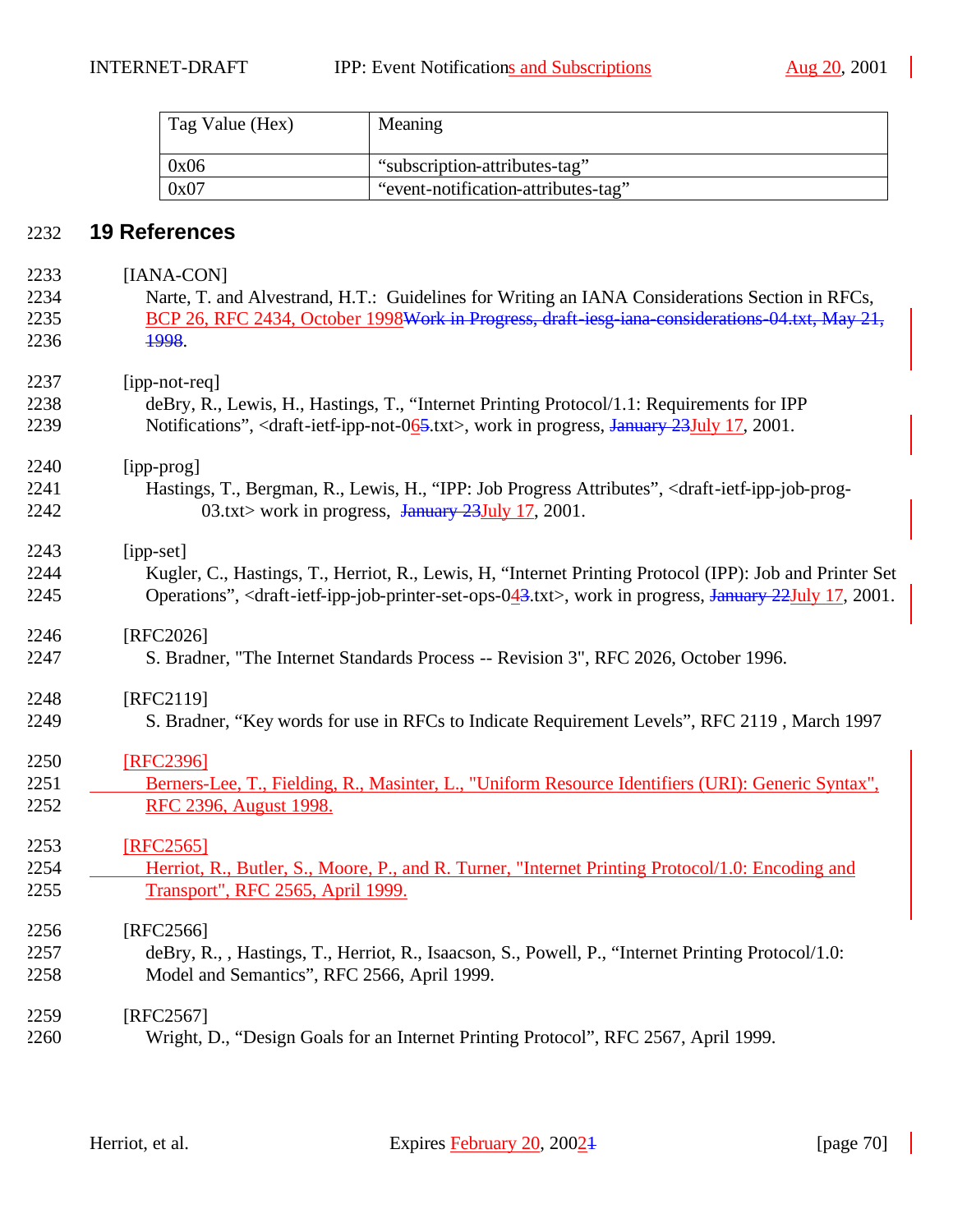| 2261 | [RFC2568]                                                                                            |
|------|------------------------------------------------------------------------------------------------------|
| 2262 | Zilles, S., "Rationale for the Structure and Model and Protocol for the Internet Printing Protocol", |
| 2263 | RFC 2568, April 1999.                                                                                |
| 2264 | [RFC2569]                                                                                            |
| 2265 | Herriot, R., Hastings, T., Jacobs, N., Martin, J., "Mapping between LPD and IPP Protocols", RFC      |
| 2266 | 2569, April 1999.                                                                                    |
| 2267 | [RFC2717]                                                                                            |
| 2268 | R. Petke and I. King, "Registration Procedures for URL Scheme Names", RFC 2717, November             |
| 2269 | 1999.                                                                                                |
| 2270 | [RFC2910]                                                                                            |
| 2271 | Herriot, R., Butler, S., Moore, P., Turner, R., "Internet Printing Protocol/1.1: Encoding and        |
| 2272 | Transport", RFC 2910, September 2000.                                                                |
| 2273 | [RFC2911]                                                                                            |
| 2274 | deBry, R., , Hastings, T., Herriot, R., Isaacson, S., Powell, P., "Internet Printing Protocol/1.1:   |
| 2275 | Model and Semantics", RFC 2911, September 2000.                                                      |

# **20 Author's Addresses**

| 2277 | Robert Herriot |
|------|----------------|
|      |                |

- Xerox Corporation
- 3400 Hillview Ave., Bldg #1
- Palo Alto, CA 94304
- Phone: 650-813-7696
- Fax: 650-813-6860
- Email: robert.herriot@pahv.xerox.com
- Tom Hastings
- Xerox Corporation
- 737 Hawaii St. ESAE 231
- El Segundo, CA 90245
- 
- Phone: 310-333-6413
- Fax: 310-333-5514
- e-mail: hastings@cp10.es.xerox.com
- Scott A. Isaacson
- Novell, Inc.
- 122 E 1700 S
- Provo, UT 84606
-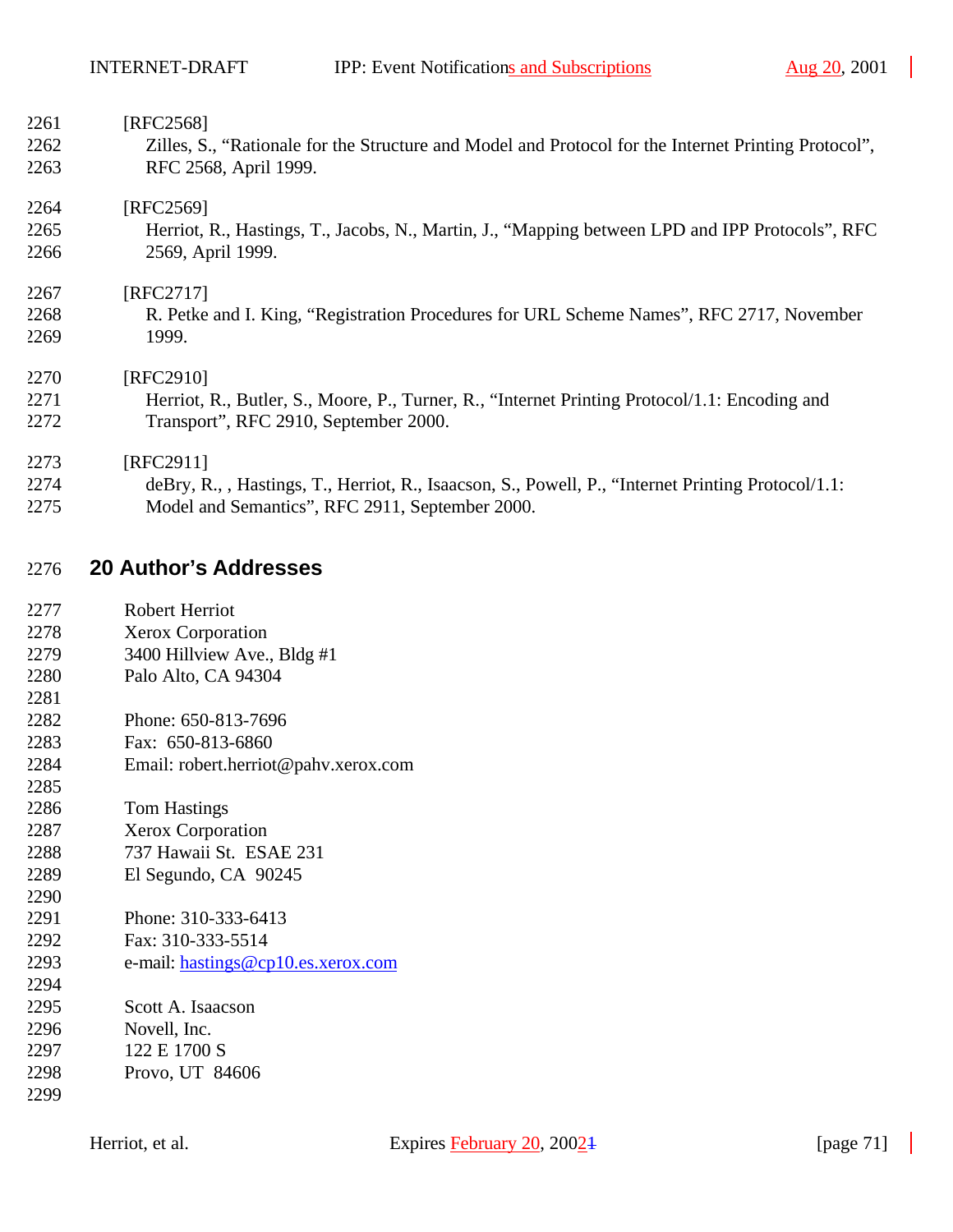$\overline{\phantom{a}}$ 

| 2300 | Phone: 801-861-7366                                             |
|------|-----------------------------------------------------------------|
| 2301 | Fax: 801-861-2517                                               |
| 2302 | e-mail: sisaacson@novell.com                                    |
| 2303 |                                                                 |
| 2304 | Roger deBry                                                     |
| 2305 | <b>Utah Valley State College</b>                                |
| 2306 | Orem, UT 84058                                                  |
| 2307 |                                                                 |
| 2308 | Phone: (801) 222-8000                                           |
| 2309 | EMail: debryro@uvsc.edu                                         |
| 2310 |                                                                 |
| 2311 | <b>Jay Martin</b>                                               |
| 2312 | Underscore Inc.                                                 |
| 2313 | 9 Jacqueline St.                                                |
| 2314 | Hudson, NH 03051-5308                                           |
| 2315 | 603-889-7000                                                    |
| 2316 | fax: 775-414-0245                                               |
| 2317 | e-mail: jkm@underscore.com                                      |
| 2318 |                                                                 |
| 2319 | Michael Shepherd                                                |
| 2320 | <b>Xerox Corporation</b>                                        |
| 2321 | 800 Phillips Road MS 128-51E                                    |
| 2322 | Webster, NY 14450                                               |
| 2323 |                                                                 |
| 2324 | Phone: 716-422-2338                                             |
| 2325 | Fax: 716-265-8871                                               |
| 2326 | e-mail: mshepherd@crt.xerox.com                                 |
| 2327 |                                                                 |
| 2328 | Ron Bergman                                                     |
| 2329 | Hitachi Koki Imaging Solutions                                  |
| 2330 | 1757 Tapo Canyon Road                                           |
| 2331 | Simi Valley, CA 93063-3394                                      |
| 2332 |                                                                 |
| 2333 | Phone: 805-578-4421                                             |
| 2334 | Fax: 805-578-4001                                               |
| 2335 | Email: rbergma@hitachi-hkis.com                                 |
| 2336 |                                                                 |
| 2337 | <u>IPP Web Page: http://www.pwg.org/ipp/</u>                    |
| 2338 | IPP Mailing List: ipp@pwg.org                                   |
| 2339 |                                                                 |
| 2340 | To subscribe to the ipp mailing list, send the following email: |
| 2341 | 1) send it to majordomo@pwg.org                                 |
| 2342 | 2) leave the subject line blank                                 |
| 2343 | 3) put the following two lines in the message body:             |
| 2344 | subscribe ipp                                                   |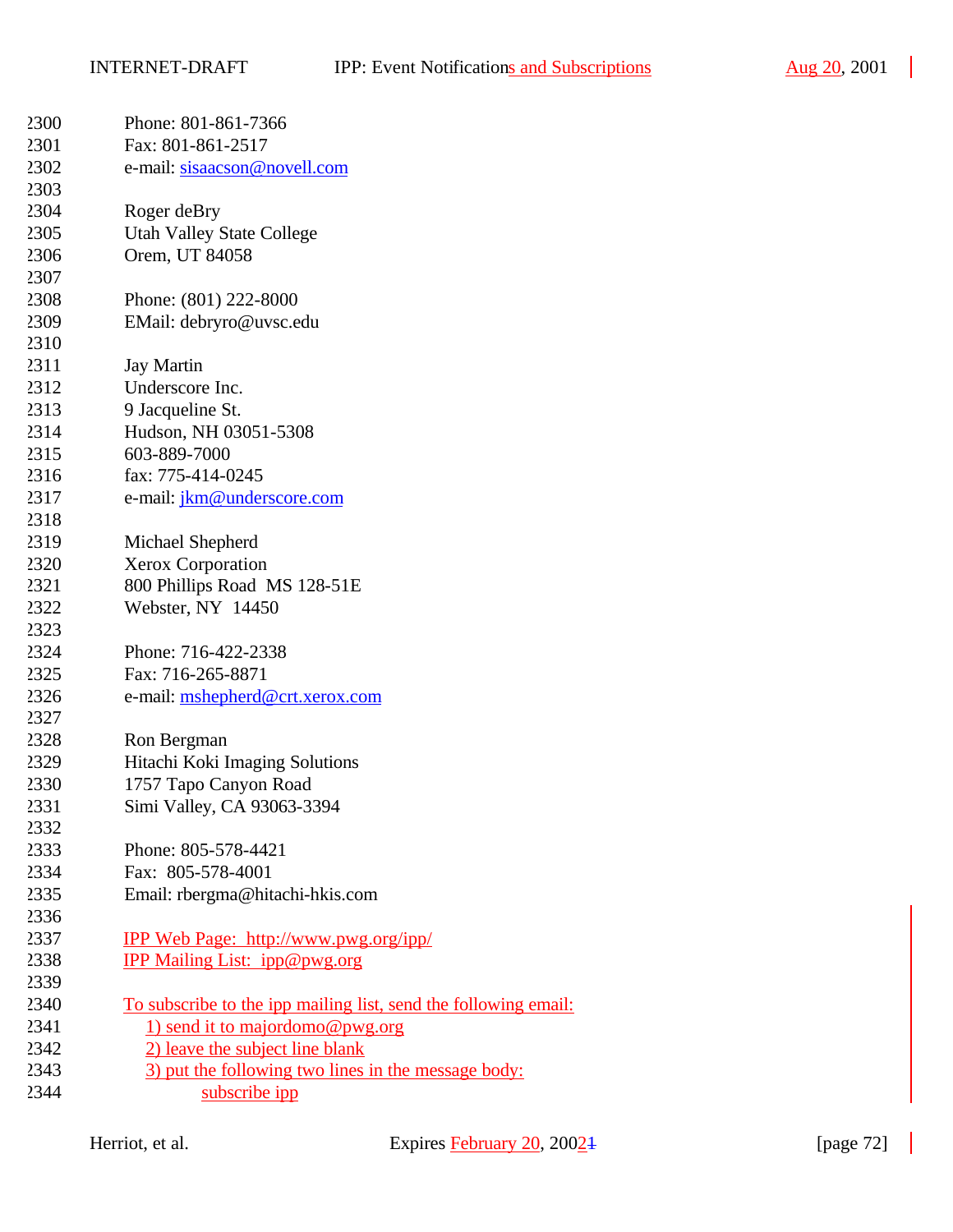$\mathbb{R}$ 

| 2345         |    | end                                                                                                                                                                     |  |  |  |  |  |
|--------------|----|-------------------------------------------------------------------------------------------------------------------------------------------------------------------------|--|--|--|--|--|
| 2346<br>2347 |    | Implementers of this specification document are encouraged to join the IPP Mailing List in order to                                                                     |  |  |  |  |  |
| 2348         |    | participate in any discussions of clarification issues and review of registration proposals for additional                                                              |  |  |  |  |  |
| 2349         |    | attributes and values. In order to reduce spam the mailing list rejects mail from non-subscribers, so you                                                               |  |  |  |  |  |
| 2350         |    | must subscribe to the mailing list in order to send a question or comment to the mailing list.                                                                          |  |  |  |  |  |
| 2351         | А. | <b>Appendix - Model for Notification with Cascading Printers</b>                                                                                                        |  |  |  |  |  |
| 2352         |    | With this model (see Figure 2), there is an intervening Print server between the human user and the                                                                     |  |  |  |  |  |
| 2353         |    | output-device. So the system effectively has two Printers. There are two cases to consider.                                                                             |  |  |  |  |  |
| 2354         |    | 1. When the Printer 1 (in the server) generates Events, the system behaves like the client and Printer in                                                               |  |  |  |  |  |
| 2355         |    | Figure 1. In this case, Printer 1 sends Event Notifications that are shown as Event Notifications (A)                                                                   |  |  |  |  |  |
| 2356         |    | of Figure 2,.                                                                                                                                                           |  |  |  |  |  |
| 2357<br>2358 |    | 2. When the Printer 2 (in the output-device) generates Events, there are two possible system<br>configurations:                                                         |  |  |  |  |  |
| 2359         |    | a) Printer 1 forwards the client-supplied Subscription Creation Operations to the downstream                                                                            |  |  |  |  |  |
| 2360<br>2361 |    | Printer 2 and lets Printer 2 send the Event Notifications directly to the Notification Recipients<br>supplied by the Client (Event Notifications $(C)$ in the diagram). |  |  |  |  |  |
| 2362         |    | b) Printer 1 performs the client-supplied Subscription Creation Operations and also forwards the                                                                        |  |  |  |  |  |
| 2363         |    | Subscription Creation Operations to Printer 2 with the Notification Recipient changed to be the                                                                         |  |  |  |  |  |
| 2364         |    | Printer 1. When an Event occurs in Printer 2, Printer 2 sends the Event Notification (B) to                                                                             |  |  |  |  |  |
| 2365         |    | Notification Recipient of Printer 1, which relays the received Event Notification (B) to the client-                                                                    |  |  |  |  |  |
| 2366         |    | supplied Notification Recipient (as Event Notifications(A) in the diagram). Note, when a client                                                                         |  |  |  |  |  |
| 2367         |    | performs a Subscription Creation Operation, Printer 1 need not forward the Subscription                                                                                 |  |  |  |  |  |
| 2368         |    | Creation Operation to Printer 2 if it would create a duplicate Subscription Object on Printer 2.                                                                        |  |  |  |  |  |
| 2369         |    | Note: when Printer 1 is forwarding Subscription Creation Operations to Printer 2, it may request Printer                                                                |  |  |  |  |  |
| 2370         |    | 2 to create additional Subscription Objects (called "piggy-backing"). Piggy-backing is useful when:                                                                     |  |  |  |  |  |
| 2371         |    | $\frac{2}{2}$ Device A is configured to accept (IPP or non-IPP) requests from other servers.                                                                            |  |  |  |  |  |
| 2372         |    | $\frac{1}{2}$ Server S wants to receive Job Events that the client didn't request and Server S wants these                                                              |  |  |  |  |  |
| 2373         |    | Events for jobs it submits and not for other jobs.                                                                                                                      |  |  |  |  |  |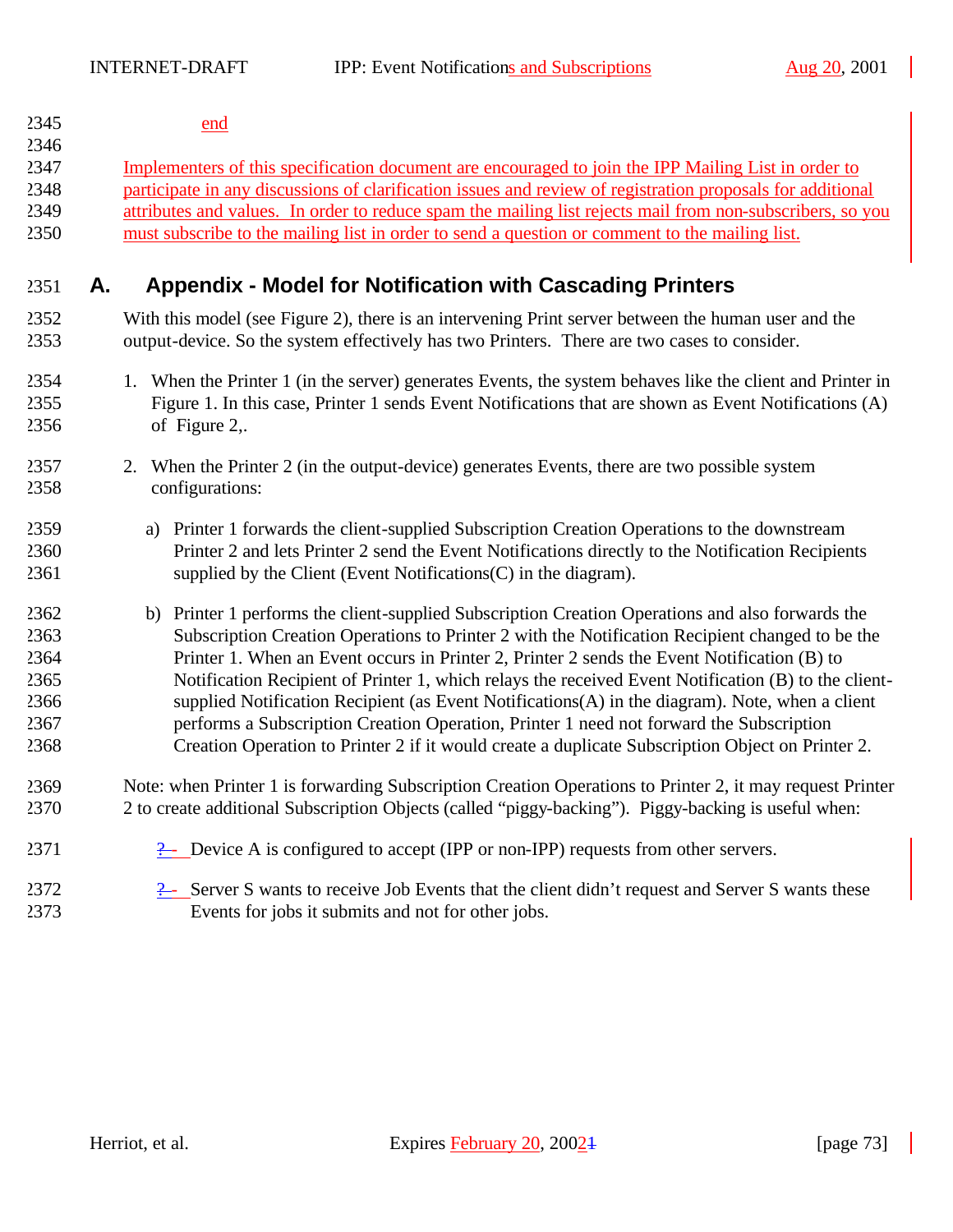| 2374                 | device A<br>server S                                                                                                      |  |
|----------------------|---------------------------------------------------------------------------------------------------------------------------|--|
| 2375<br>2376<br>2377 | ###########<br>###########                                                                                                |  |
| 2378                 | Subscription<br>$-+$<br>--Creation ----># Printer #<br># Printer #<br>Subscription<br>client                              |  |
| 2379<br>2380         | ># Object 2#<br>---Creation---<br># Object 1# <br>Operation<br>--------+<br>###   #######<br>#### # <br>####<br>Operation |  |
| 2381                 | ---^---+                                                                                                                  |  |
| 2382                 | Event                                                                                                                     |  |
| 2383                 | $Notific -  $ <-Notifications(A)-+ +-- Event Notifications(B)--+                                                          |  |
| 2384                 | <-------------Event Notifications(C)----------------<br>ation Re                                                          |  |
| 2385                 | cipient                                                                                                                   |  |
| 2386                 |                                                                                                                           |  |

#### **Figure 2 – Model for Notification with Cascading Printers**

# **B. Appendix - Distributed Model for Notification**

 A Printer implementation could use some other remote notification service to provide some or most of the service. For example, the remote notification service could send Event Notifications using Delivery Methods that are not directly supported by the output device or server. Or, the remote notification service could store Subscription Objects (passed to it from the output device in response to Subscription Creation requests), accept Events, format the Event Notification in the natural language of the Notification Recipient, and send the Event Notifications to the Notification Recipient(s).

 Figure 3 shows this partitioning. The interface between the output device (or server) and the remote notification service is outside the scope of this document and is intended to be transparent to the client and this document. The combination of the output device (or server) and the notification service together constitute an IPP Printer conforming to this Notification document.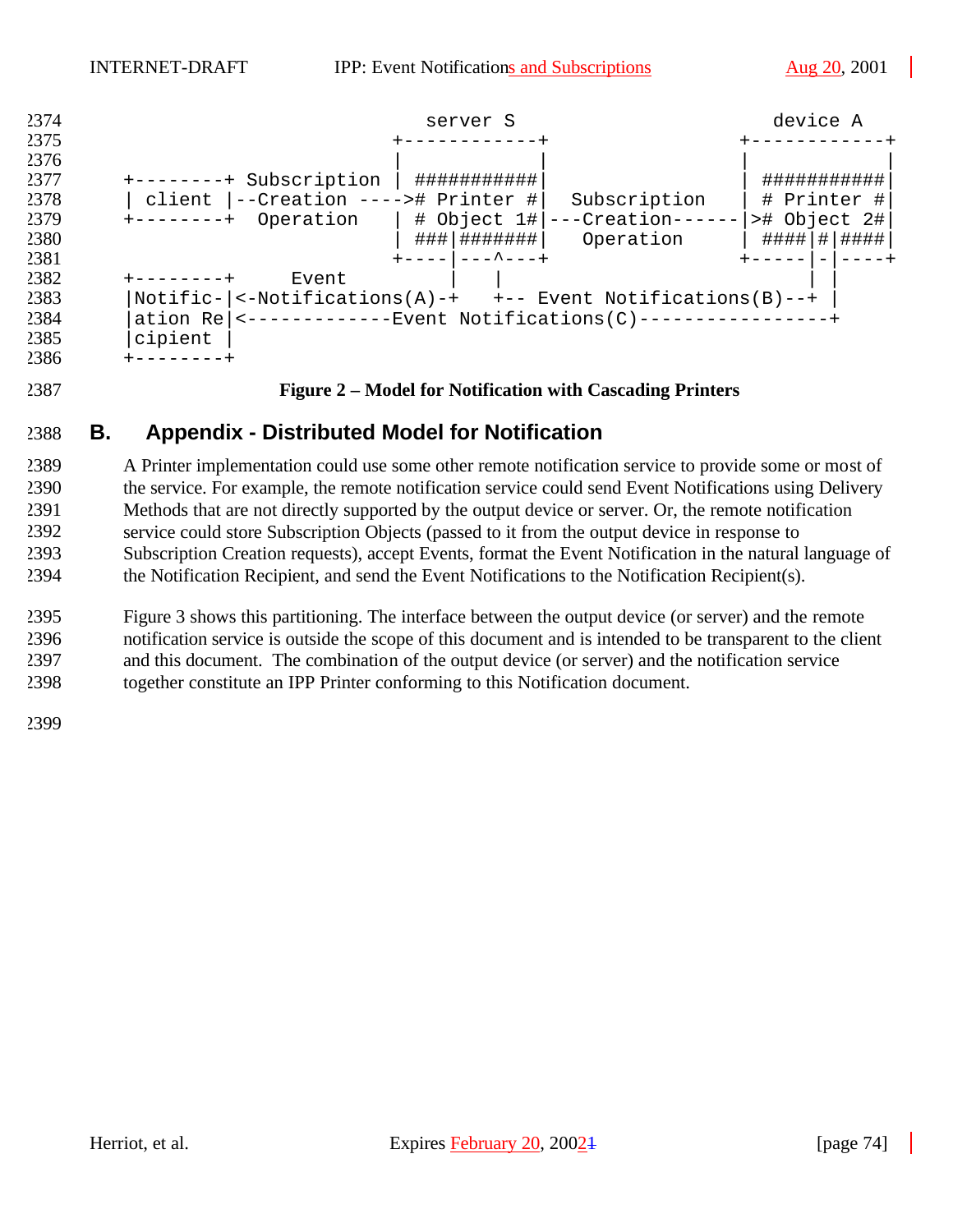| 2400 | ***********************                                      |
|------|--------------------------------------------------------------|
| 2401 | $\star$                                                      |
| 2402 | * Printer (including                                         |
| 2403 | the distributed<br>$\star$                                   |
| 2404 | Notification Service)                                        |
| 2405 | $\star$                                                      |
| 2406 | output device or server<br>$\star$                           |
| 2407 | $^\star$                                                     |
| 2408 | $^\star$<br>PDA, desktop, or server<br>###########<br>$+$    |
| 2409 | $\star$<br># partial #                                       |
| 2410 | ---IPP Subscription-----<br>># Printer #<br>client           |
| 2411 | Creation operation<br># Object<br>$\star$<br>#               |
| 2412 | $\star$                                                      |
| 2413 | $^\star$                                                     |
| 2414 | $^\star$<br>Subscriptions                                    |
| 2415 | $^\star$<br>OR Event                                         |
| 2416 | $^\star$<br>Notifications                                    |
| 2417 | Notification<br>IPP-defined<br>$^\star$                      |
| 2418 | Recipient<br><--Event Notifications---<br>Notification       |
| 2419 | $\star$<br>Service                                           |
| 2420 | $\star$                                                      |
| 2421 | $\star$                                                      |
| 2422 | *************************                                    |
| 2423 | * * *<br>Implementation configuration opaque boundary<br>$=$ |
| 2424 |                                                              |

**Figure 3 – Opaque Use of a Notification Service Transparent to the Client**

# **C. Appendix - Extended Notification Recipient**

 The model allows for an extended Notification Recipient that is itself a notification service that forwards each Event Notification to another recipient (called the Ultimate Notification Recipient in this section). The Delivery Method to the Ultimate Recipient is probably different from the Delivery Method used by the Printer to the extended Notification Recipient.

This extended Notification Recipient is transparent to the Printer but not to the client.

 When a client performs a Subscription Creation Operation, it specifies the extended Notification Recipient as it would any Notification Recipient. In addition, the client specifies the Ultimate Notification Recipient in the Subscription Creation Operation in a manner specified by the extended Notification Recipient. Typically, it is either some bytes in the value of "notify-user-data" or some additional parameter in the value of "notify-recipient-uri". The client also subscribes directly with the extended Notification Recipient (by means outside this document), since it is a notification service in its own right.

- The IPP Printer treats the extended Notification Recipient like any other Notification Recipient and the
- IPP Printer is not aware of the forwarding. The Delivery Method that the extended Notification
- Recipient uses for delivering the Event Notification to the Ultimate Notification Recipient is beyond the scope of this document and is transparent to the IPP Printer.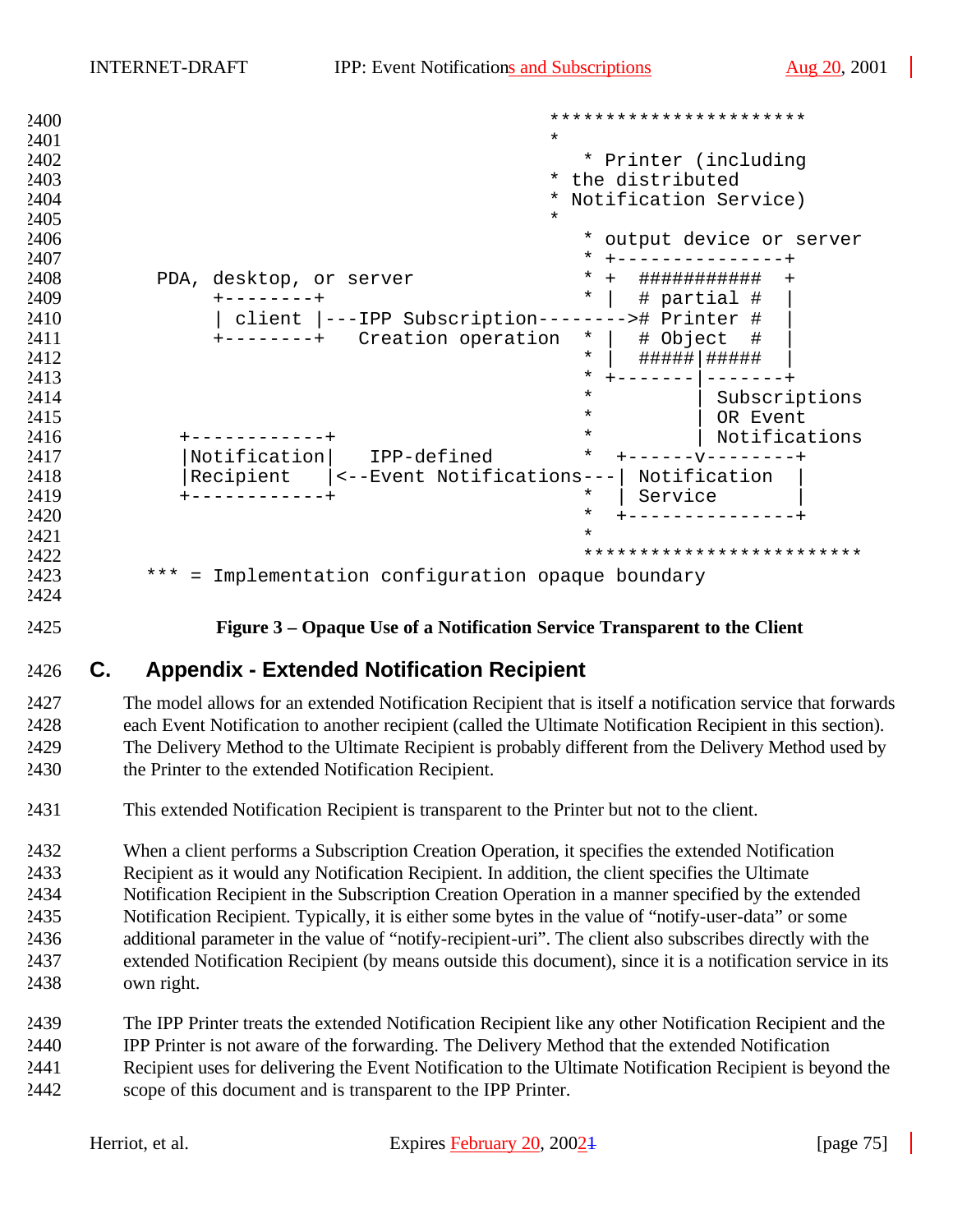Examples of this extended Notification Recipient are paging, immediate messaging services, general notification services, and NOS vendors' infrastructure. Figure 4 shows this approach.

| 2446 | PDA, desktop, or server                                      |     |                        |                                          |  |               | server or output device |  |
|------|--------------------------------------------------------------|-----|------------------------|------------------------------------------|--|---------------|-------------------------|--|
| 2447 |                                                              |     |                        |                                          |  |               |                         |  |
| 2448 |                                                              |     |                        |                                          |  | ###########   |                         |  |
| 2449 | client  ---Subscription Creation ----------<br>-># Printer # |     |                        |                                          |  |               |                         |  |
| 2450 | Operation<br>$+ - - - - - - - +$                             |     |                        |                                          |  | # Object<br># |                         |  |
| 2451 |                                                              |     |                        |                                          |  |               | #####   #####           |  |
| 2452 |                                                              |     |                        | IPP-defined                              |  |               |                         |  |
| 2453 | Ultimate                                                     | any |                        | Notification <--Event Notifications----+ |  |               |                         |  |
| 2454 | Notification                                                 |     | Recipient              |                                          |  |               |                         |  |
| 2455 | Recipient                                                    |     |                        |                                          |  |               |                         |  |
| 2456 |                                                              |     | (Notification Service) |                                          |  |               |                         |  |
|      |                                                              |     |                        |                                          |  |               |                         |  |

#### **Figure 4 – Use of an Extended Notification Recipient transparent to the Printer**

# **D. Appendix - Details about Conformance Terminology**

- The following paragraphs provide more details about conformance terminology.
- **REQUIRED**  an adjective used to indicate that a conforming IPP Printer implementation MUST support the indicated operation, object, attribute, attribute value, status code, or out-of-band value in requests and responses. See [RFC2911] "Appendix A - Terminology for a definition of "support". *Since support of this entire Notification specification is OPTIONAL for conformance to IPP/1.0 or IPP/1.1, the use of the term REQUIRED in this document means "REQUIRED if this OPTIONAL Notification specification is implemented".*
- **RECOMMENDED**  an adjective used to indicate that a conforming IPP Printer implementation is recommended to support the indicated operation, object, attribute, attribute value, status code, or out-of-band value in requests and responses. *Since support of this entire Notification specification is OPTIONAL for conformance to IPP/1.0 or IPP/1.1, the use of the term RECOMMENDED in this document means "RECOMMENDED if this OPTIONAL Notification specification is implemented".*
- **OPTIONAL**  an adjective used to indicate that a conforming IPP Printer implementation MAY, but is NOT REQUIRED to, support the indicated operation, object, attribute, attribute value, status code, or out-of-band value in requests and responses.

# **E. Appendix - Object Model for Notification**

 This section describes the Notification object model that adds a Subscription Object which together with the Job and Printer object provide the complete Notification semantics.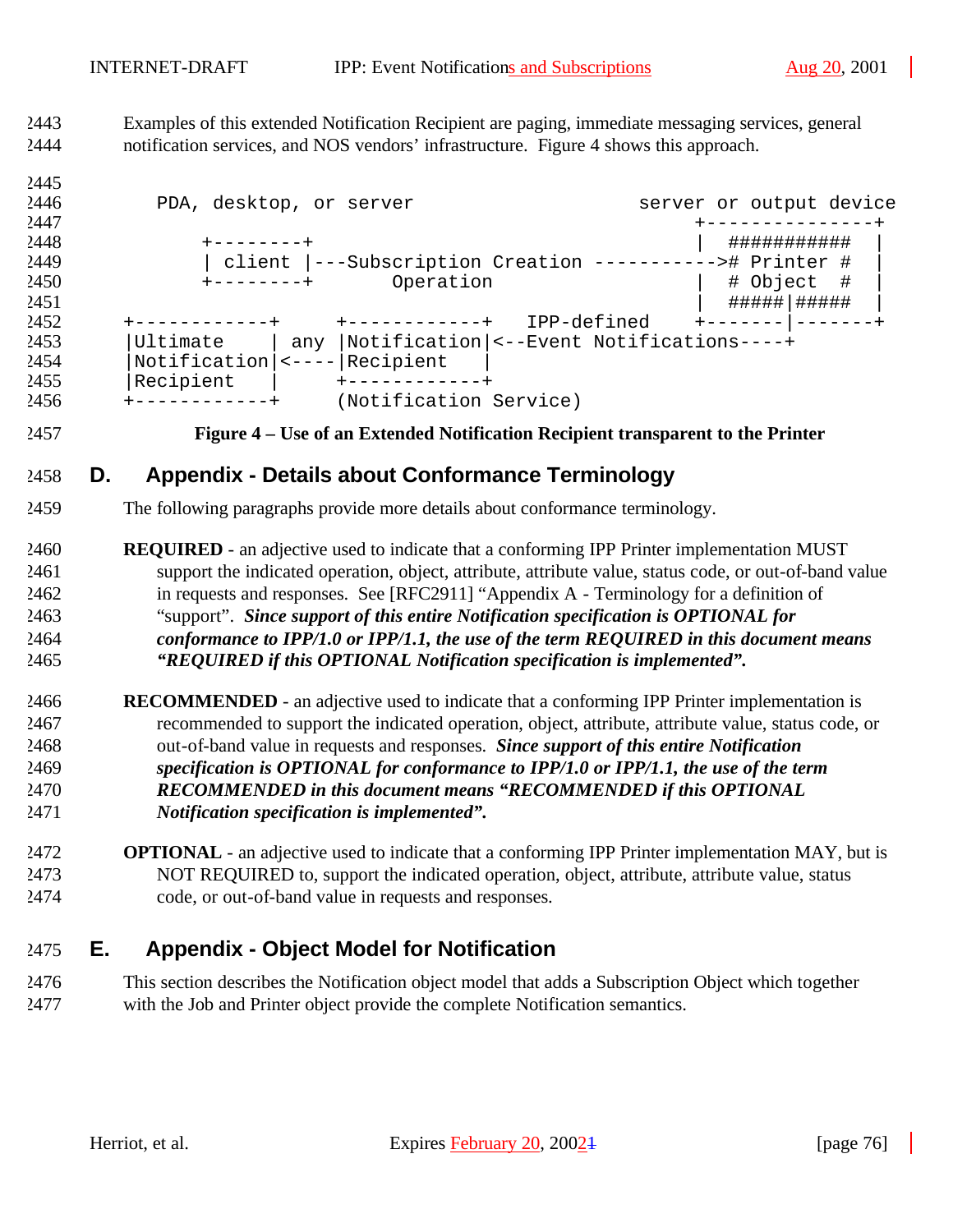

- Job object or are just bi-directionally associated with them in some way is IMPLEMENTATION
- DEPENDENT and is transparent to the client. The object relationships are defined as follows:

### **E.2 Printer Object and Per-Printer Subscription Objects**

 1. The Printer object contains (is associated with) zero or more Per-Printer Subscription Objects (p1 contains s1-s3 Per-Printer Subscription Objects).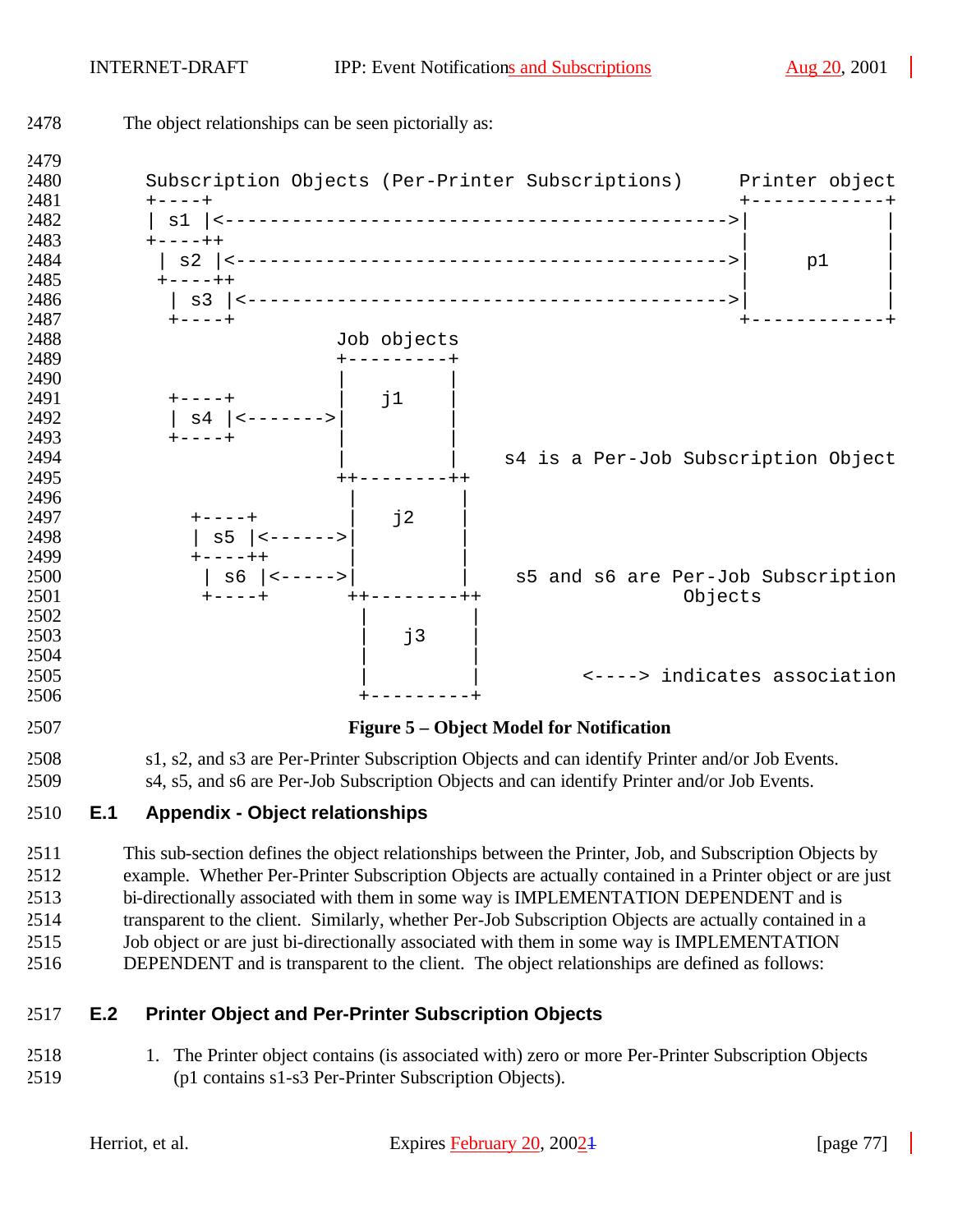2. Each Per-Printer Subscription Object (s1, s2, and s3) is contained in (or is associated with) exactly one Printer object (p1).

### **E.3 Job Object and Per-Job Subscription Objects**

- 1. A Job object (j1, j2, j3) is associated with zero or more Per-Job Subscription Objects (s4-s6). Job j1 is associated with Per-Job Subscription Object s4, Job j2 is associated with Per-Job Subscription Objects s5 and s6, and Job j3 is not associated with any Per-Job Subscription Object.
- 2. Each Per-Job Subscription Object is associated with exactly one Job object.

# **F. Appendix - Per-Job versus Per-Printer Subscription Objects**

 Per-Job and Per-Printer Subscription Objects are quite similar. Either type of Subscription Object can subscribe to Job Events, Printer Events, or both. Both types of Subscription Objects can be queried using the Get-Subscriptions and Get-Subscription-Attributes operations and canceled using the Cancel- Subscription operation. Both types of Subscription Objects create Subscription Objects which have the same Subscription Object attributes defined. However, there are some semantic differences between Per-Job Subscription Objects and Per-Printer Subscription Objects. A Per-Job Subscription Object is established by the client when submitting a job and after creating the job using the Create-Job- Subscriptions operation by specifying the "job-id" of the Job with the "notify-job-id" attribute. A Per- Printer Subscription Object is established between a client and a Printer using the Create-Printer-Subscriptions operation. Some specific differences are:

- 1. A client usually creates one or more Per-Job Subscription Objects as part of the Job Creation operations (Create-Job, Print-Job, and Print-URI), rather than using the OPTIONAL Create-Job- Subscriptions operation, especially since Printer implementations NEED NOT support the Create-Job-Subscriptions operation, since it is OPTIONAL.
- 2. For Per-Job Subscription Objects, the Subscription Object is only valid while the job is "not- complete" (see sections 5.4.3) while for the Per-Printer Subscription Objects, the Subscription Object is valid until the time (in seconds) that the Printer returned in the "notify-lease-expiration-time" operation attribute.
- 3. Job Events in a Per-Job Subscription Object apply only to "one job" (the Job created by the Job Creation operation or references by the Create-Job-Subscriptions operation) while Job Events in a Per-Printer Subscription Object apply to ALL jobs contained in the IPP Printer.

# **G. Appendix - Description of the base IPP documents**

The base set of IPP documents includes: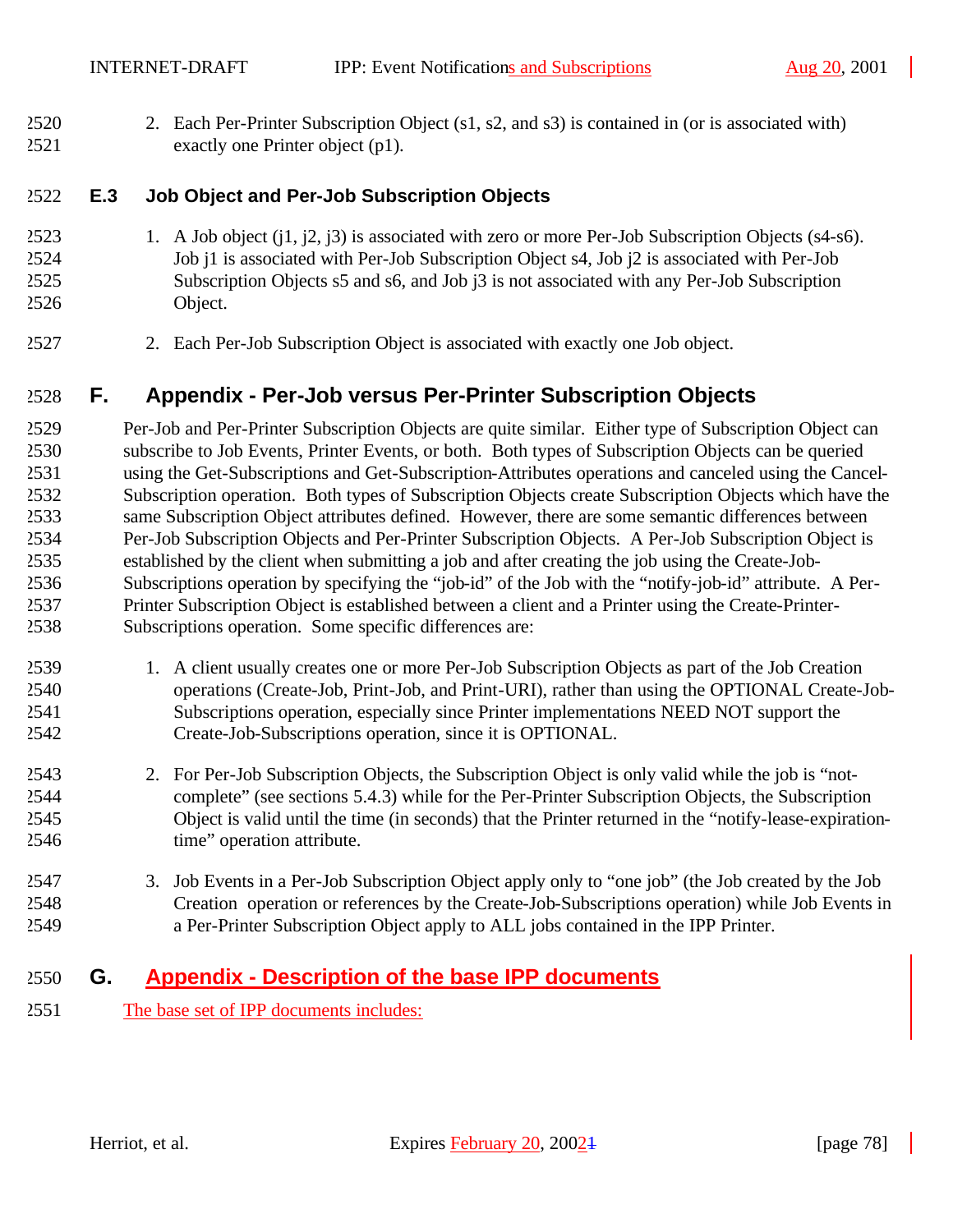| 2552 | Design Goals for an Internet Printing Protocol [RFC2567]                                                     |
|------|--------------------------------------------------------------------------------------------------------------|
| 2553 | Rationale for the Structure and Model and Protocol for the Internet Printing Protocol [RFC2568]              |
| 2554 | <b>Internet Printing Protocol/1.1: Model and Semantics [RFC2911]</b>                                         |
| 2555 | Internet Printing Protocol/1.1: Encoding and Transport [RFC2910]                                             |
| 2556 | Internet Printing Protocol/1.1: Implementer's Guide [IPP-IIG]                                                |
| 2557 | Mapping between LPD and IPP Protocols [RFC2569]                                                              |
| 2558 |                                                                                                              |
| 2559 | The "Design Goals for an Internet Printing Protocol" document takes a broad look at distributed              |
| 2560 | printing functionality, and it enumerates real-life scenarios that help to clarify the features that need to |
| 2561 | be included in a printing protocol for the Internet. It identifies requirements for three types of users:    |
| 2562 | end users, operators, and administrators. It calls out a subset of end user requirements that are satisfied  |
| 2563 | in IPP/1.0 [RFC2566, RFC2565]. A few OPTIONAL operator operations have been added to IPP/1.1                 |
| 2564 | [RFC2911, RFC2910].                                                                                          |
|      |                                                                                                              |
| 2565 | The "Rationale for the Structure and Model and Protocol for the Internet Printing Protocol" document         |
| 2566 | describes IPP from a high level view, defines a roadmap for the various documents that form the suite of     |
| 2567 | IPP specification documents, and gives background and rationale for the IETF IPP working group's             |
| 2568 | major decisions.                                                                                             |
| 2569 | The "Internet Printing Protocol/1.1: Model and Semantics" document describes a simplified model with         |
| 2570 | abstract objects, their attributes, and their operations. The model introduces a Printer and a Job. The      |
| 2571 | <u>Job supports multiple documents per Job. The model document also addresses how security,</u>              |
| 2572 | internationalization, and directory issues are addressed.                                                    |
| 2573 | The "Internet Printing Protocol/1.1: Encoding and Transport" document is a formal mapping of the             |
| 2574 | abstract operations and attributes defined in the model document onto HTTP/1.1 [RFC2616]. It also            |
| 2575 | defines the encoding rules for a new Internet MIME media type called "application/ipp". This document        |
| 2576 | also defines the rules for transporting over HTTP a message body whose Content-Type is                       |
| 2577 | "application/ipp". This document defines the 'ipp' scheme for identifying IPP printers and jobs.             |
| 2578 | The "Internet Printing Protocol/1.1: Implementer's Guide" document gives insight and advice to               |
| 2579 | implementers of IPP clients and IPP objects. It is intended to help them understand IPP/1.1 and some         |
| 2580 | of the considerations that may assist them in the design of their client and/or IPP object                   |
| 2581 | implementations. For example, a typical order of processing requests is given, including error checking.     |
| 2582 | Motivation for some of the specification decisions is also included.                                         |
| 2583 | The "Mapping between LPD and IPP Protocols" document gives some advice to implementers of                    |
| 2584 | gateways between IPP and LPD (Line Printer Daemon) implementations.                                          |
|      |                                                                                                              |
| 2585 | <b>Appendix -: Full Copyright Statement</b><br>Η.                                                            |

Copyright (C) The Internet Society (1998,1999,2000,2001). All Rights Reserved

 This document and translations of it may be copied and furnished to others, and derivative works that comment on or otherwise explain it or assist in its implementation may be prepared, copied, published and distributed, in whole or in part, without restriction of any kind, provided that the above copyright